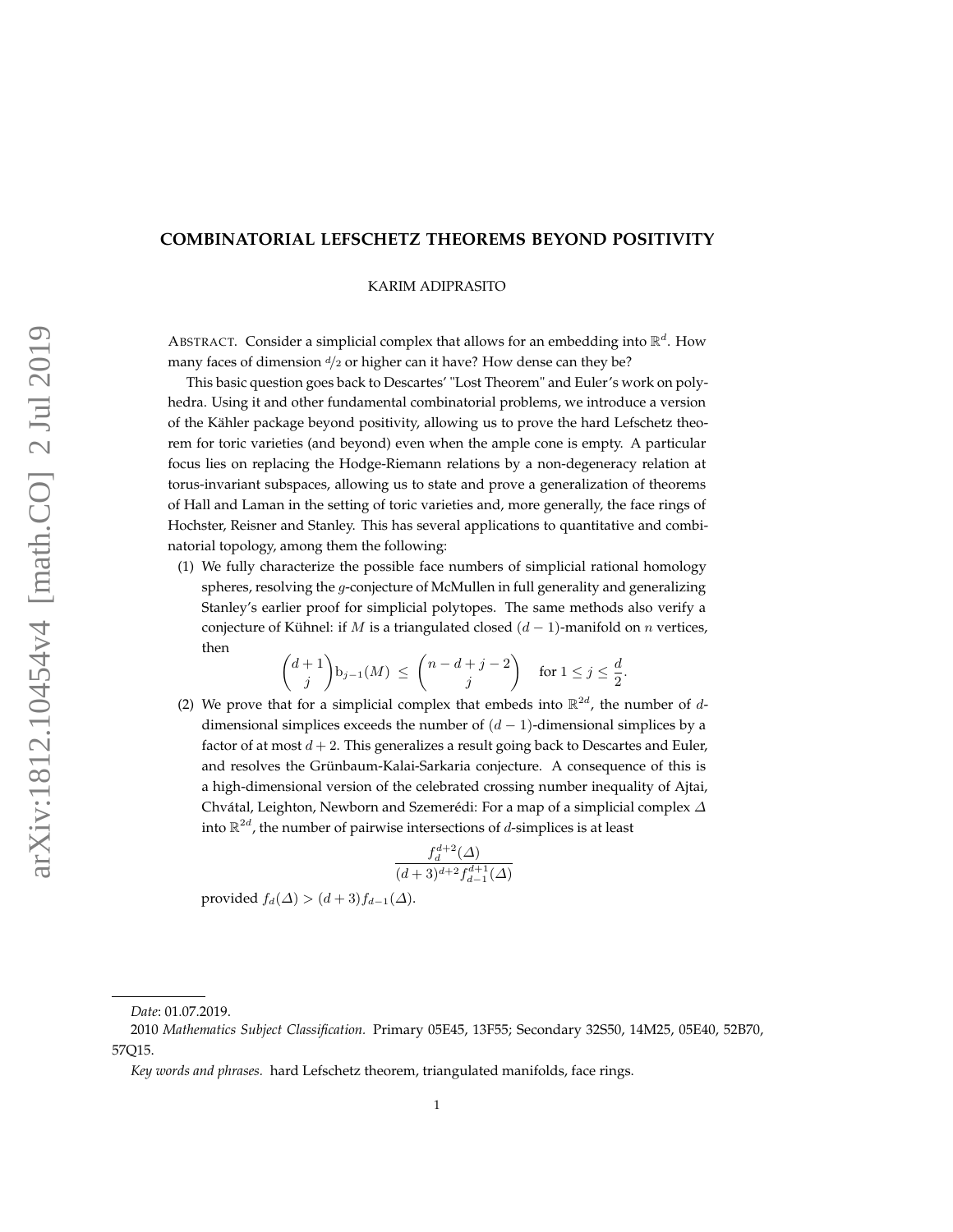# 1. INTRODUCTION

<span id="page-1-1"></span>1.1. **The approach via Hodge theory.** The hard Lefschetz theorem, in almost all cases that we know, is connected to rigid algebro-geometric properties. Most often, it comes with a notion of an ample class, which not only induces the Lefschetz theorem but the induced bilinear form satisfies the Hodge-Riemann relations as well, which give us finer information about its signature (see [\[Laz04,](#page-73-0) [Voi02\]](#page-74-0)).

Even in the few cases that we have the hard Lefschetz without the Hodge-Riemann relations, they are often at least conjecturally present in some form, as for instance in the case of Grothendieck's standard conjectures and Deligne's proof of the hard Lefschetz standard conjecture, see [\[Del80\]](#page-72-0). This connection is deep and while we understand Lefschetz theorems even for singular varieties, to this day, we have no way to understand the Lefschetz theorem without such a rigid atmosphere for it to live in.

The goal of this paper is to provide a different criterion for varieties to satisfy the hard Lefschetz property that goes beyond positivity, and abandons the Hodge-Riemann relations entirely (but not the associated bilinear form); instead of finding Lefschetz elements in the ample cone of a variety, we give general position criteria for an element in the first cohomology group to be Lefschetz. The price we pay for this achievement is that the variety itself has to be sufficiently "generic".

1.2. **Beyond positivity and the Hall-Laman relations.** We therefore turn to toric varieties, which allow for a sensible notion of genericity without sacrificing all properties of the variety, most importantly, without changing its Betti vector. Specifically, we consider varieties with a fixed equivariant cohomology ring, and allow variation over the Artinian reduction, that is, the variation over the torus action. The main result can be summarized as follows:

<span id="page-1-0"></span>**Theorem I.** *Consider a PL*  $(d-1)$ *-sphere*  $\Sigma$ *, and the associated graded commutative ring*  $\mathbb{R}[\Sigma]$ *. Then there exists an open dense subset of the Artinian reductions*  $\Re$  *of*  $\mathbb{R}[\Sigma]$  *and an open dense*  $subset \mathscr{L} \subset \mathscr{A}^1(\Sigma)$ , where  $\mathscr{A}(\Sigma) \in \mathscr{R}$ , such that for every  $k \leq d/2$ , we have:

**(1)** Generic Lefschetz property: *For every*  $\mathcal{A}(\Sigma) \in \mathcal{R}$  and every  $\ell \in \mathcal{L}$ , we have an isomor*phism*

$$
\mathscr{A}^k(\varSigma)\ \xrightarrow{\cdot\ell^{d-2k}}\ \mathscr{A}^{d-k}(\varSigma).
$$

**(2)** Hall-Laman relations: *The Hodge-Riemann bilinear form*

$$
Q_{\ell,k}: \mathscr{A}^k(\Sigma) \times \mathscr{A}^k(\Sigma) \longrightarrow \mathscr{A}^d(\Sigma) \cong \mathbb{R}
$$
  
 $a \t b \mapsto \deg(ab\ell^{d-2k})$ 

*is nondegenerate when restricted to any squarefree monomial ideal in*  $\mathcal{A}(\Sigma)$ *, as well as the annihilator of any squarefree monomial ideal.*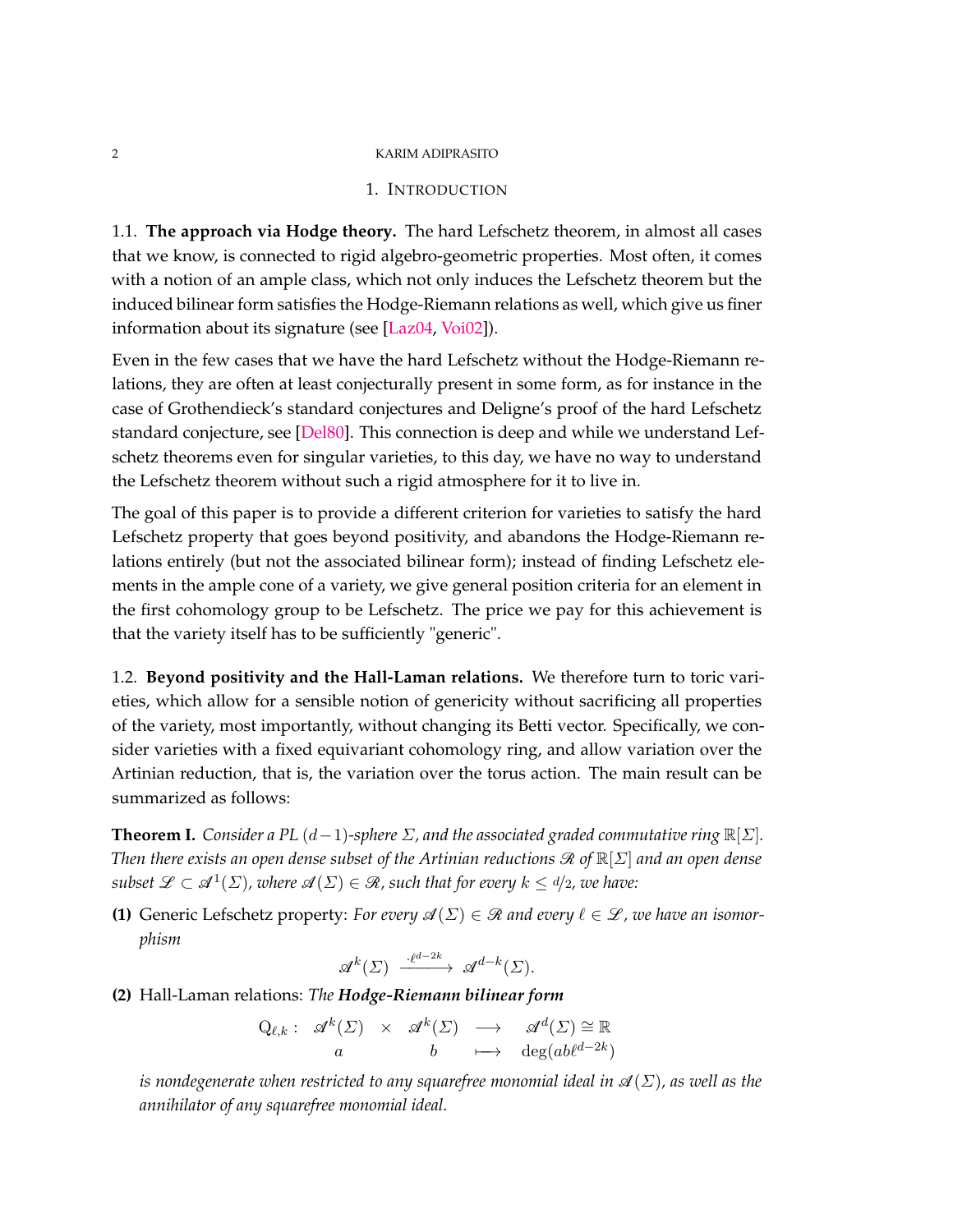For future reference, and as used in the main theorem, we shall say generic if we mean generic in the strongest sense: the properties are satisfied for an open, dense subset of the allowed space of configurations. We shall extend this result to homology spheres and homology manifolds in later sections, but for cleanness of the presentation restrict to the case of PL spheres first. In particular, we do not rely on the Pachner theorem for our proof.

1.3. **Genericity of the Poincaré pairing.** A critical auxiliary result on the way is the following genericity criterion for the Poincaré pairing.

**Theorem II** (Biased Poincaré duality)**.** *Consider a PL* (*d* − 1)*-sphere Σ, and the associated graded commutative ring* R[*Σ*]*. Then there exists an open dense subset of the Artinian reductions*  $\Re$  *of*  $\mathbb{R}[\Sigma]$  *such that for every*  $k \leq d/2$  *the perfect pairing* 

$$
\begin{array}{rcl}\n\mathscr{A}^k(\Sigma) & \times & \mathscr{A}^{d-k}(\Sigma) & \longrightarrow & \mathscr{A}^d(\Sigma) \cong \mathbb{R} \\
a & b & \longmapsto & \deg(ab)\n\end{array}
$$

*is non-degenerate in the first factor when restricted to any squarefree monomial ideal*  $\mathcal{I}$ *.* 

We shall see that biased Poincaré duality and the Hall-Laman relations are not related to regularity of toric varieties, but rather a generic property of the same. In particular, even smooth varieties do not satisfy these refining properties in general (see Example [5.9\)](#page-31-0), but another variety with the same equivariant cohomology does. Our approach to the Lefschetz theorem is therefore somewhat transversal to the classical proofs of the Lefschetz theorem.

Biased Poincaré duality can perhaps be visualized most easily via the following geometric metaphor: every element  $x$  in  $\mathcal{I}^k$  pairs with some element  $y$  in  $\mathcal{A}^{d-k}(\Sigma)$ . We wish to modify  $y$  to an element  $y' \in \mathcal{I}^{d-k}$  so that

$$
\deg(xy') = \deg(xy) \neq 0.
$$

Ideally, one could attempt to achieve this by pushing along a Lefschetz pencil, or a suitable Morse function as used by Andreotti and Frankel [\[AF59,](#page-71-0) [Mil63\]](#page-73-1), indicating that the question may be associated to the Lefschetz theorem on the simplicial complex associated to  $\mathbb{R}[\Sigma]/\mathcal{I}$ . We will forgo the geometric intuition, and work with the Lefschetz theorem directly.

1.4. **Why genericity? Limits of positivity.** To a discrete geometer as well as an algebraic geometer, the reason we need to come up with the Hall-Laman relations and the generic Lefschetz theorem lies in the limited availability of positivity in this context.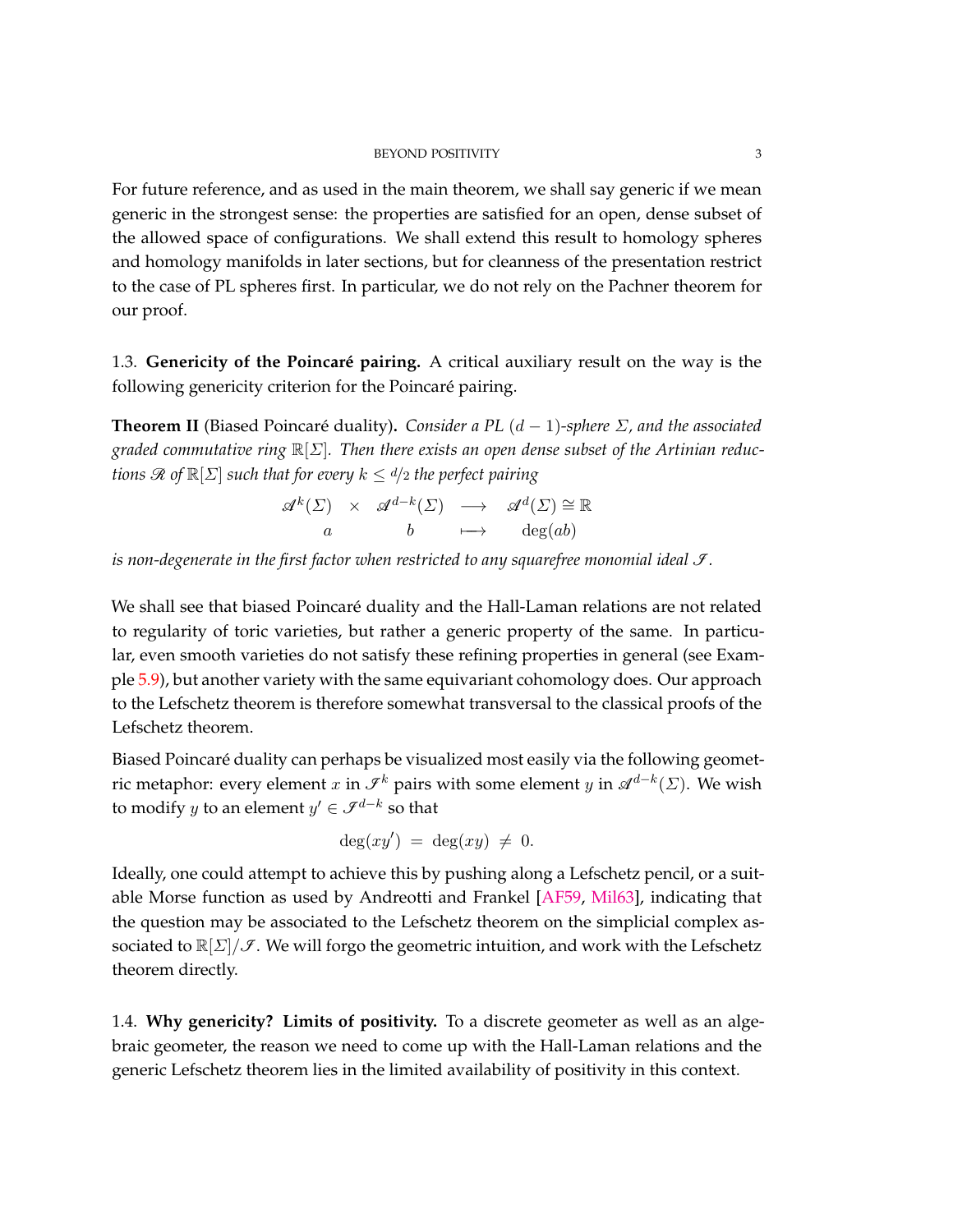To a discrete geometer, this is most familiar under the name of convexity, appearing in the Lefschetz theorem and in particular McMullen's proof in the form of the theory of mixed volumes of convex bodies. To an algebraic geometer, it comes in the form of Kähler structures that smooth projective varieties enjoy.

And indeed, aside from more exotic combinatorial constructions where the Lefschetz theorem holds for more trivial combinatorial reasons (see also our discussion of Laman's theorem), the first part of Theorem [I](#page-1-0) is known mainly in the case when  $\Sigma$  is combinatorially equivalent to the boundary of a polytope, in which case we can conclude the Lefschetz theorem from the hard Lefschetz theorem for rationally smooth toric varieties [\[BBDG18\]](#page-71-1) or using the specialized approach of McMullen [\[McM93\]](#page-73-2). This allows us to treat all spheres of dimension two and lower by Steinitz' theorem.

Unfortunately, already in dimension three PL spheres rarely generate fans, not to even speak of fans that support an ample class [\[Alo86,](#page-71-2) [GP86,](#page-72-1) [Kal88,](#page-72-2) [PZ04,](#page-74-1) [Rud58\]](#page-74-2).

And what is more, we shall extend the hard Lefschetz theorem even to general homology spheres and then further to closed orientable manifolds in Section [9,](#page-67-0) which are beyond any reach of the only combinatorial program available, the program via local moves (see Section [4.2\)](#page-19-0).

The generic Lefschetz theorem is the classical version conjectured usually in connection to the *g*-conjecture, see also [\[Swa14\]](#page-74-3). The Hall-Laman relations instead replace the Hodge-Riemann relations in their role towards the Lefschetz theorem for ample classes. We will motivate their name when we discuss the Grünbaum-Kalai-Sarkaria conjecture in Section [4.](#page-19-1)

1.5. **Key ideas.** The proof relies on several new techniques towards measuring and exploiting genericity in intersection rings, in particular with regard to the Poincaré pairing. The key ideas can be summarized as follows:

- (1) To replace the classical signature conditions on the Hodge-Riemann bilinear form, we introduce Hall-Laman relations of the Lefschetz theorem that posits the Hodge-Riemann form restricts well to certain ideals. We introduce it in Section [5.](#page-26-0)
- (2) Section [6](#page-37-0) provides the critical perturbation lemma that details how one obtains the Lefschetz theorems from properties of the pairing. It applies immediately to prove the Lefschetz theorem for nicely decomposable spheres.
- (3) Section [7](#page-46-0) introduces the notions of railways in manifolds, allowing us to do surgery on a manifold to simplify the objects we need to prove the Lefschetz theorem on.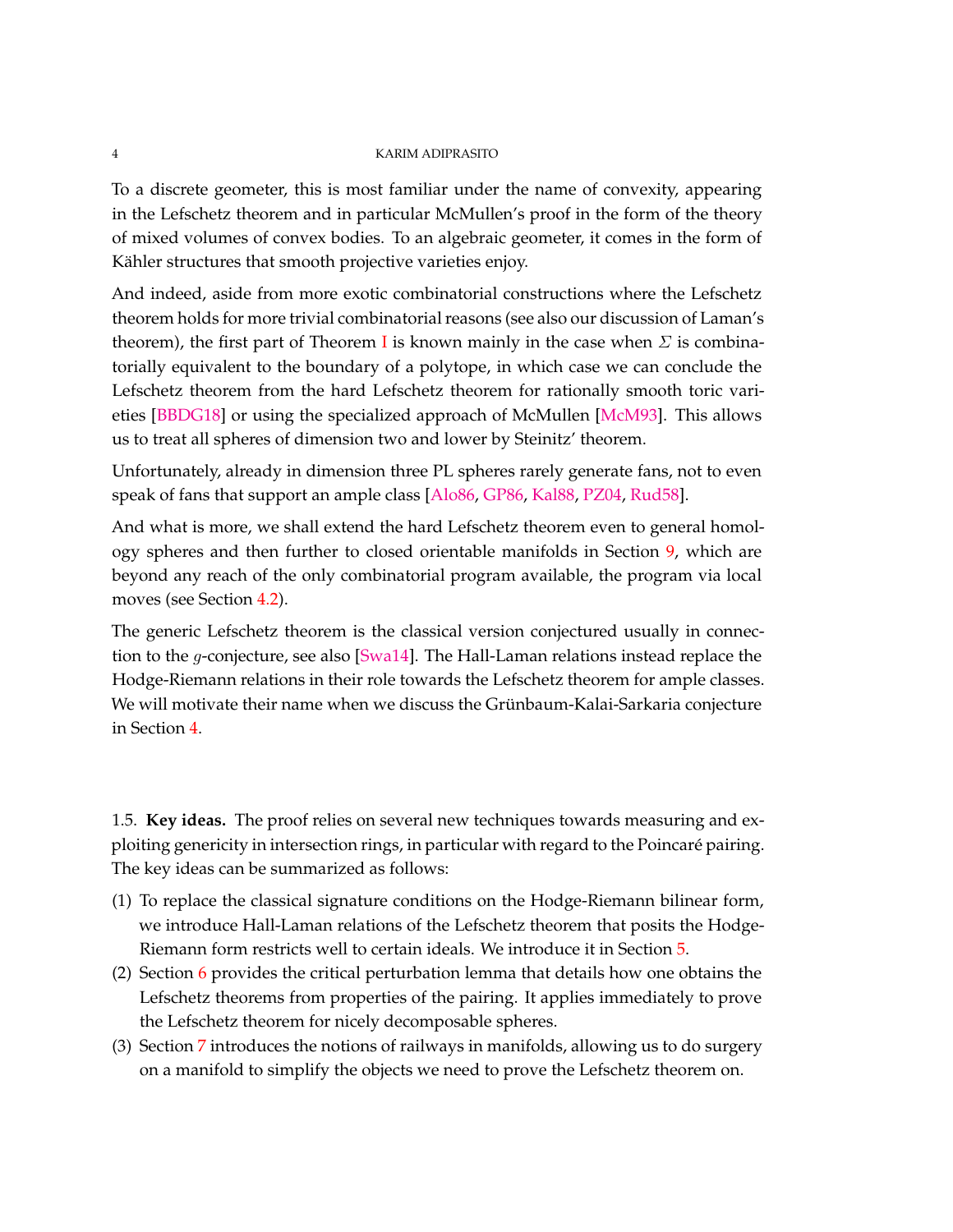More informally: We will argue that kernels of a generic Lefschetz theorem are associated with subcomplexes of the simplicial sphere  $\Sigma$ , in the sense that they are minimally supported on that subcomplex.

We then use the Hall-Laman relations and the perturbation lemma to show that the kernel can be decreased in size of support, first in the case of nicely decomposable spheres, and then using railways for general manifolds. As we will see, the Hall-Laman relations are naturally proved first, with the Lefschetz theorem being more of an afterthought, and with the case  $d = 2k$  of the Hall-Laman relations holding special importance.

1.6. **Applications to toric varieties and combinatorics.** The Lefschetz theorem is therefore as announced valid for generic Artinian reductions. In particular, the more algebrogeometrically inclined reader may consult the following corollary for easier visualization, obtained from Theorem [I](#page-1-0) as open dense Artinian reductions can be chosen rationally.

**Corollary III.** Consider  $\mathfrak{F}$  a complete simplicial fan in  $\mathbb{R}^d$ . Then, after perturbing the rays of  $\mathfrak F$  to a suitable rational fan  $\mathfrak F'$ , the Chow ring of the toric variety  $X_{\mathfrak F'}$  satisfies the hard Lefschetz *property with respect to a generic Picard divisor, while the equivariant Chow ring remains unchanged from*  $X_{\tilde{\mathcal{F}}}$  *to*  $X_{\tilde{\mathcal{F}}'}$ *.* 

*Moreover, we can find such a perturbation in a way that the Hodge-Riemann pairing with respect to this generic Picard divisor is non-degenerate when restricted to the ideal in the Chow ring generated by any open subset, that is, any order filter, of the torus-orbit stratification.*

Notably, the requirement that there exists an ample class has vanished from the assumptions. The second part, the Hall-Laman relations, are more than a bonus to this fact, but play a similarly crucial role to the generic Lefschetz theorem as the Hodge-Riemann relations play for the proof of the classical hard Lefschetz theorem.

Consequences of Theorem [I](#page-1-0) are legion, too many to collect them all here individually. Among them are the following that we explain briefly. We stand on shoulders of giants here, as many of these results were already established assuming Theorem [I\(](#page-1-0)1).

(1) *McMullen's g-conjecture, see* [\[McM71\]](#page-73-3)*:* Chief among the applications of Theorem [I\(](#page-1-0)1) is the characterization of face vectors of triangulated manifolds, following and resolving the ingenious *g*-conjecture of McMullen.

In particular, Theorem [I\(](#page-1-0)1) proves that the set of *f*-vectors, that is, the number of vertices, edges, two-dimensional faces etc. of a PL sphere is also the *f*-vector of a simplicial polytope. This is achieved by realizing, using that theorem, that the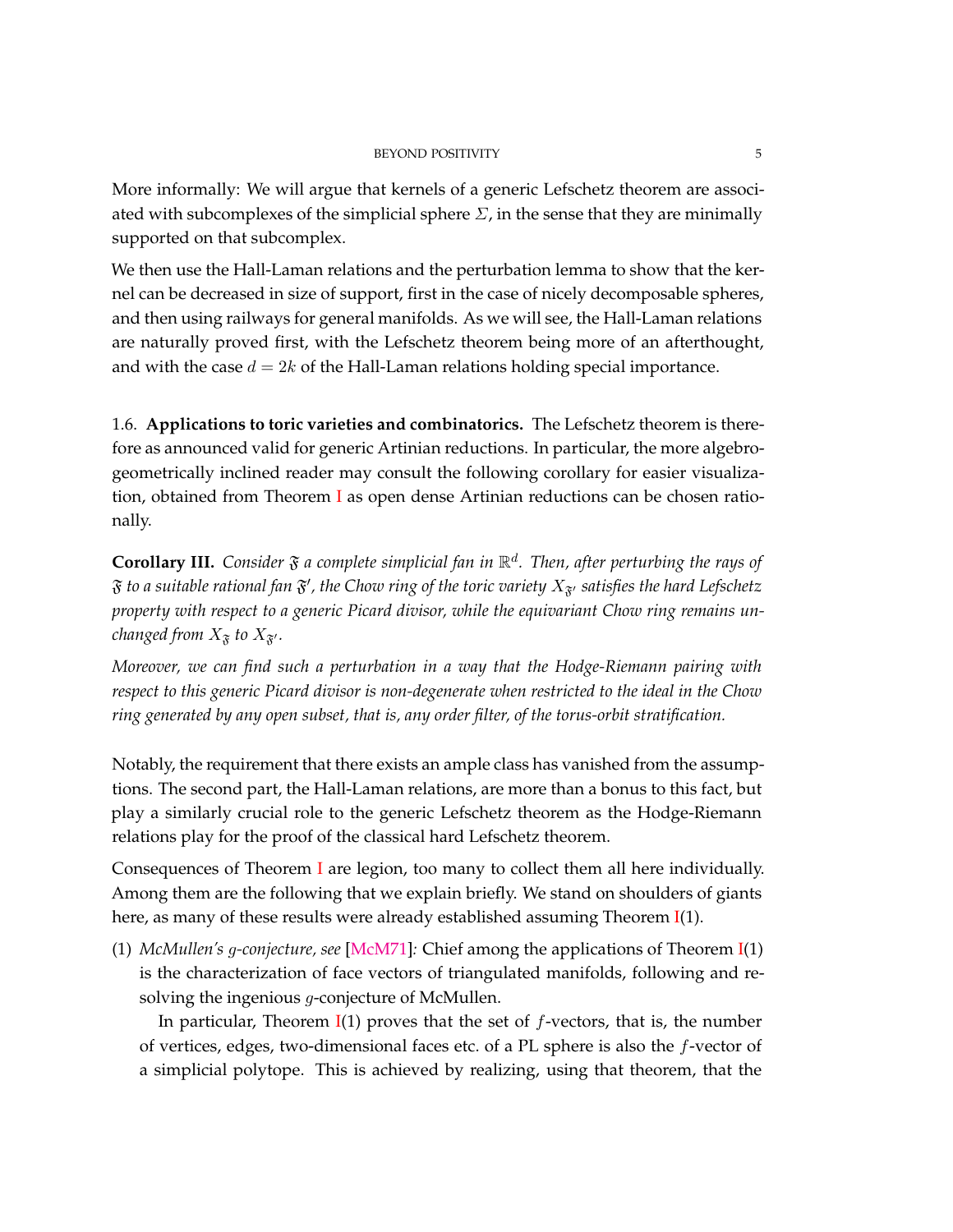*f*-vector is but a linear transformation of the primitive Betti numbers

$$
g_i(\Sigma) = \dim \mathscr{A}^i(\Sigma) / \ell \mathscr{A}^{i-1}(\Sigma)
$$

of  $\mathscr{A}^*(\Sigma)$ . This implication was first observed by Stanley, who then used the hard Lefschetz theorem for rationally smooth toric varieties to demonstrate the *g*-conjecture in the case of spheres arising as boundaries of simplicial polytopes [\[Sta80\]](#page-74-4). These Betti numbers are then characterized as being the Betti vectors of commutative graded algebras generated in degree one, the constructive side being provided by Billera and Lee [\[BL80\]](#page-71-3). The later generalizations of Theorem [I](#page-1-0) found in Section [9](#page-67-0) extend this to characterize the *f*-vectors of rational homology spheres.

Going beyond spheres, Theorem  $I(1)$  $I(1)$  provides necessary conditions on the possible face vectors of triangulations of a fixed rational homology manifold *M*, see also [\[KN16,](#page-73-4) [Swa14\]](#page-74-3) for details. In particular, it also applies to bound the complexity of triangulated manifolds, and resolves a conjecture of Kühnel [\[Küh95\]](#page-73-5): If *M* is a triangulated (*d* − 1)-dimensional closed rational homology manifold on *n* vertices, then in terms of its rational Betti numbers, we have

$$
\binom{d+1}{j}\mathbf{b}_{j-1}(M) \le \binom{n-d+j-2}{j} \quad \text{for } 1 \le j \le \frac{d}{2}
$$

see also [\[KN16,](#page-73-4) Section 4.3].

(2) *Complexity measures for connectivity:* Given a (simplicial rational homology) sphere *Σ* of dimension *d* − 1, and a nonnegative integer *k* less than *d*, one can measure the "complexity" of the triangulation in dimension  $k-1$  in several ways. One especially fruitful invariant for this complexity is  $\widetilde{H}_{k-1}(\varSigma_{|W})$  for  $W$  a subset of vertices  $\varSigma^{(0)}$  of *Σ* and *Σ*|*<sup>W</sup>* the induced subcomplex on *W*. For a numerical measure, one often uses either the 1-norm

$$
|(\varSigma)|_{k-1,1,m} \coloneqq \sum_{\substack{W \subset \varSigma^{(0)} \\ |W| = m}} \mathbf{b}_{k-1}(\varSigma_{|W})
$$

or the ∞-norm

$$
|(\Sigma)|_{k-1,\infty} := \max_{W \subset \Sigma^{(0)}} \mathbf{b}_{k-1}(\Sigma_{|W}).
$$

Following [\[MN03\]](#page-73-6) and using Theorem  $I(1)$  $I(1)$  (and its generalization Theorem [9.1\)](#page-68-0), it follows that  $|(\Sigma)|_{k=1,1,m}$  is maximized by the Billera-Lee polytopes among all triangulated spheres with the same *f*-vector. This answers a question of Codenotti, Santos and Spreer [\[CSS18\]](#page-71-4).

Moreover, it follows from [\[Adi17\]](#page-71-5) and Theorem [I\(](#page-1-0)1) that for  $k \leq d/2$ , we have a tight bound

$$
|(\Sigma)|_{k-1,\infty} \le g_k(\Sigma),
$$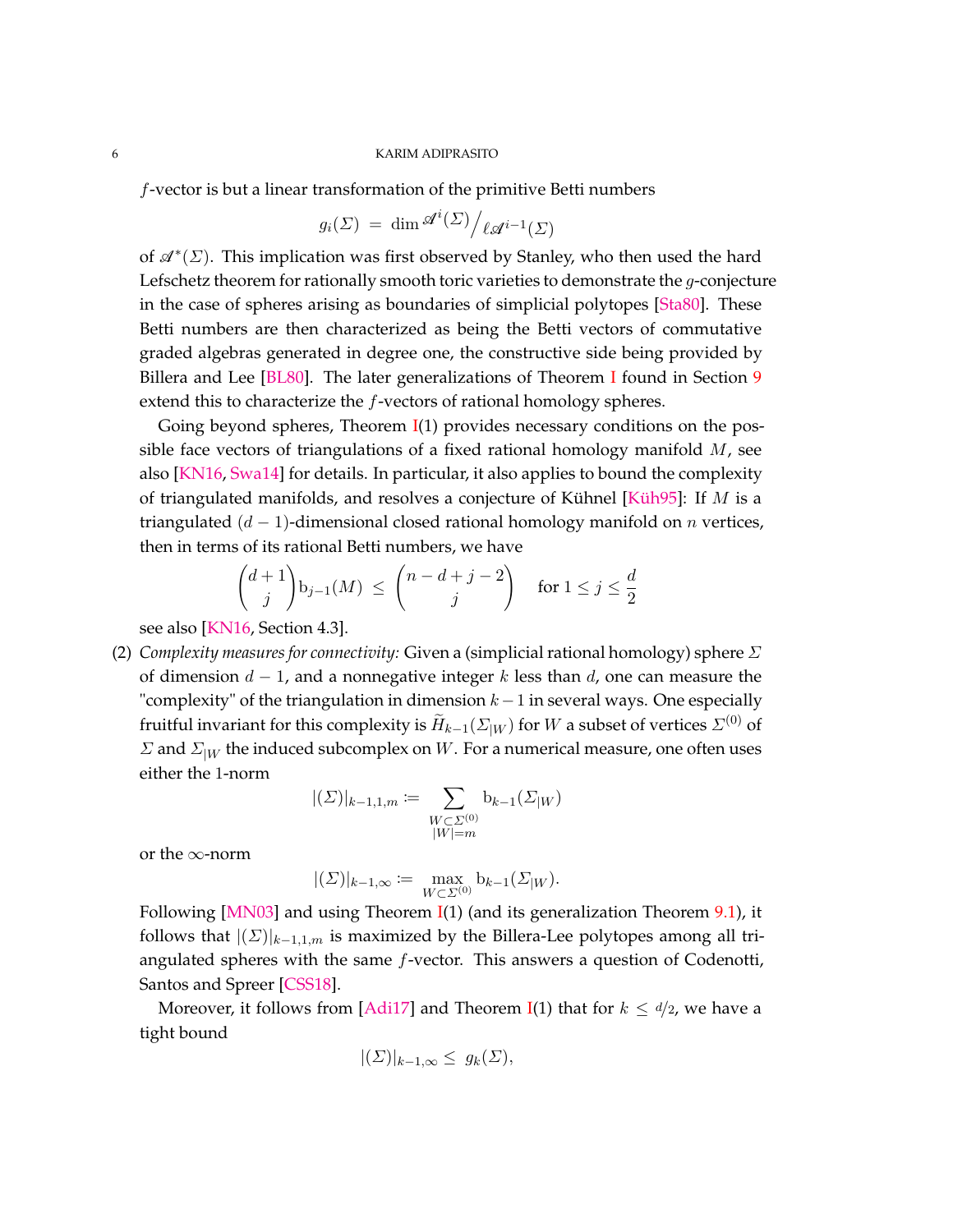where  $q_k$  denotes the *k*-th primitive Betti number of  $\mathcal{A}(\Sigma)$ . The case of arbitrary *k* is treated by exploiting Alexander duality in the sphere *Σ*. In addition, there exists a subset  $\mathscr{E}\subset\varSigma^{(0)}$  ,

$$
|\mathcal{E}| \le ((k+1)g_{k+1} + (d+1-k)g_k)(\Sigma)
$$

such that  $b_{k-1}(\Sigma_{W\cup\mathscr{E}}) = 0$  for all  $W \subset \Sigma^{(0)}$ . Hence, nontrivial homology classes in  $H_{k-1}(\Sigma_W)$  are not only boundaries in  $\Sigma$ , but one can find them to be boundaries of chains with at most

$$
((k+1)g_{k+1} + (d+1-k)g_k)(\Sigma)
$$

additional vertices. The above results still apply to measure the complexity of triangulated manifolds *M*, but now measuring not the induced homology of subcomplexes, but the kernel of

$$
\widetilde{H}_{k-1}(M_{|W}) \longrightarrow \widetilde{H}_{k-1}(M).
$$

(3) *Grünbaum-Kalai-Sarkaria conjecture, see* [\[Gr70\]](#page-72-3)*:* The probably most widely studied application is to a conjecture of Grünbaum, Kalai and Sarkaria: As Kalai observed in [\[Kal91\]](#page-72-4), Theorem [I\(](#page-1-0)1) implies that if *∆* is a simplicial complex of dimension *d* that allows a PL embedding into  $\mathbb{R}^{2d}$  then

<span id="page-6-0"></span>
$$
f_d(\Delta) \le (d+2)f_{d-1}(\Delta). \tag{1}
$$

We will give a simpler, self-contained proof of this implication in Section [4.6.](#page-23-0) Kalai also observed that this bound is essentially sharp, only differing to constructions in an additive error depending only on *d*, see also Remark [4.9.](#page-24-0)

The case  $d = 1$  (when  $\Delta$  is a simple graph) is a consequence of what is now called Euler's formula, postulated first by Descartes and Euler [\[Des21,](#page-72-5) [Eul58\]](#page-72-6), though the first formal proof by modern standards seems to be due to Legendre [\[Leg94\]](#page-73-7). They did not however seem to make the connection to Inequality [\(1\)](#page-6-0).

However, already for  $d = 2$ , only little improvement was known over the trivial bound of  $f_2(\Delta) \leq f_0(\Delta) f_1(\Delta)$ : Dey [\[Dey93\]](#page-72-7) proved that

$$
f_d(\Delta) \ \leq \ C f_0^{d+1-\frac{1}{3^d}}(\Delta),
$$

a bound that stood essentially uncontested for 25 years. Parsa [\[Par18\]](#page-74-5) (see also [\[Sko18\]](#page-74-6)) recently improved this to

$$
f_d(\Delta) \leq C f_0^{d+1-\frac{1}{3^{d-1}}}(\Delta)
$$

but the topological techniques employed are seemingly limited in potential, see also Gundert's Diplomarbeit [\[Gun09\]](#page-72-8) for an excellent survey.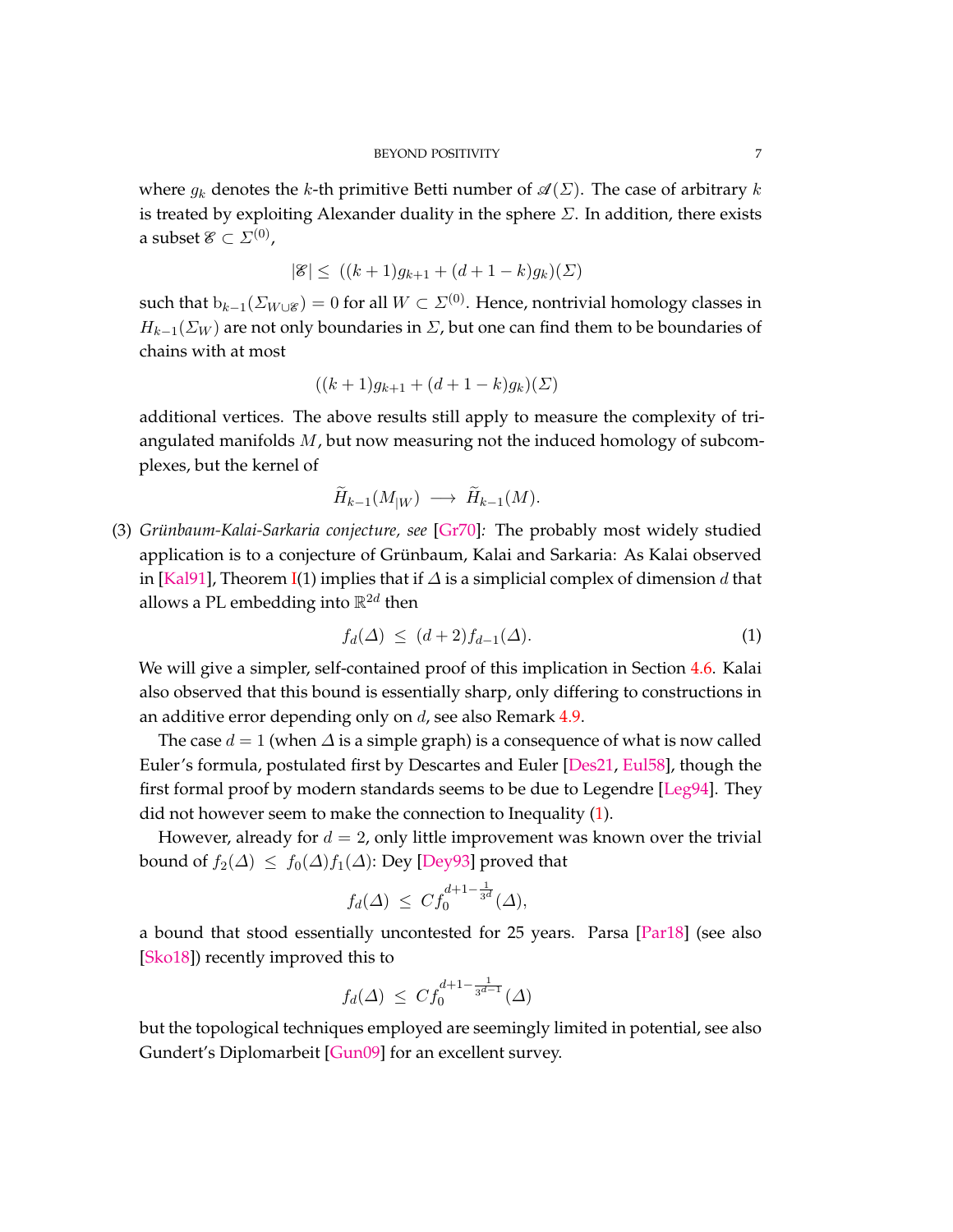Due to this, several algebraic techniques towards the Grünbaum-Kalai-Sarkaria conjecture were proposed, most notably the proposal of Kalai and Sarkaria using algebraic shifting [\[Kal01,](#page-73-8) Section 5.2]. Unfortunately, a proof of this program was elusive, though Theorem  $I(1)$  $I(1)$  vindicates their approach by verifying their program, as Kalai noticed in the same manuscript.

Our Inequality [\(1\)](#page-6-0) implies the stronger and optimal

$$
f_d(\Delta) \ \leq \ (d+2) \binom{f_0(\Delta)}{d}.
$$

This has various consequences in discrete geometry (see also [\[Wag13,](#page-74-7) Section 3]). For instance, if  $\varGamma$  is a simplicial complex and  $\varGamma \to \mathbb{R}^{2d}$  is a PL map, then we have for the number of pairwise intersections of *d*-simplices, the *d*-th crossing number  $\operatorname{cr}_d(\Gamma)$ , the inequality

$$
\mathrm{cr}_d(\Gamma) \ \geq \ \frac{f_d^{d+2}(\Gamma)}{(d+3)^{d+2} f_{d-1}^{d+1}(\Gamma)}
$$

if  $f_d(\Gamma) > (d+3)f_{d-1}(\Gamma)$ , obtaining therefore a generalization of the influential crossing lemma of Ajtai, Chvátal, Leighton, Newborn and Szemerédi [\[ACNS82,](#page-71-6) [Lei83\]](#page-73-9). Compare this also Gundert's work on the subject [\[Gun13\]](#page-72-9), who relied on strong additional assumptions on the spectrum of the the Laplacian of *Γ* and deep work of Fox, Gromov, Lafforgue, Naor and Pach [\[FGL](#page-72-10) $+12$ ].

**Remark 1.1.** We in fact prove the Grünbaum-Kalai-Sarkaria conjecture for simplicial complexes *∆* which are embeddable as a subcomplex into a triangulated rational homology sphere of dimension 2*d*, and more generally embeddings as subcomplexes into 2*d*-dimensional triangulated manifolds *M*, where we obtain a bound

$$
f_d(\Delta) \le (d+2)f_{d-1}(\Delta) + {2d+1 \choose d} \mathbf{b}_d(M).
$$

This is a larger class of embeddings, but still not all, see for instance [\[DV09,](#page-72-11) [Rus69\]](#page-74-8). The case of arbitrary topological embeddings therefore remains open.

1.7. **Future directions.** Even more interesting, the generic Lefschetz theorem raises several questions.

◦ One can equivalently ask whether polyhedral spheres satisfy the analogue of the Lefschetz property as well, provided an appropriate construction of intersection cohomology for this case. Unfortunately, realizing the associated intersection cohomology in the abstract case seems to require extra ingredients.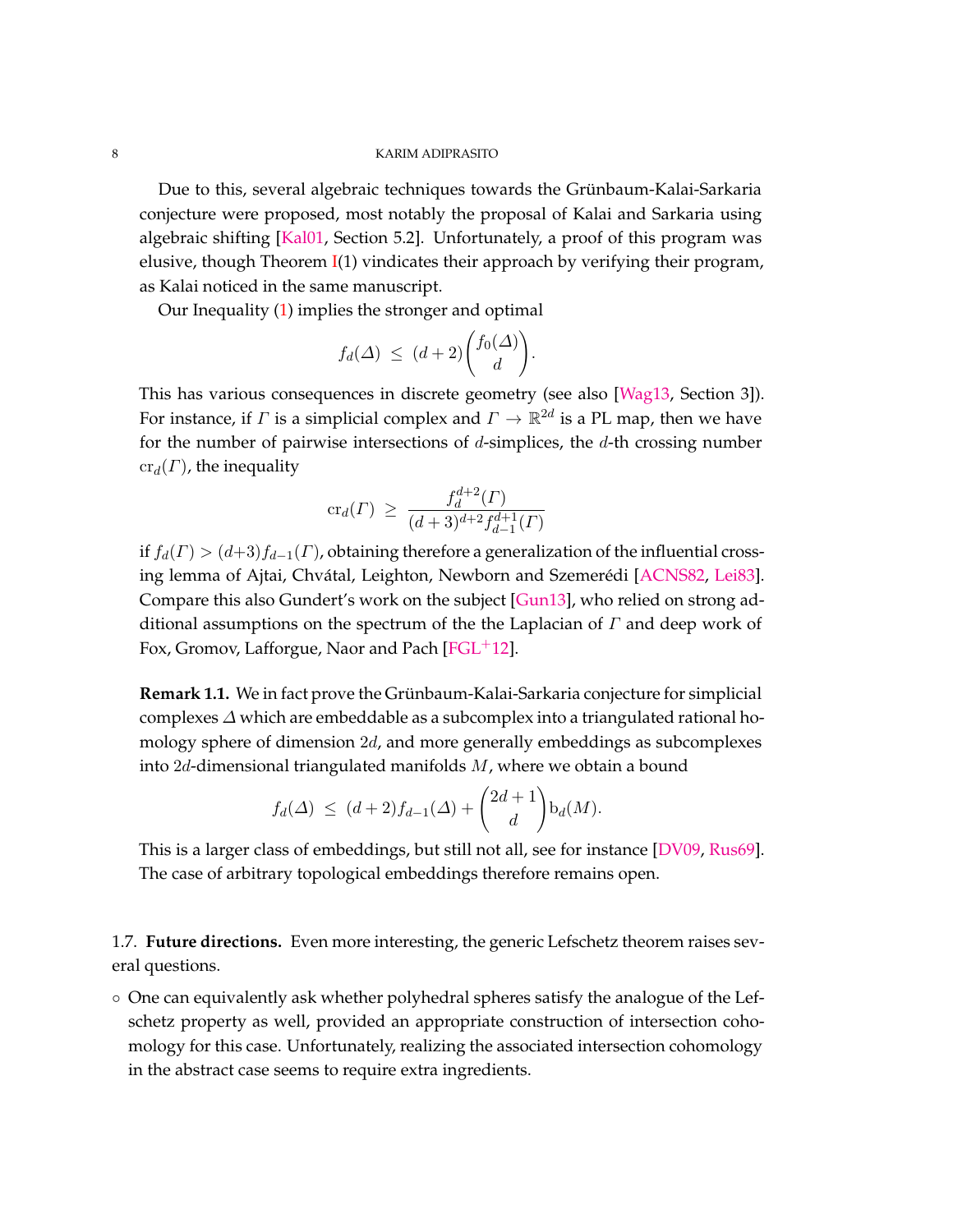## BEYOND POSITIVITY 9

- Are there analogues of the generic Lefschetz theorem in classical algebraic geometry? Is there a geometric proof? This could use theory of Kähler currents, but clearly requires more beyond that as Section [4.4](#page-21-0) demonstrates. Arbitrary algebraic cycles can be deformed in various ways, of course, but lose much of their properties in the transition. Does a generic fibre say anything about the Lefschetz property at the limit?
- There are other interesting spaces that could, generically, behave like algebraic varieties with respect to the Lefschetz theorems, for instance quotients of real reductive groups *G* by a maximal compact *K* and a "generic" cocompact *Γ*, offering a route to some of Venkatesh's conjectures in the area [\[Ven17\]](#page-74-9).
- Another possible area of interest and source of interesting deformations could be Hrushovski's theory of Frobenius automorphisms and difference varieties [\[Hru04\]](#page-72-12), but for this a cohomology theory remains to be developed. See also [\[Gia11\]](#page-72-13) for recent developments concerning intersection theory of difference varieties.
- A crucial part of our approach lies in the fact that the underlying cohomology rings are commutative and generated in degree one. As we shall see, not all such Gorenstein rings satisfy the Lefschetz property, but perhaps generic ones? The answer is easily shown to be yes without qualification [\[Wat87\]](#page-74-10) but we are interested in fixing certain interesting invariants, such as the equivariant cohomology. On the other hand, Boij has constructed "generic" Gorenstein algebras that do not even have unimodal Betti numbers [\[Boi99\]](#page-71-7). We lack an interesting conjecture in this area.

The proof introduces several new ideas, and the development of techniques requires some space. To help the reader, we offer some intermediate results along the way to mark milestones of what we have learned up to that point. These avocations provided in this paper are weaker than the final results but offer some helpful camp and rejuvenation for the reader, and in some cases already offer substantial improvement on previous results.

**Acknowledgements:** The research leading to these results has received funding from the European Research Council under the European Union's Seventh Framework Programme ERC Grant agreement ERC StG 716424 - CASe and the Israel Science Foundation under ISF Grant 1050/16. The main ideas for this paper were obtained strolling in the nature walk of the Hebrew University of Jerusalem, the apothecary garden in Leipzig, and the National Institute for Forest Science in Seoul.

Tremendous thanks to June Huh, Gil Kalai and David Kazhdan for delightful conversations and insightful comments. Thanks to Gil especially for bribing me with many coffees to explain critical steps, and to David for making me present the proof in the Kazhdan Sunday Seminar, whose attendants I thank for their patience and questions,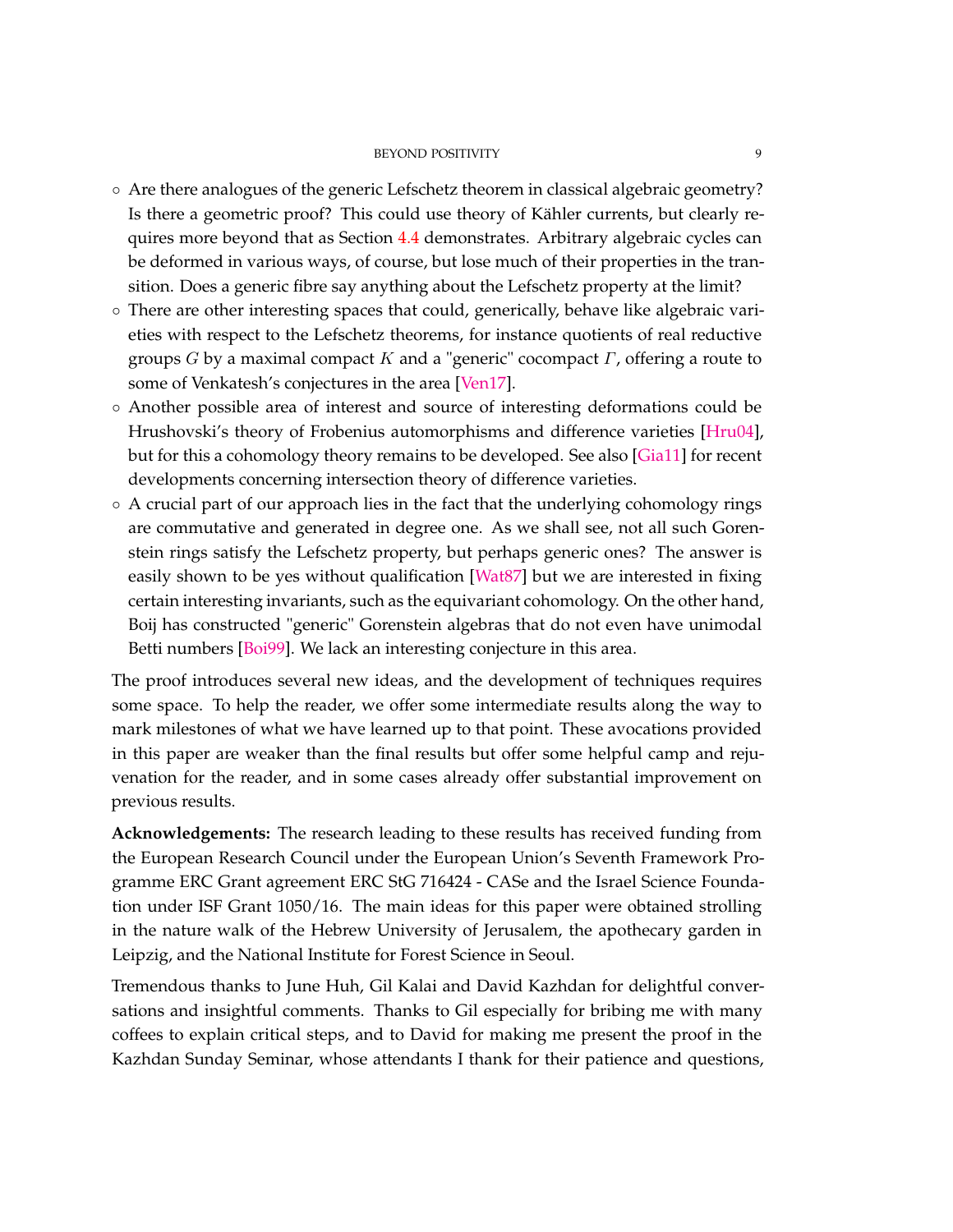which helped shape the polished version of this paper. Special thanks to June Huh for asking many questions that helped improve and shape the exposition of this paper.

Special thanks also to Bella Novik for many helpful and invaluable remarks, and to Johanna Steinmeyer who proofread early versions for typos, as well as providing some of the pictures. Thanks to Anna Gundert for making her thesis and survey on the Grünbaum-Kalai-Sarkaria conjecture publicly available. Thanks to Lou Billera, Ehud Hrushovski, Eric Katz, Satoshi Murai, Pavel Paták, Paco Santos, Martin Tancer and Shmuel Weinberger for enlightening conversations and helpful comments, and Corrado de Concini, Misha Gromov, Leonid Gurvits and Maxim Kontsevich for comments leading to this updated version.

## 2. DESIGN OF THE PAPER

<span id="page-9-0"></span>Generally, proofs of Lefschetz theorems are delayed to the very end of the paper, with the exception of Theorem [6.3.](#page-41-0)

Section [3](#page-10-0) recalls some of the basics for the rings we use inspired from Chow rings of toric varieties, as well as some classical and new facts concerning these. Section [4](#page-19-1) will recall a basic classical case of a generic Lefschetz theorem, and its relations to an expansive numerical property of ideals in face rings. Section [5](#page-26-0) discusses a first general position property in the intersection ring that will accompany us throughout the paper, as well as an important observation: the Lefschetz property on hypersurfaces, which allows for a true induction on dimension, is related to a crucial genericity of the Poincaré pairing.

Section [6](#page-37-0) shows that the general position condition in turn can be used to show the Lefschetz theorem, by introducing a crucial perturbation lemma. We apply it to prove the hard Lefschetz theorem for derived subdivisions of shellable spheres, or more generally the class of *L*-decomposable spheres, in a slight variation on the concept of vertex decomposable spheres defined by Billera and Provan. Up to this point, our reasoning is purely algebraic and combinatorial.

Section [7](#page-46-0) provides the critical idea to translate this to general spheres and manifolds, initially for the middle Lefschetz property, the so called railway construction. The proof for PL spheres is wrapped up in Section  $8$  for the middle isomorphism, and Section  $7.4$ for the general isomorphism and the general Hall-Laman relations.

Finally, we extend the Lefschetz theorem from intersection rings of spheres to arbitrary manifolds in Section [9,](#page-67-0) and discuss the case of homology manifolds. This is irrelevant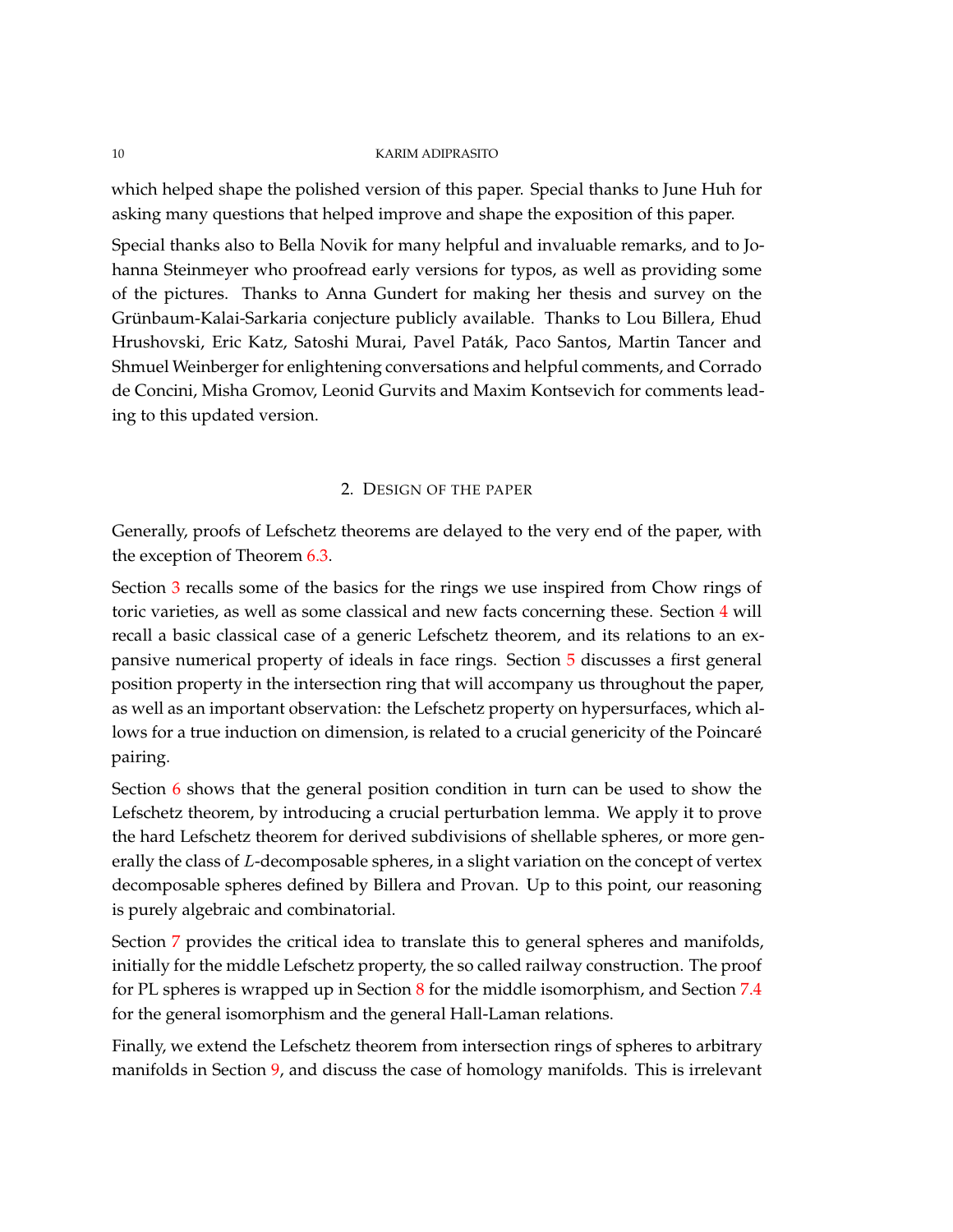## BEYOND POSITIVITY 11

to the combinatorial applications we outlined, but may be of relevance in future applications. For cleanness of the presentation, we choose to delay this aspect to the end.

#### **CONTENTS**

|            | 1. Introduction                                                        | $\overline{2}$ |
|------------|------------------------------------------------------------------------|----------------|
| 2.         | Design of the paper                                                    | 10             |
| 3.         | <b>Basic Notions</b>                                                   | 11             |
| 4.         | The Grünbaum-Kalai-Sarkaria conjecture and Laman's theorem             | 20             |
| 5.         | Biased Poincaré duality and the Hall-Laman relations                   | 27             |
|            | 6. Perturbations via biased Poincaré duality                           | 38             |
|            | 7. Railway constructions, Lefschetz theorems and globality via detours | 47             |
| 8.         | Inductive step via railways and proof of the main theorem              | 54             |
| 9.         | Beyond PL spheres                                                      | 68             |
| References |                                                                        | 72             |

## 3. BASIC NOTIONS

<span id="page-10-0"></span>We set up some of the basic objects, and refer to [\[Lee96,](#page-73-10) [Sta96\]](#page-74-11) for a more comprehensive introduction. While many of these notions have their origin in toric geometry, we immediately define them in a more general combinatorial setting, with the additional benefit of selfcontainment, and refer the interested reader to [\[CLS11\]](#page-72-14) for the more classical aspects.

3.1. **Face rings and stress spaces.** If *∆* is an abstract simplicial complex on groundset  $[n] := \{1, \dots, n\}$ , let  $I_\Delta := \langle \mathbf{x}^{\mathbf{a}} : \text{ supp } (\mathbf{a}) \notin \Delta \rangle$  denote the nonface ideal in ℝ[**x**], where  $\mathbb{R}[\mathbf{x}] = \mathbb{R}[x_1, \cdots, x_n]$ . Let  $\mathbb{R}^*[\Delta] \coloneqq \mathbb{R}[\mathbf{x}]/I_\Delta$  denote the face ring of  $\Delta$ . A collection of linear forms  $\Theta = (\theta_1, \dots, \theta_l)$  in the polynomial ring  $\mathbb{R}[\mathbf{x}]$  is a **partial linear system of parameters** if

 $\dim_{\text{Krull}} \mathbb{R}^*[\Delta] \Big/ \Theta \mathbb{R}^*[\Delta] \ = \ \dim_{\text{Krull}} \mathbb{R}^*[\Delta] - l,$ 

for  $\dim_{\text{Krull}}$  the Krull dimension. If  $l = \dim_{\text{Krull}} \mathbb{R}^*[\Delta] = \dim \Delta + 1$ , then  $\Theta$  is simply a **linear system of parameters**, and the corresponding quotient R ∗ [*∆*]*/*ΘR ∗ [*∆*] is called a **Artinian reduction** of R ∗ [*∆*].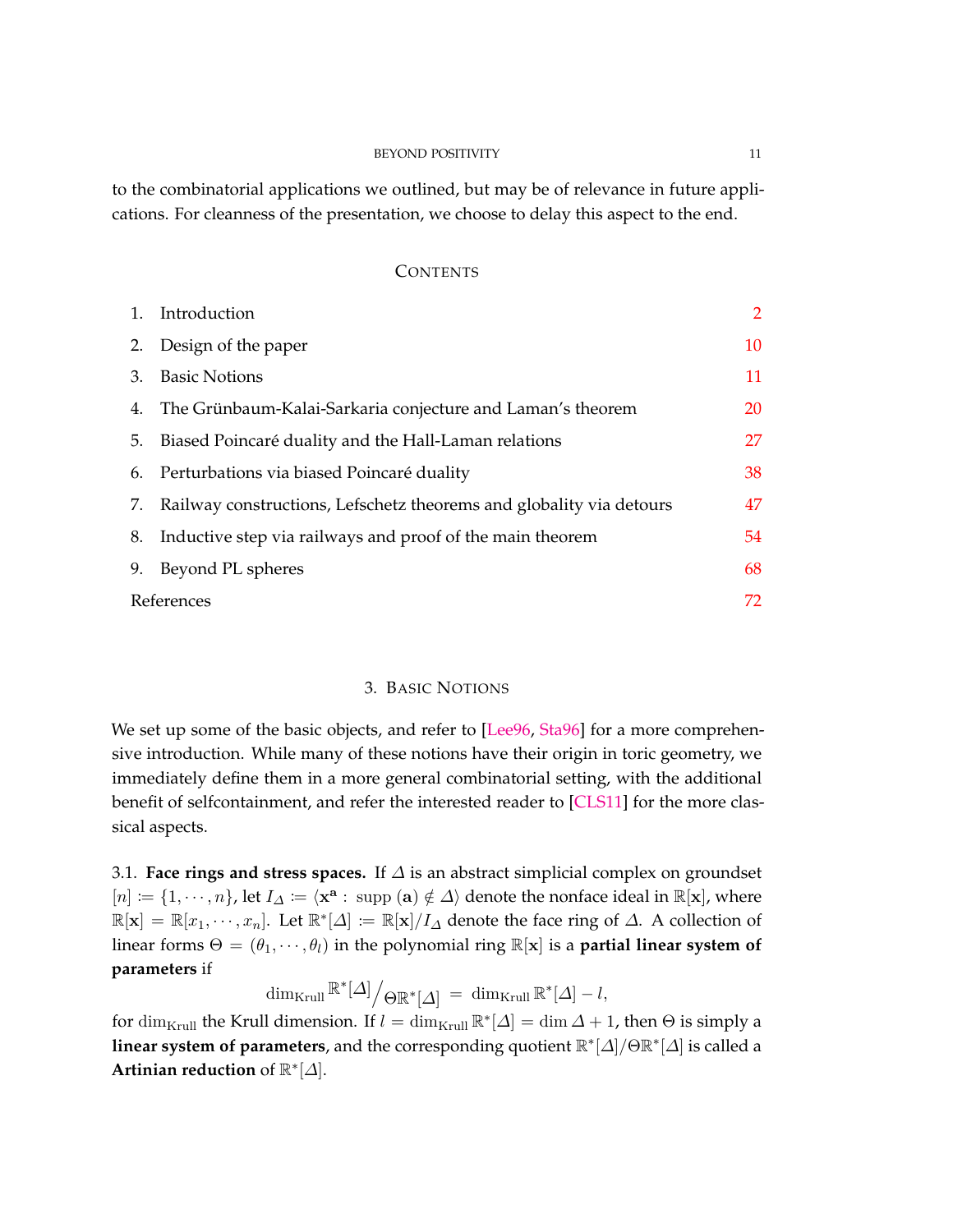The dual action of  $\mathbb{R}^*$ [x] acting on itself by multiplication is the action of the polynomial ring on its dual R∗[**x**] by partial differentials, where naturally every variable in a polynomial  $p = p(\mathbf{x})$  is replaced with a corresponding partial differential  $p(\mathrm{d}/\mathrm{d}\mathbf{x})$ . In details, we define the **stress space** of *∆* as

$$
\mathbb{R}_*[\varDelta] \ := \ \ker \left[ I_\varDelta : \mathbb{R}[\mathbf{x}] \ \longrightarrow \ \mathbb{R}[\mathbf{x}] \right]
$$

and by minding also the linear system of parameters

$$
\mathbb{R}_{*}[\Delta;\Theta] := \ker [\Theta : \mathbb{R}_{*}[\Delta] \longrightarrow \mathbb{R}_{*}[\mathbf{x}]]. \tag{2}
$$

The elements of this space are called stresses; the spaces themselves are very familiar in toric geometry and coincide simply with the top homology groups of the Ishida complex [\[Ish87,](#page-72-15) [Oda91\]](#page-73-11), see Section [3.8.](#page-17-0)

Note that  $\mathbb{R}_*[\Delta; \Theta]$  and the face ring

$$
\mathbb{R}^*[\Delta, \Theta] \coloneqq \mathbb{R}^*[\Delta]/\Theta \mathbb{R}^*[\Delta]
$$

are isomorphic as graded vector spaces, and are naturally dual to each other [\[Wei58\]](#page-74-12): The dual  $c(\frac{d}{dx})$  of a linear form  $c = c(\mathbf{x})$  acts on the linear stress space, and therefore defines an action

$$
\mathbb{R}^*[\Delta; \Theta] \times \mathbb{R}_*[\Delta; \Theta] \longrightarrow \mathbb{R}_*[\Delta; \Theta].
$$

We will often call this the **Weil duality** to distinguish it from other forms of duality present in this paper.

3.2. **The relative case.** A **relative simplicial complex**  $\Psi = (\Delta, \Gamma)$  is a pair of simplicial complexes  $\Delta$ , *Γ* with  $\Gamma \subset \Delta$ . If  $\Psi = (\Delta, \Gamma)$  is a relative simplicial complex, then we can define the **relative face module**

$$
\mathbb{R}^* [\Psi] \coloneqq \left. I_{\Gamma} \middle/ I_{\Delta} \right.
$$

and its reduction R ∗ [*Ψ*]*/*ΘR ∗ [*Ψ*].

It is not hard to modify this definition to obtain a definition of **relative stress spaces** by

$$
\mathbb{R}_*[{\varPsi}] \ := \ \operatorname{coker}\left[\mathbb{R}_*[{\varGamma}] \ \longrightarrow \ \mathbb{R}_*[{\varDelta}] \right]
$$

and

 $\mathbb{R}_*[\Psi; \Theta] \coloneqq \ker \left[\Theta : \mathbb{R}_*[\Psi] \longrightarrow \mathbb{R}_*[\Psi] \right].$ 

This will be occasionally useful. We obtain a pairing

$$
\mathbb{R}^*[\varPsi]\times\mathbb{R}_*[\varPsi]\ \longrightarrow\ \mathbb{R}_*[\varDelta].
$$

This restricts to a perfect pairing

$$
\mathbb{R}^k[\Psi,\Theta] \times \mathbb{R}_k[\Psi,\Theta] \longrightarrow \mathbb{R}_0[\Delta] \cong \mathbb{R}.
$$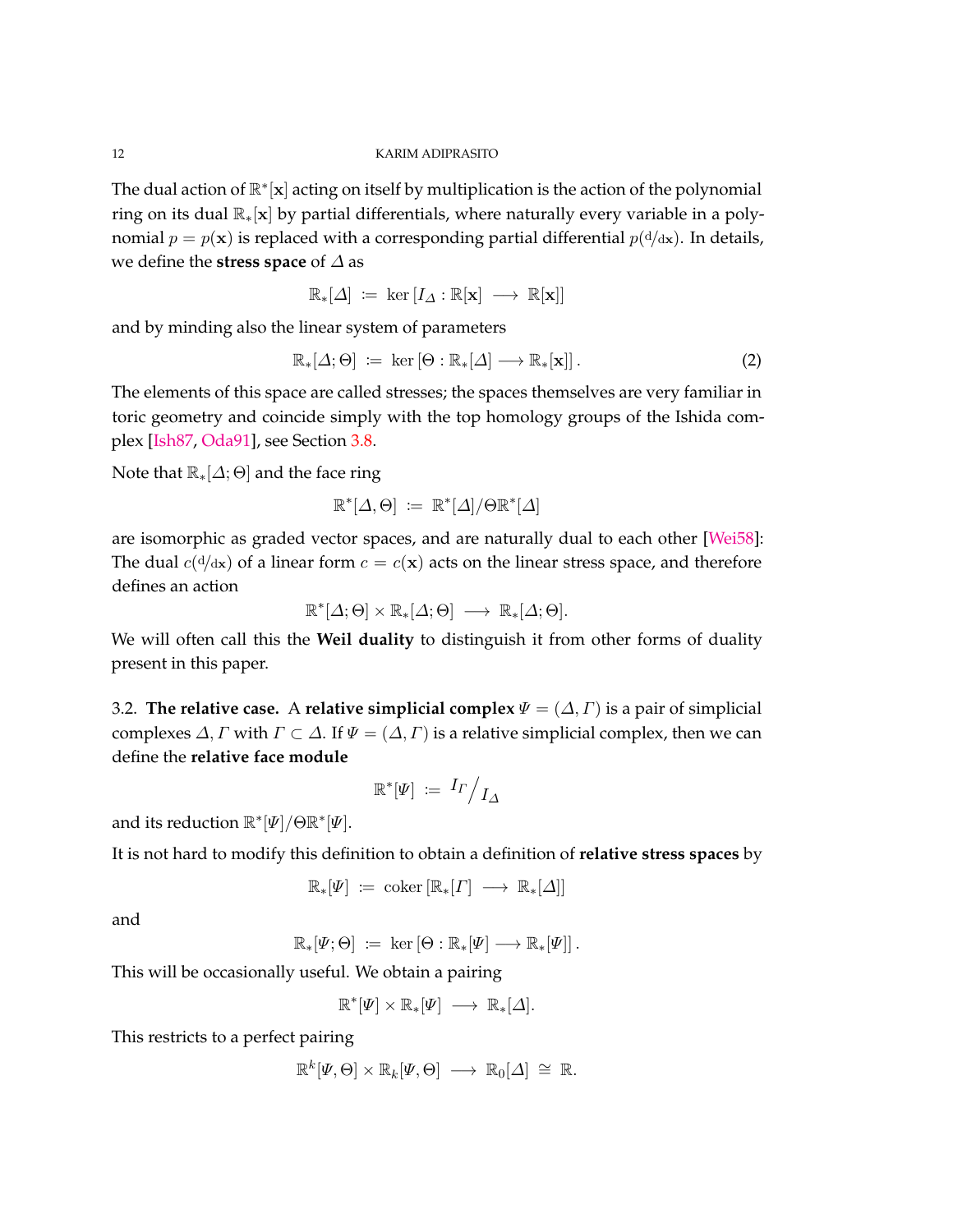#### BEYOND POSITIVITY 13

3.3. **Coordinates and properness.** Observe finally that  $\Theta$  induces a map  $\varDelta^{(0)} \to \mathbb{R}^l$ by associating to the vertices of  $\Delta$  the coordinates  $\mathbf{V}_{\Delta} = (v_1, \dots, v_n) \in \mathbb{R}^{l \times n}$ , where **. Hence, as is standard to do when considering stress spaces, we identify a** pair  $(\Delta; \Theta)$  with a **geometric simplicial complex**, that is, a simplicial complex with a map of the vertices to  $\mathbb{R}^l$ . The differentials given by  ${\bf V}_{\varDelta}$  are therefore  ${\bf V}_{\varDelta}\nabla$ , where  $\nabla$  is the gradient.

Conversely, the canonical stress spaces and reduced face rings, respectively, of a geometric simplicial complex are those induced by the linear system of parameters given by the geometric realization. The stress space or face ring of a **geometric simplicial complex** is considered with respect to its natural system of parameters induced by the coordinates.

A geometric simplicial complex in  $\mathbb{R}^d$  is **proper** if the image of every *k*-face, with  $k < d$ , linearly spans a subspace of dimension  $k + 1$ . A sequence of linear forms is a (partial) linear system of parameters if the associated coordinatization is proper. For the results of our paper, we always think of every simplicial complex as geometric and proper, that is, as coming with a proper coordinatization in a vector space over  $\mathbb{R}$ , and shall generally assume (*d* − 1)-dimensional complexes to be realized in R *<sup>d</sup>* unless otherwise stated, so that the associated collection of coordinatizing linear forms is a linear system of parameters.

We are most interested in the cases when the coordinates give rise to an Artinian reduction, that is, the coordinates induce a linear system of parameters, justifying our notation. All geometric simplicial complexes are therefore assumed to be proper. For geometric simplicial complexes, we shall use the notation

$$
\mathscr{A}_*(\Psi) \ := \ \mathbb{R}_*[\Psi; \mathbf{V}_{\Psi} \mathbf{x}] \quad \text{resp.} \quad \mathscr{A}^*(\Psi) \ := \ \mathbb{R}^*[\Psi; \mathbf{V}_{\Psi} \mathbf{x}]
$$

3.4. **Minkowski weights.** We close with a useful notion related to simplicial stresses: The space of squarefree coefficients of  $\mathcal{A}_*(\Psi)$  is also called the space of **Minkowski weights** [\[FS97\]](#page-72-16), denoted by  $\mathcal{M}(\Psi)$ .

<span id="page-12-0"></span>**Proposition 3.1** (cf. [\[Lee96\]](#page-73-10))**.** *Consider a relative simplicial d-complex Ψ in* R *d . Then*

$$
\rho: \mathscr{A}_*(\Psi) \longrightarrow \mathscr{M}(\Psi),
$$

*the map restricting a stress to its squarefree terms, is injective (and therefore an isomorphism). Moreover,* M*k*(*Ψ*) *is the space of weights on* (*k*−1)*-faces that satisfy the Minkowski balancing*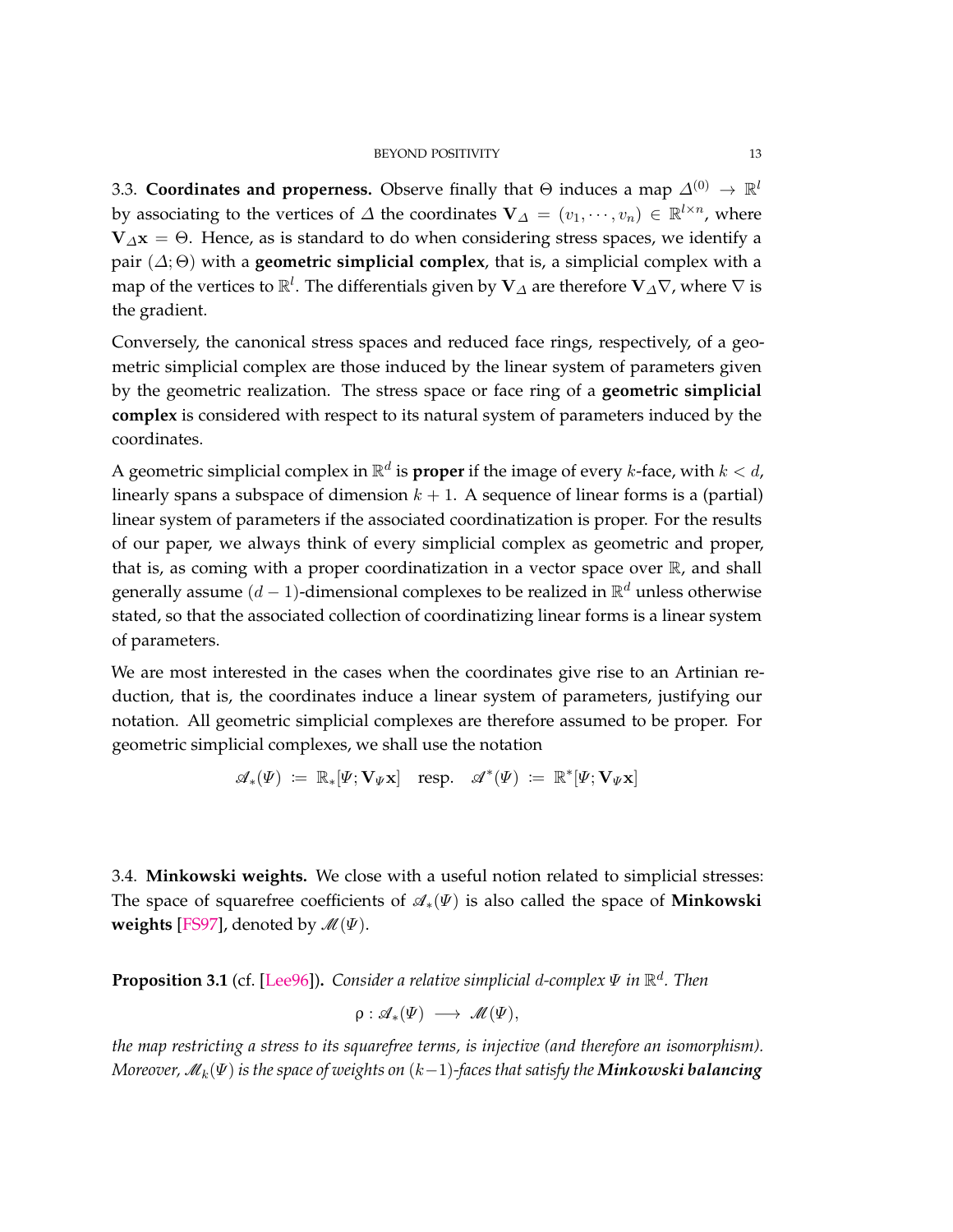*condition: for every*  $(k-2)$ *-face*  $\tau$  *of*  $\Psi$ *,* 

$$
\sum_{\substack{\sigma \in \Psi^{(k-1)} \\ \sigma \supset \tau}} c(\sigma) v_{\sigma \setminus \tau} = 0 \mod \operatorname{span}(\tau),
$$

*that is, the sum on the left-hand side lies in the linear span of*  $\tau$ *.* 

Here, we use  $\mathcal{A}_*(\Psi)$  to denote the stress space of the geometric simplicial complex  $\Psi$  as convened upon, and *Ψ* (*i*) to denote the *i*-dimensional faces of *Ψ*. The action of the face ring on stress spaces extends to Minkowski weights.

3.5. **The cone lemmas.** A crucial ingredient for the inductive structure is given by pullbacks to prime divisors. Recall that the **star** and **link** of a face  $\sigma$  in  $\Delta$  are the subcomplexes

$$
st_{\sigma} \Delta := \{ \tau : \exists \tau' \supset \tau, \ \sigma \subset \tau' \in \Delta \} \ \text{and} \ \ lk_{\sigma} \Delta := \{ \tau \setminus \sigma : \sigma \subset \tau \in \Delta \}.
$$

For geometric simplicial complexes *∆*, we shall think of the star of a face as a geometric subcomplex of *∆*, and the link of a face *σ* as the geometric simplicial complex obtained by the orthogonal projection to span(*σ*) <sup>⊥</sup>. Let us denote the **deletion** of *σ* by *∆* − *σ*, the maximal subcomplex of *∆* that does not contain *σ*. Let

$$
st^{\circ}_{\sigma} \Delta \; := \; (st_{\sigma} \Delta, st_{\sigma} \Delta - \sigma).
$$

We have the following two elementary lemmas.

**Lemma 3.2** (Cone lemma I, see [\[Lee96,](#page-73-10) Thm. 7]). *For any vertex*  $v \in \Delta$ *, where*  $\Delta$  *is a geometric simplicial complex in* R *d , and any integer k, we have an isomorphism*

$$
\mathscr{A}_k(\mathrm{lk}_v \Delta) \cong \mathscr{A}_k(\mathrm{st}_v \Delta).
$$

**Lemma 3.3** (Cone lemma II, see [\[Adi17,](#page-71-5) Lem. 3.3])**.** *In the situation of the first cone lemma we have a natural isomorphism*

$$
x_v : \mathscr{A}_{k+1}(\mathrm{st}_v^{\circ} \Delta) \longrightarrow \mathscr{A}_k(\mathrm{st}_v \Delta).
$$

3.6. **Partition of unity and Poincaré duality.** There is another fact that provides a good intuition to what we do, hidden in the following derivation of Poincaré duality:

<span id="page-13-0"></span>**Lemma 3.4** (Partition of unity)**.** *Consider a Cohen–Macaulay* (*d*−1)*-complex ∆ in* R *d . Then, for every k < d, we have a surjection*

$$
\bigoplus_{v \in \Delta^{(0)}} \mathscr{A}_k(\mathrm{st}_v \Delta) \longrightarrow \mathscr{A}_k(\Delta).
$$

Recall that · (*i*) denotes the set of *i*-dimensional faces of a simplicial complex.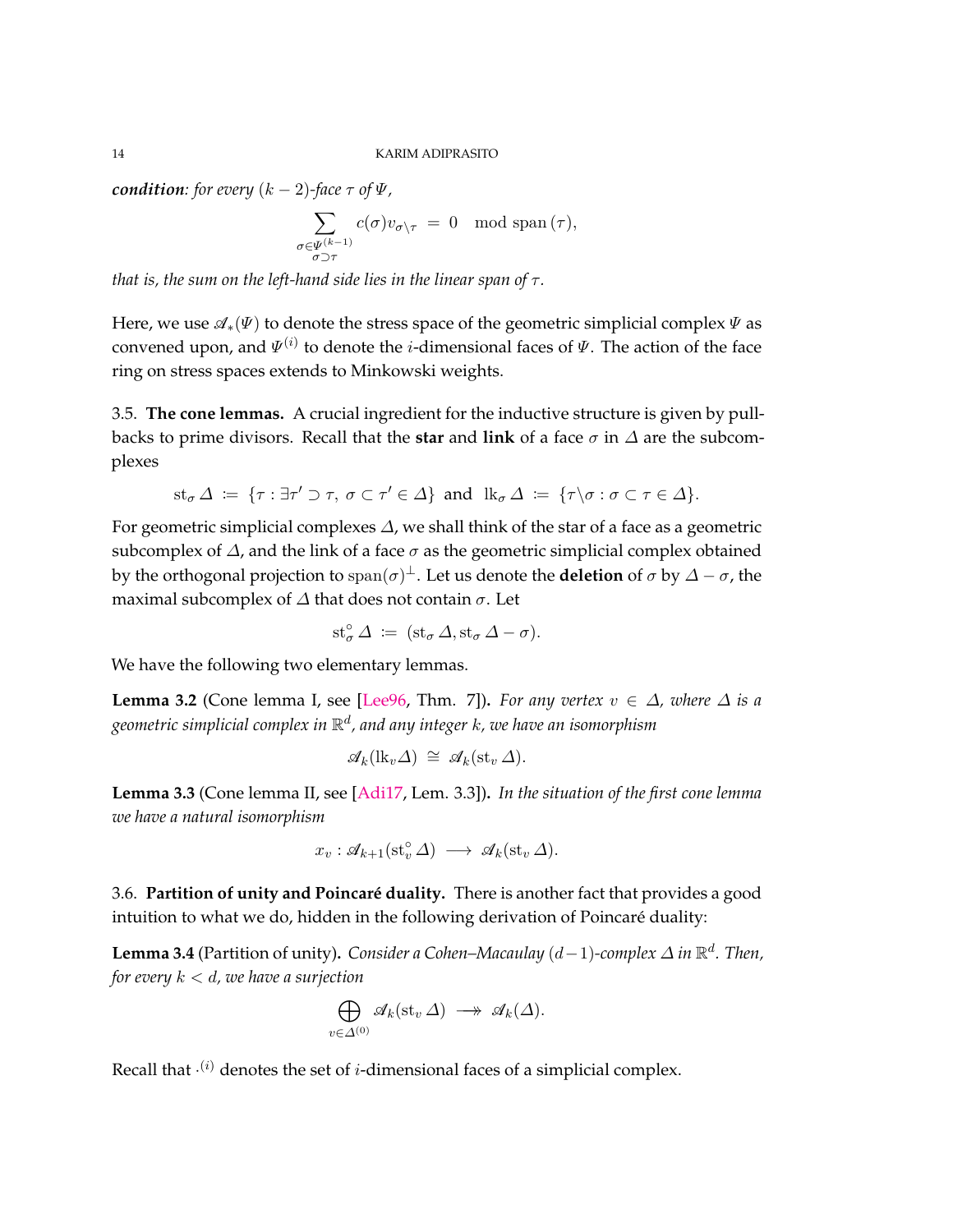As a general convention, all our simplicial complexes (unless they are relative) have the empty set as a face, so that homology and cohomology of simplicial complexes is naturally always reduced.

*Proof.* We may equivalently prove an injection

<span id="page-14-0"></span>
$$
\mathcal{A}^k(\Delta) \hookrightarrow \bigoplus_{v \in \Delta^{(0)}} \mathcal{A}^k(\mathrm{st}_v \,\Delta) \tag{3}
$$

for  $k < d$ .

Let Θ denote the coordinate ideal of parameters for *∆*. For the proof, we consider the Koszul complex  $K^{\bullet} \coloneqq K^{\bullet}(\Theta)$  and the chain complex  $\widetilde{\mathscr{P}}^{\bullet} = \widetilde{\mathscr{P}}^{\bullet}(\Delta)$  defined as

$$
0 \longrightarrow \mathbb{R}^*[\Delta] \longrightarrow \bigoplus_{v \in \Delta^{(0)}} \mathbb{R}^*[\mathrm{st}_v \Delta] \longrightarrow \cdots \longrightarrow \bigoplus_{F \in \Delta^{(d-1)}} \mathbb{R}^*[\mathrm{st}_F \Delta] \longrightarrow 0
$$

with a natural choice of maps for the boundary operator. Indeed, this choice of map can be found easily once we realize that the degree zero component is naturally the Cech complex of ˘ *∆* covered by st*v∆*. With this, we obtain a complex as desired, and the complex is exact in positive degree. Let  $\mathcal{P}^{\bullet} = \mathcal{P}^{\bullet}(\Delta)$  denote the complex

$$
0 \longrightarrow \mathscr{A}^*(\Delta) \longrightarrow \bigoplus_{v \in \Delta^{(0)}} \mathscr{A}^*(\mathsf{st}_v \Delta) \longrightarrow \cdots \longrightarrow \bigoplus_{F \in \Delta^{(d-1)}} \mathscr{A}^*(\mathsf{st}_F \Delta) \longrightarrow 0.
$$

Considering the double complex  $K^{\bullet} \otimes \widetilde{\mathcal{P}}^{\bullet}$  and computing the total complex using Reisner's theorem that the realization induces a regular linear system of parameters (see [\[Sta96\]](#page-74-11)), we get

$$
H^k(\mathscr{P}^{\bullet}) \cong H^k(\text{tot}(K^{\bullet} \otimes \widetilde{\mathscr{P}}^{\bullet})) \cong (H^{d-1})^{d \choose k}(\Delta)(-k),
$$

where  $(+j)$  denotes a shift in degree by *j*, so that  $H^d(\mathscr{P}^{\bullet}) \cong (H^{d-1}(\Delta))(-d)$ , which is nontrivial only in degree  $d$ . But the degree  $k$  component of  $H^d(\mathscr{P}^\bullet)$  is isomorphic to the kernel of the Map  $(3)$ , as desired.

An important corollary (and equivalent restatement for spheres) of this fact is Poincaré duality for simplicial homology spheres, proved initially by Gräbe [\[Gra84\]](#page-72-17) using somewhat deeper techniques from commutative algebra; note though that the preceding statement is more general in that it applies beyond the case of spheres to Cohen–Macaulay complexes that do not have a fundamental class.

<span id="page-14-1"></span>**Theorem 3.5.** Let  $\Sigma$  be a  $(d-1)$ -dimensional simplicial homology sphere in  $\mathbb{R}^d$ . Then  $\mathscr{A}^*(\Sigma)$ *is a Poincaré duality algebra.*

For this, we first notice: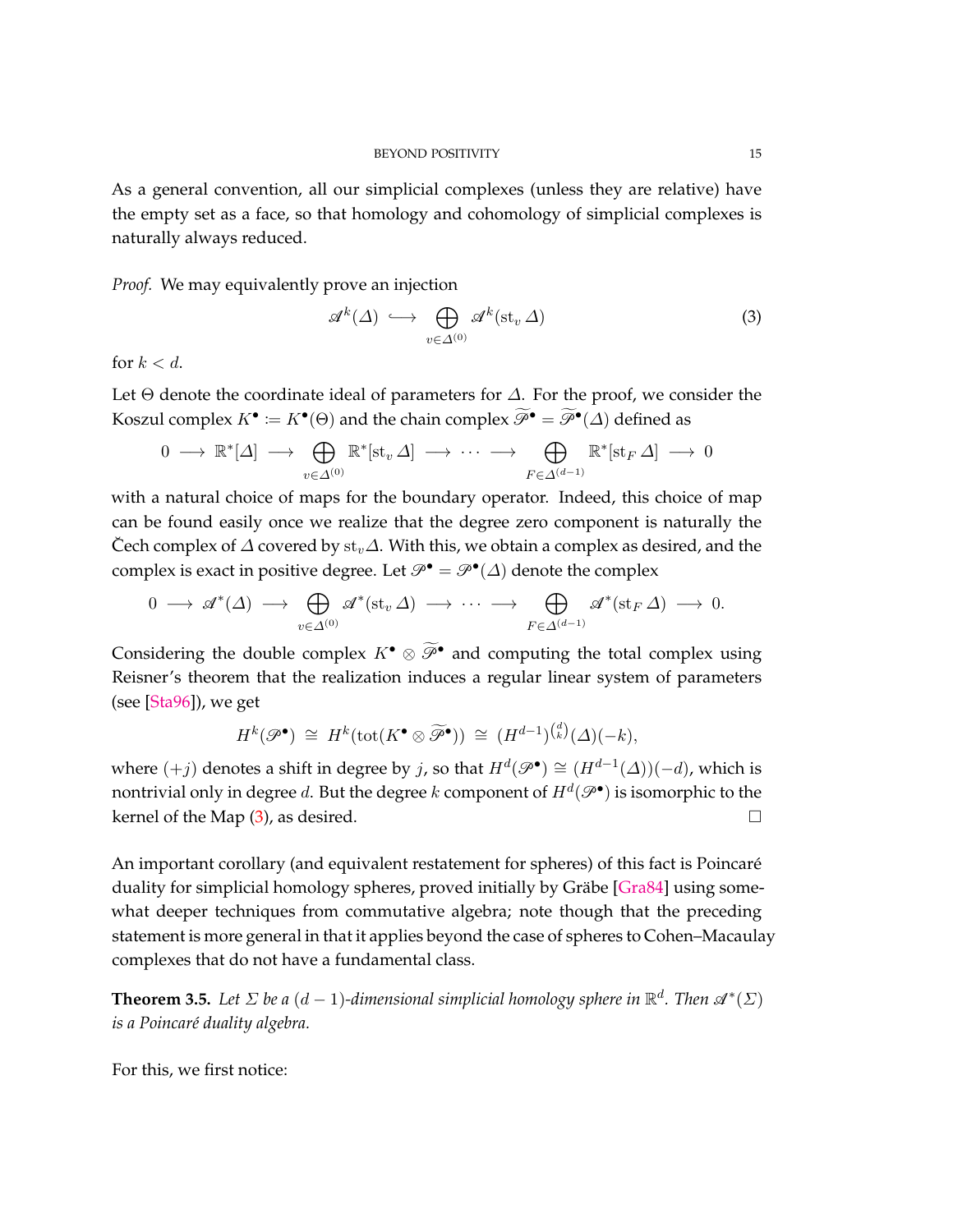<span id="page-15-0"></span>**Lemma 3.6.** *In any closed manifold M of dimension d* − 1 *in* R *d , we have an injection*

 $\mathscr{A}^*(\mathrm{st}_v^{\circ}M) \longrightarrow \mathscr{A}^*(M)$ 

*for any vertex v of M.*

*Proof.* This follows immediately from Schenzel's calculations [\[Sch82,](#page-74-13) Section 4.1 and Lemma 6.3.4] and a basic extension to the relative case made explicit in [\[AS16,](#page-71-9) Proposition 4.2 and Theorem 4.8]). Apply the last two results directly to the short exact sequence

$$
0\;\longrightarrow\;\mathbb{R}^*[\mathrm{st}_v^{\circ}M]\;\longrightarrow\;\mathbb{R}^*[M]\;\longrightarrow\;\mathbb{R}^*[M-v]\;\longrightarrow\;0,
$$

computing the Artinian reduction using the above facts and by exploiting that the inclusion of manifolds

$$
M-v\;\longrightarrow\; M
$$

induces an surjection in cohomology

$$
H^*(M) \longrightarrow H^*(M-v).
$$

*Proof of Theorem [3.5](#page-14-1).* It suffices to observe that the annihilator of the irrelevant ideal in A<sup>∗</sup> (*Σ*) is concentrated in degree *d*. But then partition of unity implies for all *k < d* an injection

$$
\mathcal{A}^k(\Sigma) \hookrightarrow \bigoplus_{v \in \Sigma^{(0)}} \mathcal{A}^k(\mathrm{st}_v \Sigma) \cong \bigoplus_{v \in \Sigma^{(0)}} \mathcal{A}^{k+1}(\mathrm{st}_v^{\circ} \Sigma) \hookrightarrow \bigoplus_{v \in M^{(0)}} \mathcal{A}^{k+1}(\Sigma)
$$

where the middle map is induced by the second cone lemma for each vertex *v* of  $\Sigma$ .  $\square$ 

3.7. **Manifolds and socles.** We will simply write manifolds to mean orientable (over  $\mathbb{Q}$ ), closed, connected combinatorial (also known as PL) manifolds. If an object satisfies all these conditions except closedness, we will call it a manifold with boundary. Sometimes we will also consider rational homology manifolds, and make clear that the result extends immediately to this case. We will denote this by the adjective "rational".

For instance, rational spheres will be rational homology manifolds that are rational homology equivalent to the standard spheres. A combinatorial rational homology sphere is a combinatorial manifold rationally homology equivalent to the standard sphere.

A PL sphere finally is a sphere PL homeomorphic to the standard sphere. This is the classical definition that may be more familiar. For us, it is enough to ensure that the link of every face is homeomorphic to a sphere of the appropriate dimension. Modulo the smooth Poincaré conjecture in dimension 4, these two notions are equivalent, but for us either notion works. Balls are distinguished analogously.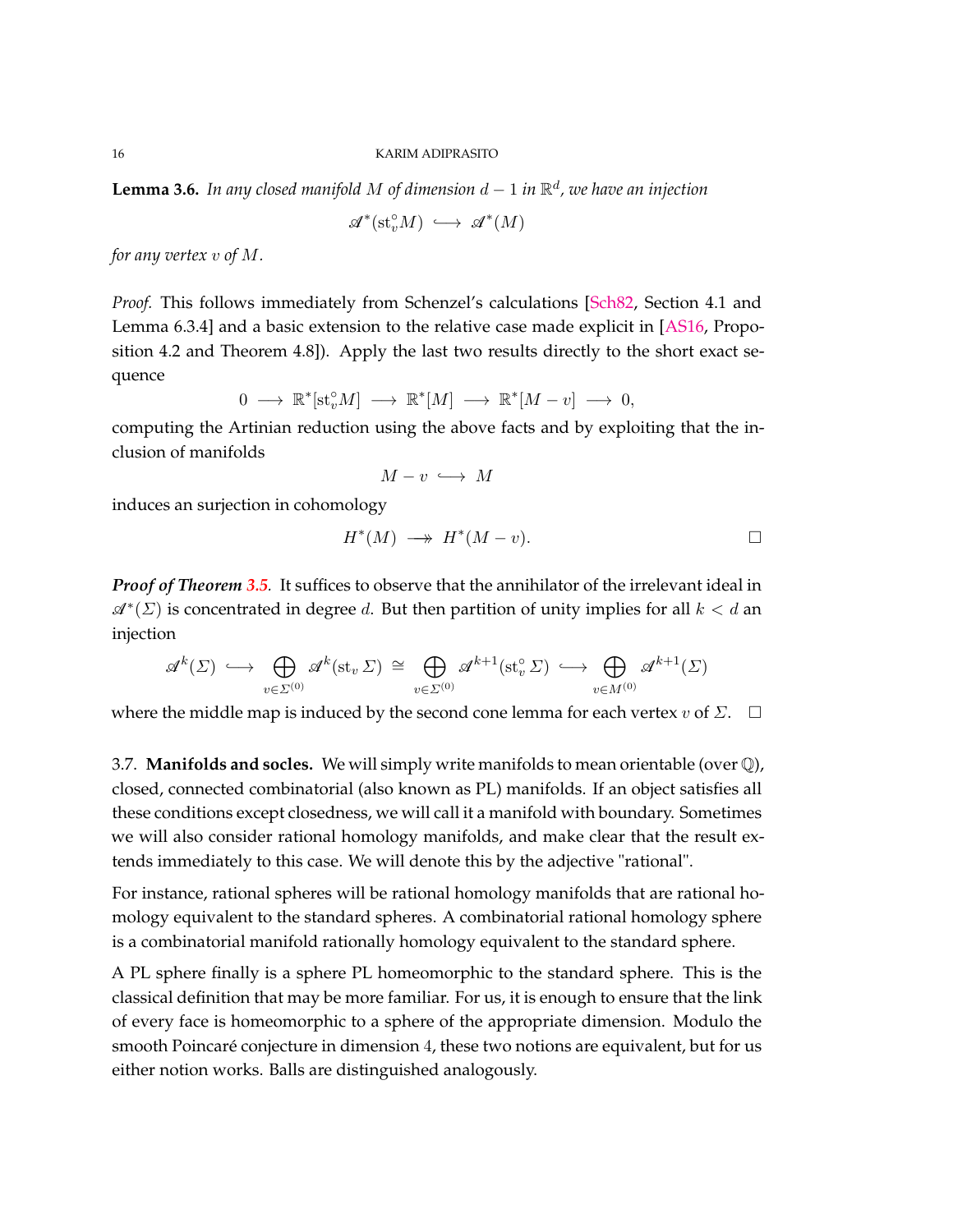For triangulated rational spheres, we will be interested mostly in the intersection rings  $\mathscr{A}^*$ , as the above section shows that this results in Poincaré duality algebras already. For rational manifolds, we will have to go beyond that because of our desire to work strongly with the Poincaré pairing. For a simplicial  $(d-1)$ -manifold  $M$  that is realized in  $\mathbb{R}^d$ ,

$$
\mathcal{S}oc(M) \subset \mathcal{A}^*(M)
$$

shall denote the annihilator of the irrelevant ideal in  $\mathscr{A}^*(M)$ , also known as the **socle** of  $\mathcal{A}^*(M)$ . If *M* is closed, orientable and connected, then *Soc*<sup>d</sup> is generated by one element, the fundamental class. We will therefore denote by  $\mathcal{S}oe^{\circ}(M)$  the restriction of  $\mathcal{S}oc(M)$  to degrees  $\leq d-1$ . We call this the **interior socle**, or the space of **mobile cycles**. Note that with this definition, we have immediately

<span id="page-16-3"></span>**Lemma 3.7.** For closed  $(d-1)$ -manifolds M in  $\mathbb{R}^d$  we have  $\mathcal{S}oc(M) \cong H^d(\mathcal{P}^{\bullet}(M))$ 

*Proof.* This is immediate from Lemma [3.6.](#page-15-0) □

We have the following useful observation of Novik and Swartz:

<span id="page-16-2"></span>**Proposition 3.8** ([\[NS09a\]](#page-73-12)). For a triangulated  $(d-1)$ -dimensional rational manifold M in  $\mathbb{R}^d$ ,  $\mathscr{A}^*(M)\Big/ \mathscr{S}oc^\circ(M)$ 

*is a Poincaré duality algebra. Equivalently, it satisfies partition of unity as stated above, that is,*

$$
\mathscr{A}^*(M)\Big/\mathscr{S}\!\mathscr{O}\!\mathscr{C}^{\circ}(M) \,\,\hookrightarrow \,\,\bigoplus_{v\in\varDelta^{(0)}}\mathscr{A}^*(\mathrm{st}_v M).
$$

While this fact on its own is interesting, trying to prove partition of unity for  $\mathcal{A}^*(M)$ reveals an even more remarkable fact, as it reveals that the socles can be naturally identified using the spectral sequence coming from the two filtrations of the double complex in the proof of Lemma [3.4](#page-13-0) above. Computing the second page of both filtrations, and using the fact that stars of nontrivial faces are Cohen-Macaulay, we obtain:

<span id="page-16-0"></span>**Proposition 3.9** ([\[NS09b\]](#page-73-13)). For a triangulated  $(d-1)$ -dimensional rational manifold M (pos*sibly with boundary) in* R *d , we have an exact sequence*

<span id="page-16-1"></span>
$$
0 \longrightarrow (H^{k-1})^{d \choose k} (M) \longrightarrow \mathscr{A}^k(M) \longrightarrow \bigoplus_{v \in M^{(0)}} \mathscr{A}^k(\mathrm{st}_v M). \tag{4}
$$

 $M$ ore generally, the degree  $(k-i)$ -component of  $H^{d-i}(\mathscr{P}^\bullet(M))$  is isomorphic to  $(H^{k-1})^{\binom{d}{k-i}}(M).$ 

We refer to Novik-Swartz [\[NS09b\]](#page-73-13) for a derivation of Proposition [3.9](#page-16-0) using more commutative algebra (though their argument needs a minor adaption for manifolds with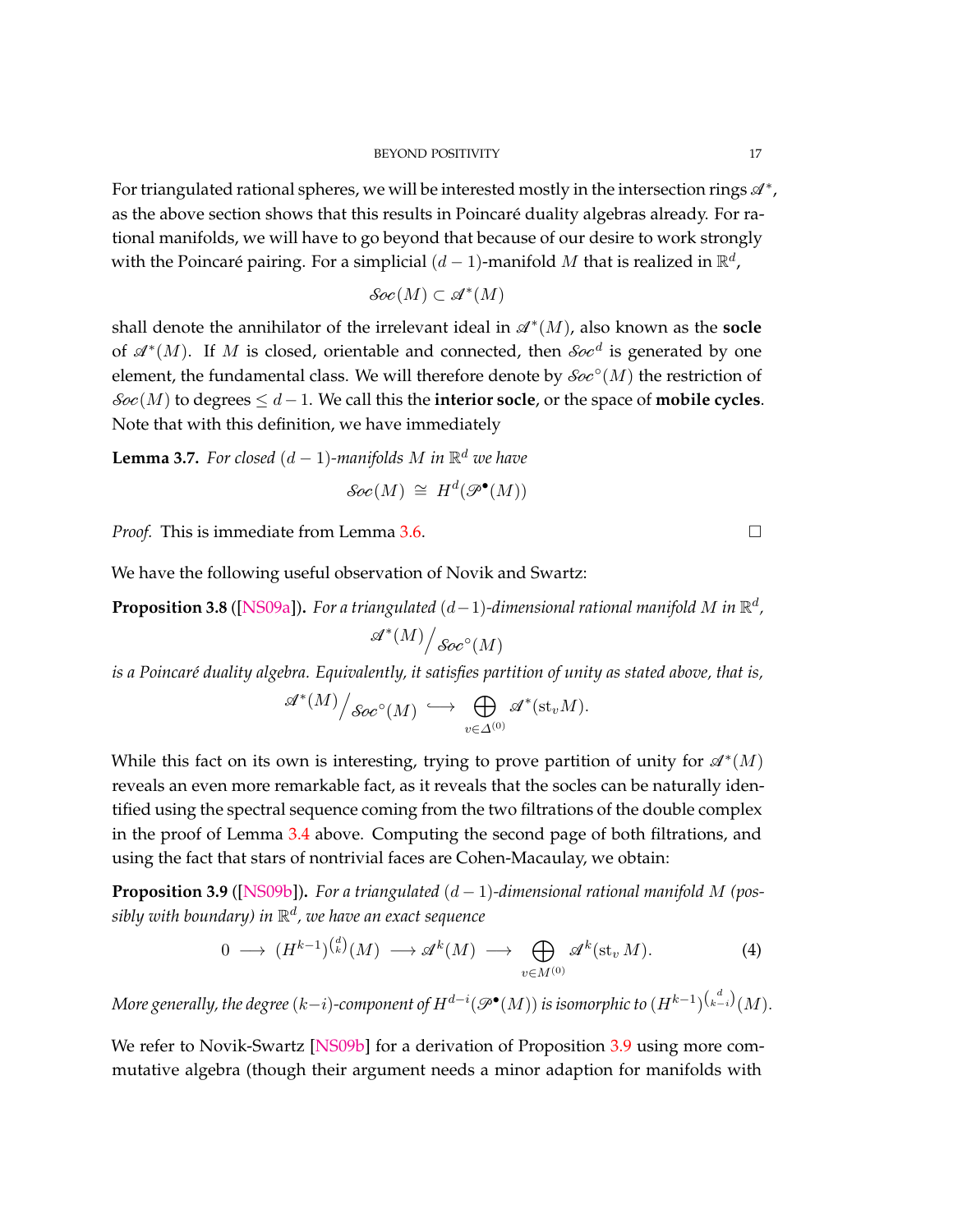boundary). Historically, the use of the partition complex, and basic versions of Proposition [3.9,](#page-16-0) can be traced back to Kalai [\[Kal87\]](#page-72-18), see also [\[Gro86,](#page-72-19) Section 2.4], though of course if we see it in context of Čech complexes the history of course becomes much richer.

<span id="page-17-0"></span>3.8. **The combinatorial Ishida complex and the map** hom**:** It is possible to refine the understanding of this isomorphism as follows: we note that the map is given in terms of an elementary map of weighted simplicial homology.

To this end, it is useful to recall the combinatorial Ishida complex of Tay and Whiteley [\[Ish80,](#page-72-20) [TW00\]](#page-74-14). For a vector space *V* , let us denote the *j*-th exterior power by *V* [*j*] . If  $\sigma$  is an *i*-tensor, then multiplication with it in the exterior algebra induces a natural map

$$
V^{[j]} \to V^{[j+i]}.
$$

Consider a geometric complex  $\Delta$  in *V*, and a non-negative integer  $k \le \dim V$ , we then define the stress complex (or combinatorial Ishida complex) *I*•[*k*] as

$$
0 \rightarrow \bigoplus_{\sigma \in \Delta^{(k-1)}} V^{[0]} / \ker \sigma \rightarrow \bigoplus_{\tau \in \Delta^{(k-2)}} V^{[1]} / \ker \tau \rightarrow \cdots
$$

where we identify  $\sigma$  with its  $|\sigma|$ -tensor and

$$
\partial c[\sigma] = \sum_{x \in \sigma^{(0)}} cx[\sigma \backslash x].
$$

The top cohomology of this complex is isomorphic to  $\mathcal{A}_k(\Delta)$  [\[Oda91\]](#page-73-11). Moreover, this homology provides a natural interpretation of stresses as simplicial cycles. For instance, we obtain immediately that for a complex *∆* in R *k* , the complex *I*•[*k*] naturally defines a simplicial homology theory, with a boundary operator perturbed by a weighting from the standard one, so we have a natural map

$$
\text{hom}: \mathscr{A}_k(\Delta) = Z_{k-1}(\Delta; \mathbb{R}) \longrightarrow H_{k-1}(\Delta; \mathbb{R}).
$$

Naturally, if *∆* is realized in  $\mathbb{R}^{[d]}$ , then we obtain a natural map as composition

hom: 
$$
\mathscr{A}_k(\Delta) \hookrightarrow (Z_{k-1})^{\binom{[d]}{k}}(\Delta; \mathbb{R}) \longrightarrow (H_{k-1})^{\binom{[d]}{k}}(\Delta; \mathbb{R}).
$$
 (5)

This is indeed the map inducing Isomorphism [\(4\)](#page-16-1), as the cokernel of

$$
\bigoplus_{v \in \Delta^{(0)}} \mathscr{A}_i(\mathrm{st}_v \,\Delta) \longrightarrow \mathscr{A}_i(\Delta)
$$

is naturally the cokernel associated to the Čech filtration of  $\Delta$  induced by stars of vertices. We will later see that it is useful to pay close attention to this map.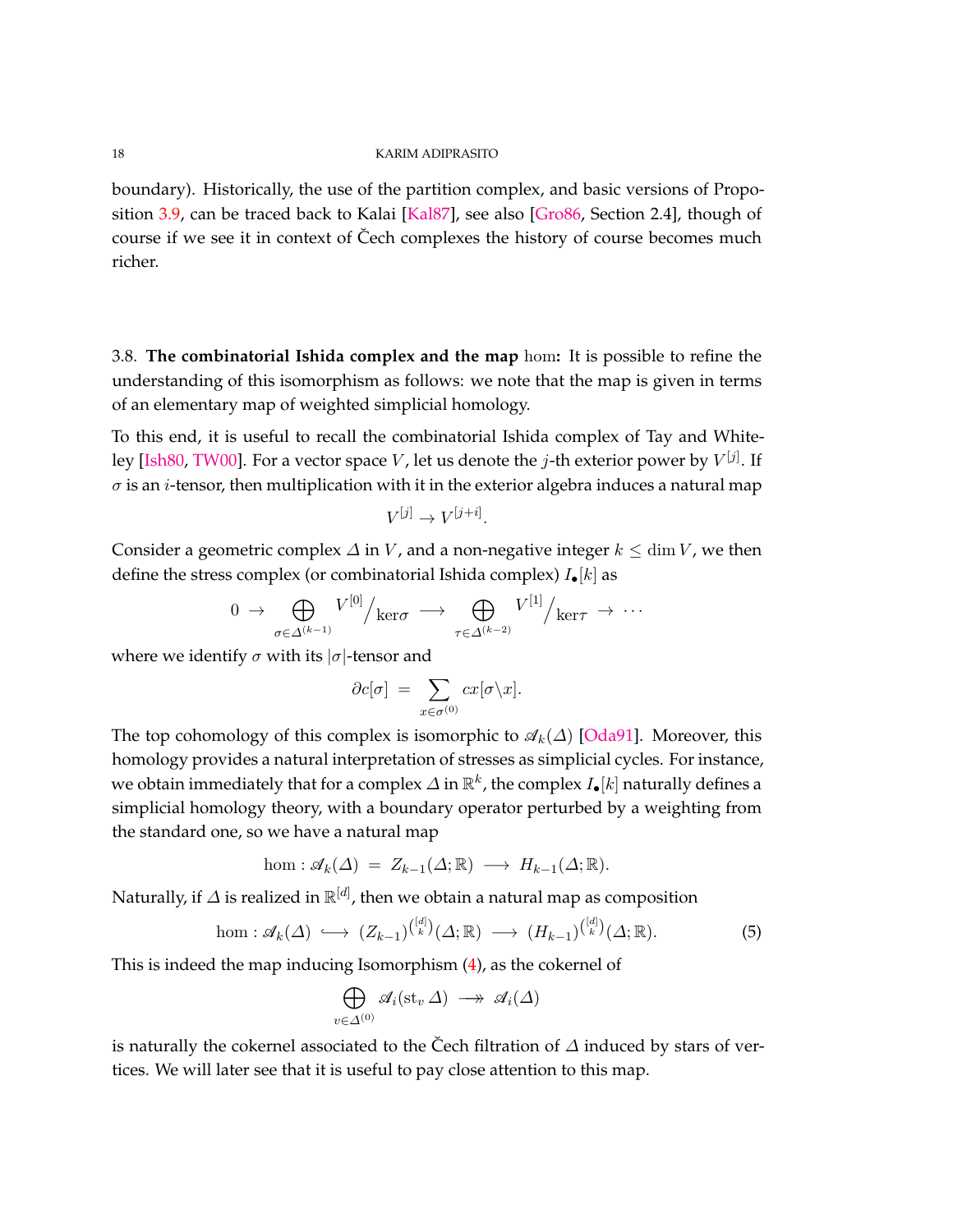As a general rule, we will use

$$
\mathscr{B}^*(M) \;:=\; \mathscr{A}^*(M) \Big/ \text{ker}^{\circ}\big[ \mathscr{A}^*(M) \; \to \; \bigoplus_{v \in M^{(0)}} \mathscr{A}^*(\text{st}_v M) \big]
$$

to denote the reduction of  $\mathscr{A}^*(M)$  of a manifold M (possibly with boundary) to the associated Gorenstein ring, where

$$
\ker^{\circ}\left[\mathscr{A}^*(M) \rightarrow \bigoplus_{v \in M^{(0)}} \mathscr{A}^*(\mathrm{st}_v M)\right] = (H^d)^{\circ}(\mathscr{P}^{\bullet}(M))
$$

is the restriction of  $H^d({\mathscr P}^{\bullet}(M))$ , to elements of degree at most  $\dim M$ .

With this notation, we obtain also immediately the following version of Lemma [3.6.](#page-15-0)

**Corollary 3.10.** *In any closed manifold M of dimension d* − 1 *in* R *d , we have an injection*

$$
\mathscr{A}^*(\mathrm{st}_v^{\circ}M) \,\,\hookrightarrow\,\, \mathscr{B}^*(M)
$$

*for any vertex v of M.*

Hence, we also obtain a new proof of Propositon [3.8.](#page-16-2)

*Proof.* Consider the following commutative diagram:

$$
0 \longrightarrow (H^{d})^{\circ}(\mathscr{P}^{\bullet}(M-v)) \longrightarrow \mathscr{A}^{*}(M-v) \longrightarrow \mathscr{B}^{*}(M-v) \longrightarrow 0
$$
  
\n
$$
0 \longrightarrow (H^{d})^{\circ}(\mathscr{P}^{\bullet}(M)) \longrightarrow \mathscr{A}^{*}(M) \longrightarrow \mathscr{B}^{*}(M) \longrightarrow 0
$$
  
\n
$$
\uparrow \qquad \qquad \uparrow \qquad \qquad \uparrow
$$
  
\n
$$
0 \longrightarrow \mathscr{A}^{*}(\mathrm{st}_{v}^{\circ}M) \longrightarrow \mathscr{A}^{*}(\mathrm{st}_{v}^{\circ}M) \longrightarrow 0
$$

where we use Proposition [3.9](#page-16-0) for the horizontal sequences and the fact that the left top horizontal map is an isomorphism.  $\square$ 

We denote by B∗(*M*) the corresponding subspace of the stress space A∗(*M*). Note that for closed manifolds, Lemma [3.7](#page-16-3) implies that  $\mathcal{B}^*(M)$  is the quotient of  $\mathcal{A}^*(M)$  by its interior socle.

We will generally define either define the Weil primal or the Weil dual of a space if the definition of the other is clear, and use both.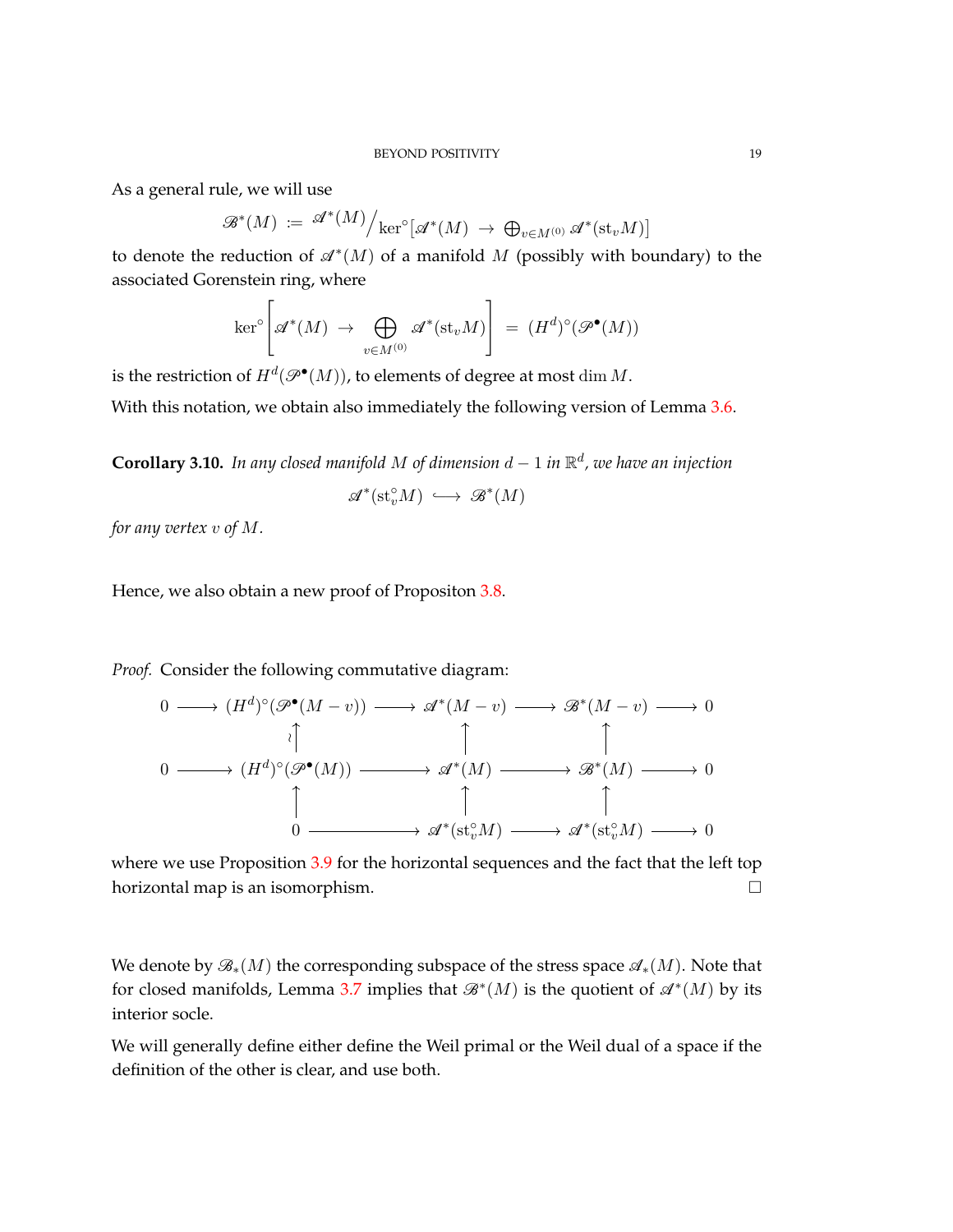<span id="page-19-1"></span>4. THE GRÜNBAUM-KALAI-SARKARIA CONJECTURE AND LAMAN'S THEOREM

The Grünbaum-Kalai-Sarkaria conjecture is not only solved by our work, but it also provides critical intuition towards our research, which is why we reserve a special section towards it here.

4.1. **Laman's theorem.** We discuss now the "original" generic Lefschetz theorem, known as Laman's rigidity criterion for planar graphs. Recall that a **Laman graph** is a graph *G* on *n* vertices and 2*n*−3 edges such that every subgraph on *x* vertices has at most 2*x*−3 edges.

**Theorem 4.1** (Laman, [\[Lam70\]](#page-73-14))**.** *Consider a Laman graph G. Then a generic realization of G* in  $\mathbb{R}^2$  with straight edges is infinitesimally rigid, that is, every infinitesimal deformation of  $G$ *that preserves edge-lengths in the first order is a restriction of a global isometry.*

Let us restate Laman's theorem in another form more familiar to us:

**Theorem 4.2.** *For any generic embedding of a Laman graph G into* R 2 *, we have an isomorphism*

 $\mathscr{A}^1(G) \stackrel{\cdot \ell}{\longrightarrow} \mathscr{A}^2(G),$ 

 $\omega$ here  $\ell$  denotes any generic element of  $\mathscr{A}^1(G)$ . Conversely, any graph on  $v$  vertices and  $2v-3$ *edges admits such an embedding if and only if it is a Laman graph.*

In the latter form, Laman's rigidity theorem looks suspiciously like a Lefschetz theorem. Its proof follows a very nice idea; we call it the "decomposition principle", named after the decomposition theorem for maps between algebraic varieties [\[BBDG18\]](#page-71-1).

*Proof Sketch.* Every Laman graph can be shown to be obtained from a single edge by the Henneberg moves. These moves preserve the Lefschetz theorem, as seen by an appropriate form of the decomposition theorem: one constructs an embedding of algebras

$$
\mathscr{A}^*(G) \,\,\hookrightarrow\,\, \mathscr{A}^*(G')
$$

encoding the Henneberg move of  $G$  to  $G'$ , give an appropriate basis for the cokernel and prove the Lefschetz theorem on the decomposition, and in particular conclude rigidity for  $G'$  from rigidity for  $G$ .

<span id="page-19-0"></span>4.2. **Limits of refinement and decomposition.** While the Laman theorem is a very nice generic Lefschetz theorem, it turns out that that it relies on a principle that is unfortunately of limited use in proving the Lefschetz theorem in general.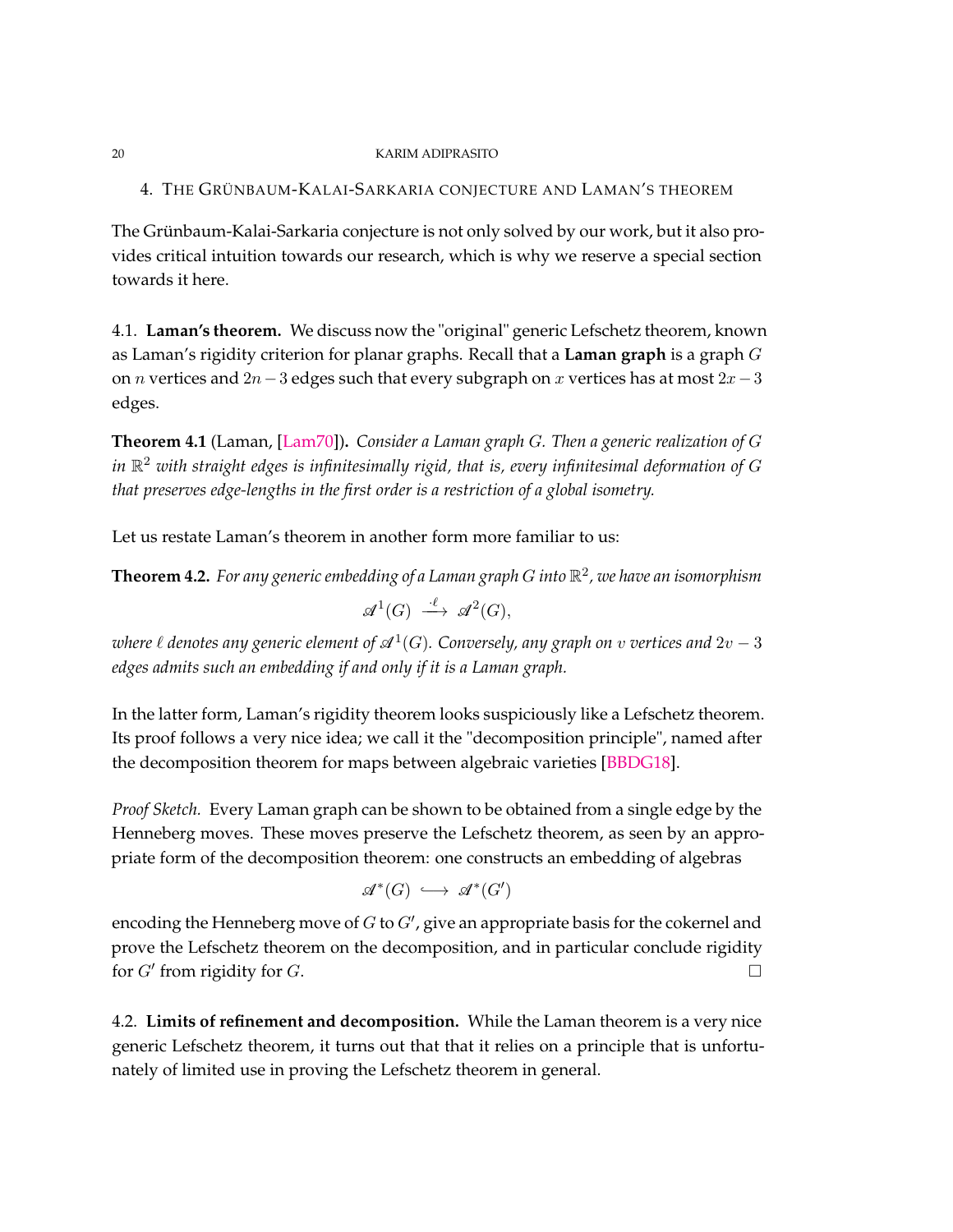

**Figure 4.1.** The two Henneberg moves.

This program is also the the easier part of the classical deformation approach that also McMullen used to prove the hard Lefschetz theorem for simple polytopes [\[McM93\]](#page-73-2): One constructs a local refinement move as, for instance, stellar subdivisions, Whiteley's edge splittings [\[Whi90\]](#page-74-15) or the aforementioned Henneberg moves that descends to an embedding of algebras

$$
\mathscr{A}^* \; \hookrightarrow \; \widetilde{\mathscr{A}}^*.
$$

By splitting the latter cleverly (using different forms of the decomposition theorem) one can then often conclude the Lefschetz theorem for the refinement from the Lefschetz theorem on the preimage.

On the other hand, one should not underestimate this approach. Indeed, the only cases of Theorem [I\(](#page-1-0)1) beyond polytopes rely on spheres obtained from the simplex by local refinement moves. See for instance [\[Mur10\]](#page-73-15), although the use of this beautiful "decomposition principle" is obscured by the step of algebraic shifting, that is unnecessary for the proof but reduces the splitting to a more pleasant combinatorial one (though we lose sight of the Poincaré pairing). Additionally, much of the reasoning of [\[AHK18\]](#page-71-10) can be simplified using this technique, as the proof of the Hodge-Riemann relations for matroids only ever uses the blowup part of the McMullen program.

Unfortunately, these kinds of proofs are not useful for us as they can only treat blowups (and local similar moves implying an embedding of algebras as above), and not all spheres of dimension three and higher can be generated by such local refinement moves. This is especially drastic in dimension five and higher, where such a result would make the decision problem of distinguishing an arbitrary triangulated five-manifold from a sphere treatable, which contradicts the work of Markov and Novikov.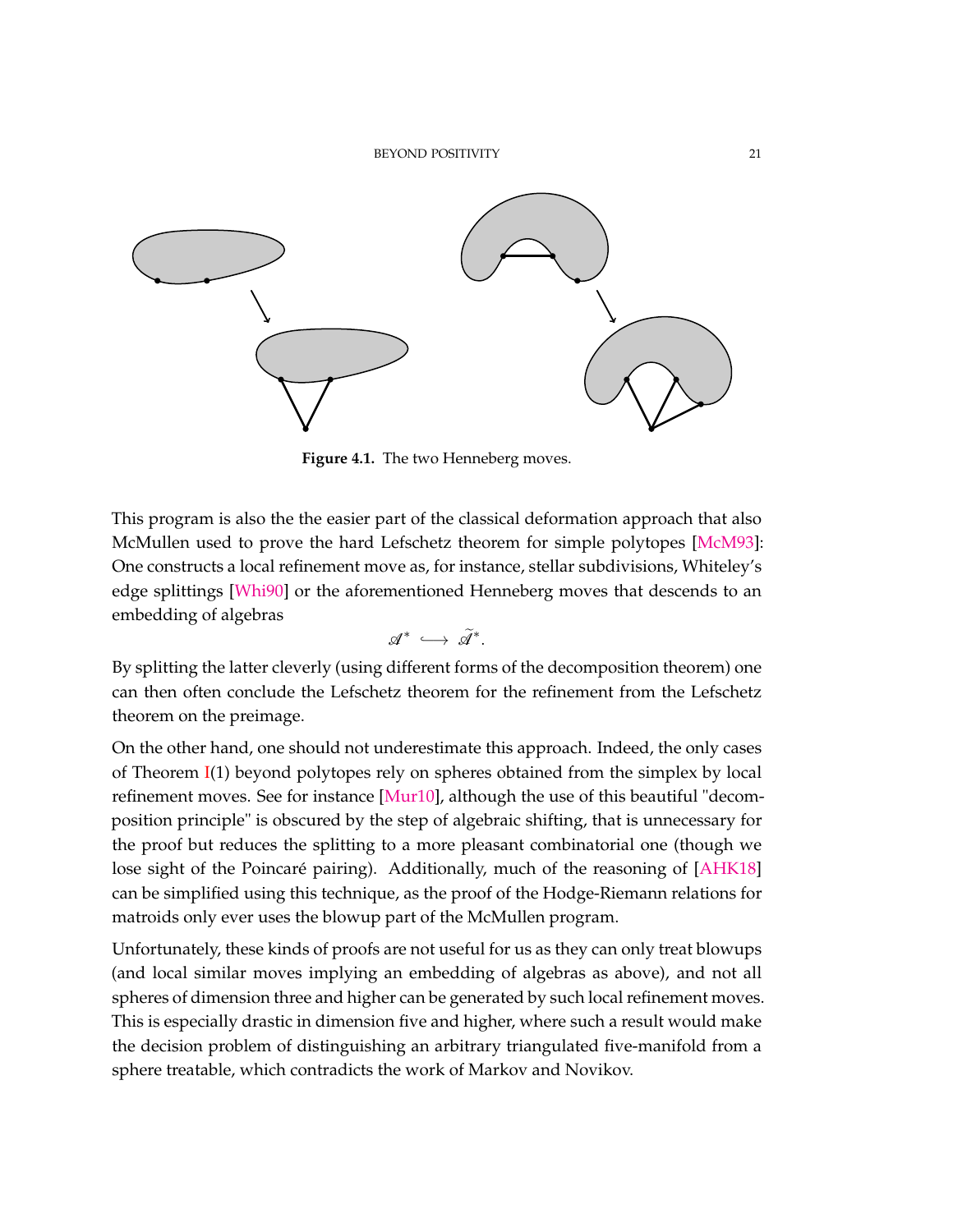Indeed, even if we allowed local moves in general, it would force us to restrict to something like bistellar transformations [\[Pac87\]](#page-74-16), and in particular PL spheres, and we would need to incorporate blowdowns (and analogous moves). McMullen got around this issue by proving ingeniously that the Hodge-Riemann relations in lower dimensions imply the preservation of the hard Lefschetz theorem, meaning he only had to take care of the Hodge-Riemann relations in the blowdown, which now was comparatively simple as the hard Lefschetz guaranteed the Hodge-Riemann form did not degenerate in the deformation. But alas, we do not have the Hodge-Riemann relations without ample classes.

Our main interest in Laman's theorem is different: instead of the numerical condition for the faces of simplicial complexes, we want to focus on an algebraic condition for ideals.

4.3. **Numerical consequences of the Lefschetz theorem.** Let *Σ* denote a simplicial (rational) sphere and let *∆* denote a subcomplex of *Σ*. We define

$$
\kappa_i(\Sigma,\Delta) \;:=\; \dim \mathscr{K}_i(\Sigma,\Delta),
$$

where

$$
\mathscr{K}_{*}(\Sigma, \Delta) \coloneqq \mathrm{coker}[\mathscr{A}_{*}(\Delta) \to \mathscr{A}_{*}(\Sigma)].
$$

Note that these are just the (duals of) squarefree monomial ideals generated by the monomials supported outside *∆* referenced in the Hall-Laman relations.

The monotonicity property of the Laman theorem is a consequence of the Lefschetz isomorphism, and this has several applications we can distract ourselves with.

<span id="page-21-2"></span>**Observation 4.3.** *Consider*  $\Sigma$  *a* 2*k*-dimensional rational sphere in  $\mathbb{R}^{2k+1}$ . If  $\Sigma$  satisfies the *hard Lefschetz property, then for every subcomplex ∆ of Σ, we have*

<span id="page-21-1"></span>
$$
\kappa_k(\Sigma, \Delta) \le \kappa_{k+1}(\Sigma, \Delta). \tag{6}
$$

This is a trivial consequence of the commutative square

$$
\mathscr{A}_{k+1}(\Sigma) \xrightarrow{\cdot \ell} \mathscr{A}_k(\Sigma) \downarrow \qquad \qquad \downarrow \mathscr{K}_{k+1}(\Sigma, \Delta) \xrightarrow{\cdot \ell} \mathscr{K}_k(\Sigma, \Delta)
$$

<span id="page-21-0"></span>so that an isomorphism (and in particular surjection) of the top map implies a surjection of the bottom map.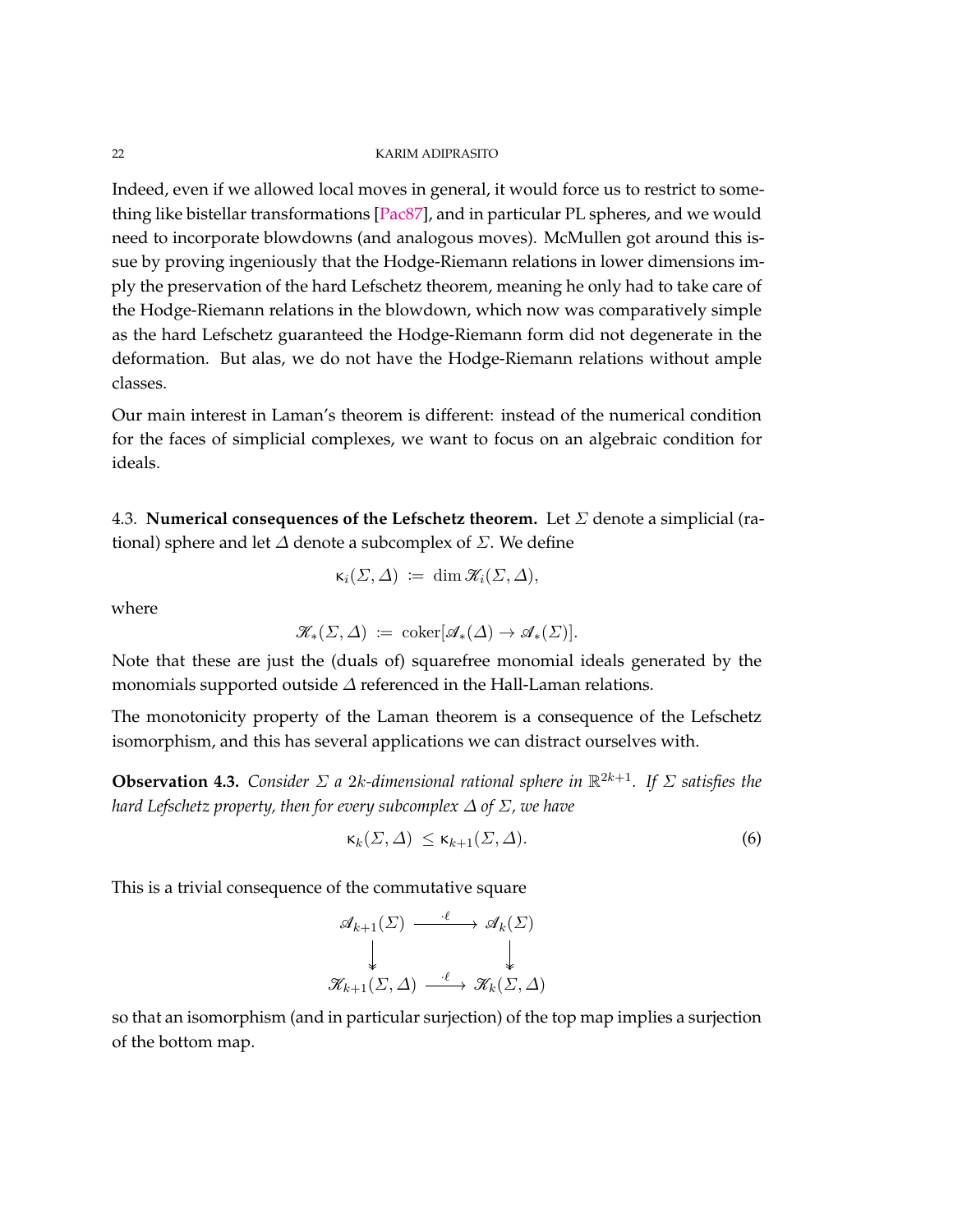4.4. **Avocation: A Hall type problem and expansion of ideals.** This is certainly a more appropriate algebraic version of the Laman condition, as it takes into account the ring instead of the face number. The main objective could be to show that the converse holds as well, that is, to show that if Inequality [\(6\)](#page-21-1) holds for all  $\Delta \subset \Sigma$ , then the Lefschetz property holds for *Σ*, that is,

$$
\mathcal{A}^k(\Sigma) \xrightarrow{\cdot \ell} \mathcal{A}^{k+1}(\Sigma)
$$

is an isomorphism for some  $\ell$  in  $\mathscr{A}^1.$  This would be a fantastic full realization of Hall's marriage theorem [\[Hal35\]](#page-72-21) for intersection rings of toric varieties (that is, expansion implies existence of an injective morphism). Let us recall the classical version:

**Theorem 4.4** (Hall's marriage theorem)**.** *Assume we have two finite sets X and Y , and a relation between them so that every subset A of X has at least* |*A*| *elements in Y related to it. Then the relation supports an injective morphism.*

It is natural to see Laman's theorem in this context: it postulates the expansion of ideals, that is, it posits that any monomial ideal in a Laman graph is larger (with respect to dimension) in degree two than it is in degree one. One could hope for such a theorem generally in toric geometry. Alas, that does not seem to be true, though we have no explicit counterexample for this special case. However, it is not true that expansion of ideals in commutative graded rings implies the existence of an injective map as the following example found by David Kazhdan (personal communication) shows.

**Example 4.5.** Let  $e_i$  be the standard basis of  $X = \mathbb{R}^n$ ,

$$
\begin{array}{rccc}\n\alpha: & \mathbb{R}^n & \longrightarrow & \mathbb{R}^n \\
& \alpha(e_i) & \longmapsto & (-1)^i e_i \,.\n\end{array}
$$

Let

$$
\pi:X^{[2]}\to Y
$$

be the quotient by the span of  $e_i \wedge e_j$  where  $i - j$  are even and

$$
\delta\!:\!X\,\times\,X\,\longrightarrow\,Y
$$

be given by

$$
\delta(x',x'') = \pi(x' \wedge \alpha x'').
$$

The map  $\delta$  is symmetric, therefore defining a multiplication on a commutative graded ring generated in degree one, multiplying two degree one elements by applying δ. Moreover, for  $X' \subset X$  a subspace, the subspace  $\delta(X', X') \subset Y$  is of a larger dimension than  $X'$  for  $n$  large enough. However,

$$
\delta(x,\alpha x) \ \equiv \ 0,
$$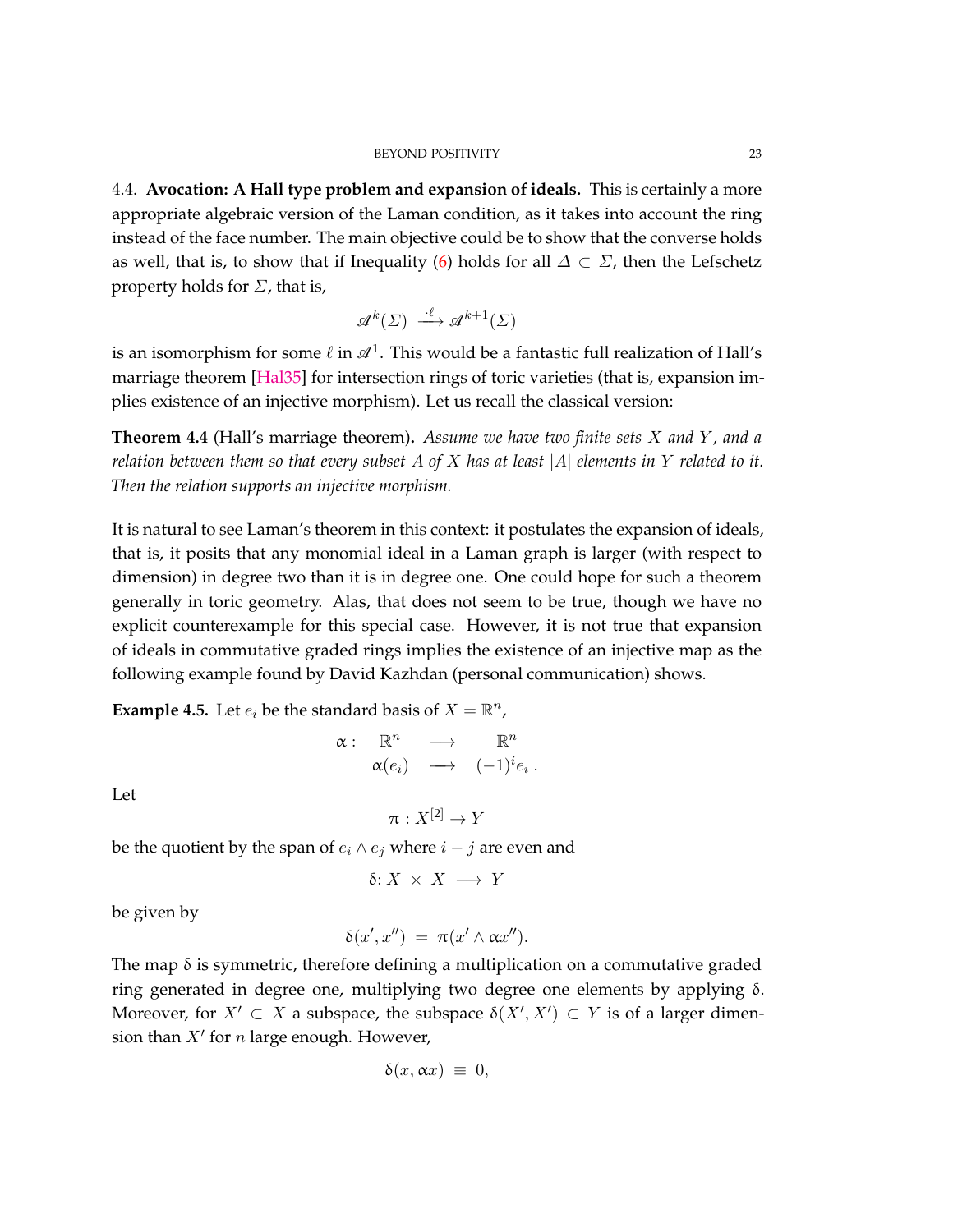so the map is never an injection.

We will repair this by replacing the expansion condition by a more robust condition on the pairing in the next section.

4.5. **Avocation: Bad Artinian reduction.** One could rightfully ask in the situation of Theorem [I](#page-1-0) whether it is necessary to ask for genericity of the Artinian reduction, or whether just any linear system of parameters is enough (for an appropriate Lefschetz element).

Observation [4.3](#page-21-2) allows us to answer also this question in the negative. Recall: If *∆* is a simplicial complex, and *σ* is a face in *∆* then a **stellar subdivision** of *∆* at *σ* is the simplicial complex

$$
\varDelta\!\!\uparrow\!\!\sigma\; \coloneqq\; (\varDelta-\sigma)\;\cup\;\bigcup_{\tau\in\partial\mathrm{st}_\sigma\varDelta}(\{v_\sigma\}\ast\tau)
$$

where  $v_{\sigma}$  is the new vertex introduced in place of  $\sigma$ , and  $*$  is used to denote the free join of two simplices. If *∆* is geometric, then *v<sup>σ</sup>* will be chosen to lie in the linear span of *σ*.

**Example 4.6.** Consider  $\Sigma$  the boundary of the tetrahedron, and denote its vertices by 1*,* 2*,* 3 and 4.

Perform stellar subdivisions at every triangle of  $\Sigma$ , call the newly created vertices  $1', 2', 3'$ and 4'. Call the resulting complex *Σ'*.

Realize the vertices in  $\mathbb{R}^{[3]}$  as follows: place the vertices  $1,2,3$  and  $4$  in general position in  $\mathbb{R}^{[2]} \subset \mathbb{R}^{[3]}$ . Place the remaining vertices in  $\mathbb{R}^{[3]}\backslash \mathbb{R}^{[2]}$ . The associated linear system is a linear system of parameters for  $\mathbb{R}[\Sigma']$ , and therefore  $\mathscr{A}^*(\Sigma')$  is a Poincaré duality algebra.

However, if we consider the subcomplex  $\varDelta = \varSigma \cap \varSigma'$ , the quotient  $\mathscr{K}_*(\varSigma', \varDelta)$  satisfies

$$
\kappa_1(\varSigma',\varDelta) \ = \ 3 \quad \hbox{ and } \quad \kappa_2(\varSigma',\varDelta) = 2
$$

which violates Observation [4.3.](#page-21-2) Hence, the associated ring  $\mathcal{A}^*(\Sigma')$  cannot satisfy the Lefschetz theorem with respect to any Picard divisor.

**Remark 4.7.** Strictly speaking, we are no longer considering Picard divisors, as there are no varieties any more. Rather, we use this term as a shorthand for the group of degree one elements in our commutative rings.

<span id="page-23-0"></span>4.6. **The Grünbaum-Kalai-Sarkaria conjecture.** Before we briefly discuss the importance of Observation [4.3,](#page-21-2) let us note a simple but important corollary.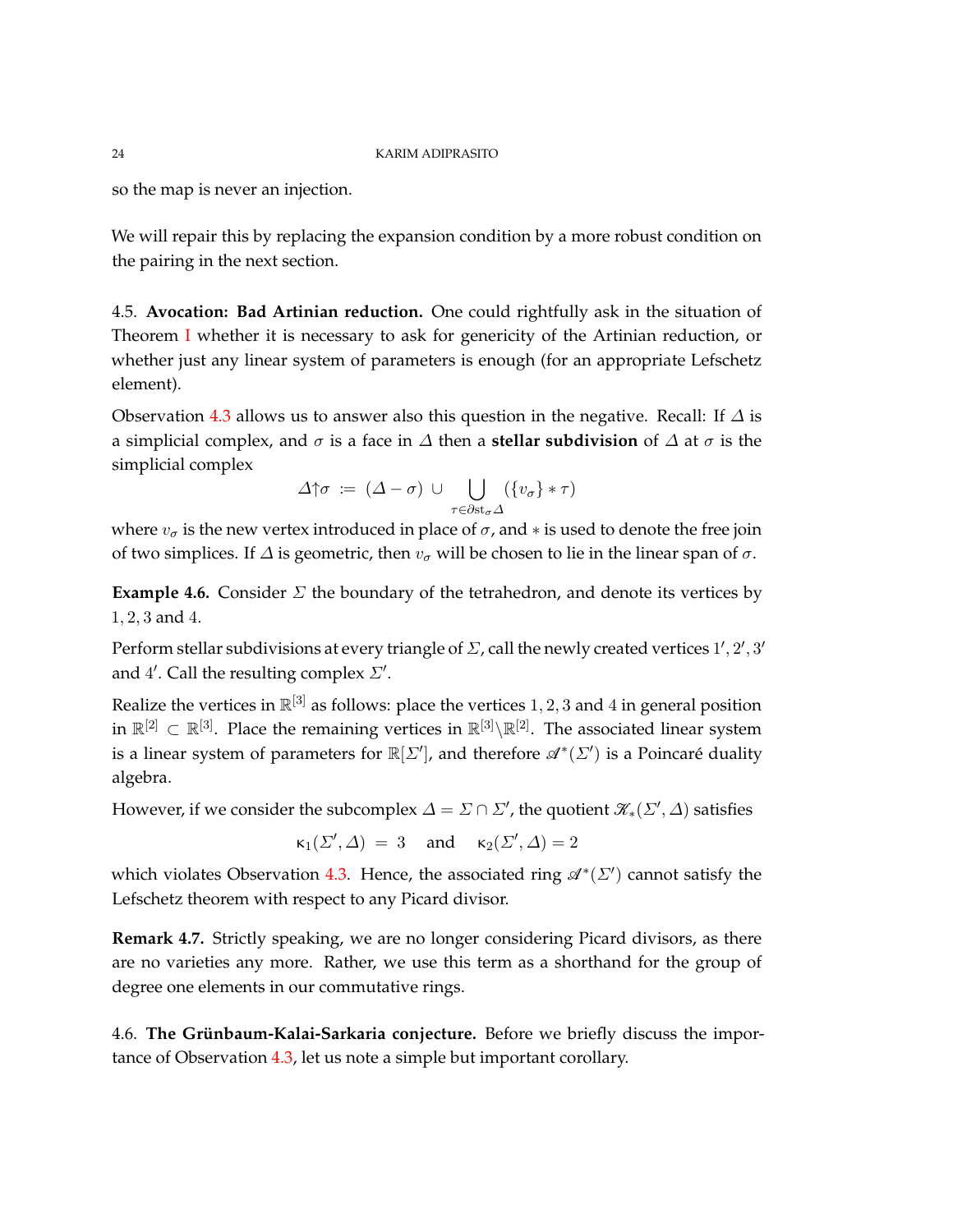<span id="page-24-1"></span>**Corollary 4.8.** If  $\Sigma$  is a 2*k*-dimensional rational sphere in  $\mathbb{R}^{2k+1}$  that satisfies the hard Lef*schetz property, then, for every subcomplex*  $\Delta$  *of*  $\Sigma$ *, we have Inequality* [1,](#page-6-0) *that is,* 

$$
(k+2)\cdot f_{k-1}(\Delta) \ge f_k(\Delta).
$$

*Proof.* Observation [4.3](#page-21-2) gives

 $\dim \mathscr{A}_k(\Delta) \geq \dim \mathscr{A}_{k+1}(\Delta)$ .

Moreover, we have the immediate inequality

$$
\dim \mathscr{A}_k(\Delta) \leq f_{k-1}(\Delta),
$$

which follows by estimating the dimension of a vector space by the size of a generating set, in this case the  $(k - 1)$ -faces and

$$
\dim \mathcal{A}_{k+1}(\Delta) \ge f_k(\Delta) - (k+1)f_{k-1}(\Delta),
$$

which follows by estimating the number of relations from above: By Proposition [3.1,](#page-12-0) there are  $k + 1$  relations for each  $(k - 1)$ -face, so  $(k + 1)f_{k-1}(\Delta)$  is an upper bound for the number of nontrivial relations.

<span id="page-24-0"></span>**Remark 4.9.** Kalai showed that under the assumptions of the previous corollary, the shifting of  $\varDelta$  does not contain the Flores complex  $\binom{[2k+3]}{\le d+1}$  as a subcomplex, and is contained in turn in the shifting of the infinite cyclic  $(2k + 1)$ -polytope [\[Kal91,](#page-72-4) [Kal01\]](#page-73-8). This allows one to prove Kruskal-Katona type theorems for complexes embeddable in spheres, and in particular sharp bounds for the Grünbaum-Kalai-Sarkaria conjecture, the equality cases for which are attained by compressed collections of *k*-faces in cyclic  $(2k + 1)$ -polytopes. In the end, this effort only improves the bounds a little, in an additive error depending on the dimension, so that we shall content ourselves with stating the simplified Bound [\(1\)](#page-6-0) here.

Finally, these bounds also apply to complexes *∆* embeddable as subcomplexes into general 2*k*-dimensional triangulated rational manifolds *M*, with a small caveat: depending on the *k*-th rational Betti number of *M*, we have to allow for an additive error of  $\binom{2k+1}{k}$  $(k_k^{t+1})$   $\mathbf{b}_k(M)$ . For instance, the inequality of Corollary [4.8](#page-24-1) modifies to

$$
(k+2)\cdot f_{k-1}(\Delta) + \binom{2k+1}{k} \mathbf{b}_k(M) \ge f_k(\Delta),
$$

This extends to Kalai's sharpening via the Kruskal-Katona type bound discussed above, and follows from the inequality

$$
\dim \mathscr{A}_k(\Delta) \ge \dim \mathscr{A}_{k+1}(\Delta) - {2k+1 \choose k} \mathbf{b}_k(M)
$$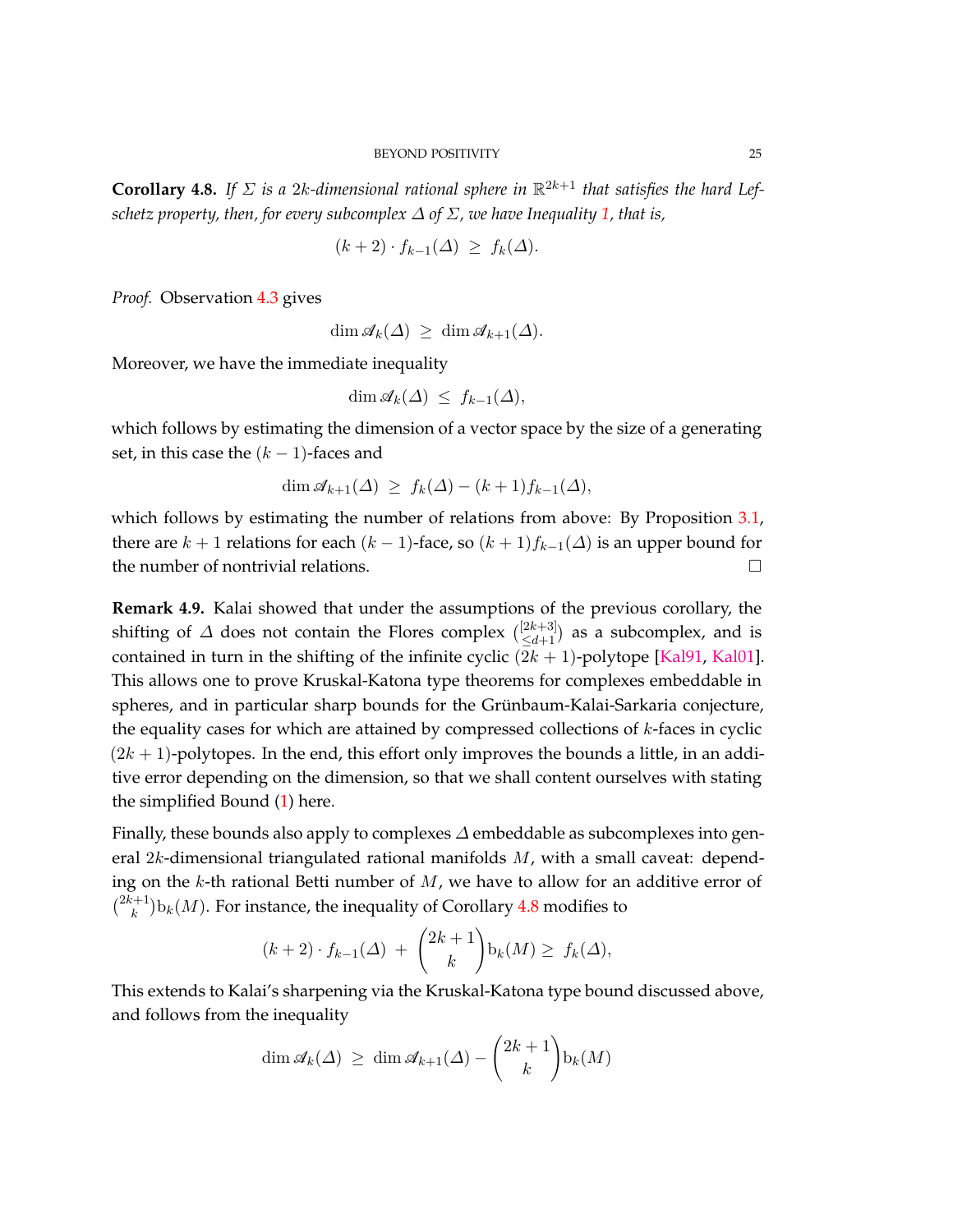that in turn follows from biased Poincaré duality in *M* that is introduced in the next section. This implies at once another conjecture of Kühnel [\[Küh94\]](#page-73-16): if a complete *k*dimensional complex on *n* vertices embeds into *M* sufficiently tamely (so that it extends to a triangulation of *M*), then

$$
\binom{n-k-1}{k+1} \le \binom{2k+1}{k+1} \mathbf{b}_k(M),
$$

thereby bounding the number of vertices such a complex can have.

Now, as we will prove the hard Lefschetz theorem (first for PL spheres, then for general manifolds in Section [9\)](#page-67-0), the conclusion of the corollary and the remark following it hold without qualification. However, it is useful to note that a simpler, but nonetheless central, property of the intersection ring already implies Inequality [\(6\)](#page-21-1), and therefore also [\(1\)](#page-6-0). This is our biased Poincaré duality we will examine in Section [5.](#page-26-0)

4.7. **Stress subspaces and partitioned subspaces.** Before we continue, it is useful to extend the definition of the modules  $\mathcal K$  to rational manifolds (possibly with boundary)  $M$ . For subcomplexes *∆* of *M*, we therefore write

$$
\kappa_i(M,\Delta) \; := \; \dim \mathcal{K}^i(M,\Delta),
$$

where

$$
\mathcal{K}^*(M,\Delta) \coloneqq \ker[\mathcal{B}^*(M) \to \mathcal{B}^*(\Delta \subset M)]
$$

and

$$
\mathscr{B}^*(\Delta \subset M) \coloneqq \mathscr{A}^*(\Delta) / \ker^{\circ}[\mathscr{A}^*(M) \to \bigoplus_{v \in M^{(0)}} \mathscr{A}^*(\mathrm{st}_v M)]
$$

*.*

We will also use the Weil dual spaces, denoted by  $\mathcal{K}_*$  and  $\mathcal{B}_*$  as quotients and subspaces of A∗, respectively.

One reason we shall mostly work with stress groups is that kernels and images of envisioned Lefschetz elements (when they do not connect opposite degrees), enjoy nice descriptions. The kernels are ideally of the form B∗(*∆* ⊂ *M*), called **stress space**. The Poincaré duals of  $\mathcal{K}_*(M,\Delta)$ , and in particular the images of Lefschetz maps as we shall see later, can be understood as well, as they are of the form

$$
\mathscr{B}_*(M)_{|\overline{\Delta}} := \langle \mathscr{A}_*(\mathrm{st}_{\sigma} M) : \sigma \in M, \sigma \notin \Delta \rangle \subset \mathscr{B}_*(M),
$$

that is, subspaces generated by partitionable classes in the sense of partition of unity. We will call such a subspace therefore a **partitioned subspace**. They will be rather hard to work with directly if *∆* is not a codimension zero manifold in *M*, which will be one of the main obstacles to overcome in the section that follows.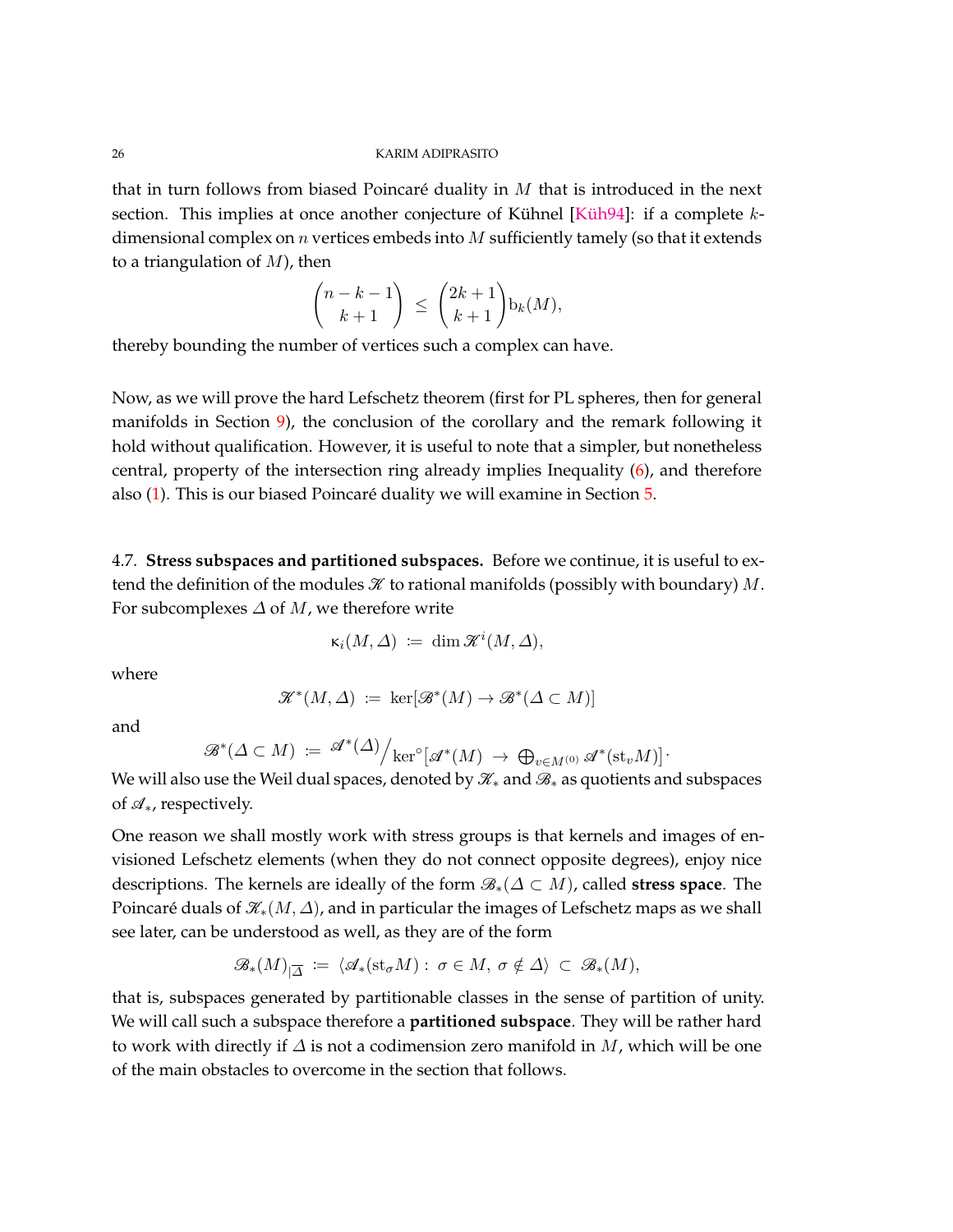#### BEYOND POSITIVITY 27

## 5. BIASED POINCARÉ DUALITY AND THE HALL-LAMAN RELATIONS

<span id="page-26-0"></span>In this section, we introduce a crucial ingredient of the program by introducing a genericity property of the Poincaré pairing replacing Laman's criterion. We then proceed to apply this notion to prove the hard Lefschetz theorem for spheres that allow for "nice" decompositions. For later, the perturbation lemma and pairing properties hold special importance.

5.1. **Poincaré pairings.** Recall: Let *M* be a triangulated rational manifold of dimension *d* − 1 realized in  $\mathbb{R}^d$ , and  $\mathscr{B}^*(M)$  its face ring modulo Artinian reduction and mobile cycles. Then we have a pairing

$$
\mathcal{B}^k(M) \times \mathcal{B}^{d-k}(M) \longrightarrow \mathcal{B}^d(M) \cong \mathbb{R}.
$$

The essential observation we wish to make is that, while the signature of the pairing does not change under small perturbations, it is often convenient to have the possibility to make certain subspaces non-degenerate under the pairing.

5.2. **Biased Poincaré duality in ideals.** We say that *M* satisfies **biased Poincaré duality** in degree  $k \leq \frac{d}{2}$ 2 if for all nonempty subcomplexes *∆* of *M*, the pairing

$$
\mathcal{K}^k(M,\Delta) \times \mathcal{K}^{d-k}(M,\Delta) \longrightarrow \mathcal{K}^d(M,\Delta) \cong \mathbb{R} \tag{7}
$$

is nondegenerate on the first factor. Sometimes we will also say that a specific ideal  $\mathcal I$ in a graded Poincaré duality algebra over R satisfies **biased Poincaré duality**, if

$$
\mathcal{F}^k \times \mathcal{F}^{d-k} \longrightarrow \mathcal{F}^d \cong \mathbb{R} \tag{8}
$$

is nondegenerate in the first factor, where *d* is the degree of the fundamental class. An important special case is biased Poincaré duality at a subcomplex *∆*, synonymous with biased Poincaré duality for the ideal  $\mathscr{K}^*(M, \Delta)$ .

Biased Poincaré duality is evidently a weaker form of the Hall-Laman relations, with equivalence in the case  $k = d - k$ . We keep it separate as on its own it already has interesting consequences, even without having to consider a Lefschetz theorem. The following is a direct consequence of Poincaré duality.

**Proposition 5.1.** For an ideal  $\mathcal{F}$  in  $\mathcal{B}^*(M)$  the following are equivalent:

*(1) The map*

$$
\mathscr{F}\,\longrightarrow\,\mathscr{B}^*(M)\Big/\mathrm{ann}_{\mathscr{B}^*(M)}\mathscr{F}
$$

*is an injection (in degree k).*

*(2) <i>J* satisfies biased Poincaré duality (in degree k).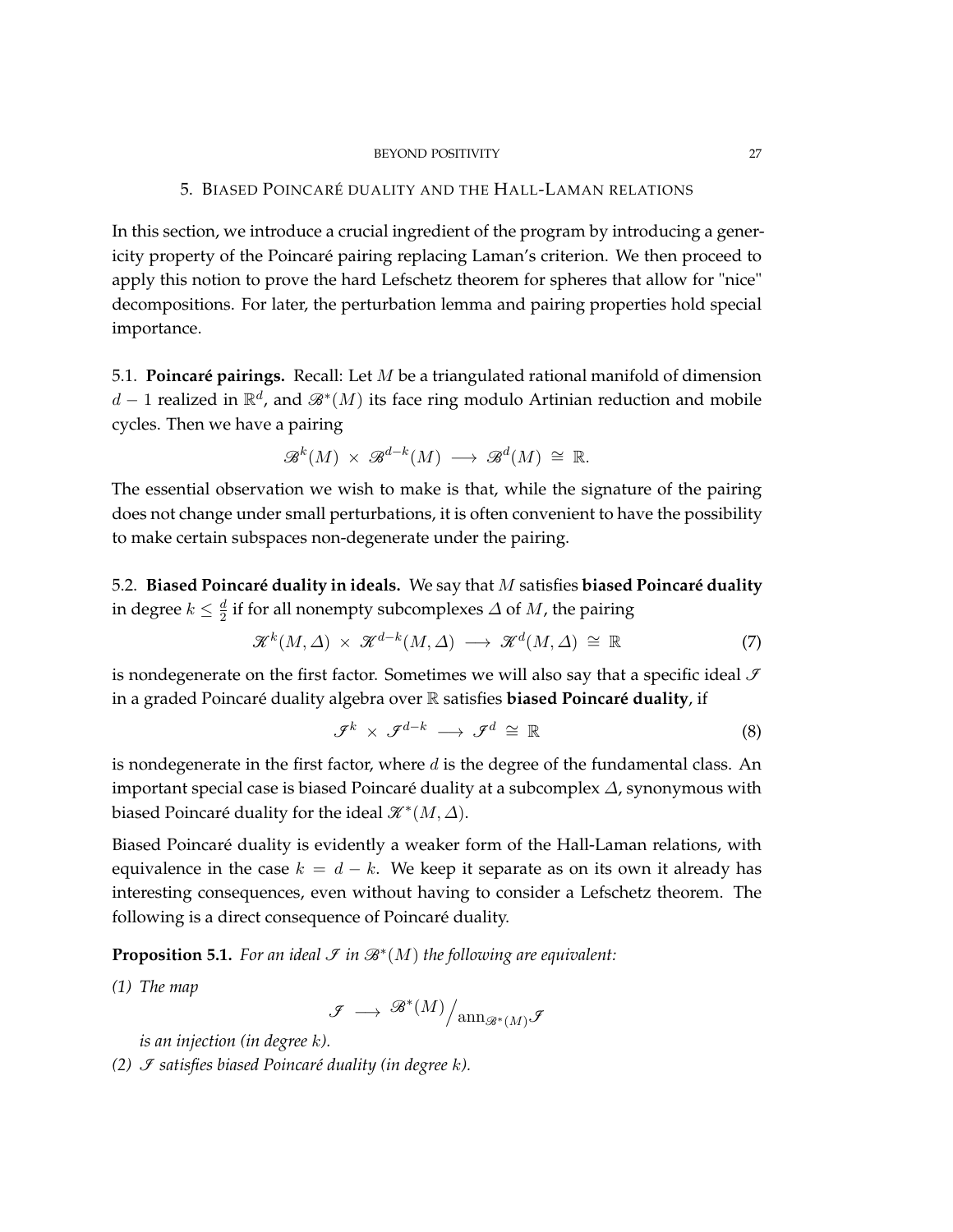We obtain immediately an instrumental way to prove biased Poincaré duality for monomial ideals.

<span id="page-27-0"></span>Corollary 5.2.  $\mathcal{K}^*(M, \Delta)$  satisfies biased Poincaré duality in degree *k* if and only if

$$
\mathcal{K}^k(M,\varDelta)\ \longrightarrow\ \mathcal{B}^k(M)_{|\overline{\varDelta}}
$$

*is injective.*

5.3. **Avocation: Relation to the Grünbaum-Kalai-Sarkaria conjecture.** Assume that *M* is a rational manifold of dimension  $2k$  realized in  $\mathbb{R}^{2k+1}$  so that biased Poincaré duality holds with respect to a subcomplex  $\Delta$ . Then Inequality [\(6\)](#page-21-1) follows, that is, we have

$$
\kappa_k(M,\Delta) \ \leq \ \kappa_{k+1}(M,\Delta).
$$

In particular, the Grünbaum-Kalai-Sarkaria conjecture holds for *∆*.

5.4. **General properties of biased Poincaré duality.** To describe and prove biased Poincaré duality in general, we start with a first observation, the following persistence lemma.

**Lemma 5.3.** Let M denote a rational  $(d-1)$ -manifold in  $\mathbb{R}^d$ , and  $k < \frac{d}{2}$ . Then biased Poincaré *duality holds for M in degree k if biased Poincaré duality holds for links of all vertices in M and in degree k.*

*Proof.* By partition of unity in *M*, any element of  $\mathcal{K}^{k}(M, \Delta)$  pairs with some prime divisor  $x_v$ ; by biased Poincaré duality of lk<sub>v</sub>  $\varDelta$  in  $\mathscr{A}^k(\mathrm{lk}_v\,M) \,\cong\, x_v\mathscr{B}^k(M)$  the claim follows.  $\Box$ 

This allows us to prove biased Poincaré duality by restricting to the case of degree *k* and  $d = 2k$ .

Notice that in particular biased Poincaré duality in degree *k* for 2*k* manifolds, and hence the Grünbaum-Kalai-Sarkaria conjecture and Kühnel conjectures for manifolds, only require the discussion of the property in spheres (see Remark [4.9\)](#page-24-0).

We nevertheless stay with manifolds for the moment, and make an additional observation simplifying the proof of the property for (2*k* − 1)-manifolds and in degree *k*. The first is a folklore geometric observation:

<span id="page-27-1"></span>**Proposition 5.4.** *If*  $\Delta$  *is a* ( $k-1$ )-dimensional subcomplex in a ( $2k-1$ )-dimensional combina $t$ orial manifold  $M$  in  $\mathbb{R}^{2k}$ , then there exists a subdivision  $M'$  of  $M$ , and a  $2(k-1)$ -dimensional *hypersurface S in M*<sup>0</sup> *containing ∆.*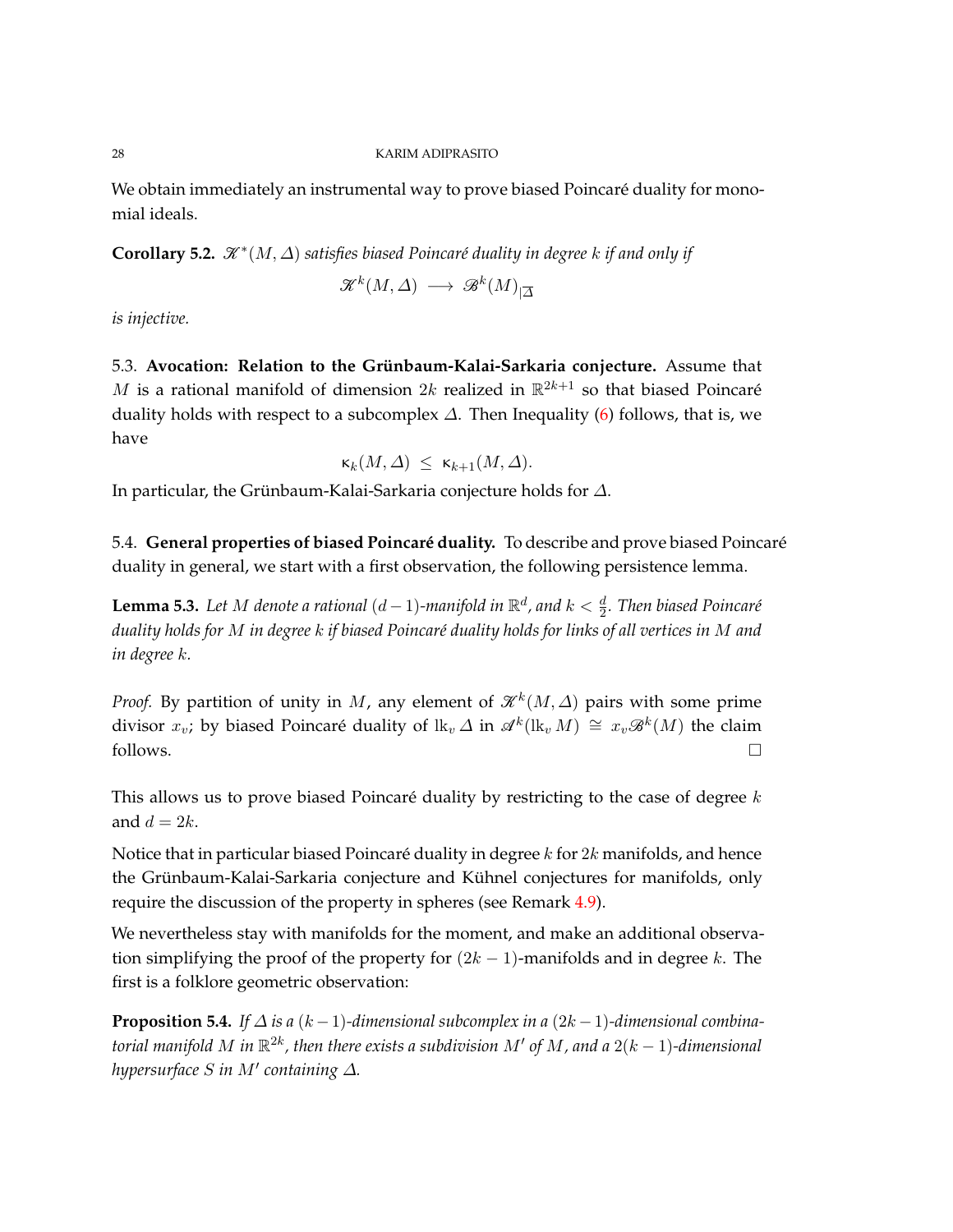A notion of importance in this context is the **simplicial neighbourhood**  $N_f\Delta$  of an induced subcomplex *Γ* in a simplicial complex *∆*, defined as

$$
N_{\varGamma} \varDelta \, := \, \bigcup_{w \in \varGamma^{(0)}} \operatorname{st}_w \varDelta.
$$

We call a simplicial neighbourhood **regular** if it is regular in the sense of PL topology [\[RS82\]](#page-74-17), that is, it is a PL mapping cylinder over the PL manifold given as the boundary of the simplicial neighborhood, mapped to *Γ*. We sometimes use the notion of regular neighbourhood without referring to a specific *Γ*, and in this case it will simply be a regular simply neighbourhood with respect to some *Γ*.

*Proof.* There exists a simplicial homeomorphism that embeds  $\Delta$  into the boundary of its regular neighbourhood in a sufficiently fine refinement of *M* by a classical general position argument. This map can be assumed to be facewise linear on *∆* by [\[Bin83,](#page-71-11) Section I.2]. A subdivision of *M* that realizes the regular neighbourhood therefore gives the desired subdivision.

<span id="page-28-0"></span>**Corollary 5.5.** In the situation of the previous lemma, there exists in a refinement M' of M a *hypersurface with boundary E<sup>∆</sup> so that*

$$
\mathscr{A}^k(\varDelta) \cong \mathscr{A}^k(E_\varDelta).
$$

*We can assume that ∂E<sup>∆</sup> is an induced subcomplex of E∆.*

*Proof.* If  $E_\Delta$  supports a *k*-stress outside  $\Delta$  then it must be supported in a ( $k-1$ )-face outside *∆*. Removing that face may affect the manifold property, but we can refine *E<sup>∆</sup>* and *M* outside *∆* so that the star of that face is a compact ball in the interior of *E∆*, in which case its removal preserves the manifold property.

We shall need a stronger version of this corollary later, but we leave it here anyway because it serves to illustrate our strategy.

We call such a complex, that is, a supercomplex  $E$  of  $\varDelta$  such that  $\mathscr{A}^k(\varDelta) \cong \mathscr{A}^k(E)$  holds an **envelope** in degree *k* for *∆*. Passing from from a subcomplex of *M* to its envelope (in degree *k*) does not affect the biased Poincaré duality (in degree *k*) as in such case

$$
\mathcal{K}^k(M,\Delta) \cong \mathcal{K}^k(M,E_\Delta).
$$

The second useful lemma shows a stability property of biased Poincaré duality under PL homeomorphism, and in particular subdivision, and hence justifies the preceding results.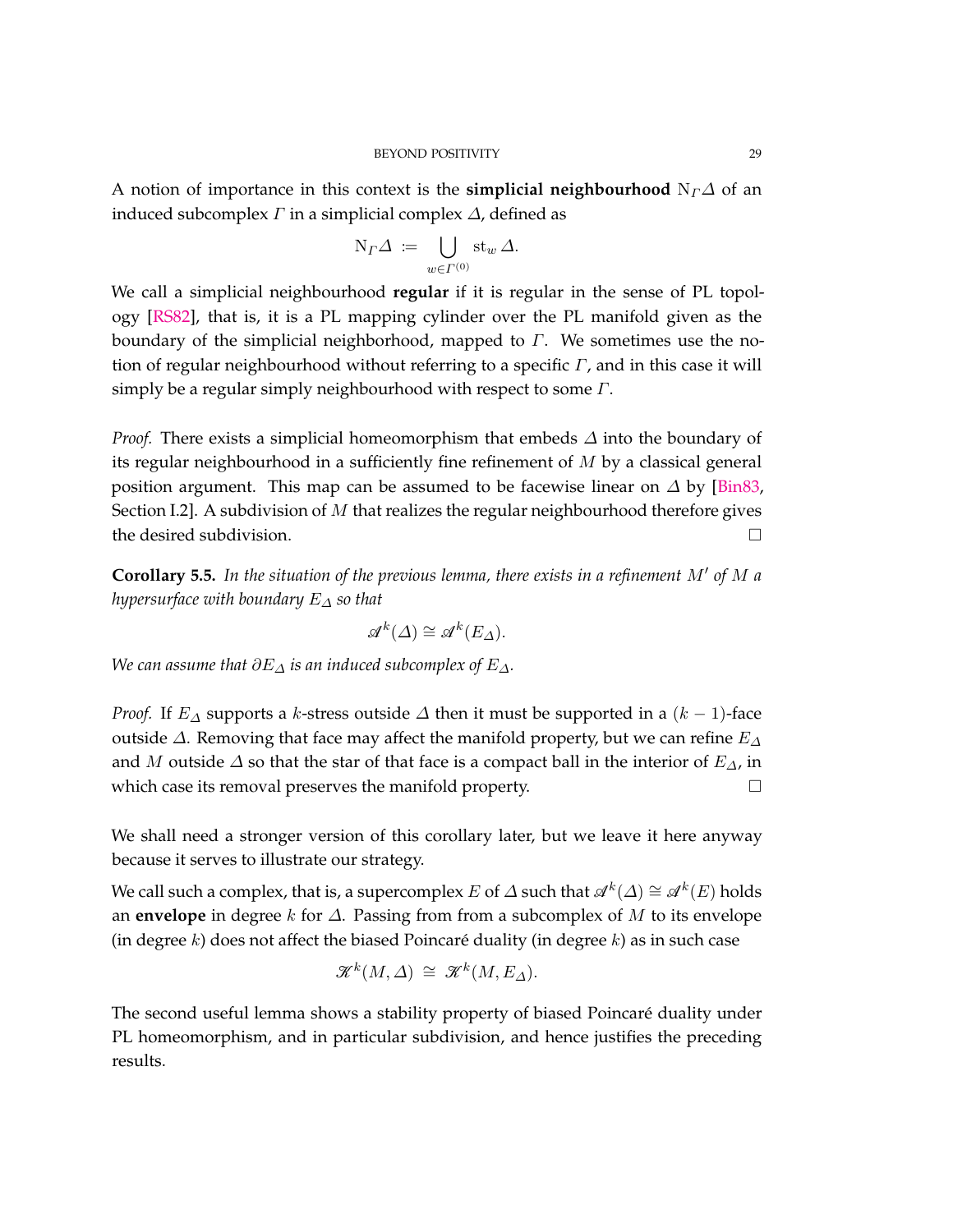**Lemma 5.6.** *A PL homeomorphism*  $\varphi : M \to M'$  *of rational manifolds M, M' in*  $\mathbb{R}^d$  *that restricts to the identity on a common subcomplex ∆ preserves biased Poincaré duality, that is,*  $\mathscr{K}^*(M, \Delta)$  satisfies biased Poincaré duality (in degree k) if and only if  $\mathscr{K}^*(M', \Delta)$  does (in *degree k).*

*Proof.* The idea is to construct an isomorphism

$$
\overline{\mathscr{K}}^*(M,\varDelta) \cong \overline{\mathscr{K}}^*(M',\varDelta)
$$

where  $\overline{\mathscr{K}}^*(M, \Delta)$  resp.  $\overline{\mathscr{K}}^*(M', \Delta)$  are the orthogonal complements of  $\mathscr{K}^*(M, \Delta)$  resp.  $\mathscr{K}^*(M', \Delta)$ .

To this end, notice that we may define a PL homeomorphism more generally as any transformation obtained by stellar subdivisions and their inverses. Following Alexander's classical work (see [\[Lic99\]](#page-73-17) for a survey), this subsumes classical PL equivalences. Recall that a refinement of geometric simplicial complexes  $\varDelta$  to a complex  $\varDelta'$  induces a map

$$
\mathscr{A}^*(\Delta) \longrightarrow \mathscr{A}^*(\Delta').
$$

This is most easily seen by identifying the face ring with the ring of facewise polynomials (see for instance [\[Bil89,](#page-71-12) [Bri97\]](#page-71-13)) and using the fact that facewise polynomials on *∆* define facewise polynomials on  $\Delta'$ .

Now, a stellar subdivision of *M* at a face *σ*, denoted by *M*↑*σ*, induces a pullback map

$$
\mathscr{A}^*(M) \,\,\hookrightarrow\,\, \mathscr{A}^*(M\!\!\uparrow\!\!\sigma)
$$

descending to an embedding

$$
\mathcal{B}^*(M) \ \hookrightarrow \ \mathcal{B}^*(M \uparrow \sigma).
$$

The splitting this induces in the Poincaré pairing is orthogonal (see for instance [\[Pet16,](#page-74-18) Proposition 2.2]), and therefore does not affect biased Poincaré duality of  $\mathcal{K}(M,\Delta)$  if the subdivision is outside  $\Delta$ , that is, we have  $\sigma \notin \Delta$ .

**Remark 5.7.** In fact, one can prove rather easily that

$$
\mathcal{B}^*(M\!\!\uparrow\!\!\sigma) \cong \mathcal{B}^*(M) \oplus \bigoplus_{i=1}^{|\sigma|-1} x_{v_\sigma}^i \mathcal{A}^*(\mathrm{lk}_\sigma M).
$$

For toric varieties, this is but a special case of the decomposition theorem (see [\[BBDG18\]](#page-71-1)) and the proof in this generality is a straightforward adaption.

5.5. **Characterization theorem for biased Poincaré duality: spherical envelopes.** Consider now a rational manifold M of dimension  $2k - 1 = d - 1$  in  $\mathbb{R}^d$ ; by Corollary [5.5,](#page-28-0)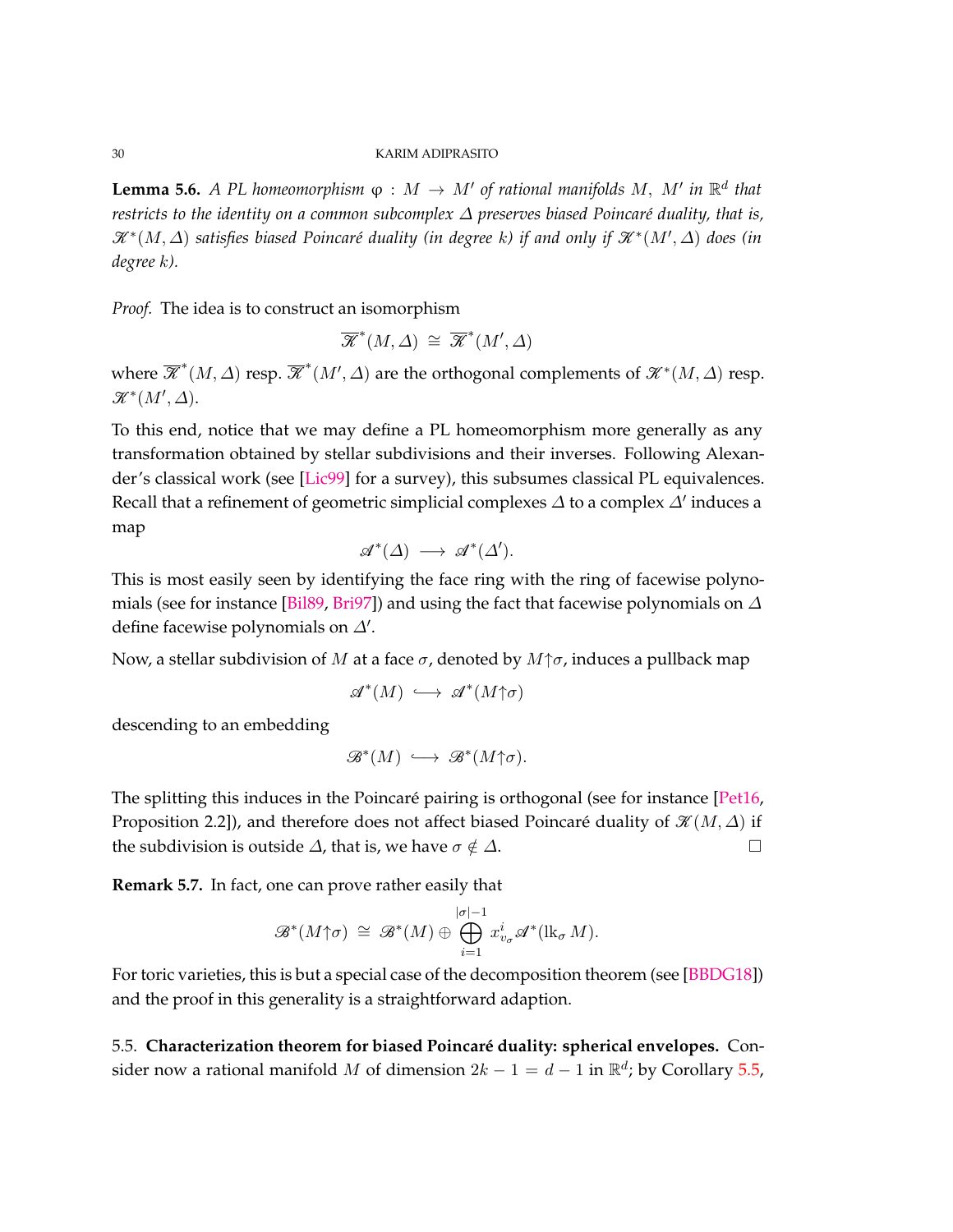we can assume that  $\Delta$  comes with an envelope  $E = E_{\Delta}$  that is a hypersurface with boundary.

We now gradually study such envelopes of increasing topological complexity, until we arrive in the penultimate criterion in Section [5.7.](#page-33-0) The three sections are independent, and the hurried reader can skip ahead, but following the gradual thought process of the author may be instructive.

**Proposition 5.8.** *Assume E is a rational sphere. Then M in* R *d satisfies biased Poincaré duality in degree k and with respect to ∆ if and only if*

$$
\mathscr{A}_k(E) = 0.
$$

The proof is very simple, but illustrates a few important principles.

*Proof.* We have a short exact sequence

$$
0 \longrightarrow \mathscr{A}_k(E) \longrightarrow \mathscr{B}_k(M) \longrightarrow \mathscr{K}_k(M,E) \longrightarrow 0
$$

so we see that

$$
\mathscr{B}_k(M) \;=\; \mathscr{K}_k(M,E) \;=\; \mathscr{B}_k(M)_{|\overline{E}}
$$

in case the first space is trivial, so the claim simply follows by Poincaré duality. For the converse, we consider the exact sequence

$$
0 \longrightarrow \mathcal{B}_k(E \subset M) \longrightarrow \mathcal{B}_k(M) \longrightarrow \mathcal{K}_k(M,E) \longrightarrow 0.
$$

Notice that because

$$
H_{k-1}(E) \longrightarrow H_{k-1}(M)
$$

is the trivial map, we have

$$
\mathcal{B}_k(E \subset M) \cong \mathcal{A}_k(E)
$$

by Proposition [3.9.](#page-16-0) Hence, a nontrivial  $\alpha \in \mathcal{A}_k(E)$  maps to zero in homology of the compactification of  $M\&$  as a manifold with boundary, so that then  $\alpha$  is in the image of  $\mathscr{B}_k(M)_{|\overline{E}'}$  again by Proposition [3.9.](#page-16-0) Hence

$$
\mathscr{B}_k(M)_{|\overline{E}} \, \longrightarrow \, \mathscr{K}_k(M,E)
$$

has a nontrivial kernel as  $\alpha = 0$  in the latter space. Because  $\mathscr{B}_k(M)_{\vert \overline{E}}$  and  $\mathscr{K}_k(M,E)$ are isomorphic as vectorspaces (they are dual under the Poincaré pairing) the map also has a nontrivial cokernel, which implies that *M* does not satisfy biased Poincaré duality with respect to *∆* by Corollary [5.2.](#page-27-0)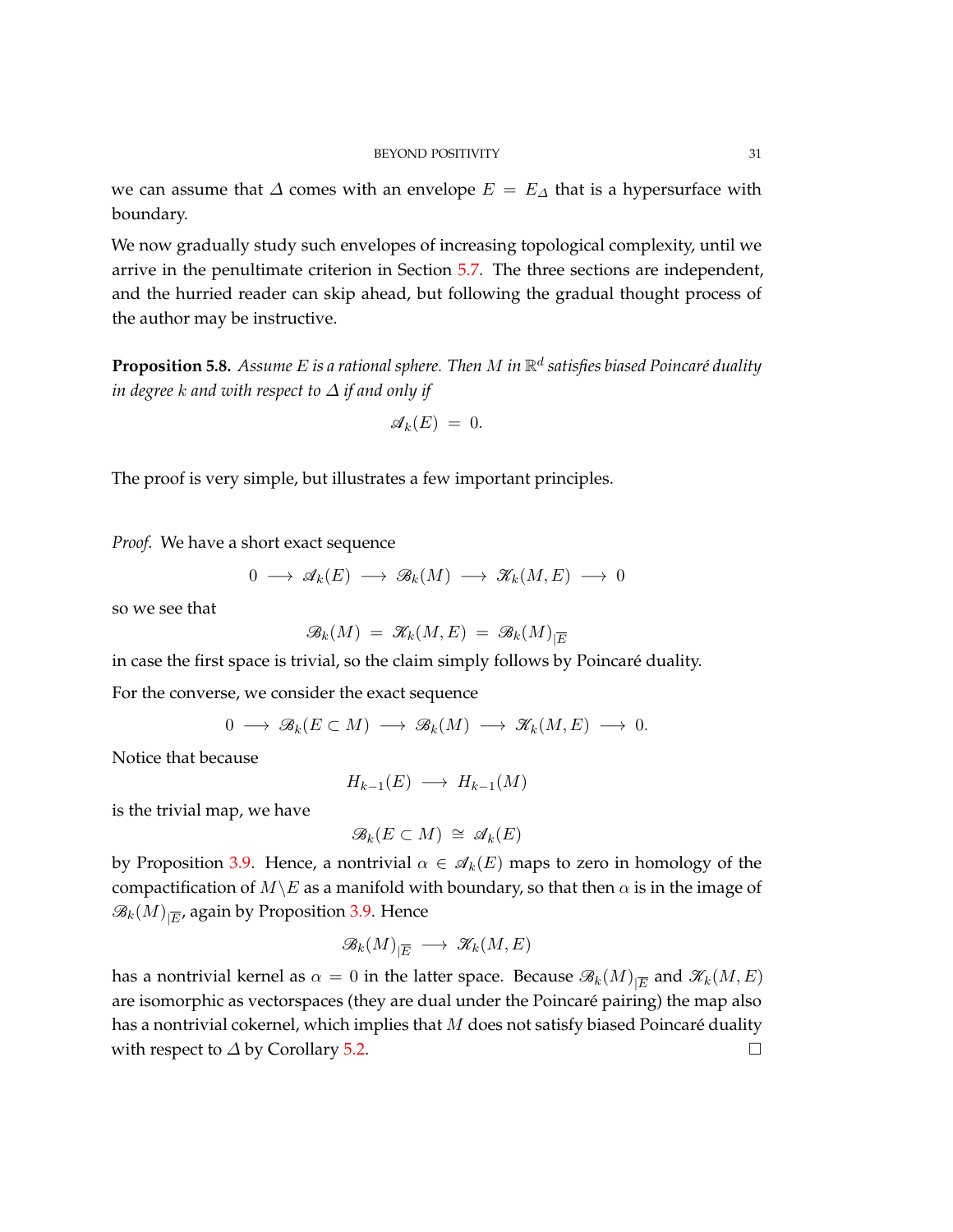<span id="page-31-0"></span>**Example 5.9.** Consider the case  $k = 1$ , and  $\Sigma$  a sphere of dimension 1, realized in  $\mathbb{R}^2$ . If  $\Delta$  is a 0-dimensional sphere in  $\Sigma$ , then  $\mathcal{K}(\Sigma,\Delta)$  satisfies biased Poincaré duality if and only if  $\Delta$  does not lie on a line through the origin in  $\mathbb{R}^2$ .

<span id="page-31-1"></span>

**Figure 5.2.** Biased Poincaré duality in a sphere *Σ* and with respect to a codimension one sphere *∆* is related to the Lefschetz theorem on the latter.

On the other hand, this means that very nice and even smooth varieties do not satisfy biased Poincaré duality, for instance products of lower-dimensional varieties like the product of two projective lines  $\mathbb{P}^1\times \mathbb{P}^1$ , shown in Figure [5.2](#page-31-1) on the right.

5.6. **Characterization theorem for closed hypersurfaces.** We next want to deal with general closed rational hypersurfaces. Before we do that, we make a small intermission.

We are almost in the same situation as before: *M* is a rational manifold of dimension  $2k - 1 = d - 1$  in  $\mathbb{R}^d$ , but this time *E* is a closed rational hypersurface in it that is not necessarily a sphere.

For simplicity, we shall assume such a hypersurface to be relatively (*k* − 2)-acyclic, that is, the map  $E \hookrightarrow M$  is injective in rational homology up to dimension  $k-2$ . We will see that this is sufficiently general for our purposes.

Indeed, following the proof of Proposition [5.4,](#page-27-1) this is a valid assumption we can make for combinatorial manifolds: every  $\Delta$  of dimension  $k-1$  in  $M$  lies in a relatively  $(k-2)$ acyclic closed hypersurface after subdivisions of *M* outside of *∆*.

We shall also assume that the map  $E \hookrightarrow M$  is the trivial map in homology in dimension *d* − 2, and shall treat the remaining case using the culminating methods of the next Section [5.7.](#page-33-0)

Note that then *M* is parted into a finite number of compact simplicial manifolds  $(M_i)_{i \in I}$ such that the union of their boundaries is the hypersurface *E*.

Note that if *k >* 1, then there are at most two of these rational manifolds. Note further that biased Poincaré duality with respect to *E* is equivalent to biased Poincaré duality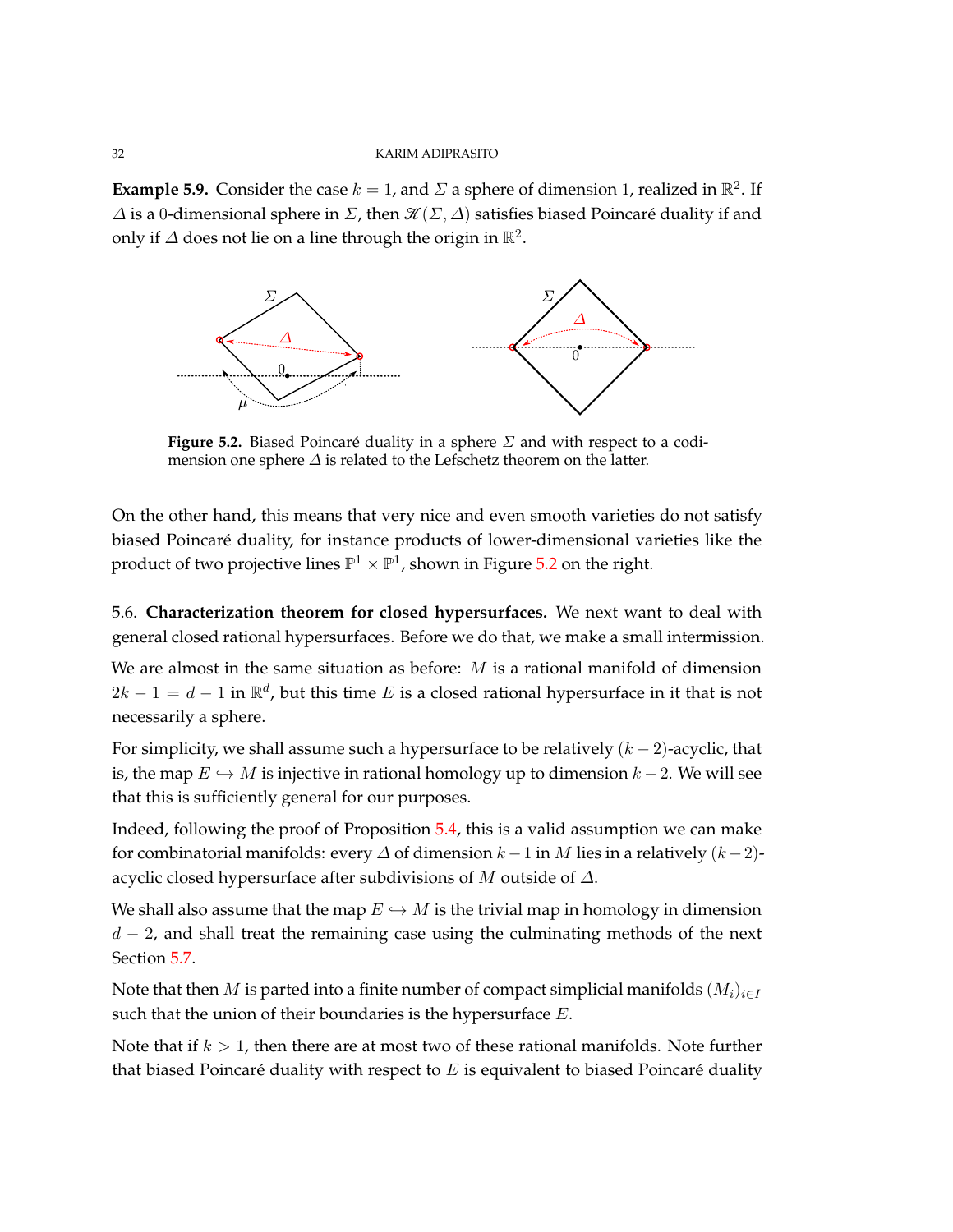with respect to

$$
\overline{M}_j \ = \ \bigcup_{i \in I \setminus \{j\}} M_i
$$

for all  $j \in I$  if  $|I|\geq 2$  as the ideals  $\mathcal{K}(M, \overline{M}_j)$  are orthogonal to each other in the Poincaré pairing.

We may therefore restrict to examining  $\overline{M}_1$  without loss of generality, and may assume that

$$
E = \partial M_1 = \partial \overline{M}_1.
$$

**Theorem 5.10.** If  $|I| \geq 2$ , then M in  $\mathbb{R}^d$  satisfies biased Poincaré duality with respect to  $\overline{M}_1$ *and degree*  $k = d/2$  *as above if and only if the sequence* 

$$
0 \longrightarrow \mathcal{B}_k(E \subset M) \longrightarrow (H_{k-1})^{d \choose k} (M_1) \longrightarrow (H_{k-1})^{d \choose k} (M)
$$

*is exact.*

The proof is a direct combination of Proposition [3.9](#page-16-0) and Corollary [5.2.](#page-27-0)

*Proof.* The theorem follows at once from the commutative diagram:

0 B*k*(*E* ⊂ *M*) 0 B*k*(*M*1) B*k*(*M*<sup>1</sup> ⊂ *M*) (*Hk*−1) ( *d k* ) (*M*1) (*Hk*−1) ( *d k* ) (*M*) Kf*k*(*M*1*, E*) 0 hom

where the bottom space  $\widetilde{\mathcal{H}}_k(M_1, E)$  is defined by the vertical exact sequence. It injects into  $\mathcal{K}_k(M, \overline{M}_1)$ , which is the Poincaré dual to  $\mathcal{B}_k(M_1)$  and therefore isomorphic to it as vectorspaces. Hence, the exact sequence of the assumption is equivalent to an isomorphism

$$
\mathcal{B}_k(M_1) \cong \widetilde{\mathcal{K}}_k(M_1,E) \hookrightarrow \mathcal{K}_k(M,\overline{M}_1),
$$

where the spaces on the extreme left and extreme right are of the same dimension. Hence, the first isomorphism is therefore equivalent to an isomorphism between the extreme spaces, which is exactly biased Poincaré duality.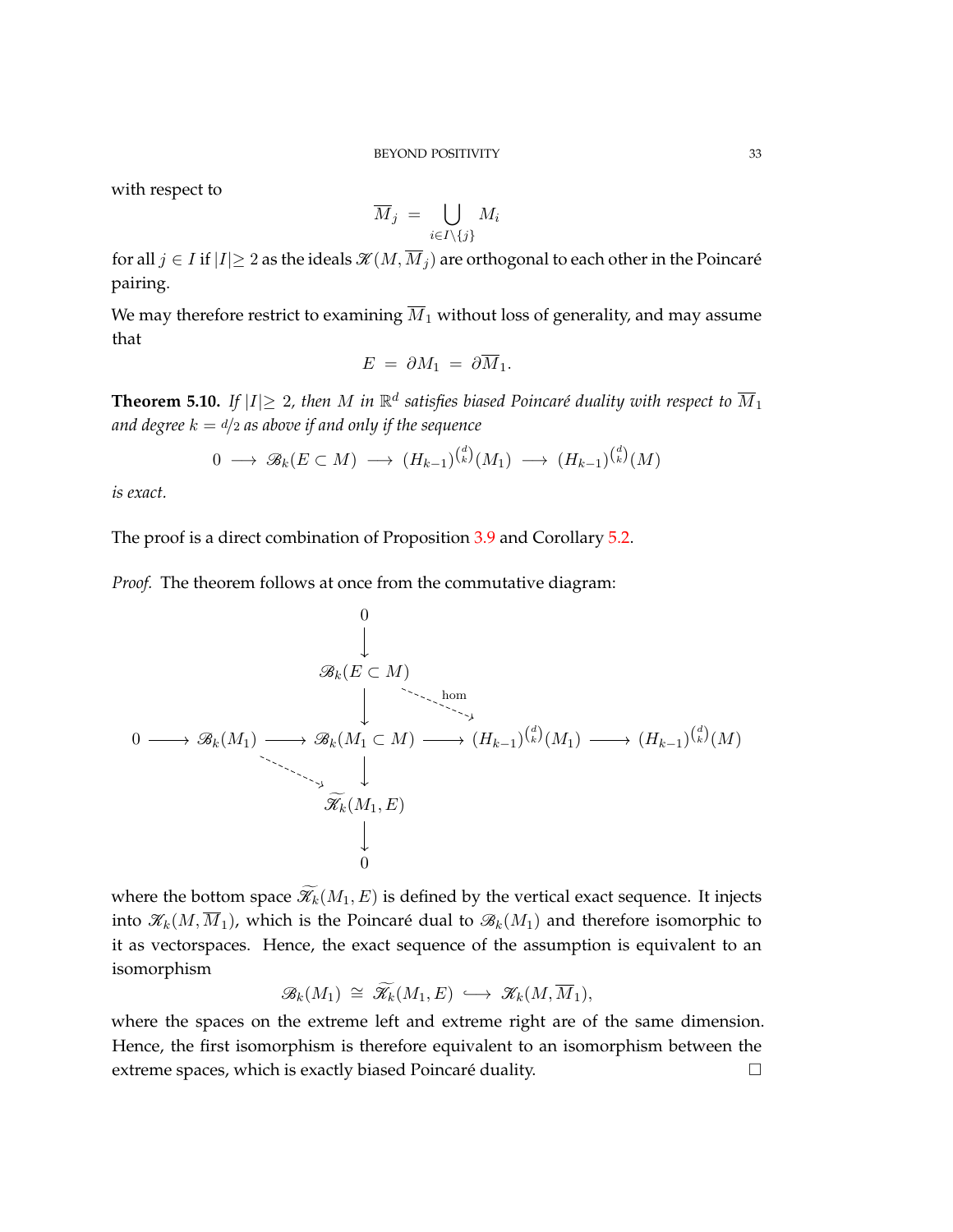<span id="page-33-0"></span>5.7. **The doubling trick and the general characterization theorem.** To prove biased Poincaré duality, the above criterion will not be enough, unfortunately. In particular, we cannot always assume that *E* is a closed hypersurface. Instead, the criterion below will suffice in general by Corollary [5.5.](#page-28-0)

Again, we are almost in the same situation as before, gradually generalizing until we can now formulate the main theorem: *M* is again a rational manifold of dimension  $2k - 1 = d - 1$  in  $\mathbb{R}^d$ , but this time around we allow for rational hypersurfaces in it to have boundary.

Consider for this purpose the complement  $\tilde{M}$  of *E* in  $M$ , where *E* is a relatively  $(k-2)$ acyclic rational hypersurface with induced boundary in *M*, and the double D*E* of *E*. Notice that the proof of Corollary [5.5](#page-28-0) guarantees the existence of such an envelope in degree *k* for any  $(k - 1)$ -dimensional subcomplex of a combinatorial *M* (potentially having to subdivide *M* outside of that complex).

There is a **folding map**

$$
\tau:DE\;\longrightarrow\;E
$$

for doubles that will be tremendously useful, which identifies the two copies of *E* that we call the **charts** of D*E*.

The open manifold  $\widetilde{M}$  can be compactified canonically to a compact manifold  $\widetilde{D}M$  with boundary D*E*, and the folding map extends to a map

$$
\tau: \widetilde{\mathrm{D}}M\ \longrightarrow\ M.
$$

Let us also introduce the following useful concept: Let  $\pi$  denote the general position projection to a hyperplane  $H$ , and  $\vartheta$  the height over that projection, so that

$$
\mathscr{A}_k(X) = \ker[\mathscr{A}_k(\pi X) \xrightarrow{\cdot \vartheta} \mathscr{A}_{k-1}(\pi X)]
$$

for a complex  $X$  in  $\mathbb{R}^d$ . Let us first observe the following helpful lemma that translates the problem to the case of doubles.

<span id="page-33-1"></span>**Lemma 5.11.** *Consider*  $π$  *a* general position projection to a hyperplane, and let  $\vartheta$  denote the *height over that hyperplane. The following are equivalent:*

*(1) The map*

$$
\mathscr{B}_k(\pi E \subset \pi M) \xrightarrow{\cdot \vartheta} \mathscr{B}_{k-1}(\pi E, \partial \pi E),
$$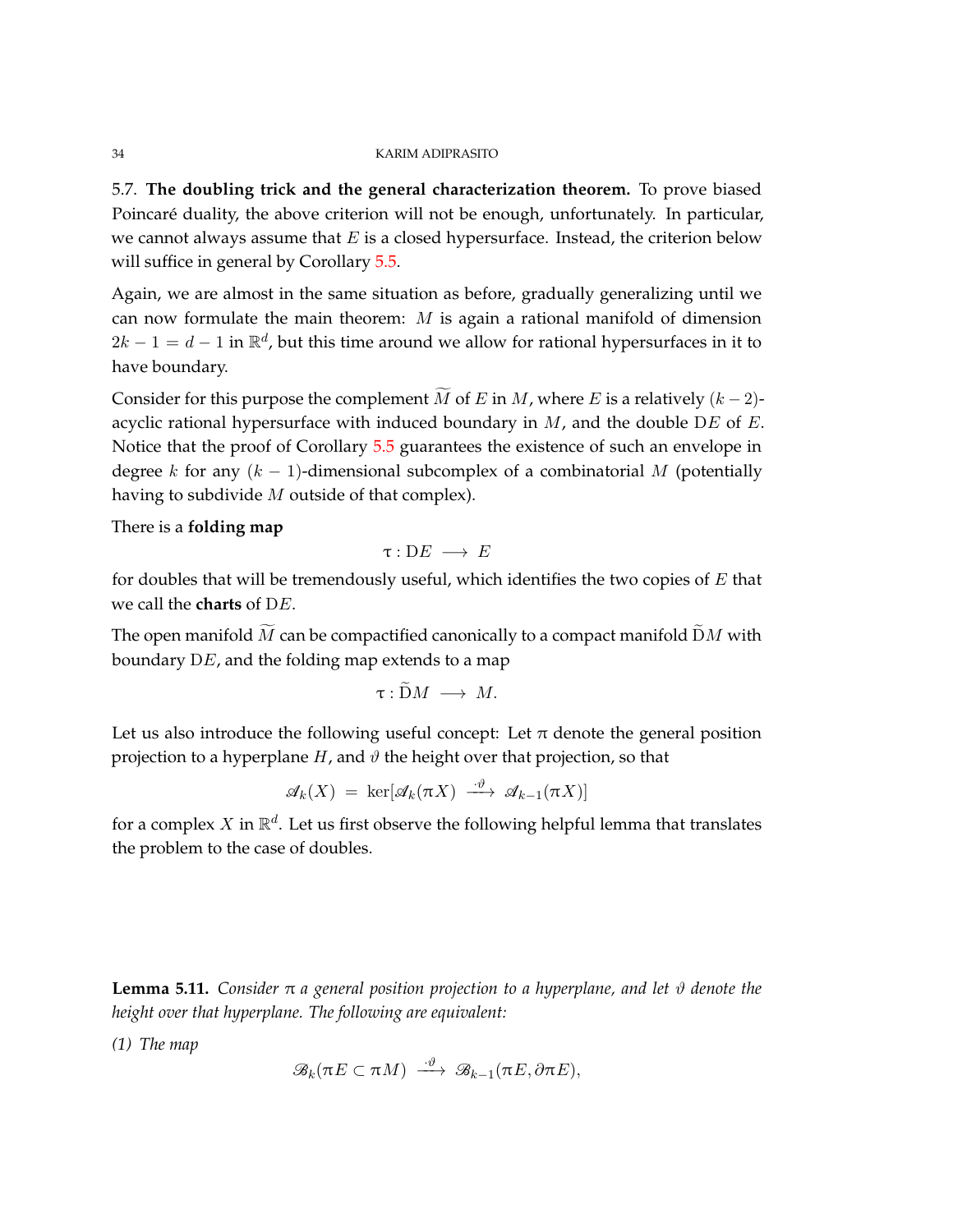*which factors as*

$$
\mathscr{B}_k(\pi E \subset \pi M) \longrightarrow \mathscr{B}_{k-1}(\pi E, \partial \pi E)
$$
  

$$
\downarrow \qquad \qquad \uparrow
$$
  

$$
\mathscr{B}_{k-1}(\pi E \subset \pi M)
$$

*is a surjection.*

*(2) The isomorphism*

 $\mathscr{A}_k(\widetilde{\mathrm{D}}M, \mathrm{D}E) \longrightarrow \mathscr{A}_k(M, E)$ 

*descends to an isomorphism of the image*  $\mathcal{K}(\widetilde{D}M, DE)$  *of* 

$$
\mathcal{B}_k(\tilde{\mathrm{D}}M \subset M) \longrightarrow \mathcal{A}_k(\tilde{\mathrm{D}}M, \mathrm{D}E)
$$

*to the image*  $\mathcal{K}_k(M, E)$  *of* 

$$
\mathcal{B}_k(M) \longrightarrow \mathcal{A}_k(M,E).
$$

Here we read  $\mathcal{B}_k(X \subset M)$  for  $X \subset \widetilde{D}M$  as the kernel of the composition

$$
\mathscr{A}_k(X) \longrightarrow (H_{k-1})^{d \choose k} (M)
$$
  

$$
\uparrow
$$
  

$$
(H_{k-1})^{d \choose k} (\widetilde{\mathbf{D}}M)
$$

*d*

Let us briefly take a moment to explain why we require the above lemma: We wish to prove the existence of a surjection

$$
\mathscr{B}_k(M)_{|\overline{E}} \longrightarrow \mathscr{K}_k(M,E).
$$

Unfortunately, the first space, a partitioned subspace of  $\mathcal{B}_k(M)$ , lacks a nice descripition. Therefore, we look at doubles. Notice that

$$
\mathcal{A}_k(\mathrm{st}_{\sigma} \mathrm{D} M) = 0
$$

unless  $\sigma$  is an interior ( $k - 1$ )-face of  $\tilde{D}M$ , so that we have a well-defined map

$$
\bigoplus_{\sigma \in \widetilde{\mathcal{D}}M^{(k-1)}} \mathscr{A}_k(\text{st}_{\sigma} \widetilde{\mathcal{D}}M) \longrightarrow \bigoplus_{\substack{\sigma \in M^{(k-1)}, \\ \sigma \notin E}} \mathscr{A}_k(\text{st}_{\sigma}M)
$$

and in particular a map

$$
\mathscr{B}_k(\widetilde{\mathrm{D}} M) \, \longrightarrow \, \mathscr{B}_k(M)_{|\overline{E}}.
$$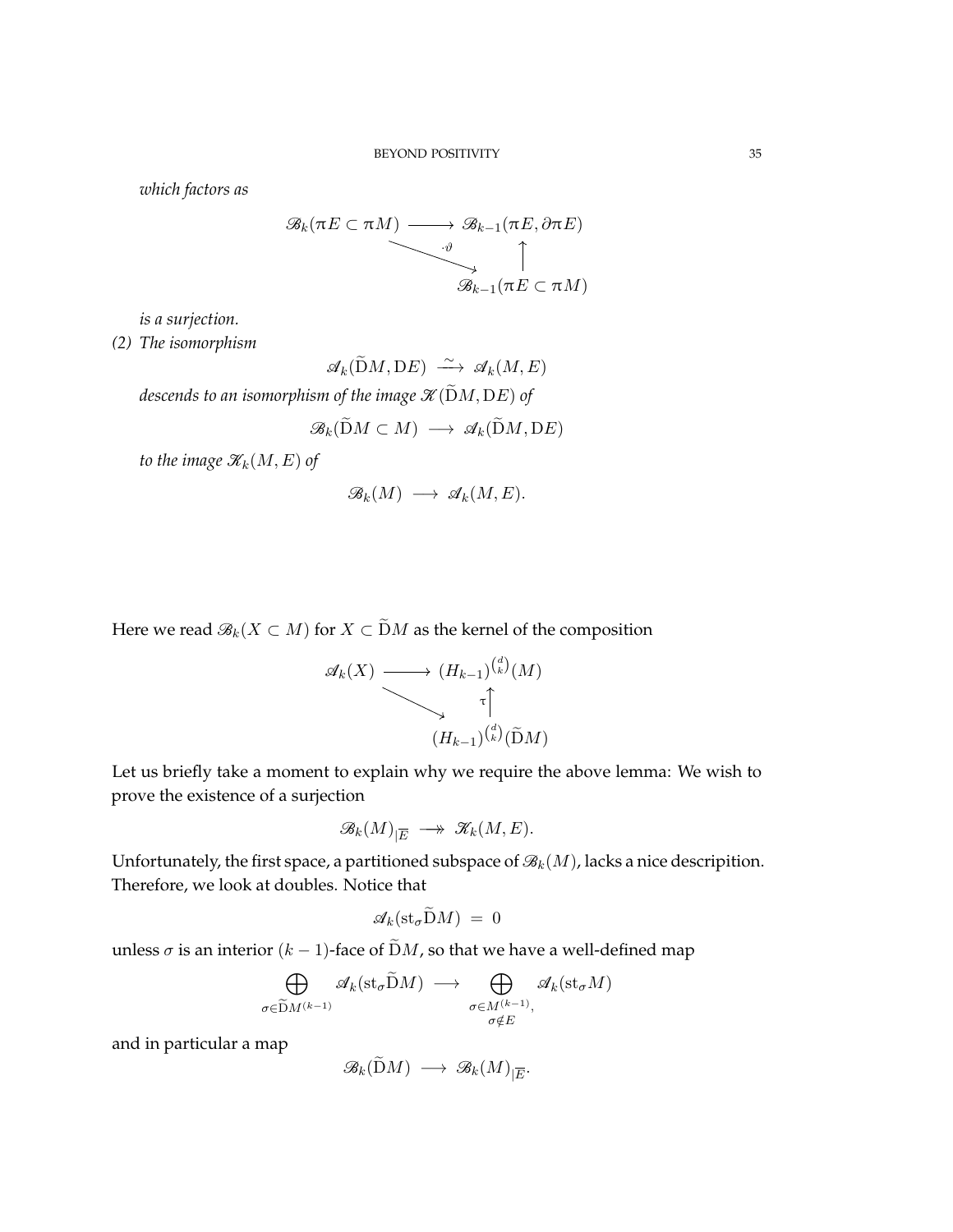We can now see how the doubling construction helps: Consider the commutative diagram



The previous lemma ensures that the top horizontal map is a surjection. Hence, proving a surjection of the left top vertical map is reduced to proving a surjection on the right top vertical map.

*Proof of Lemma [5.11](#page-33-1).* The map is clearly an injection as it is the specialization of an injective map. But the conditions ensure that the cokernels of

$$
\mathscr{B}_k(\pi E\subset \pi M)\;\stackrel{\cdot\vartheta}{\longrightarrow}\;\mathscr{B}_{k-1}(\pi E\subset \pi M)
$$

and

$$
\mathcal{B}_k(\pi\mathrm{D} E\subset \pi M)\ \stackrel{\cdot\vartheta}{\longrightarrow}\ \mathcal{B}_{k-1}(\pi\mathrm{D} E\subset \pi M)
$$

are generated by elements in A*k*−1(*∂*π*E*), which in particular implies an injection (and in fact an isomorphism)

$$
\mathscr{B}_{k-1}(\pi\mathrm{D} E\subset \pi M)\Big/\vartheta\mathscr{B}_{k}(\pi\mathrm{D} E\subset \pi M)\Big\longleftrightarrow \mathscr{B}_{k-1}(\pi E\subset \pi M)\Big/\vartheta\mathscr{B}_{k}(\pi E\subset \pi M)\Big.
$$

Now we have the following commutative diagram for degrees at most *k*:H

$$
\begin{array}{ccccccc}\n0 & \longrightarrow & \mathscr{B}_{*}(\pi \mathrm{D} E \subset \pi M) & \longrightarrow & \mathscr{B}_{*}(\pi \mathrm{\widetilde{D}} M \subset \pi M) & \longrightarrow & \mathscr{A}_{*}(\pi \mathrm{\widetilde{D}} M, \pi \mathrm{D} E) & \longrightarrow & 0 \\
 & & & & & & & \\
0 & \longrightarrow & \mathscr{B}_{*}(\pi E \subset \pi M) & \longrightarrow & \mathscr{B}_{*}(\pi M) & \longrightarrow & \mathscr{A}_{*}(\pi M, \pi E) & \longrightarrow & 0\n\end{array}
$$

which after reduction by  $\vartheta$  implies a commutative diagram

$$
\mathscr{B}_k(\widetilde{\mathbf{D}}M \subset M) \longrightarrow \mathscr{A}_k(\widetilde{\mathbf{D}}M, \mathbf{D}E) \longrightarrow \mathscr{B}_{k-1}(\pi \mathbf{D}E \subset \pi M) / \mathscr{B}_{k}(\pi \mathbf{D}E \subset \pi M) \longrightarrow 0
$$
  

$$
\downarrow \qquad \qquad \downarrow
$$
  

$$
\mathscr{B}_k(M) \longrightarrow \mathscr{A}_k(M, E) \longrightarrow \mathscr{B}_{k-1}(\pi E \subset \pi M) / \mathscr{B}_{k}(\pi E \subset \pi M) \longrightarrow 0
$$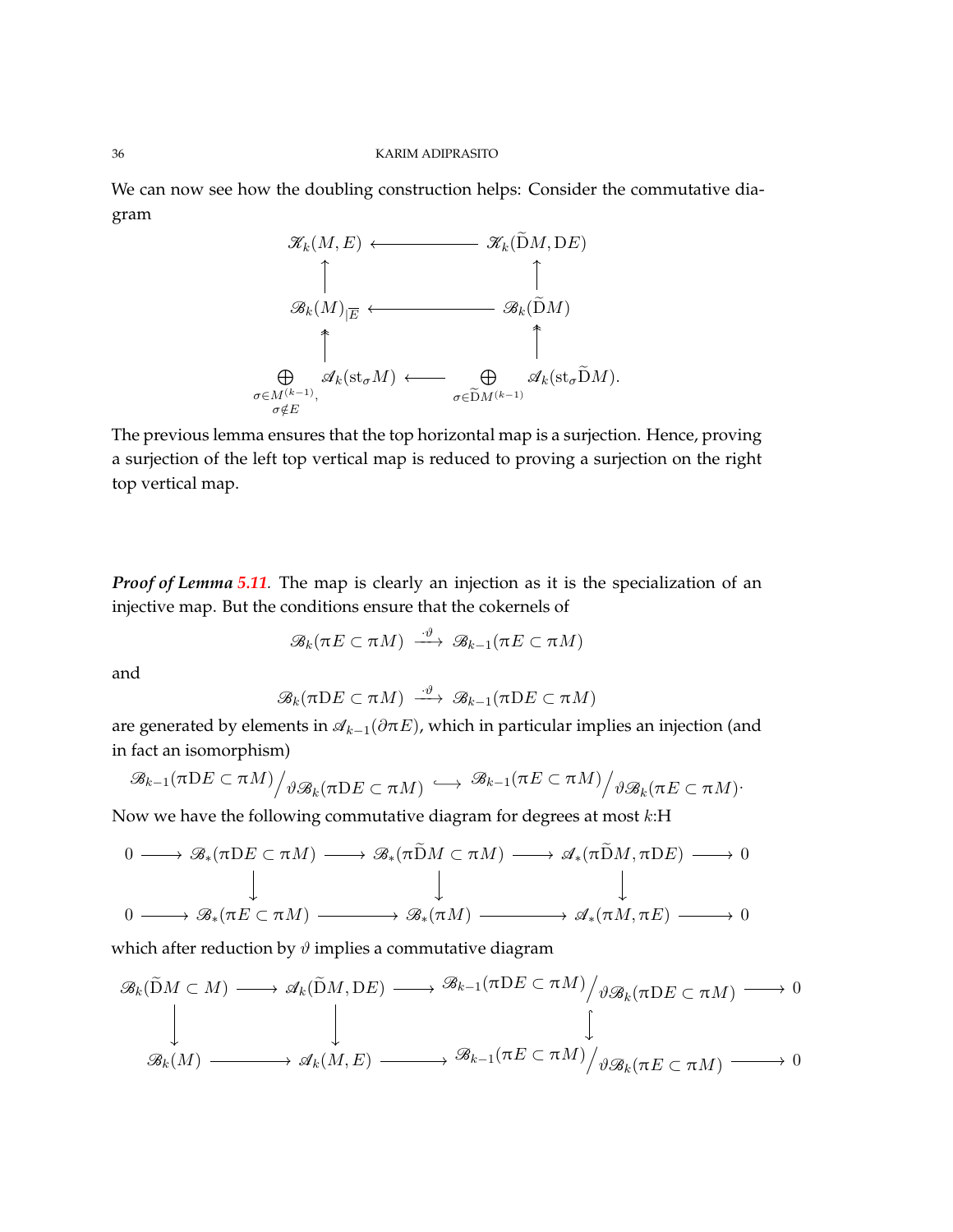which in turn implies that the desired map is also a surjection of the middle isomorphism

$$
\mathscr{A}_k(\widetilde{\mathrm{D}}M, \mathrm{D}E) \longrightarrow \mathscr{A}_k(M, E)
$$

when restricted to the images of  $\mathcal{B}_k(\tilde{D}M \subset M)$  and  $\mathcal{B}_k(M)$ , respectively. □

This takes us rather far, as we now have to prove that  $\mathcal{B}(\tilde{D}M)$  surjects onto  $\mathcal{K}(\tilde{D}M, DE)$ in degree *k*. We combine this with the arguments for Theorem [5.10](#page-32-0) to obtain:

<span id="page-36-0"></span>**Theorem 5.12.** *In the situation of the previous Lemma [5.11,](#page-33-0)*

$$
\mathcal{B}_k(\mathrm{D} E \subset M) \longrightarrow (H_{k-1})^{d \choose k} (\widetilde{\mathrm{D}} M) \longrightarrow (H_{k-1})^{d \choose k} (M)
$$

*is exact if and only if*

$$
\mathscr{B}_k(\widetilde{\mathrm{D}}M) \longrightarrow \mathscr{K}_k(\widetilde{\mathrm{D}}M,\mathrm{D}E)
$$

*is surjective.*

*Proof.* Consider as in the proof of Theorem [5.10](#page-32-0) the commutative diagram

$$
\begin{array}{cccc}\n & & & 0 & & \\
 & & \downarrow & & \\
 & & \mathscr{B}_k(\mathbf{D}E \subset M) & & \\
 & & \downarrow & & \ddots & \ddots & \\
 & & & \downarrow & & \\
 & & & \mathscr{B}_k(\widetilde{\mathbf{D}}M) \longrightarrow \mathscr{B}_k(\widetilde{\mathbf{D}}M \subset M) \longrightarrow (H_{k-1})^{\binom{d}{k}}(\widetilde{\mathbf{D}}M) \longrightarrow (H_{k-1})^{\binom{d}{k}}(M) \\
 & & \downarrow & \\
 & & \mathscr{K}_k(\widetilde{\mathbf{D}}M, \mathbf{D}E) & & \\
 & & \downarrow & & \\
 & & 0 & & \\
 & & & & \n\end{array}
$$

The vertical sequence is exact by definition, and the horizontal sequence is exact by Proposition [3.9.](#page-16-0) The claim follows at once by considering the diagonal maps.  $\Box$ 

5.8. **The Hall-Laman relations.** Finally, biased Poincaré duality allows us to formulate a Lefschetz property at ideals. We say that *M* a rational manifold of dimension *d* − 1 in  $\mathbb{R}^d$  satisfies the **Hall-Laman relations** in degree  $k \leq \frac{d}{2}$  $\frac{a}{2}$  and with respect to an ideal  $\mathcal{I}^* \subset \mathcal{B}^*(M)$  if there exists an  $\ell$  in  $\mathcal{B}^1(M)$ , the pairing

$$
\begin{array}{rcl}\n\mathcal{F}^k & \times & \mathcal{F}^k \longrightarrow & \mathcal{F}^d \cong \mathbb{R} \\
a & b & \longmapsto & \deg(ab\ell^{d-2k})\n\end{array} \tag{9}
$$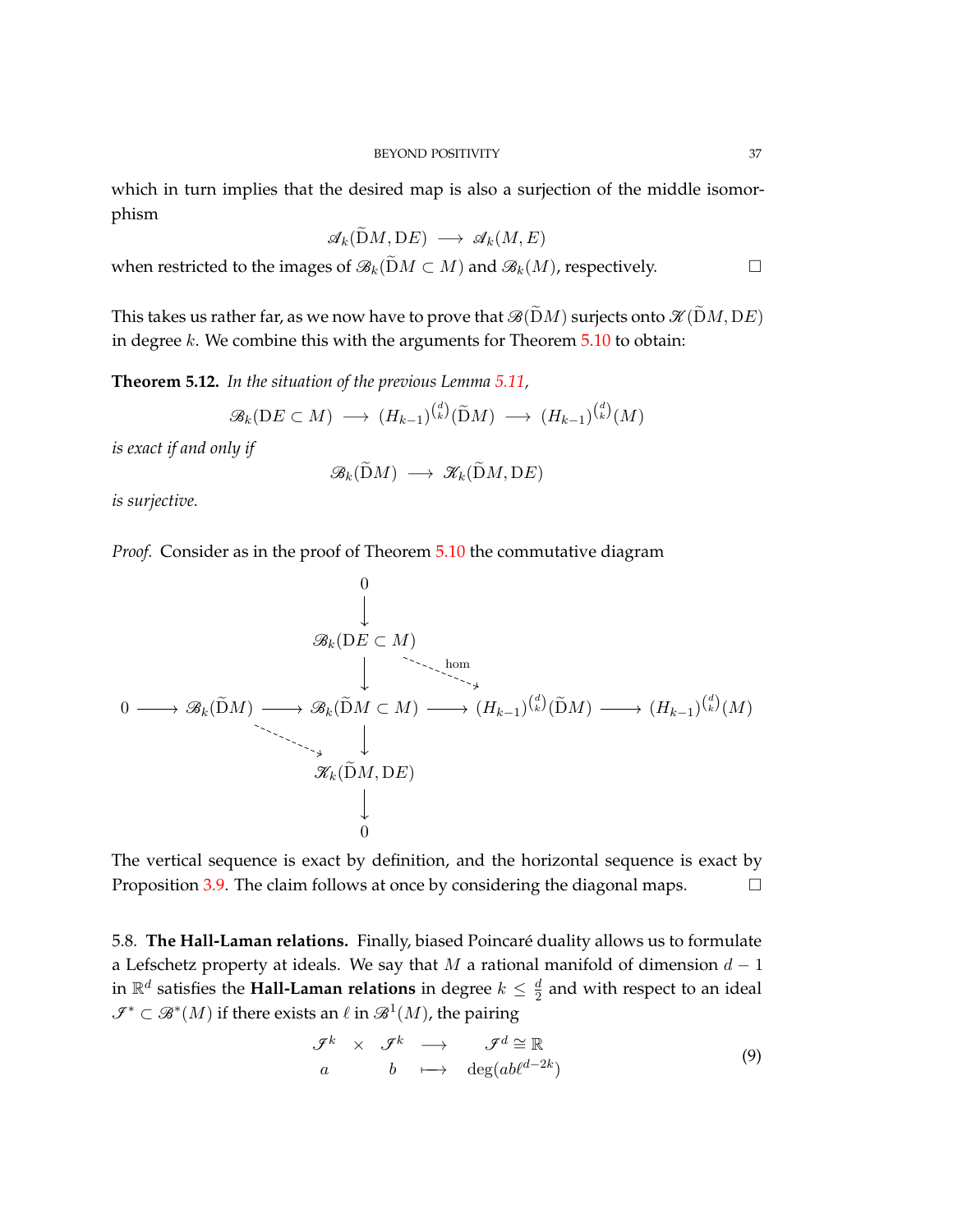is nondegenerate. Usually interested in face-rings, we will say *M* satisfies the **Hall-Laman relations** if it does so at all squarefree monomial ideals, that is, for all  $\mathcal{K}^*(M, \Delta)$ , where *∆* is any subcomplex of *M*, and their annihilators, that is,

$$
\overline{\mathcal{K}}^*(M,\Delta) := \ker \left[ \mathcal{B}^*(M) \longrightarrow \bigoplus_{\substack{\sigma \in M \\ \sigma \notin \Delta}} \mathcal{A}^*(\mathrm{st}_{\sigma} M) \right].
$$

Notice that the two statements are equivalent for the middle pairing, that is, when  $2k = d$ , because  $\mathscr{K}^k(M,\varDelta)$  and  $\overline{\mathscr{K}}^k(M,\varDelta)$  are orthogonal complements in  $\mathscr{B}^k(M).$ 

# 6. PERTURBATIONS VIA BIASED POINCARÉ DUALITY

To prove biased Poincaré duality in higher degrees, we need to understand the Lefschetz theorem for face rings of manifolds; this in itself is not a hard task, but requires some care as to how we actually construct Lefschetz elements. The idea is provided in the following lemma.

6.1. **The perturbation lemma.** The following lemma is, together with biased Poincaré duality, the heart of this paper:

<span id="page-37-0"></span>**Lemma 6.1.** *Consider two linear maps*

$$
\alpha, \beta: \mathcal{X} \longrightarrow \mathcal{Y}
$$

*of two vector spaces* X *and* Y *over* R*.*

*(1) Assume that* β *has image transversal to the image of* α*, that is,*

β(kerα) ∩ imα = 0 ⊂ Y*.*

*Then a generic linear combination* α"+"β *of* α *and* β *has kernel*

$$
\ker(\alpha \text{``}+ \text{''}\beta) = \ker \alpha \cap \ker \beta.
$$

*(2) Similarly, if*

$$
\beta^{\diamondsuit}(\ker(\alpha^{\diamondsuit})) \ \cap \ \operatorname{im}(\alpha^{\diamondsuit}) \ = \ 0 \ \subset \ \mathcal{X}^{\diamondsuit}
$$

*or equivalently*

 $\beta^{-1}(\text{im}\alpha) + \text{ker}\alpha = \mathcal{X},$ 

*then*

$$
\operatorname{im}(\alpha \overset{\alpha}{+}\overset{\beta}{-}\beta) = \operatorname{im}\alpha + \operatorname{im}\beta.
$$

Here we use  $(\cdot)^{\Diamond}$  to denote dual maps and vector spaces in the basic linear-algebra sense of the notion.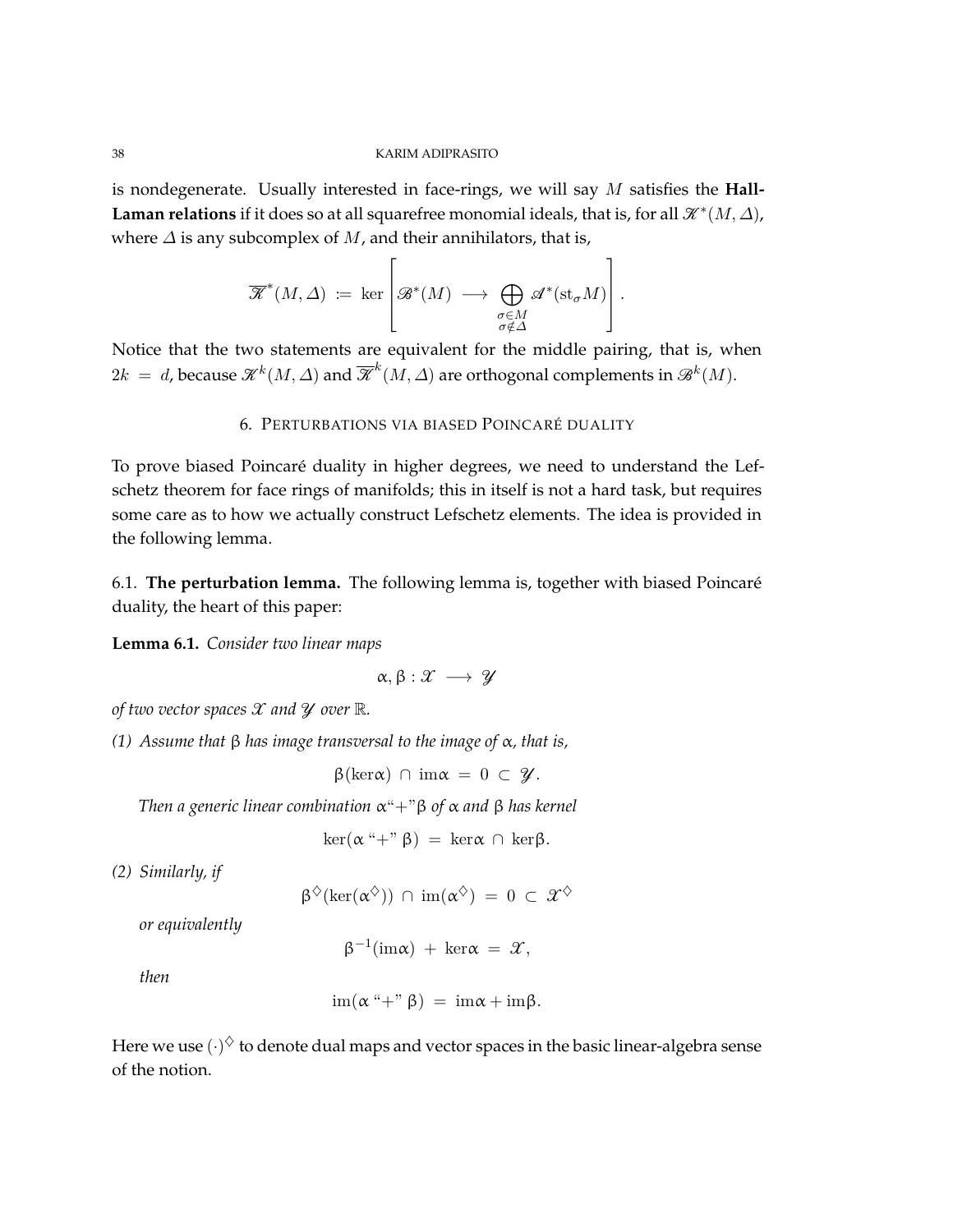*Proof.* This is an immediate consequence of the implicit function theorem, applied to the map  $\alpha + \varepsilon \beta$  at  $\varepsilon = 0$ .

More instructively, let us take a brief moment to visualize Statement (1). Find a subspace  $A$  of  $\mathcal X$  such that

$$
\alpha A = \alpha \mathcal{X}
$$
 and  $\mathcal{X} \cong A \oplus \ker \alpha$ 

so that in particular  $\alpha$  is injective on *A*. Then, for  $\varepsilon > 0$  small enough, the image of

$$
\alpha + \varepsilon \beta \colon \mathcal{X} \longrightarrow \mathcal{Y}
$$

is

$$
(\alpha + \varepsilon \beta)(A) + \beta \text{ker}\alpha \subset \mathscr{Y}.
$$

But if we norm  $\mathcal Y$  in any way, then  $(\alpha + \varepsilon \beta)(A)$  approximates  $\alpha A$  as  $\varepsilon$  tends to zero, which is linearly independent from  $\beta$  ker $\alpha$  by assumption. Claim (1) follows directly, and so does (2) by duality, although we encourage the reader to develop a direct geometric intuition for it.  $\Box$ 

Note that this simple lemma immediately extends to any infinite field, independent of characteristic, by computing the Hasse derivative of  $(\alpha + \varepsilon \beta)(A)$  at 0. Alternatively, one can use representation theory of the Kronecker quiver [\[Rin13\]](#page-74-0). Compare also to Gurvits' Quantum Matching theory [\[Gur18\]](#page-72-0) for another approach towards Hall type theorems over vectorspaces.

This is an amazingly innocent and powerful lemma, as it allows us to control the kernel resp. the image of a linear combination of two maps. Note that the conditions are naturally dual to each other, so that when we apply the construction in Gorenstein rings associated to simplicial manifolds, we usually get both conclusions for the price of one. Let us also remark that the proofs of the hard Lefschetz theorem via the decomposition principle, such as those of Murai, Laman and Whiteley discussed in Section [4.2,](#page-19-0) can be thought of as employing a very special case of the perturbation lemma.

6.2. **The approximation lemma.** Before we continue, let us note that we can actually do a little better, and in fact approximate image and kernel of  $\alpha$ "+"β: Note quite simply the following lemma, which follows immediately from the proof of the Perturbation Lemma [6.1.](#page-37-0)

<span id="page-38-0"></span>**Lemma 6.2.** *Consider* α *and* β *as in the perturbation lemma, and assume* X *and* Y *are normed. Then*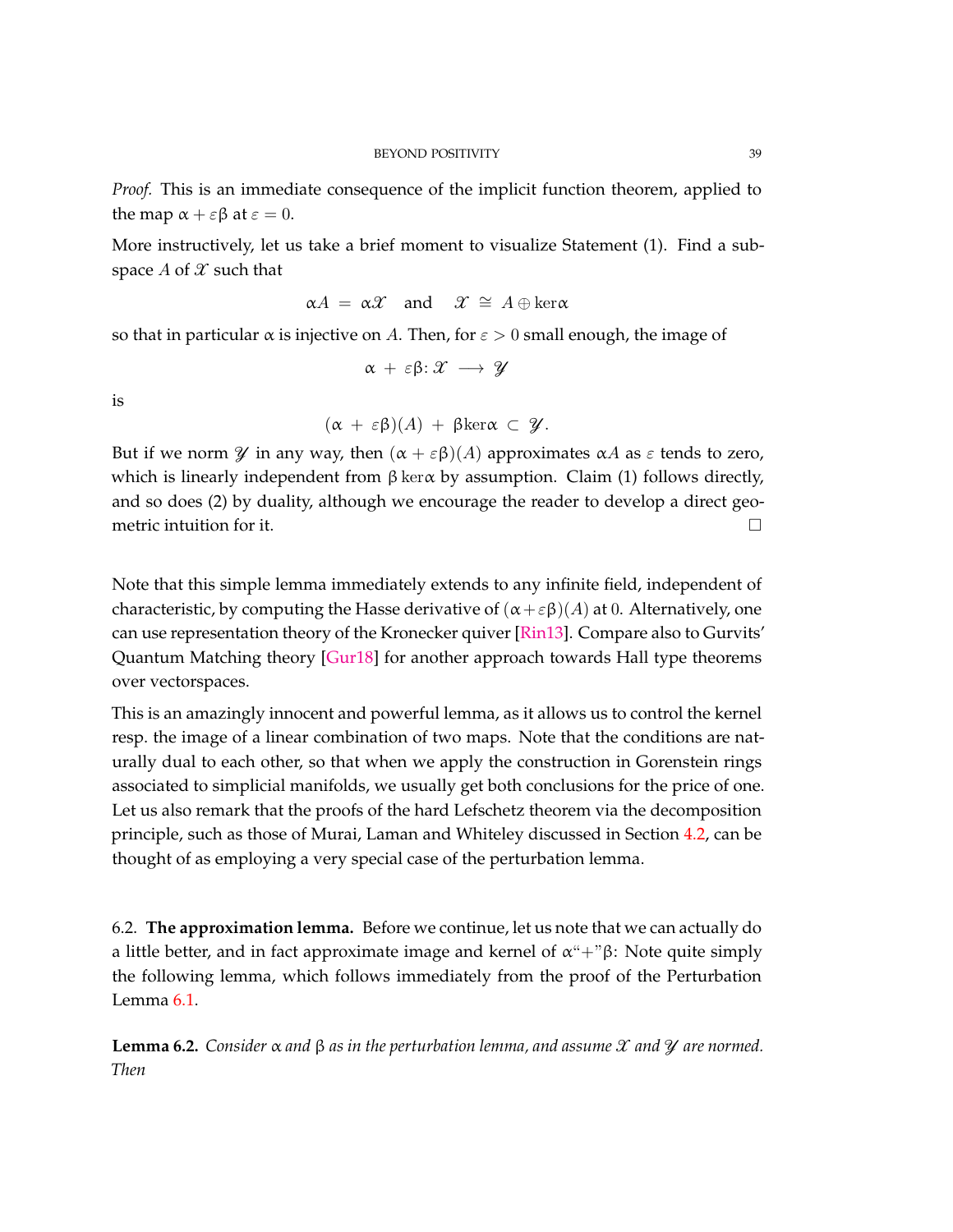*(1) Assume that* β *has image transversal to the image of* α*, that is,*

 $β(kerα) ∩ imα = 0 ⊂ ℤ$ .

*Then*

$$
\lim_{\varepsilon \to 0} \mathrm{im}(\alpha + \varepsilon \beta) = \langle \alpha(\mathcal{X}), \beta(\mathrm{ker}\alpha) \rangle.
$$

*(2) Similarly, if*

$$
\beta^{\diamondsuit}(\ker(\alpha^{\diamondsuit})) \cap \mathrm{im}(\alpha^{\diamondsuit}) = 0 \subset \mathcal{X}^{\diamondsuit}
$$

*then*

$$
\lim_{\varepsilon \to 0} \ker(\alpha + \varepsilon \beta) = \ker \alpha \cap \ker[\beta : \mathcal{X} \to \mathcal{Y}/\mathrm{im} \alpha]. \quad \Box
$$

Why is this lemma useful? Consider a sphere *Σ* of dimension  $d - 1$ , let  $k \leq d/2$ , and let *i < d* − 2*k* then we do not expect

$$
\mathcal{A}^k(\Sigma) \xrightarrow{\cdot \ell^i} \mathcal{A}^{k+i}(\Sigma)
$$

to be an isomorphism, but only an injection at best. Lemma  $6.2(1)$  $6.2(1)$  allows us to describe the image. Similarly, the second part of the same lemma will allow us to study the kernel of

$$
\mathcal{A}^{d-k-i}(\Sigma) \xrightarrow{\cdot \ell^i} \mathcal{A}^{d-k}(\Sigma).
$$

Hence, we obtain a quite explicit way to study primitive classes under the Lefschetz map. We explore this later in an avocation.

6.3. **Transversal prime property.** The strategy for the Lefschetz theorem is to prove the following property:

Let *M* denote a  $(d-1)$ -manifold (possibly with boundary) in  $\mathbb{R}^d$ , and  $k \leq \frac{d}{2}$  $\frac{a}{2}$ . Let *W* denote a subset of the vertices of *M*. Then *M* has the **transversal prime property** in degree *k* and with respect to *W* if

$$
\ker \left[ \left( \begin{array}{c} \left( \begin{array}{c} \left( \begin{array}{c} \left( \begin{array}{c} \left( \begin{array}{c} \left( \begin{array}{c} \left( \begin{array}{c} \left( \begin{array}{c} \left( \begin{array}{c} \left( \begin{array}{c} \left( \begin{array}{c} \left( \begin{array}{c} \left( \end{array} \right) & \frac{\partial}{\partial x} \end{array} \right) & \frac{\partial}{\partial x} \end{array} \right) & \frac{\partial}{\partial x} \end{array} \right) & \frac{\partial}{\partial x}} \\ \frac{\partial}{\partial x} & \frac{\partial}{\partial x} \end{array} \right) & \frac{\partial}{\partial x} \end{array} \right] & \frac{\partial}{\partial x} \end{array} \right] & \frac{\partial}{\partial x} \end{array} \right] & \frac{\partial}{\partial x} \end{array} \tag{0} \end{cases} \right) & \frac{\partial}{\partial x} \end{cases} \implies \mathbb{E} \left[ x_w : \mathscr{B}_{d-k}(M) \longrightarrow \mathscr{B}_{d-k-1}(M) \right] & \frac{\partial}{\partial x} \end{array} \right]
$$

We remind the reader that

$$
\text{``}\sum_{w\in W}\text{''}x_w
$$

stands for a generic linear combination of prime divisors  $x_w$  with  $w \in W$ .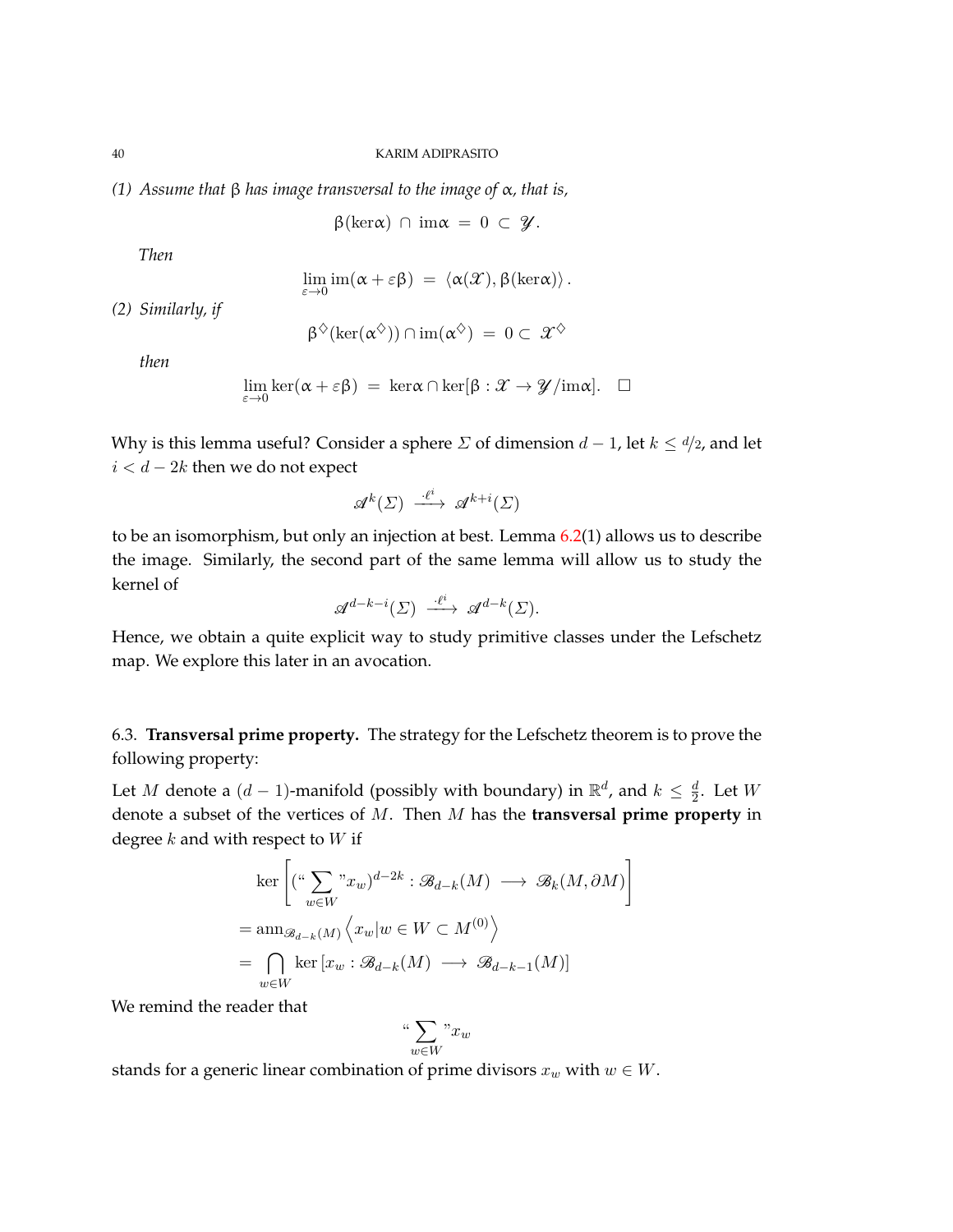Note that if the transversal prime property holds for  $W = M^{(0)}$ , then we conclude the hard Lefschetz theorem for *M*. The general strategy for us is to prove the transversal prime property by linearly ordering the vertices in any way, and proceeding by induction on the size of initial segments.

6.4. **Transversal primes as another version of the Hall-Laman relations.** Consider a subset of vertices *W* in the interior  $M^{\circ}$  of  $M$ , any  $(d-1)$ -manifold as above. Then  $\mathscr{K}^*(M, M - W)$  is generated in degree one, and if M satisfies the transversal prime property with respect to *W* in degree *k*, then we obtain an isomorphism

$$
\mathscr{K}_{d-k}(M,M-W) \xrightarrow{\cdot (\text{``}\sum_{w\in W} \text{``}x_w)^{d-2k}} \text{im}\left[\bigoplus_{w\in W} \mathscr{A}_k(\text{st}_w M) \to \mathscr{B}_k(M,\partial M)\right].
$$

This in itself forms another Lefschetz theorem, for the ideal  $\mathcal{K}^*(M, M - W)$  instead of its annihilator. Note that in particular, the transversal prime property in degree *k* is equivalent to saying that

$$
\begin{aligned}\n&\lim \left[ (\stackrel{u}{\sum} \stackrel{m}{\sum} w_x w)^{d-2k} : \mathcal{B}_{d-k}(M) \longrightarrow \mathcal{B}_k(M, \partial M) \right] \\
&= \lim \left[ \bigoplus_{w \in W} \mathcal{A}_k(\mathrm{st}_w M) \to \mathcal{B}_k(M, \partial M) \right] \\
&= \lim \left[ \mathcal{B}_k(M) \right]_{\overline{M-W}} \to \mathcal{B}_k(M, \partial M) \right].\n\end{aligned}
$$

Alas, we can prove the statement inductively, and directly so in some cases, for instance for nicely decomposable spheres we discuss now.

<span id="page-40-0"></span>6.5. **Avocation: Arranged marriage and Lefschetz theorems for decomposable spheres.** Ideally we want to prove the transversal prime property by induction on the size of *W*. This follows an greedy proof of Hall's marriage theorem: Given two finite sets *X, Y* , and a relation  $\mathcal R$  between them so that every subset *A* of *X* has at least |*A*| elements  $A\mathcal{R} \subset Y$  related to it. To find the injective map supported by it, start with an element *x*<sub>1</sub> of *X*, and "marry" it to an element *y*<sub>1</sub> of *x*<sub>1</sub> $\Re \subset Y$ . Then proceed to marry another element *x*2, then the next, and so on. At some point this proof may run into trouble, as all elements of  $x_i \mathcal{R} \subset Y$  may already be married to  $x_j$  for some  $j < i$ . Now, the expansive property has to be employed to reshuffle the previously married element to accommodate  $x_i$  by constructing an alternating paths to an element of  $\{x_i : j \in [i]\}\mathcal{R} \subset Y$  not matched.

We now discuss how this is employed in our context of simplicial spheres and their face rings. Essentially, we want to avoid the reshuffling step, as rings seem to rigid to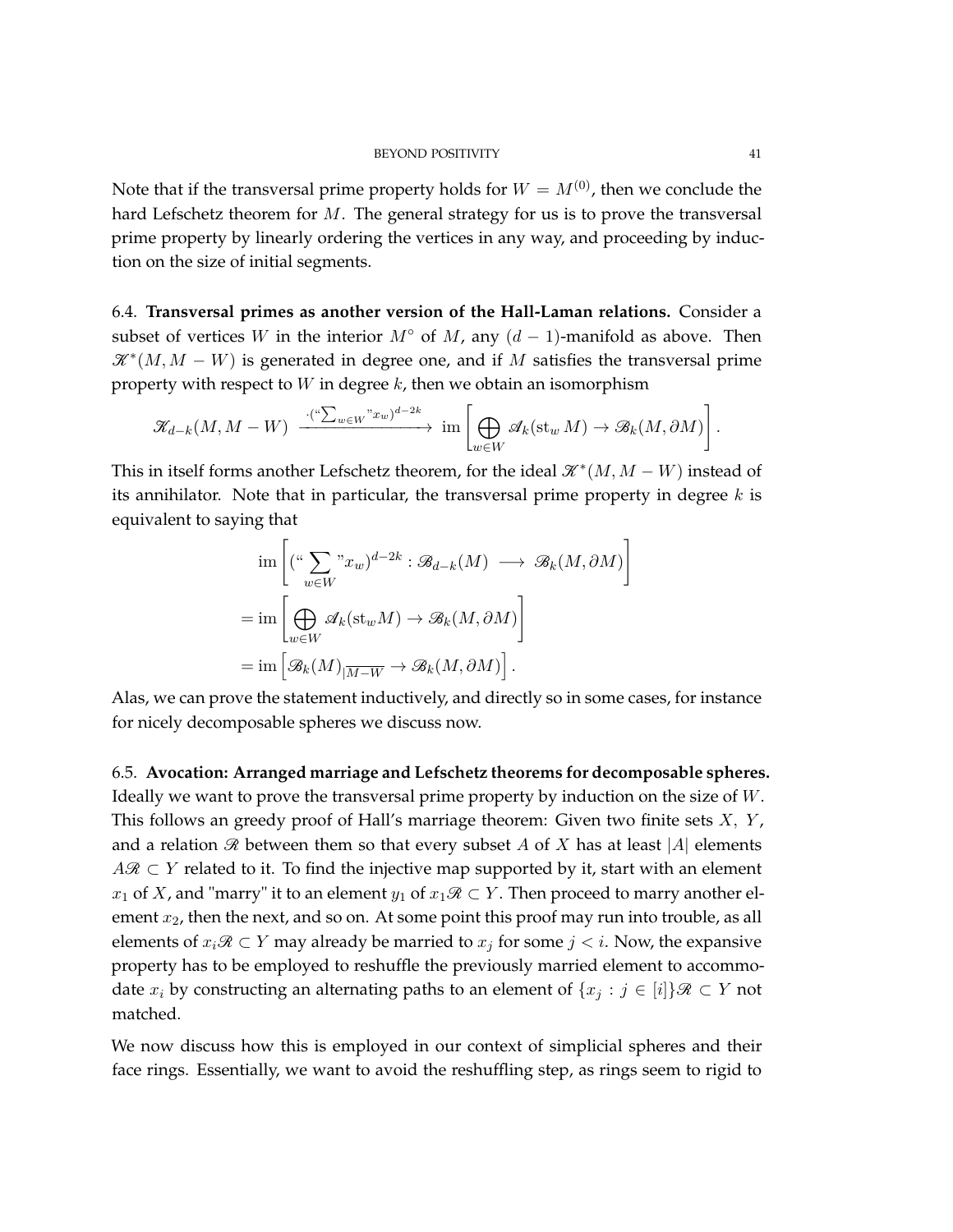<span id="page-41-1"></span>handle it, and because the perturbation Lemma [6.1](#page-37-0) is not designed to describe higher order perturbations, or equivalently global properties, immediately. Indeed, reshuffling would correspond to analyzing the higher derivatives (or global properties) of  $\alpha + \varepsilon \beta$ , which gets increasingly tricky and we want to avoid initially. Instead, we notice that reshuffling is not necessary in the algebraic setting for a simple case, and then describe a homological way to analyse the global structure nevertheless.

Without further ado, let us illustrate our strategy with a toy example. A pure simplicial *d*-manifold is *L***-decomposable** if it is a simplex or there exists a vertex whose deletion is *L*-decomposable of dimension *d*, and such that the boundary of the link of the same vertex is empty, or *L*-decomposable of codimension one, compare also [\[BP79\]](#page-71-0).

# <span id="page-41-0"></span>**Theorem 6.3.** *L-decomposable spheres satisfy Theorem [I\(](#page-1-0)1), the generic Lefschetz property.*

*Proof.* We prove this theorem by double induction on dimension and the number of vertices, the base case of zero-dimensional spheres being clear.

We prove stronger that any *L*-decomposable (*d* − 1)-ball *∆* in a (*d* − 1)-sphere *Σ* satisfies the hard Lefschetz property with respect to its boundary, that is, with respect to a suitable Artinian reduction and Picard divisor  $\ell$ , we have an isomorphism

$$
\mathscr{A}^k(\Delta, \partial \Delta) \xrightarrow{\cdot \ell^{d-2k}} \mathscr{A}^{d-k}(\Delta)
$$

which is obtained from the composition

$$
\mathscr{A}^{k}(\Delta, \partial \Delta) \longrightarrow \mathscr{A}^{d-k}(\Delta)
$$

$$
\downarrow^{\ell^{d-2k}} \qquad \qquad \uparrow
$$

$$
\mathscr{A}^{d-k}(\Delta, \partial \Delta)
$$

In other words, the sphere *Σ* satisfies the Hall-Laman relations with respect to the monomial ideal generated by the faces in the interior of *∆*. We want to apply Lemma [6.1](#page-37-0) to



**Figure 6.3.** The case of *L*-decomposable spheres.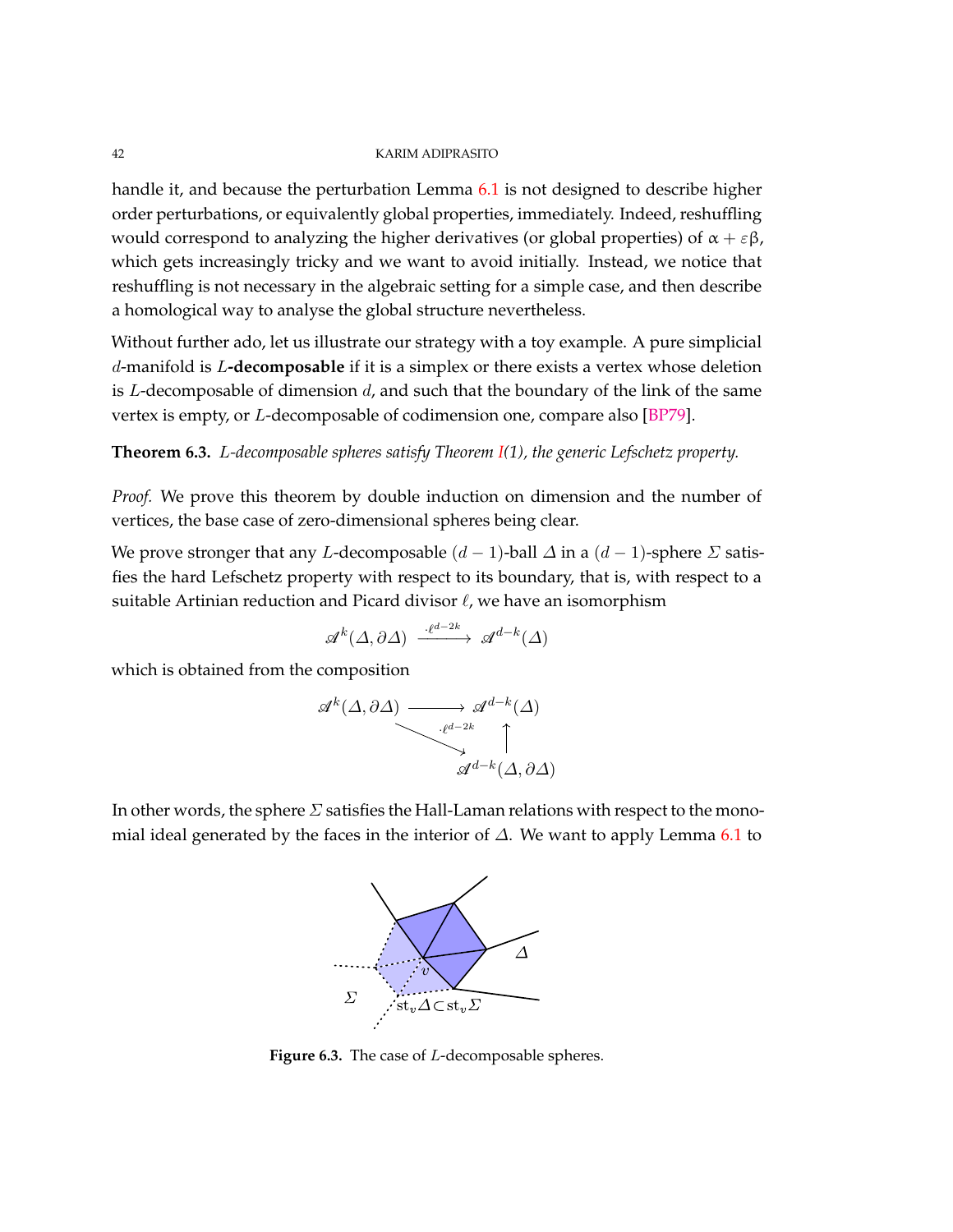## BEYOND POSITIVITY 43

the spaces

$$
\mathcal{X} = \mathcal{A}^k(\Delta, \partial \Delta) \quad \text{and } \mathcal{Y} = \mathcal{A}^{d-k}(\Delta).
$$

For this purpose we consider such a ball *∆*, and consider *v* the first vertex removed in a decomposition to a smaller ball. Now, by the cone lemmas, the map

$$
\mathcal{A}^k(\text{st}_v\Delta,\text{st}_v\partial\Delta) \xrightarrow{\cdot x_v^{d-2k}} \mathcal{A}^{d-k}(\Delta,\Delta-v) \subset \mathcal{A}^{d-k}(\Delta)
$$

is an isomorphism if and only if the map

$$
\mathscr{A}^{k}(\mathrm{lk}_{v}\,\Delta,\mathrm{lk}_{v}\,\partial\Delta)\xrightarrow{\cdot\vartheta_{v}^{d-2k-1}}\mathscr{A}^{d-k-1}(\mathrm{lk}_{v}\,\Delta)
$$

is an isomorphism, where  $\vartheta_v$  is the height over the projection along v. But that is just the Hall-Laman relations for  $lk_v \Sigma$  with respect to the monomial ideal generated by faces interior to lk*<sup>v</sup> ∆*. But, with a sufficiently generic choice of linear system of parameters, we may assume exactly this by induction on the dimension.

Hence, the image of

$$
\mathscr{A}^k(\varDelta, \partial \varDelta) \xrightarrow{\cdot x_v^{d-2k}} \mathscr{A}^{d-k}(\varDelta)
$$

is described as  $x_v\mathscr{A}^{d-k-1}(\varDelta)$ , and its cokernel is precisely  $\mathscr{A}^{d-k}(\varDelta-v).$  It follows by Poincaré duality that the kernel is then  $\mathscr{A}^k(\Delta - v, \partial(\Delta - v))$ .

We can in addition assume that  $\Delta - v$  satisfies the hard Lefschetz theorem with respect to its boundary already by induction on the size of *∆* measured in number of vertices, so that by virtue of a Picard divisor  $\ell' \in \mathscr{A}^1(\varDelta)$  we have an isomorphism

$$
\mathscr{A}^k(\Delta-v,\partial(\Delta-v)) \xrightarrow{-(\ell')^{d-2k}} \mathscr{A}^{d-k}(\Delta-v).
$$

Notice now that

$$
\ker \left[ x_v^{d-2k} : \mathcal{A}^k(\Delta, \partial \Delta) \to \mathcal{A}^{d-k}(\Delta) \right] = \mathcal{A}^k(\Delta - v, \partial (\Delta - v))
$$

and

$$
\text{coker}\left[x_v^{d-2k}:\mathscr{A}^k(\Delta,\partial\Delta)\to\mathscr{A}^{d-k}(\Delta)\right] = \mathscr{A}^{d-k}(\Delta-v).
$$

Hence  $x_v =: \alpha$  and  $\ell' =: \beta$  satisfies the first condition of Lemma [6.1.](#page-37-0)

**Remark 6.4.** Really, we are considering the  $(d - 2k)$ th powers of the multiplications with these elements here, but the adaption of Lemma [6.1](#page-37-0) is straightforward. We will later see that the case of *d* − 2*k >* 1 can also be straightforwardly and directly reduced to the case  $d - 2k = 1$ , justifying our handwaving in this step.

In conclusion, the Hall-Laman relations are true at  $\Delta$  in  $\Sigma$  if they are true at  $\Delta - v$ .  $\square$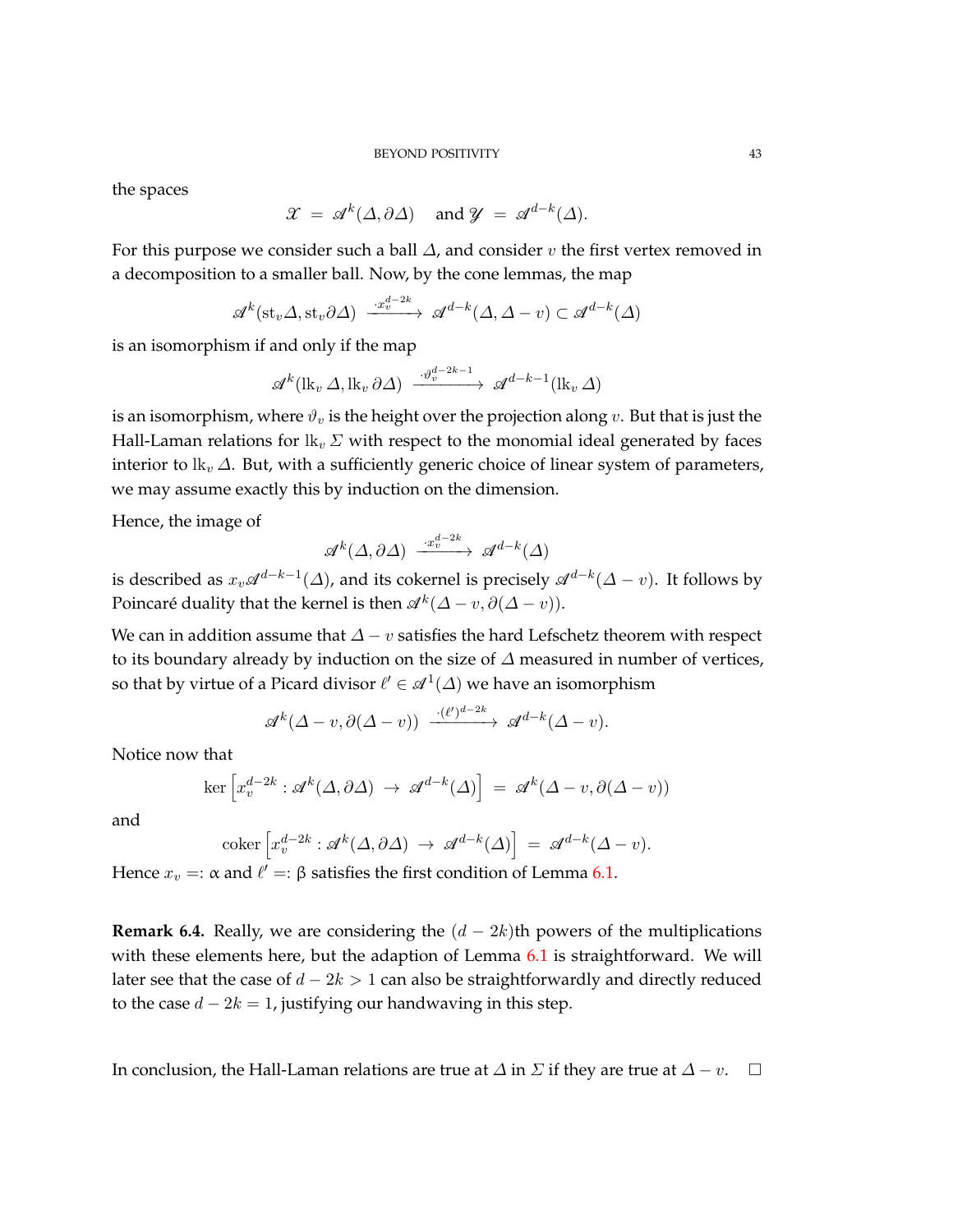We can actually use Lemma [6.2](#page-38-0) to say something more. For this, we look at the Weil dual situation.

Given a geometric simplicial complex  $\varGamma$  in  $\mathbb{R}^d$ , and  $\alpha$  an element of  $\mathscr{A}_k(\varGamma)$ , where  $k\leq d$ , then we define the *p*-norm of  $\alpha$  as

$$
||\alpha||_p = \left(\sum_{\sigma \in \Delta^{(k-1)}} |\mathbf{x}^{\sigma}\alpha|^p\right)^{\frac{1}{p}}.
$$

For us, the 2-norm shall generally suffice, and we shall refer to that norm in calculations.

Consider, with the intersection ring as above and 1*,* 2*, . . .* an initial segment of vertices in the  $(d-1)$ -sphere  $\Sigma$  in  $\mathbb{R}^d$  that form a vertex-decomposition of the same. We can then consider the divisor

$$
\ell \ \coloneqq \ \sum \varepsilon_i x_i
$$

where  $|\varepsilon_i| \gg |\varepsilon_{i+1}|$ .

<span id="page-43-1"></span>**Proposition 6.5.** With respect to  $\ell$  as above, and for any positive  $j \leq d$ , its kernel in

$$
\mathscr{A}_j(\Sigma) \stackrel{\cdot \ell}{\longrightarrow} \mathscr{A}_{j-1}(\Sigma)
$$

*approaches a stress subspace, and its image approaches a partitioned subspace as*  $|\epsilon_i|/|\epsilon_{i+1}| \to \infty$ *.* 

This is exceptionally confounding , allowing us to reduce to the discussion of stress and partitioned spaces as announced in Section [4.7,](#page-25-0) and allowing us to even describe and discuss primitive classes in an especially beautiful way. Let us therefore define, given a sequence of indeterminates  $(x_1, x_2, \ldots)$  a **decaying** sequence of linear forms as a sequence

with

$$
\ell_t := \sum \varepsilon_{t,i} x_i
$$

$$
\frac{|\varepsilon_{t,i}|}{|\varepsilon_{t,i+1}|} \xrightarrow{t \to \infty} \infty
$$

sufficiently fast (for instance, faster than any algebraic function).

<span id="page-43-0"></span>6.6. **The general perturbative approach.** Let us briefly summarize and generalize the observation employed in the proof of Theorem [6.3.](#page-41-0)

Consider *M* a rational manifold with boundary of dimension (*d*−1) realized in R *d* , and assume that we proved the transversal prime property for a set of vertices  $W'$  of  $M$  for the map between degree *d* − *k* and degree *k*. For simplicity of notation, we will assume that  $d = 2k + 1$ , the other Lefschetz maps will be reduced to that case. Consider an additional vertex of  $M$  not in  $W'$ .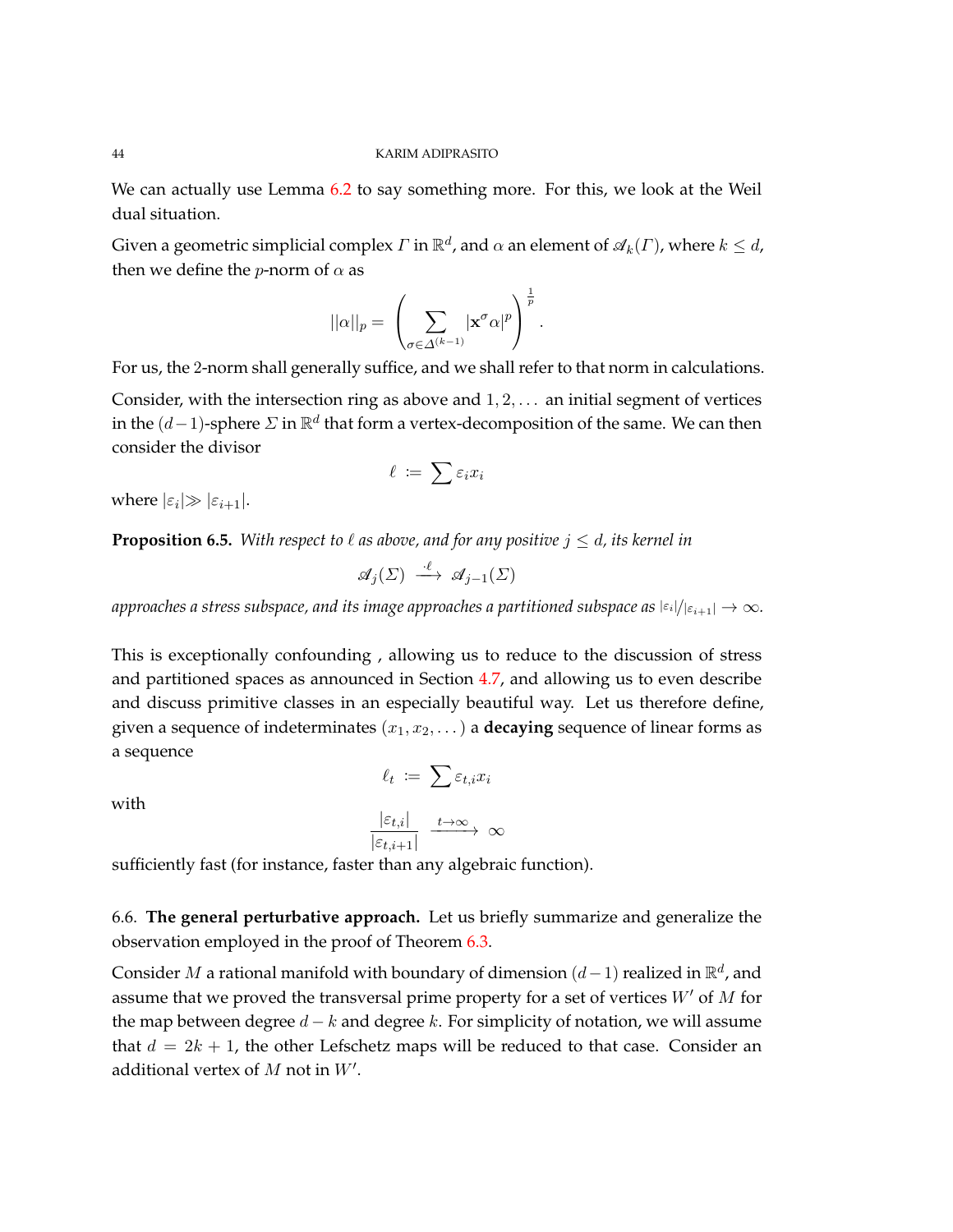When we want to prove the transversal prime property for  $W = W' \cup \{w\}$ , we want to use Lemma [6.1,](#page-37-0) applied to the maps

$$
\alpha = \sqrt[u]{\sum_{v \in W'} x_v} \quad \text{and} \quad \beta = x_w
$$

and to the spaces

$$
\mathscr{X} \ = \ \mathscr{B}_{k+1}(M) \quad \text{ and } \mathscr{Y} \ = \ \mathscr{B}_{k}(M, \partial M).
$$

Now, note that if we have already proven the transversal prime property with respect to  $W'$ , then kernel and image of  $\alpha$  have a particularly nice description:

$$
\ker \alpha = \bigcap_{v \in W'} \ker \left[ x_v : \mathcal{B}_{k+1}(M) \longrightarrow \mathcal{B}_k(M) \right]
$$

and

$$
\operatorname{im}\nolimits \alpha \ = \ \operatorname{im}\nolimits \left[\bigoplus_{v \in W'} \mathscr{A}_k(\operatorname{st}_v M) \to \mathscr{B}_k(M, \partial M)\right].
$$

We have the following central theorem:

<span id="page-44-0"></span>**Theorem 6.6.** *In the situation above, the following are equivalent.*

*(1) The assumptions of Lemma [6.1\(](#page-37-0)1) hold, that is,*

$$
\beta(\ker\alpha) \cap \operatorname{im}\alpha = 0 \subset \mathcal{Y}.
$$

*(2) The assumptions of Lemma [6.1\(](#page-37-0)2) hold, that is,*

 $\beta^{-1}(\text{im}\alpha) + \text{ker}\alpha = \mathcal{X}.$ 

*(3) The pullback of* kerα *to*

$$
\mathcal{A}_k(\mathrm{st}_w M) \cong \mathcal{A}_k(\mathrm{lk}_w M)
$$

*along*  $x_w$  *satisfies biased Poincaré duality in the*  $(d - 2)$ *-sphere*  $\text{lk}_w M$ *.* 

Statement (3) can be interpreted for stresses using Corollary [5.2](#page-27-0) or equivalently by defining the product on  $\mathscr{A}_*(\mathrm{lk}_w M)$  by Poincaré duality with  $\mathscr{A}^*(\mathrm{lk}_w M)$ .

*Proof.* We have (1)  $\Leftrightarrow$  (2) by Poincaré duality. For (3)  $\Leftrightarrow$  (1), observe that ker $\alpha$  and im $\alpha$ are orthogonal complements in B∗(*M*). Hence

$$
\mathcal{F}_W := \left( \text{im} \left[ \mathcal{B}_{k+1}(M) \xrightarrow{\alpha \sum_{v \in W'} x_v} \mathcal{B}_k(M) \right] + \mathcal{B}_k(\partial M \subset M) \right) \cap \mathcal{A}_k(\mathrm{st}_w M)
$$

in  $\mathscr{A}_k(\mathrm{st}_w M)$  and

 $\mathscr{K}_W \coloneqq x_w \alpha \subset \mathscr{A}_k(\mathrm{st}_w M)$ 

are orthogonal to each other. It follows that

 $x_w \text{ker}\alpha \cap \text{im}\alpha = 0 \text{ in } \mathcal{B}_k(M, \partial M)$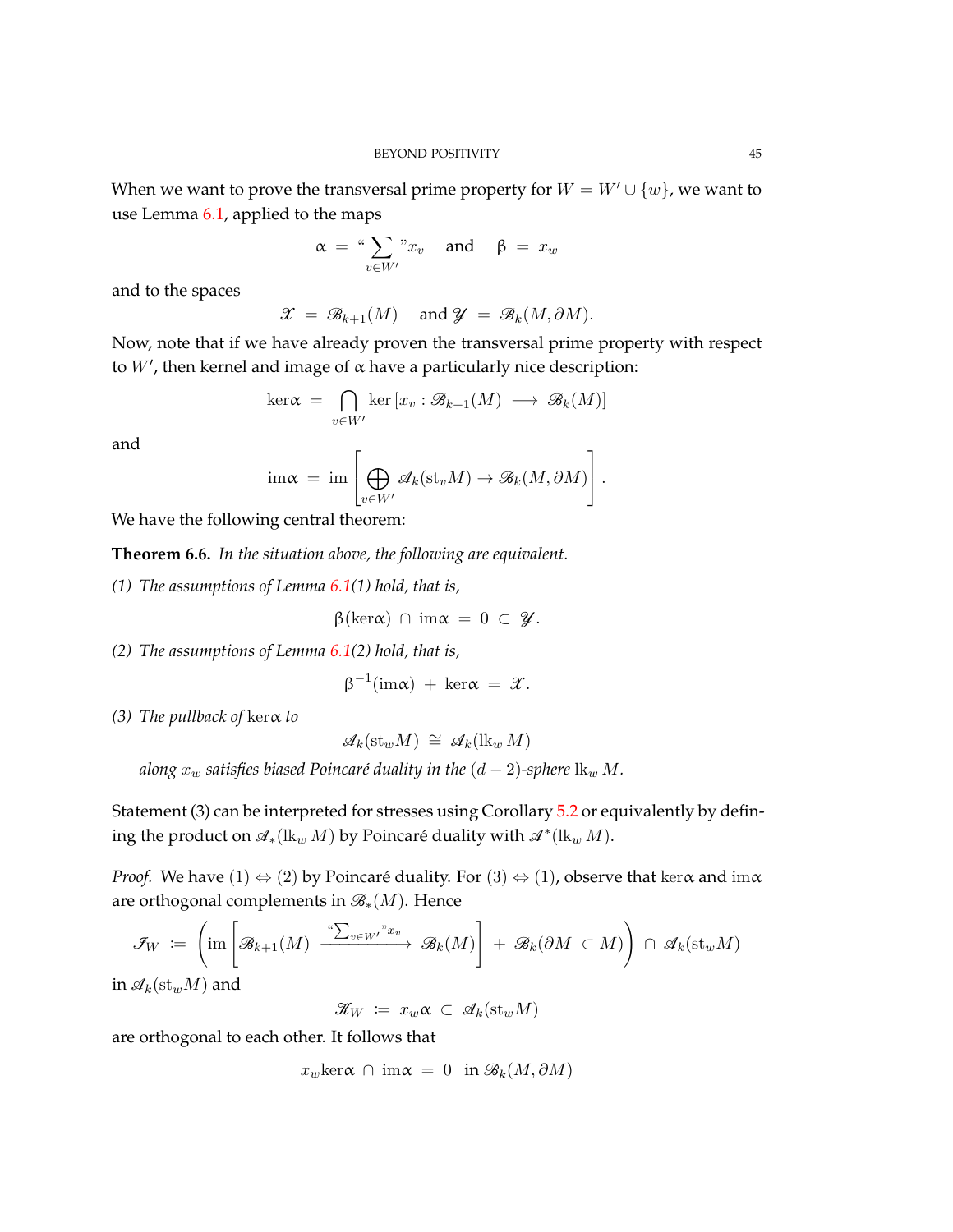if and only if the Hall-Laman relations are true for  $\mathcal{K}_W$  in  $\mathcal{A}_*(\mathrm{st}_w M)$ .

To finally show that also  $(1) \Rightarrow (3)$ , it suffices to show

<span id="page-45-0"></span>**Lemma 6.7.**  $\mathcal{I}_W$  and  $\mathcal{K}_W$  are orthogonal complements in  $\mathcal{A}_k(\mathbf{lk}_w M)$ .

For this, it suffices to argue that their dimensions sum up to  $\dim \mathcal{A}_k(\text{st}_w M)$ , which follows by the short exact sequence

$$
0 \longrightarrow \mathcal{B}_{k+1}(M - w \subset M) \longrightarrow \mathcal{B}_{k+1}(M) \longrightarrow \mathcal{A}_{k}(\mathrm{st}_{w}M) \longrightarrow 0
$$

and because

$$
\ker \alpha \cap \ker x_w \quad \text{and} \quad \lim \alpha + \lim x_w
$$

are orthogonal complements in the space of stresses  $\mathcal{B}_{k+1}(M-w \subset M)$  and its Poincaré dual in B*k*(*M, ∂M*), the image

$$
\operatorname{im} \left[ \mathcal{B}_k(M, \partial M) \longrightarrow \mathcal{A}_k(M, \partial M \cup \mathrm{st}_w M) \right]. \qquad \qquad \Box
$$

We can therefore extend the transversal prime property from  $W'$  to  $W$  if any of the above conditions hold. Note further that the task to verify the conditions in Theorem [6.6](#page-44-0) is much simpler if we use the transversal prime property applies to  $W'$ , which we did not assume for its proof (indeed, we could have chosen  $\alpha$  in any other way). In that case, the kernel of  $\alpha$  is a stress subspace, and the image is a partitioned space and described by the partition complex of Sections [3.6](#page-13-0) and [3.7.](#page-15-0)

This has especially nice description if  $M - W'$  and

$$
\bigcup_{v \in W'} \mathrm{st}_v M
$$

are codimension zero manifolds, when the full force of Proposition [3.9](#page-16-0) applies. As we see the pullbacks to the star of *w* appear directly as  $\mathcal{K}_W$  resp.  $\mathcal{I}_W$  above in the induction step, this is of central importance for our calculations. Unfortunately, this is not always the case. There are then two options: perhaps to use higher order derivatives in Lemma [6.1](#page-37-0) as alluded to in the beginning of Section [6.5](#page-40-0) to realize the algebraic version of reshuffling, or even a direct "homological" version of that Lemma taking into account all prime divisors at once, but we lack such a lemma. Instead, we use another method: we encode global homological information by embeddings into higher-dimensional manifolds, introducing an exterior locus of control and using the fact that in these context, complexes have easier decompositions.

Nevertheless, this observation provides the critical tool for us; it allows us to prove the Lefschetz theorem by induction, having come full circle: We will prove the Hall-Laman relations in lower dimensions, which implies the hard Lefschetz theorem by induction,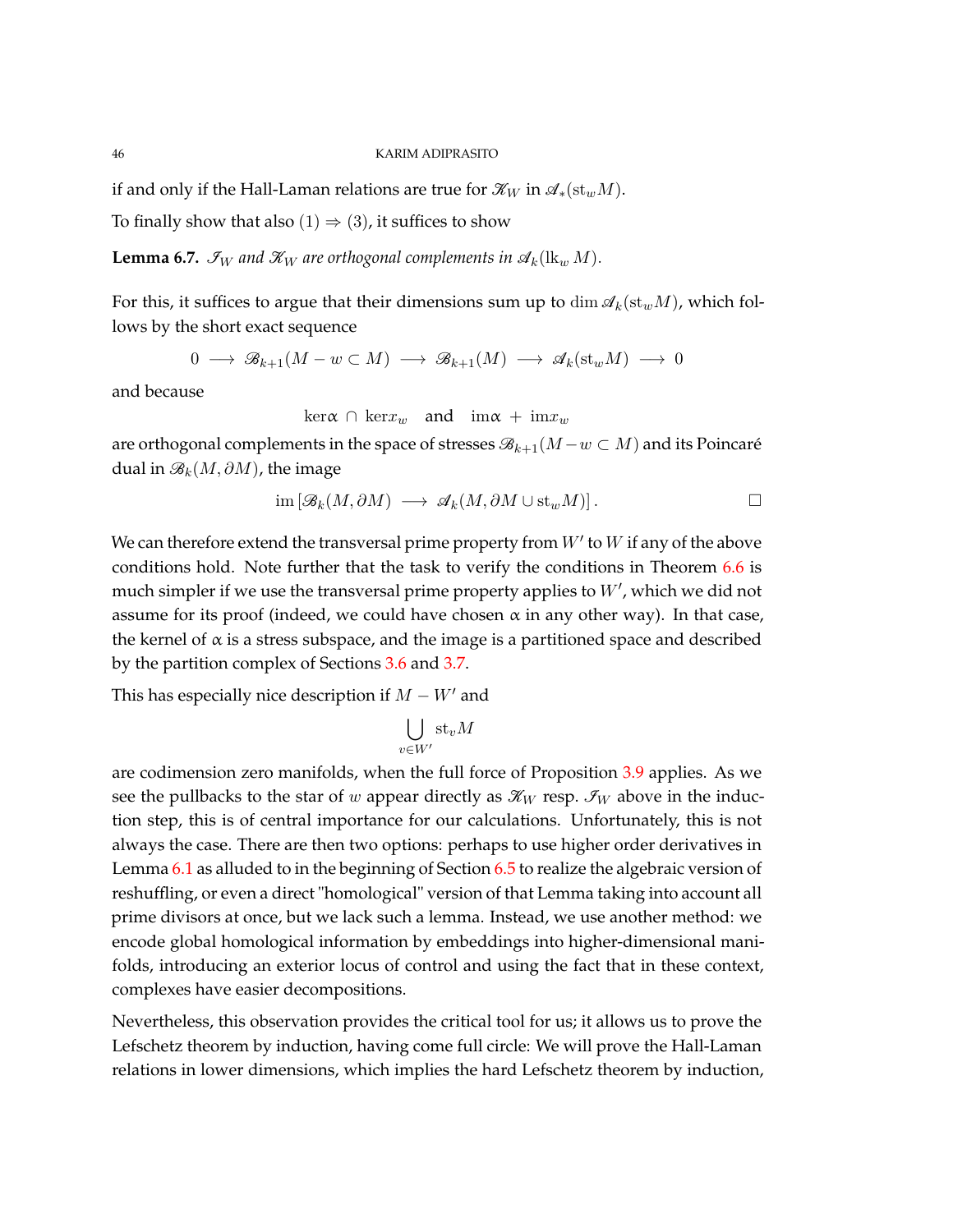

**Figure 6.4.** The perturbative approach is simpler if the intermediate complexes are manifolds

which in turn implies the Hall-Laman relations using the characterization theorem. The details are the subject of the next two sections.

# 7. RAILWAY CONSTRUCTIONS, LEFSCHETZ THEOREMS AND GLOBALITY VIA DETOURS

The main issue presenting itself to us, if we wish to apply the perturbation lemma in general, is that triangulations even of spheres may be very nasty already in dimension 3. Indeed, the hardness of distinguishing manifolds and embeddings (as exemplified by the existence of knotted embeddings of circles) in dimension three and higher implies that in general orders of vertices may not be nice enough to apply the reasoning as we did in the case of shellable spheres. Compare also [\[Lic91\]](#page-73-0) for an explicit construction. The next two sections are largely setup, and we postpone the proofs to Section [8.](#page-53-0) We also focus on PL spheres, and postpone the discussion of general manifolds to the final section.

The approach can briefly be summarized as follows: Ideally, we would like to have a way to apply the perturbation Lemma [6.1](#page-37-0) globally, ideally in a homological way. Unfortunately, we have no good statement of that kind that allows us to build a homology theory. Indeed, we do not even have a nice symmetric version of the perturbation Lemma. On the other hand, we have no good way to exhaust our triangulated manifolds either.

Instead, we introduce globality through the backdoor: We consider our sphere *Σ*, for which we do not have a good decomposition but want to prove the Lefschetz theorem, into a higher-dimensional sphere  $\tilde{\Sigma}$  where we can ensure a sufficiently nice decomposition, and use topological properties of the embedding

$$
\Sigma \hookrightarrow \tilde{\Sigma}
$$

to conclude the originally desired Lefschetz theorem.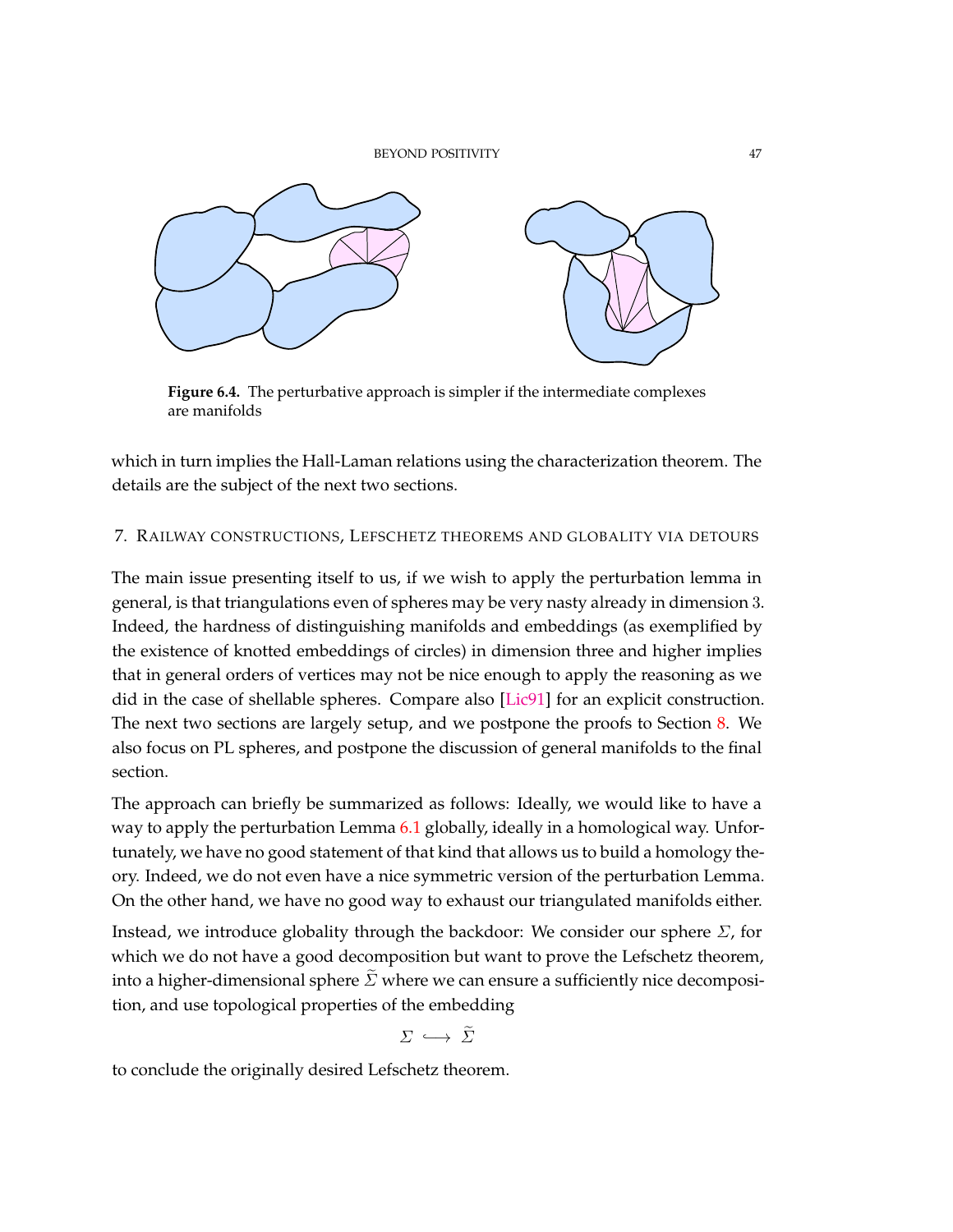7.1. **Railway construction.** We need to refine our notions of envelopes, and in particular Corollary [5.5.](#page-28-0) We greedily ask for the best achievable properties for envelopes, which is why the definition is convoluted and subdivided into two parts.

We say a an orientable simplicial rational manifold  $U$  in  $\mathbb{R}^d$  with induced boundary and of dimension  $d - 1$ , and  $\Delta$  is a  $(k - 1)$ -dimensional induced subcomplex of the interior  $U^{\circ} = (U, \partial U)$  of  $U$ , and finally a linear order on the vertices of  $\Delta$  is a **railway** in degree  $k \le d$  if the following conditions are satisfied:

(1) For every initial segment *W* of the vertices of  $\Delta$ , the complex  $N_WU$  is the regular neighbourhood of an induced subcomplex  $U[W] \subset U^{\circ}$  of  $U$ , that is,

$$
N_W U = \bigcup_{w \in W} st_w U = \bigcup_{v \text{ vertex of } U[W]} st_v U
$$

and N*<sup>W</sup> U* as a rational manifold with boundary strongly deformation retracts to the subcomplex induced by the vertices of *U*[*W*]

$$
N_W\varDelta\,=\,\bigcup_{w\in W}\operatorname{st}_w\varDelta,
$$

which itself strongly retracts to  $N_W\Delta$  and  $U[W]$ .

- (2) The restriction of  $N_WU$  to the boundary of *U* is a regular neighbourhood in  $\partial U$ .
- (3) If *w* is the terminal vertex of *W* and  $W' = W\wedge w$ , then

$$
U_w := (\mathrm{lk}_w U) \cap (\partial U \cup \mathrm{N}_{W'} U)
$$

is a regular neighbourhood submanifold in the  $(d-2)$ -manifold  $\mathbf{lk}_w U$  and its complement  $\mathrm{C}U_w$  is a regular neighbourhood homotopy equivalent to  $(\mathrm{lk}_w\,U)\cap(\varDelta-W')$ .

(4) *U* is an envelope for  $\Delta$  in degree *k*: we have  $\mathscr{A}^k(U) = \mathscr{A}^k(\Delta)$ .

We call *∆* its **tabula**. We call *U* a **métro** if it satisfies Conditions (1), (2) and (3).

It is often useful to impose an additional condition of topological simplicity. We call a railway resp. métro **octavian** if:

- (5)  $N_W$ *U* in *U* is a  $(k-2)$ -acyclic rational manifold (for every initial segment *W'*) for all initial segments  $W'$ , and
- (6) so is its complement in *U*: the complementary rational manifold to  $N_{W}U$  in *U* is (*k* − 2)-acyclic.

We call a (octavian) métro of degree *k* **hereditary** if for every initial segment *W* with final vertex *w*, the complex  $U_w$  is a hereditary (octavian) métro in  $\mathbb{R}_w \Sigma$  of degree  $k - 1$ , or  $\Delta$  is of dimension 0. Moreover, we demand that  $\lim_{w \to w} N_{W \setminus \{w\}} U$  is the initial segment of the métro, that is, it is a regular neighbourhood ball whose vertices are initial in the order.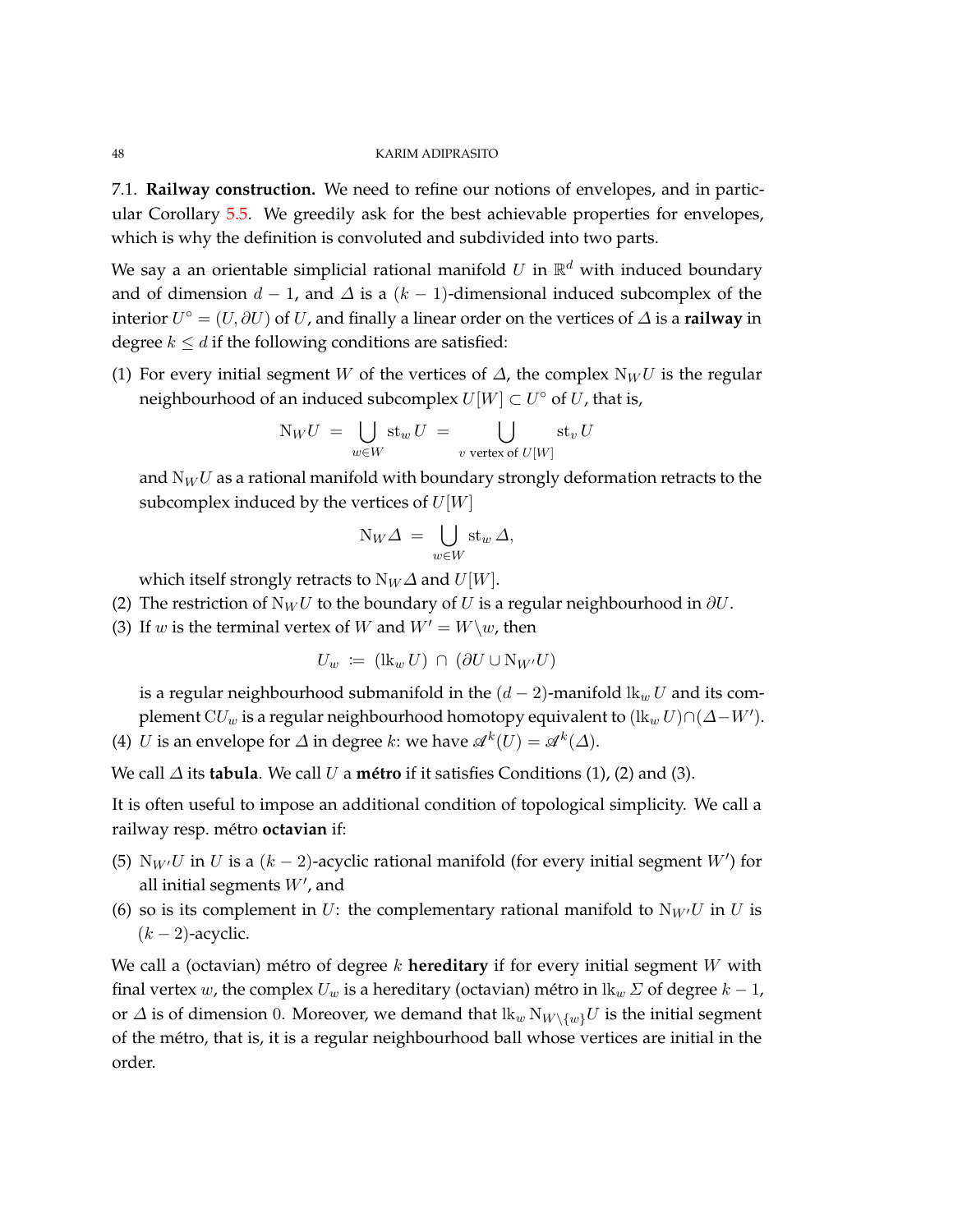We call a octavian railway **hereditary** if for every initial segment *W* with final vertex *w*, the complex  $U_w$  is a hereditary octavian métro in  $\mathbb{R}_w \Sigma$  or  $\Delta$  is of dimension 0. Moreover, we demand that  $lk_w \, N_{W \setminus \{w\}} U$  is the initial segment of the railway, that is, it is a regular neighbourhood ball whose vertices are initial in the order.

<span id="page-48-1"></span>**Proposition 7.1.** *Consider*  $\Sigma$  *a combinatorial rational homology sphere of dimension*  $d-1$ *realized in*  $\mathbb{R}^d$ , and  $\Gamma$  a subcomplex of dimension  $k-1$  in  $\Sigma$  with  $k\leq \frac{d}{2}$  $\frac{d}{2}$ .

*Then (assuming Theorem [I\(](#page-1-0)1) for* (*d* − 3)*-dimensional PL spheres) there exists a hereditary octavian railway U with tabula ∆* ⊃ *Γ that is, up to subdivision of Σ, a hypersurface in the same, and ∆ is an envelope for Γ in degree k.*

We call *Γ* the **republic** of the tabula *∆* and railway *U*.

*Proof.* The proof is an application of the general position principle in high codimension: we start with an arbitrary order on the vertices of *Γ*, which we may assume to be (*k*−2) acyclic. In fact, by adding faces to *Γ* of dimension  $k - 1$  to obtain a new complex  $\Delta$ , we may assume that after removing initial sets of vertices, the complex  $\Delta$  remains  $(k - 2)$ acyclic and embeddable in *Σ* up to subdivision, and so is the neighbourhood of the initial vertices. Figure [7.5](#page-48-0) shows how one modifies center to tabula when removing a first vertex. By subdividing *∆* outside of *Γ* and putting the new vertices in general position, we can assume the former is an envelope in degree *k* for the former.

<span id="page-48-0"></span>

**Figure 7.5.** Removing vertices forces us to attach (*k* − 1)-faces to keep connectivity conditions intact. It is easiest to visualize in the case of a 3-sphere it with two points removed, to a 2-sphere, and thinking of the construction as drawing *∆*<sup> $\alpha$ </sup> and *Γ* in the plane as an immersed complex using bridges and tunnels as in a knot diagram.

It is clear that we can ensure that  $N_WU$  and  $\partial U \cap N_WU$  are manifolds at each step, which can be subdivided outside of *∆* to ensure Conditions (1) to (3). We can now construct *U* iteratively around *Γ* as a regular neighbourhood hypersurface in *Σ* using general position of (*k* − 1)-dimensional complexes in a (*d* − 1)-manifold, as shown in Figure [7.6.](#page-49-0) With the connectivity assumptions on  $\Delta$  we ensured in the beginning, we obtain the octavian property.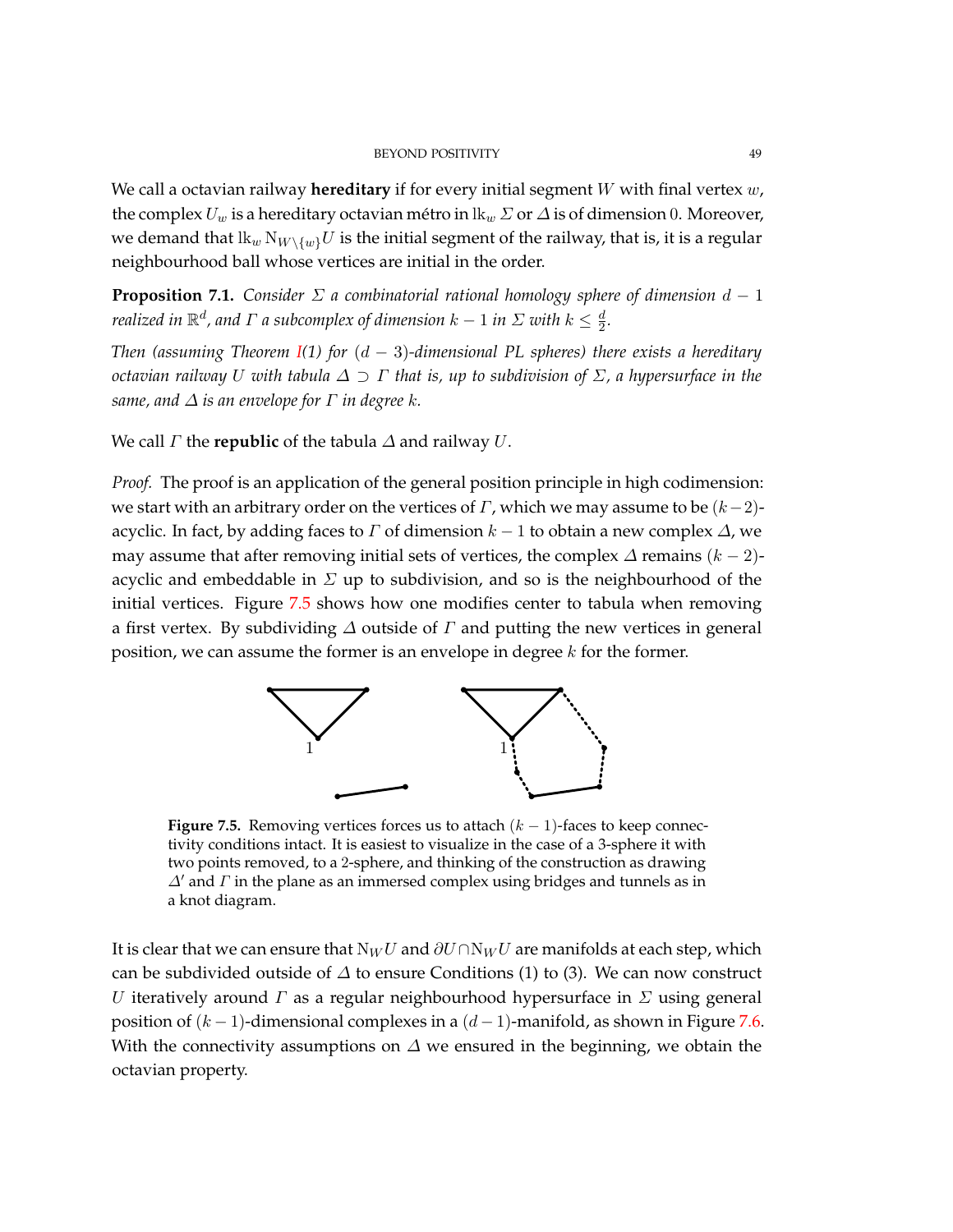<span id="page-49-0"></span>

**Figure 7.6.** Thickening to a hypersurface, and the intermediate manifolds *U*{1}, *U*{1*,*2} and *U*{1*,*2*,*3}

We now turn to making sure that the result is an envelope.

This is achieved by subdividing the construction in a sufficiently fine way, and applying Theorem [I:](#page-1-0) As a regular neighbourhood of *∆*, we may assume *U* has a simplicial collapse  $U \searrow \Delta$  to  $\Delta$  (see [\[Whi39\]](#page-74-1)). Consider an elementary collapse  $U \searrow_e U'$ , along a free face  $σ$ . Stellarly subdivide  $σ$ , and move the new vertices into general position.

By the Hall-Laman relations for  $\mathit{lk}_{v_{\sigma}} U \uparrow \sigma$ , or equivalently the hard Lefschetz theorem for  $\text{lk}_{e_{\sigma}} U \uparrow \sigma$  (where  $e_{\sigma}$  is the unique interior edge to  $U \uparrow \sigma$  incident to  $v_{\sigma}$ ), we see that after the subdivision, the open star  $\mathrm{st}^\circ_{v_\sigma}U\!\!\uparrow\!\sigma$  does not support a *k*-stress: If  $\vartheta$  is the height over a general position hyperplane in  $v^\perp \in \mathbb{R}^d$ ,  $\pi$  the projection to that hyperplane, then

$$
\mathscr{A}_{k-1}(\pi\operatorname{lk}_{v_{\sigma}} U\gamma\sigma) \xrightarrow{\cdot\vartheta} \mathscr{A}_{k-2}(\pi\operatorname{lk}_{v_{\sigma}} U\gamma\sigma)
$$

is an isomorphism. Hence, any *k*-stress of  $U\uparrow \sigma$  must be supported in  $U'$ .

Repeating this we see that after stellar subdivisions along the collapses, we observe that any *k*-stress of the railway can be assumed to be supported in *∆*.

Finally, it is straightforward to see that the entire construction can be made hereditary by carefully minding the links in every construction step.

**Remark 7.2.** It is tempting to draw connections from railways to the somewhat similar notion of dessins d'enfant, at least in the case of surfaces. However, use and critical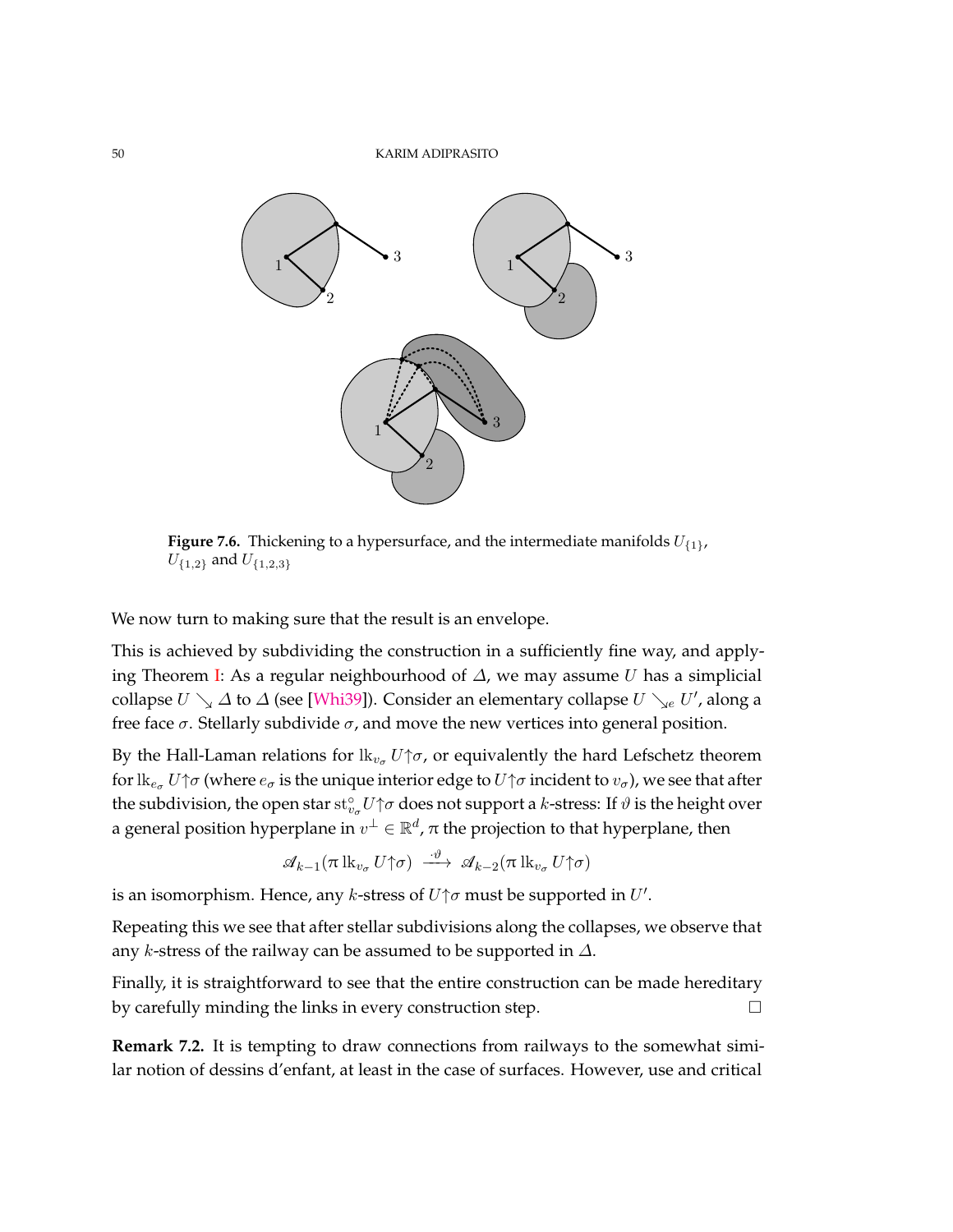<span id="page-50-1"></span>

**Figure 7.7.** Subdividing a simple homotopy collapse along a free edge *e*, and perturbing it to remove stresses in the neighbourhood of the newly created vertex  $v_e$ 

properties are different, so that we chose not to overemphasize this connection by choosing a different name.

**Remark 7.3.** Of course, the proposition is not conditional as we provide a proof of Theorem  $I(1)$  $I(1)$  in the end, but we chose to include the assumption to make the dependencies clear. With a little more work, however, one can even remove that dependency, as one can show that we need Theorem  $I(1)$  $I(1)$  only for sufficiently fine subdivisions, which can be assumed to be polytopal (see [\[AI15\]](#page-71-1)) and satisfy the Lefschetz property following Stanley.

7.2. **Biased Poincaré duality via hypersurface envelopes.** The critical observation to make is that railways allow us to impose a good order, and therefore show the Lefschetz theorem. Alas, we need to make use of a finer understanding of the map from Chow cohomology to simplicial homology (already encountered in Isomorphism [\(4\)](#page-16-1)) given by the Map [\(5\)](#page-17-0).

Consider a rational sphere  $\Sigma$  of dimension  $d-1$  realized in  $\mathbb{R}^d$ , where  $d=2k$ , and  $U$  a  $(k-2)$ -acyclic hypersurface (with boundary) in  $\Sigma$ . We are interested in the following consequence of Theorem [5.12.](#page-36-0)

<span id="page-50-0"></span>**Theorem 7.4.** *Under the preceding conditions, assume that*

*(1) with respect to a projection* π *to a general position hyperplane, the height ϑ induces an isomorphism*

$$
\mathscr{B}_k(\pi U) \stackrel{\cdot \vartheta}{\longrightarrow} \mathscr{A}_{k-1}(\pi U, \pi \partial U).
$$

*(2) The map*

 $\mathscr{A}_k(\mathrm{D}U) \longrightarrow (H_{k-1})^{\binom{d}{k}}(\widetilde{\mathrm{D}}\Sigma)$ 

*is surjective.*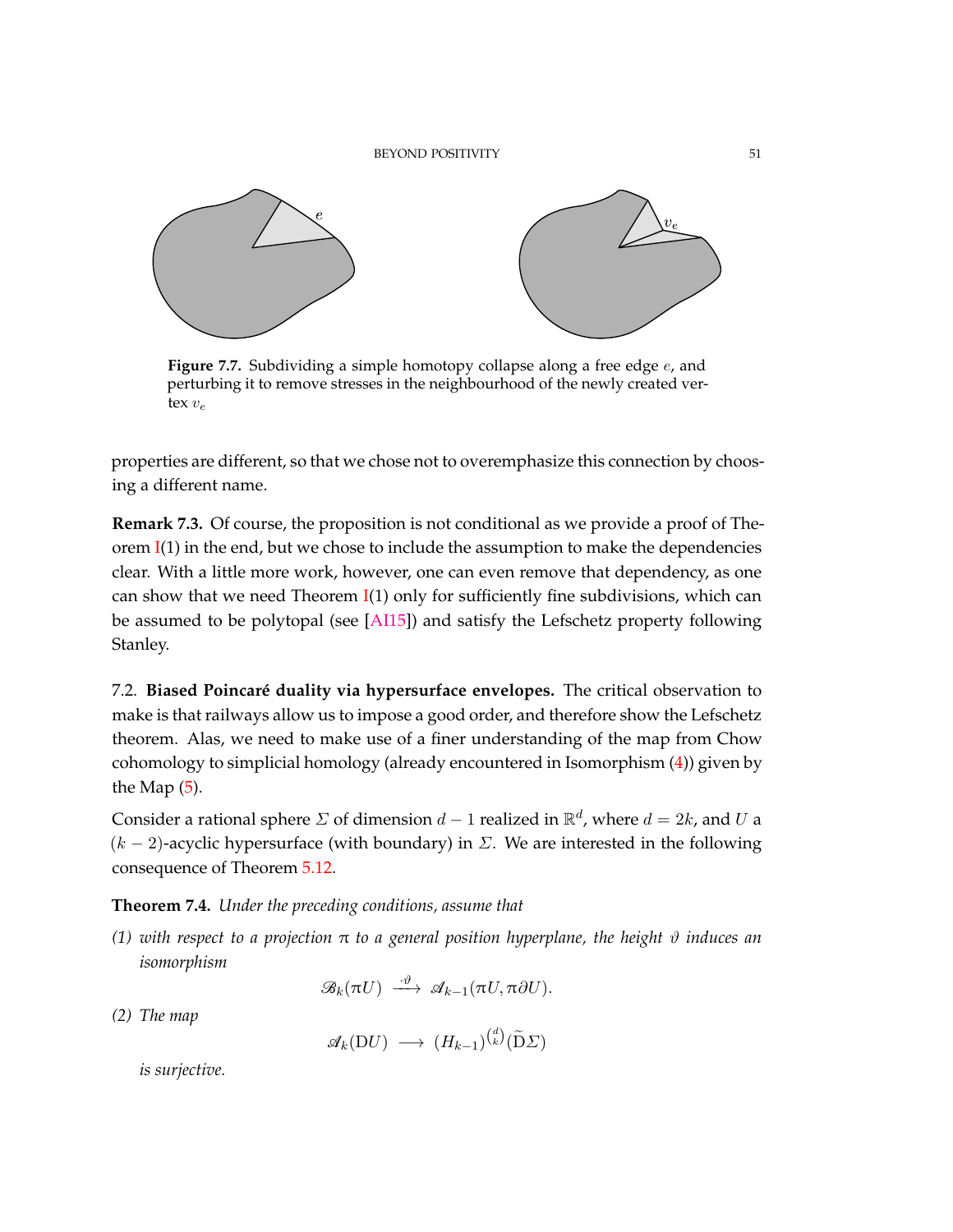*Then we obtain the* biased Poincaré duality property for *U*: *Biased Poincaré duality holds with respect to the ideal* K*<sup>k</sup>* (*U, Σ*) *in Σ. Conversely, if (1) holds, biased Poincaré duality implies (2).*

It is useful to note a particular corollary of this fact:

**Corollary 7.5.** *Under the preceding conditions, assume that*  $\Delta$  *is the*  $(k - 1)$ -skeleton of a *rational hypersurface and sphere Σ*ˇ *in Σ and that U is a hypersurface envelope in degree k for ∆ in some refinement of Σ (that does not affect ∆). Then we have an isomorphism*

$$
\mathscr{A}^{k-1}(\pi\check{\Sigma}) \stackrel{\cdot\vartheta}{\longrightarrow} \mathscr{A}^k(\pi\check{\Sigma})
$$

*that is, the Picard divisor ϑ defines a Lefschetz map in* π*Σ*ˇ *with respect to the middle isomorphism.*

*Proof.* Following Theorem [7.4,](#page-50-0) *Σ* satisfies biased Poincaré duality with respect to *∆*. The claim follows by Proposition [5.8.](#page-30-0)  $\Box$ 

This observation is of central importance.

7.3. **Using railways to establish the middle Lefschetz isomorphism.** We obtain an interesting "bait and switch" trick to simplify the proof of the middle Lefschetz theorem, and the proof of biased Poincaré duality with respect to subcomplexes in spheres; indeed, while both may be hard to do for a specific surface resp. hypersurface envelope, it is exceedingly easier for railways. In turn, we only have to discuss the Lefschetz properties of the latter to conclude properties of the former.

In particular, we obtain a proof of the middle isomorphism of the hard Lefschetz theorem for a  $(2k − 2)$ -dimensional *Σ* sphere embedded as a hypersurface in a sphere *Σ'* of dimension (2*k* − 1) without having to worry about good orderings in *Σ*. The construction of  $\Sigma'$  is of no importance, as both biased Poincaré duality for  $\mathcal{K}(\Sigma', \Sigma)$  and hard Lefschetz for *Σ* are equivalent (see Proposition [5.8\)](#page-30-0), so we may simply take the suspension  $\sup \mathit{\Sigma}$  realized in  $\mathbb{R}^{2k}.$ 

But the former can be proven using a different envelope for the *k*-skeleton of *Σ*, in particular we can choose it to be a railway with all the nice properties we desire. The (middle) hard Lefschetz isomorphism for *Σ* follows as a corollary. This means that contrary to the case of *L*-decomposable spheres, we rely on an indirect way to derive the hard Lefschetz theorem.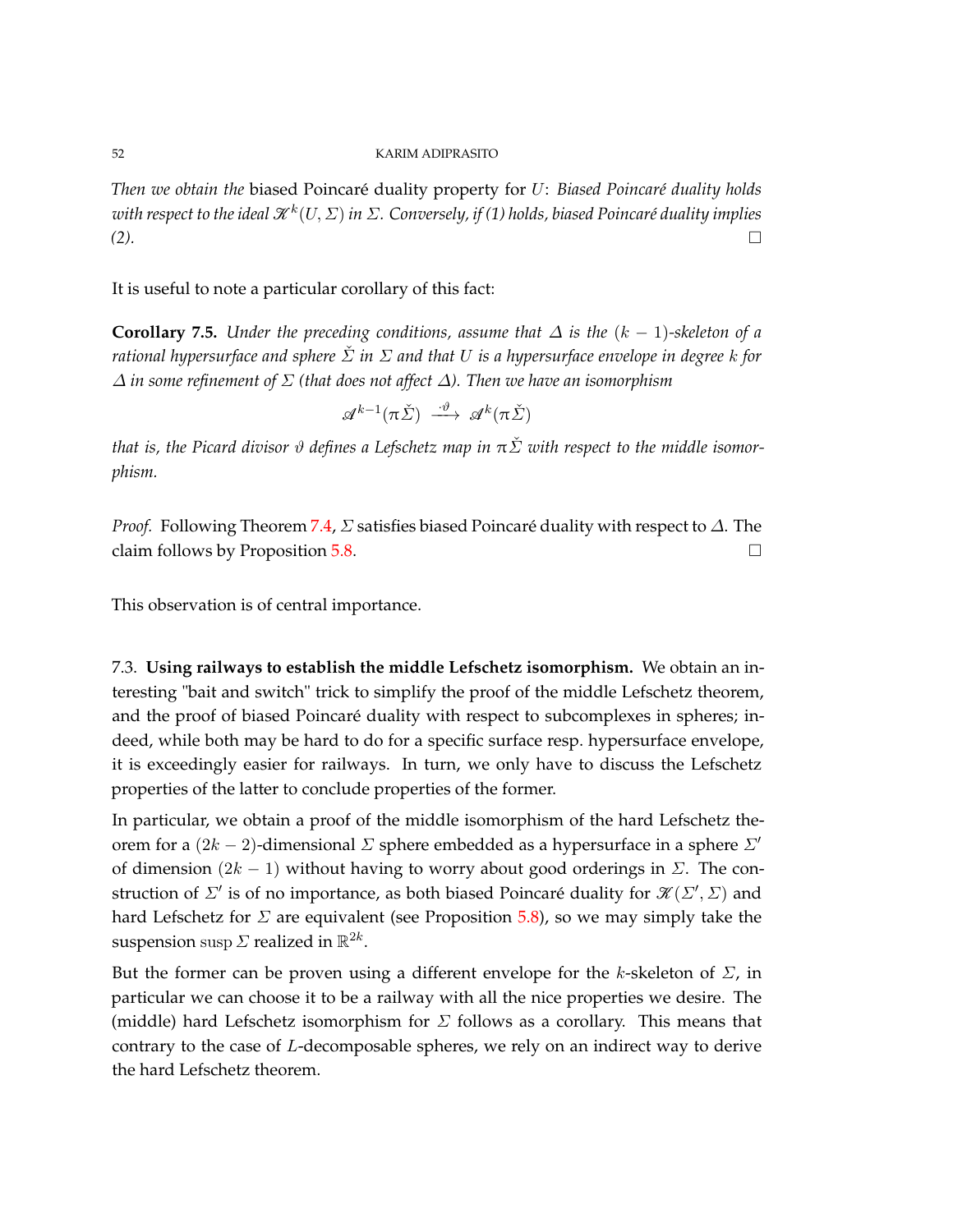## BEYOND POSITIVITY 53

7.4. *. . .* **and the Hall-Laman relations.** We can also use the previous observation to establish the Hall-Laman relations and the general Lefschetz isomorphism. That is comparatively easy to do directly if the sphere is itself a hereditary métro, but if that is not the case, then we circumvent the issue by reducing the problem to biased Poincaré duality, which in turn we prove using an octavian and hereditary railway for an appropriate complex.

To this end, assume we wish to prove the Hall-Laman relations for a pair (*Σ, ∆*), where *∆* is a subcomplex of *Σ* a (*d* − 1)-sphere, specifically the Hall-Laman relations for K<sup>∗</sup> (*Σ, ∆*) or its annihilator. Label the two vertices of the suspension **n** and **s** (for north and south). We then argue using the following observation, which follows as Propo-sition [5.8.](#page-30-0) Let  $\pi$  denote the projection along **n**, and let  $\vartheta$  denote the height over that projection, and let *A* ∗ *B* denote the free join of two simplicial complexes *A* and *B*.

<span id="page-52-0"></span> ${\bf Lemma 7.6.}$  *Considering susp*  $\Sigma$  *realized in*  $\mathbb{R}^{d+1}$ *, and*  $k<\frac{d}{2}$ *, the following two are equivalent: (1) The Hall-Laman relations for*

$$
\mathcal{K}^{k+1}(\text{sup }\Sigma,\text{sup}(\Delta)\cup\mathbf{s}*\Sigma)
$$
 resp.  $\overline{\mathcal{K}}^{k+1}(\text{sup }\Sigma,\mathbf{n}*\Delta)$ 

*with respect to*  $x_n$ *.* 

*(2) The Hall-Laman relations for*

$$
\mathcal{K}^k(\pi\Sigma,\pi\Delta) \quad resp. \quad \overline{\mathcal{K}}^k(\pi\Sigma,\pi\Delta)
$$

*with respect to ϑ.*

*Proof.* Without loss of generality we have  $\vartheta = x_{n} - x_{s}$  in  $\mathscr{A}^{*}(\sup \Sigma)$ . Consider then the diagram

$$
\mathcal{A}^{k}(\pi \Sigma) \xrightarrow{\cdot \vartheta^{d-2k}} \mathcal{A}^{d-k}(\pi \Sigma)
$$
\n
$$
\downarrow \sim \qquad \qquad \downarrow \sim
$$
\n
$$
\mathcal{A}^{k+1}(\text{supp }\Sigma, \mathbf{s} * \Sigma) \xrightarrow{\cdot x_{\mathbf{n}}^{d-2k-1}} \mathcal{A}^{d-k}(\mathbf{n} * \Sigma)
$$

where the first vertical map is defined by the composition of cone lemmas

 $\mathscr{A}^k(\pi \Sigma) \cong \mathscr{A}^k(\mathbf{n} * \Sigma) \xrightarrow{\cdot x_\mathbf{n}} \mathscr{A}^{k+1}(\text{supp }\Sigma, \mathbf{s} * \Sigma).$ 

and the second vertical map is simply the cone lemma. An isomorphism on the top is then equivalent to an isomorphism of the bottom map, and restricting to ideals and their Poincaré duals gives the desired.

Hence, we can reduce the Hall-Laman relations in their entirety to biased Poincaré duality.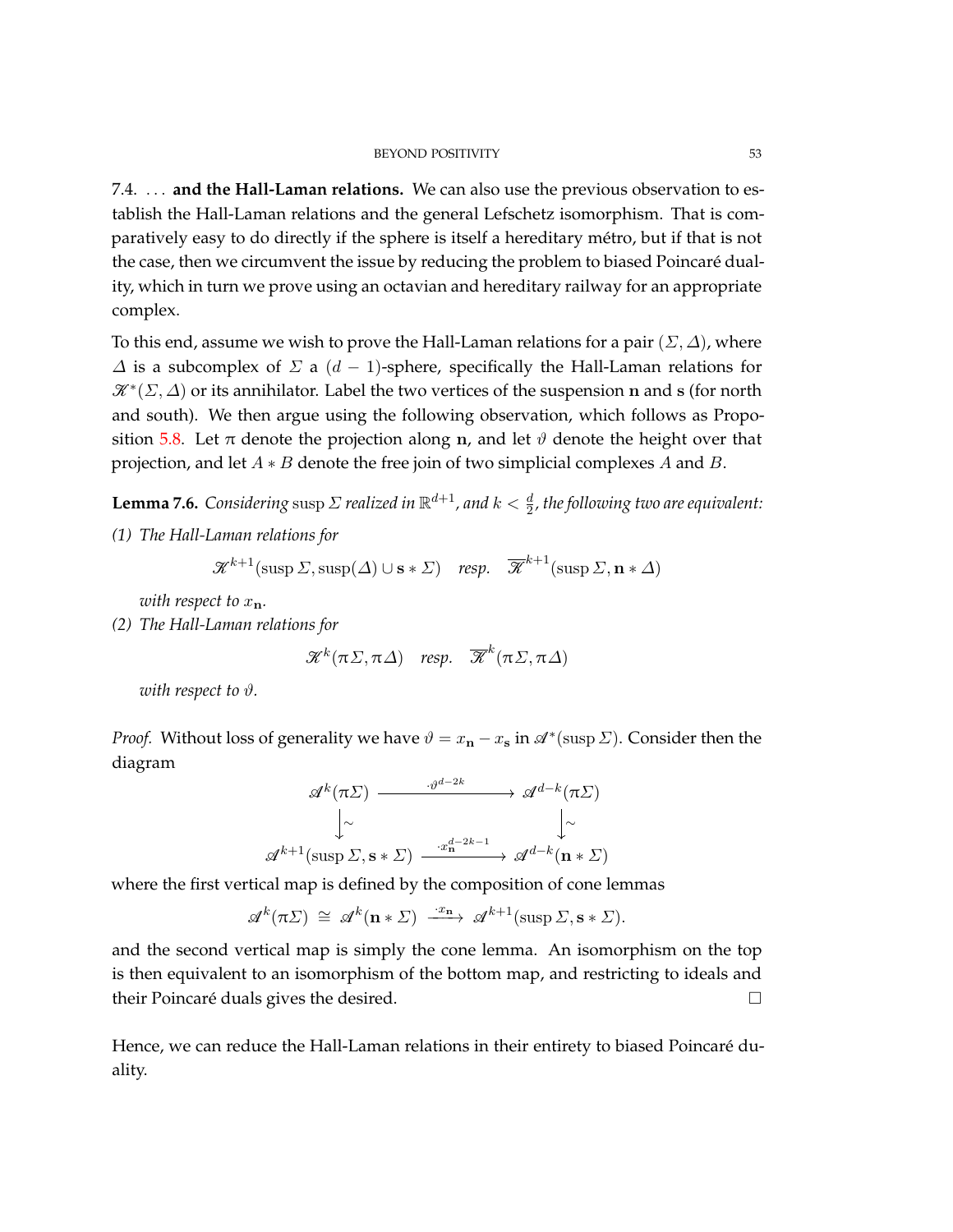Before we continue, let us sum up what happened here:

The case of *L*-decomposable spheres suggest that we prove the Lefschetz theorem by pure induction: we prove the Hall-Laman-relations for lower-dimensional spheres and the perturbation program to prove the Lefschetz theorem in higher dimensions, leaving us to establish the biased Poincaré duality as base case of the Hall-Laman relations.

Instead, we ignore the Lefschetz theorem entirely, and prove biased Poincaré duality by induction on dimension, and Lefschetz theorem merely falls off as a side-product.

# 8. INDUCTIVE STEP VIA RAILWAYS AND PROOF OF THE MAIN THEOREM

<span id="page-53-0"></span>We are ready to study the crucial inductive step necessary for Theorem [I.](#page-1-0) Following the preceding discussion, we need to prove biased Poincaré duality for subcomplexes of spheres. For this purpose, we noticed that we can reduce to the case of railways and métros using Theorem [7.4](#page-50-0) and Proposition [7.1:](#page-48-1)

We have to verify that for every subcomplex  $\Delta$  of dimension  $k - 1$  in a PL sphere  $\Sigma$  of dimension *d*−1 = 2*k*−1, we can show biased Poincaré duality. To this end, we show that for a suitable hypersurface envelope for degree *k* (specifically, the octavian hereditary railway with  $\Delta$  as its republic), we can insure that the conditions of Theorem [7.4](#page-50-0) apply. We do so by induction on the dimension, using biased Poincaré duality for spheres of dimension  $2k - 3$ .

8.1. **Analysis of links, Part (1).** Consider therefore a railway *U* of dimension  $2k - 2$  in a sphere *Σ* in R *<sup>d</sup>* and of dimension *d* − 1 = 2*k* − 1, and initial segments of vertices *W* and *W*<sup> $\prime$ </sup> with  $W' = W - w$ . Let us now verify both conditions, using as assumption the following:

- The biased Poincaré duality in PL spheres of dimension *d* − 3, and
- the middle Lefschetz isomorphism in PL spheres of dimension *d*−4 (which is a special case of the first assumption), and
- for sufficiently fine codimension zero métros *M* for (*k* −2)-dimensional complexes in spheres *Σ* of dimension *d* − 3, the transversal prime properties: The images of

<span id="page-53-1"></span>
$$
\mathcal{A}_k(\Sigma, \Sigma - M^\circ) \stackrel{\cdot \ell}{\longrightarrow} \mathcal{A}_{k-1}(\Sigma) \tag{10}
$$

and

$$
\mathcal{B}_k(M, \partial M) \stackrel{\cdot \ell}{\longrightarrow} \mathcal{A}_{k-1}(\Sigma) \tag{11}
$$

satisfy biased Poincaré duality in  $\Sigma$  where we assume that  $\ell$  is supported on interior vertices of *M*. This again is a consequence of the inductive program and the first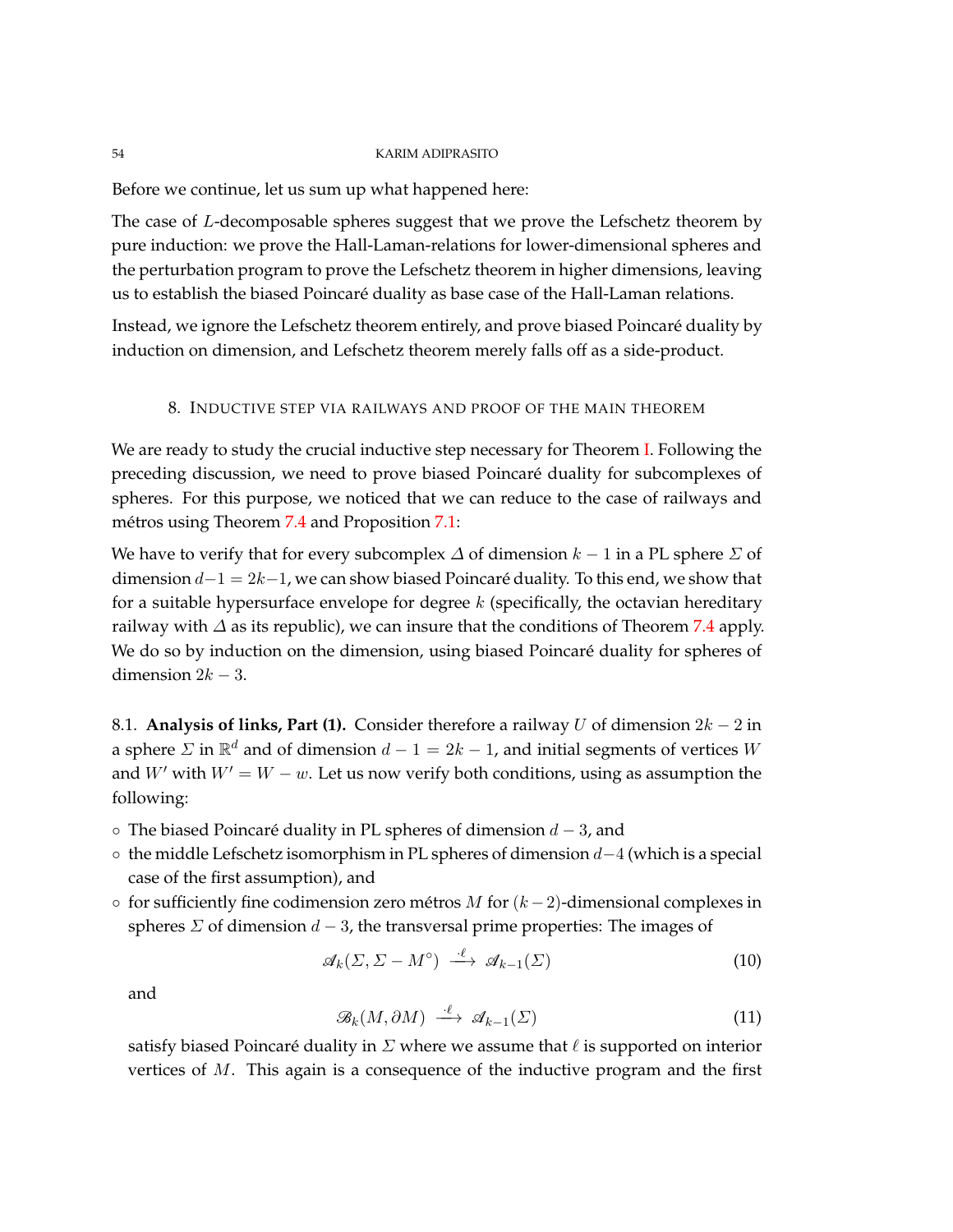assumption, and much simpler than proving the Lefschetz theorem for all manifolds as métros allow for simple decomposition. This derivation follows as in Theorem [6.3,](#page-41-0) see also the Section [8.2.](#page-55-0)

To verify that *U* satisfies assumption Theorem [7.4\(](#page-50-0)1) (or rather, that *U* can be made to satisfy the same by changing its coordinates) using the inductive program, we consider  $\pi$  is a projection to  $\mathbb{R}^{d-1}$ , and  $\vartheta$  denotes the height with respect to that projection, which we will construct via the inductive approach. This follows essentially directly as in Section [6.6.](#page-43-0)

In particular, following the envelope Theorem [7.4,](#page-50-0) we then have to understand the pullback

$$
x_w \mathcal{B}_k(\pi U - W') \subset \mathcal{A}_{k-1}(\pi \mathop{\rm lk}_w U)
$$

along the differential *xw*.

We abbreviate this subspace by  $\mathcal{K}_W$ .

**Remark 8.1.** We have to be careful here, as we are changing the linear system of parameters, or equivalently the vertex coordinates of  $\varSigma$  in  $\mathbb{R}^d$ , so we have to verify that property (4) of railways still applies. This can be done indirectly, using the constructed Lefschetz element to perturb the original coordinates, or directly as follows: The construction of railways only used the combinatorial structure of the same, and Lefschetz properties of edges outside of the republic of *U*. It is easy to see that choosing the Lefschetz element in general position on interior vertices of *U* therefore does not affect property (4).

To show they satisfy the biased Poincaré duality property, we note that  $\mathbf{lk}_w U \cap \mathbf{N}_W U$  is a manifold itself. To see how this helps us specifically, we shall argue that the octavian and hereditary condition ensure that  $\mathcal{K}_W$  is approximated by the stress complex of a subcomplex following Lemma [6.2.](#page-38-0)

First, we need the following basic consequence of the first condition of railways.

**Lemma 8.2.** *We have*

$$
\big\langle {\mathscr{A}}_k(\pi\mathrm{st}_v U): v\in W'\big\rangle\,=\, \big\langle {\mathscr{A}}_k(\pi\mathrm{st}_v U): v\in (U[W'])^{(0)}\big\rangle\subset {\mathscr{A}}_k(\pi U)
$$

*provided U is in general position and the generic Lefschetz theorem is established for* (*d* − 4) *spheres.*

*Proof.* We prove this by induction on the size of *W*. Assume we proved the statement for *W'*, we proceed to prove it when we add the next vertex *w*, where  $W = W' \cup \{w\}$ . Then

$$
(\mathrm{N}_{W'}U\cap \mathrm{st}_wU)-w
$$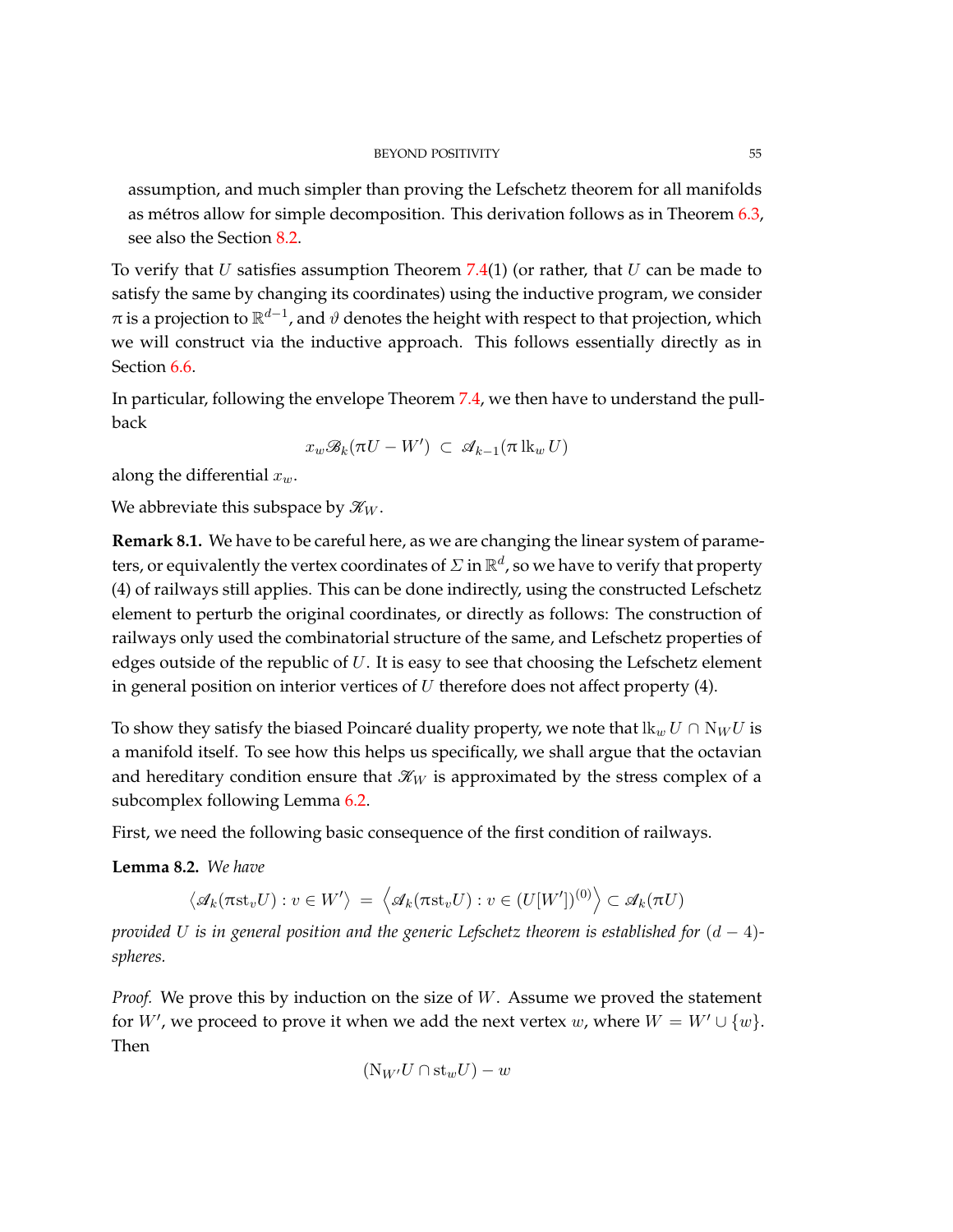is a (*d* − 4)-manifold and a regular neighbourhood. It therefore does not support any *k*-stress relative to the boundary provided *U* is in general position.

 ${\bf Lemma}$  8.3. *The orthogonal complement*  $\mathscr{K}_W^{\perp}$  *of*  $\mathscr{K}_W$  *is* 

$$
\ker[h : \mathscr{A}_{k-1}(\pi(\operatorname{lk}_{w} U) \cap \pi(\partial U \cup \operatorname{N}_{W'} U)) \to \mathscr{A}_{k-2}(\pi(\operatorname{lk}_{w} U)) +
$$
  

$$
\mathscr{A}_{k-1}(\pi \operatorname{lk}_{w} \operatorname{N}_{W'} U) \subset \mathscr{A}_{k-1}(\pi \operatorname{lk}_{w} U).
$$

*Proof.* We have that

$$
\bigoplus_{v \in (U[W'])^{(0)}} \mathscr{A}_k(\pi \mathrm{st}_v U) \longrightarrow \mathscr{A}_k(\pi \mathrm{N}_{W'} U)
$$

is a surjection by assumption  $(5)$  and Proposition [3.9.](#page-16-0) By the previous lemma, we therefore have

$$
\bigoplus_{v \in W'} \mathscr{A}_k(\pi \mathrm{st}_v U) \longrightarrow \mathscr{A}_k(\pi \mathrm{N}_{W'} U).
$$

Hence, the claim follows by Lemma [6.7.](#page-45-0)  $\Box$ 

This is already in the form we could treat it, essentially encoding the Poincaré pairing on the primitive part. It is the third assumption at the beginning of the section. Let us see how this is achieved in detail, using the assumption that the railway is additionally hereditary.

<span id="page-55-0"></span>8.2. Lefschetz for métros. Let us assume the height  $\vartheta$  is chosen as decaying for the order on vertices for the railway in the link*,* and using Lemma [6.2,](#page-38-0) which implies that  $\mathscr{K}^{\perp}_W$ approximates a stress subspace, which satisfies biased Poincaré duality by induction on the dimension. Formulated as a lemma for métros, we have the following:

<span id="page-55-1"></span>**Lemma 8.4.** *Consider M a* (2*k* − 3)*-dimensional hereditary octavian métro realized in* R 2*k*−2 *, and ` a decaying Lefschetz function along the vertices of the tabula, then the kernels of*

$$
\mathscr{A}_{k-1}(M) \stackrel{\cdot \ell}{\longrightarrow} \mathscr{A}_{k-2}(M)
$$

*and*

$$
\mathcal{B}_{k-1}(M) \xrightarrow{\cdot \ell} \mathcal{B}_{k-2}(M)
$$

*approximate stress subspaces.*

*Proof.* This follows as in Proposition [6.5.](#page-43-1) □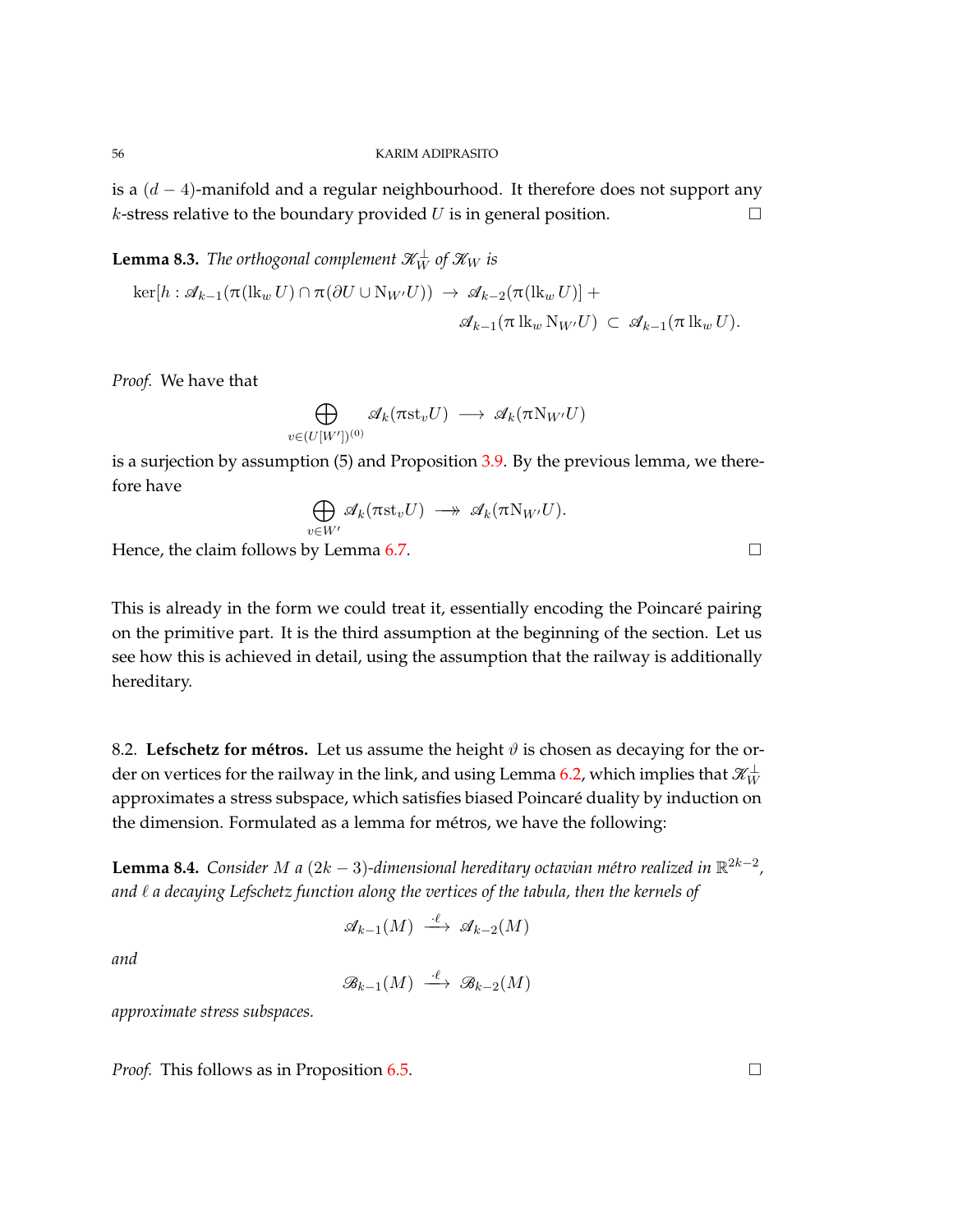This shows that given sufficiently general position, we can guarantee that Assumption (1) is satisfied in Theorem [7.4.](#page-50-0) Notice that we only used the Lefschetz Isomorphism [\(10\)](#page-53-1) for the verification of the first condition of Theorem [7.4,](#page-50-0) the other statement shall be used for the second condition.

**Remark 8.5.** We reduced the Lefschetz theorem for métros to biased Poincaré duality in lower dimensions, but in fact this reduction is unnecessary, and one can argue purely on the level of métros, similar to the proof of Theorem [6.3.](#page-41-0)

8.3. **Maps to homology.** Now, we have used the perturbation program to establish that we can ensure Assumption (1) of Theorem [7.4.](#page-50-0) For Condition (2), we have to discuss maps to cohomology, which we do in this section that gives the culminating technology for our purpose.

We discuss here the closed hypersurfaces in spheres, and then in the next section we review how this can be achieved in doubles.

Let us assume we are in the situation of Theorem [5.10,](#page-32-0) but that *M* is a rational sphere *Σ*. We have to establish an isomorphism

<span id="page-56-0"></span>
$$
\mathscr{A}_k(E) \cong (H_{k-1})^{d \choose k} (M_1). \tag{12}
$$

For this, we write  $\mathbb{R}^d$  as  $\mathbb{R}^{[d]}$ , and consider the projection  $\pi$  to  $\mathbb{R}^{[d-1]}$ . Consider the subspace

$$
\mathscr{C}_k(\pi E) \coloneqq \ker \left[ \mathscr{A}_k(\pi E) \to (H_{k-1})^{\binom{[d-1]}{k}} (M_1) \right].
$$

Then, if *ϑ* denotes the height over R [*d*−1], then we obtain the following observation:

<span id="page-56-2"></span>**Lemma 8.6.** *Assume we have an isomorphism*

<span id="page-56-1"></span>
$$
\ker[\mathscr{C}_k(\pi E) \xrightarrow{\cdot \vartheta} \mathscr{A}_{k-1}(\pi E)] \cong (H_{k-1})^{\binom{[d-1]}{k-1}*\{d\}}(M_1)
$$
 (13)

*induced by* hom*ϑ. Then we have Isomorphism* [\(12\)](#page-56-0)*.*

Here, we index the map hom by the element of the linear system  $\vartheta$ .

*Proof.* Provided Isomorphism [\(13\)](#page-56-1) holds, we have in particular a surjection

$$
\mathscr{C}_k(\pi E) \ \stackrel{\cdot \vartheta}{\longrightarrow} \ \mathscr{A}_{k-1}(\pi E).
$$

Hence, the quotient

$$
{\mathscr{A}}_k(\pi E)\Big/{\mathscr{C}}_k(\pi E)
$$

is generated by kernel elements of the map

$$
\mathscr{A}_k(\pi E) \stackrel{\cdot \vartheta}{\longrightarrow} \mathscr{A}_{k-1}(\pi E).
$$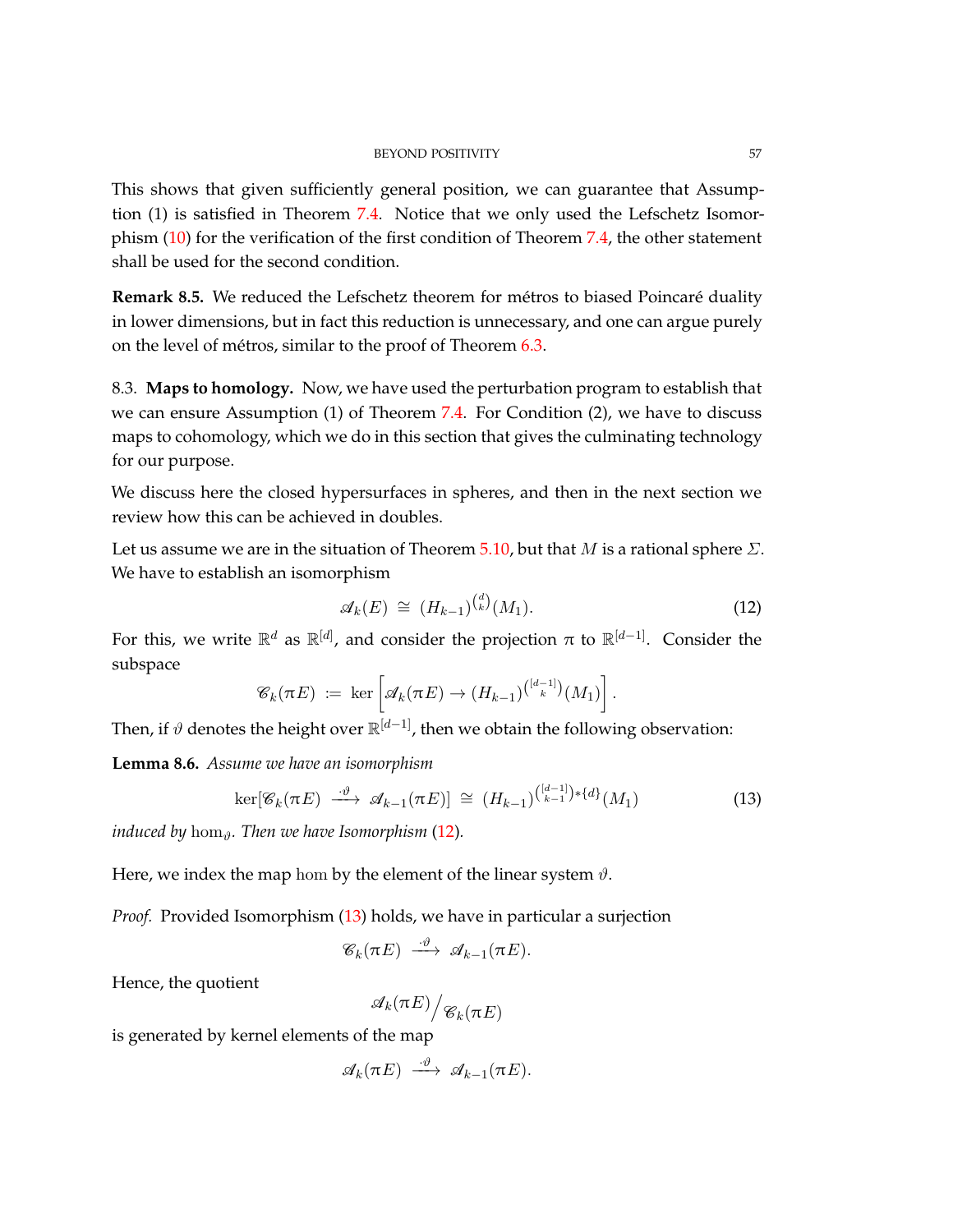that map injectively to

$$
(H_{k-1})^{d \choose k} (M_1) / (H_{k-1})^{{d-1 \choose k-1} * \{d\}} (M_1)
$$

which in turn is isomorphic to

$$
(H_{k-1})^{\binom{d}{k}}(M_1)\Big/\text{hom}_{\vartheta}\left(\text{ker}[\mathscr{C}_k(\pi E)\ \stackrel{\cdot\vartheta}{\longrightarrow}\ \mathscr{A}_{k-1}(\pi E)]\right)
$$

as desired.  $\Box$ 

We can even turn this into a Lefschetz isomorphism with respect to a supremely interesting pairing! We do so as follows:

First, assume that *E* is induced in  $\Sigma$  (which we can do without loss of generality by Lemma [5.6\)](#page-29-0). Second, assume that  $\vartheta$  induces a proper embedding of  $\Sigma$  even if it may be degenerate on *E*. This is easily obtained by choosing *ϑ* generic on the vertices of *Σ* not in the *E*. Now we define a pairing

<span id="page-57-0"></span>
$$
\mathcal{A}_k(E) \times (H_{k-1})^{\binom{[d]}{k}} (M_1) \longrightarrow \mathbb{R} \tag{14}
$$

as follows: Every element of  $\mathcal{A}_k(M_1)$  can naturally be written as a sum of an element of  $(H_{k-1})^{([d])}(M_1)$  and an element of  $\mathscr{B}_k(M_1)$ . But the latter is orthogonal to  $\mathscr{A}_k(E)$ in  $\mathscr{A}(\Sigma)$ , so that the natural pairing

$$
\mathscr{A}_k(\Sigma) \times \mathscr{A}_k(\Sigma) \longrightarrow \mathbb{R}
$$

restricted to

 $\mathscr{A}_k(E) \times \mathscr{A}_k(M_1) \longrightarrow \mathbb{R}$ 

induces the desired pairing via the isomorphism

$$
(H_{k-1})^{\binom{[d]}{k}}(M_1) \cong \mathscr{A}_k(M_1) / \mathscr{B}_k(M_1)
$$

Note that Isomorphism [\(12\)](#page-56-0) is equivalent to saying that Pairing [\(14\)](#page-57-0) is perfect, and that  $\mathscr{C}_k(\pi E)$  is the orthogonal complement to  $(H_{k-1})^{\binom{[d-1]}{k}}(M_1)$  when  $\vartheta = 0.$ 

**Remark 8.7.** These relative pairings are very interesting, and one can draw up an entire Hall-Laman theory for them. We will contend ourselves with developing the basic case we need for the Lefschetz theorem for spheres.

Now, we have to adapt the inductive program, specifically Theorem [6.6.](#page-44-0) We do so as follows: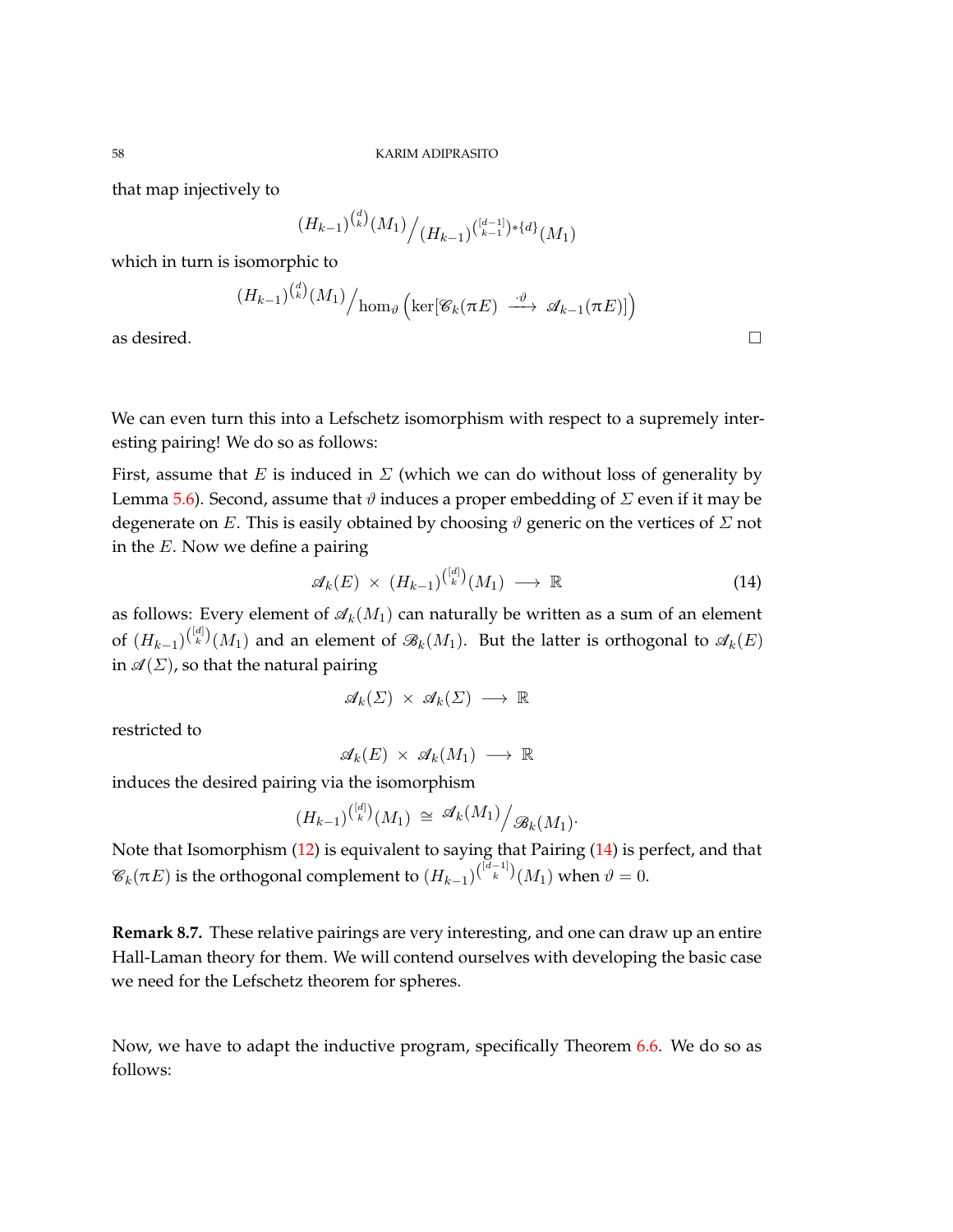Assuming that we have proven the transversal prime property is proven for a set of vertices  $W'$ , that is, for  $\vartheta[W']\coloneqq \text{``}\sum_{v\in W'}\text{''}x_v$ , we have

$$
\ker\left[\hom_{\vartheta[W']}:\ker\vartheta[W']\rightarrow (H_{k-1})^{\binom{[d-1]}{k-1}*\{d\}}(M_1)\right] = \operatorname{ann}_{\mathscr{C}_k(\pi E)}\langle x_v|v\in W'\rangle
$$

where we denote the final space as

$$
\mathscr{C}_k(\pi E - W' \subset \pi E) = \mathscr{A}_k(\pi E - W') \cap \mathscr{C}_k(\pi E).
$$

We have the following useful observation:

<span id="page-58-0"></span>**Lemma 8.8.** *When restricting the Pairing* [\(14\)](#page-57-0) *to*

$$
\mathcal{C}_k(E) \times (H_{k-1})^{\binom{[d-1]}{k-1}*\{d\}}(M_1) \longrightarrow \mathbb{R},
$$

*where*

$$
\mathscr{C}_k(E) \coloneqq \ker[\mathscr{C}_k(\pi E) \xrightarrow{\cdot \vartheta[W']} \mathscr{A}_{k-1}(\pi E)]
$$

*the spaces*

$$
\mathscr{C}_k(\pi E - W' \subset \pi E) \subset \mathscr{C}_k(E) \subset \mathscr{A}_k(E)
$$

*and*

$$
\hom_{\vartheta[W']} \mathscr{C}_k(E) \ \subset \ (H_{k-1})^{\binom{[d-1]}{k-1}*\{d\}}(M_1) \ \subset \ (H_{k-1})^{\binom{[d]}{k}}(M_1)
$$

*are orthogonal complements.*

*Proof.* It is clear from the discussion above that both subspaces are orthogonal to each other. Indeed, as [*d*]

$$
\mathscr{C}_k(\pi E - W' \subset \pi E) \longrightarrow (H_{k-1})^{\binom{[d]}{k}}(M_1)
$$

is a trivial map, then

$$
\mathscr{C}_k(\pi E - W' \subset \pi E) \,\,\hookrightarrow\,\, \mathscr{B}_{k-1}(M_1)
$$

and in fact

$$
\mathcal{C}_k(\pi E - W' \subset \pi E) = \mathcal{B}_{k-1}(M_1) \cap \mathcal{A}_k(\pi E - W').
$$

But  $\mathcal{B}_{k-1}(M_1)$  and  $\mathcal{C}_k(E)$  are orthogonal, and so are in particular the former and the latter spaces image in  $(H_{k-1})^{[\frac{[d-1]}{k-1})*\{d\}}(M_1)$  under  $\hom_{\vartheta[W']}$ . It finally follows from a dimension count that they are indeed orthogonal complements.

When we want to prove the transversal prime property for  $W = W' \cup \{w\}$ , we want to use perturbation. We map  $\mathcal{C}_k(\pi E)$  to  $\mathcal{A}_{k-1}(\pi \text{st}_w E)$ . Notice now that

$$
\operatorname{im}[\vartheta[W'] : \mathscr{C}_k(\pi E) \to \mathscr{A}_{k-1}(\pi \operatorname{st}_w E)] \cap \mathscr{A}_{k-1}(\pi \operatorname{st}_w E)
$$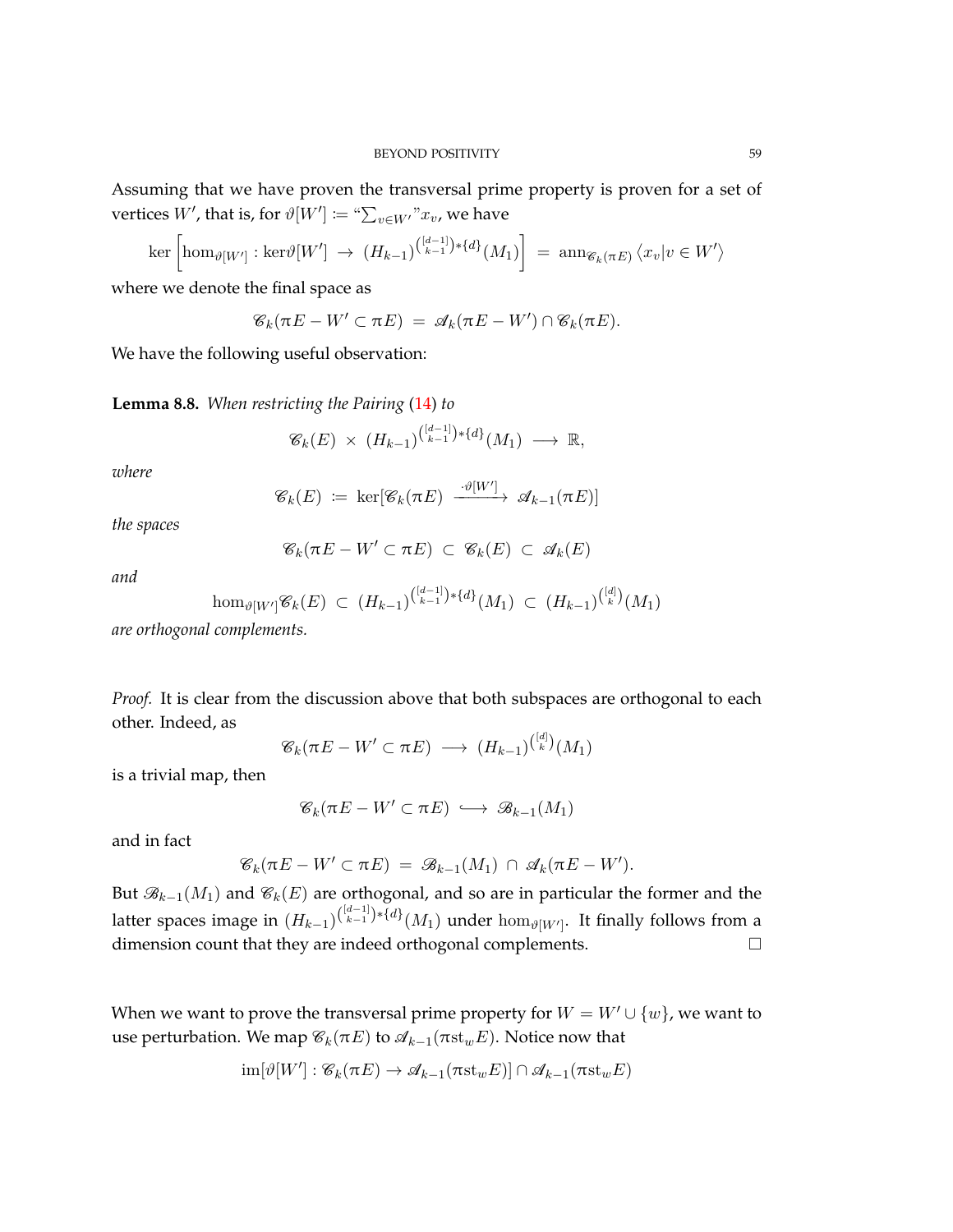generates a subspace of the kernel of

$$
\bigoplus_{v \in W} \mathscr{A}_{k-1}(\pi \mathrm{st}_v E) \longrightarrow \mathscr{A}_{k-1}(\pi E)
$$

which following Proposition [3.9](#page-16-0) maps to  $(H_{k-1})^{(\frac{[d-1]}{k-1})}(E)$ . Consider the composition with

$$
(H_{k-1})^{(\binom{[d-1]}{k-1})}(E) \cong (H_{k-1})^{(\binom{[d-1]}{k-1}*\{d\}}(E) \longrightarrow
$$
  

$$
\longrightarrow (H_{k-1})^{(\binom{[d-1]}{k-1}*\{d\}}(M_1) \longrightarrow (H_{k-1})^{(\binom{[d-1]}{k-1}*\{d\}}(M_1) / \text{im}[\text{hom}_{\vartheta[W']}]
$$

where we abbreviated

$$
\text{im}[\text{hom}_{\vartheta[W']}] = \text{im}\left[\text{hom}_{\vartheta[W']} : \text{ker}\vartheta[W'] \rightarrow (H_{k-1})^{(\frac{[d-1]}{k-1})*\{d\}}(M_1)\right],
$$

an image we can understand equivalently as the image of

$$
\ker \left[\bigoplus_{v \in W'} \mathscr{A}_{k-1}(\pi \mathrm{st}_v E) \longrightarrow \mathscr{A}_{k-1}(\pi E)\right] \longrightarrow (H_{k-1})^{\binom{[d-1]}{k-1}*\{d\}}(M_1)
$$

under the above composition. Consider therefore finally the kernel of this composition

$$
\ker \left[\bigoplus_{v \in W} \mathscr{A}_{k-1}(\mathrm{st}_v \pi E) \longrightarrow \mathscr{A}_{k-1}(\pi E)\right] \longrightarrow (H_{k-1})^{(\frac{[d-1]}{k-1}) \ast \{d\}}(M_1) / \mathrm{im}[\hom_{\vartheta[W']}]
$$

and project it to  $\mathcal{A}_{k-1}(\mathrm{st}_w \pi E)$ . Denote the resulting subspace of  $\mathcal{A}_{k-1}(\mathrm{st}_w \pi E)$  by  $\mathcal{I}_W$ . Let on the other hand

$$
\mathscr{K}_W := x_w \mathscr{C}_k(\pi E - W' \subset \pi E).
$$

**Lemma 8.9.** *The spaces*  $\mathcal{K}_W$  *and*  $\mathcal{F}_W$  *are orthogonal complements in*  $\mathcal{A}_{k-1}(\mathbf{lk}_w \pi E)$ 

*Proof.* By Lemma [5.6,](#page-29-0) we may assume the existence of a vertex  $u \in M_1^{\circ}$  so that

 $\circ$  *u* projects to the origin under  $\pi$ , that is,

$$
\pi u\ =\ 0
$$

and

◦ we have

$$
(\mathrm{st}_u M_1) \cap E = \mathrm{st}_w E.
$$

Consider then the preimage

$$
\tilde{\mathcal{J}}_W \,\subset\, \mathcal{A}_k(E \cup \text{st}_u M_1)
$$

of

$$
\operatorname{im}[\vartheta[W'] : \mathscr{C}_k(\pi E) \to \mathscr{A}_{k-1}(\pi \operatorname{st}_w E)] \subset \mathscr{A}_{k-1}(E \cap \operatorname{lk}_u M_1)
$$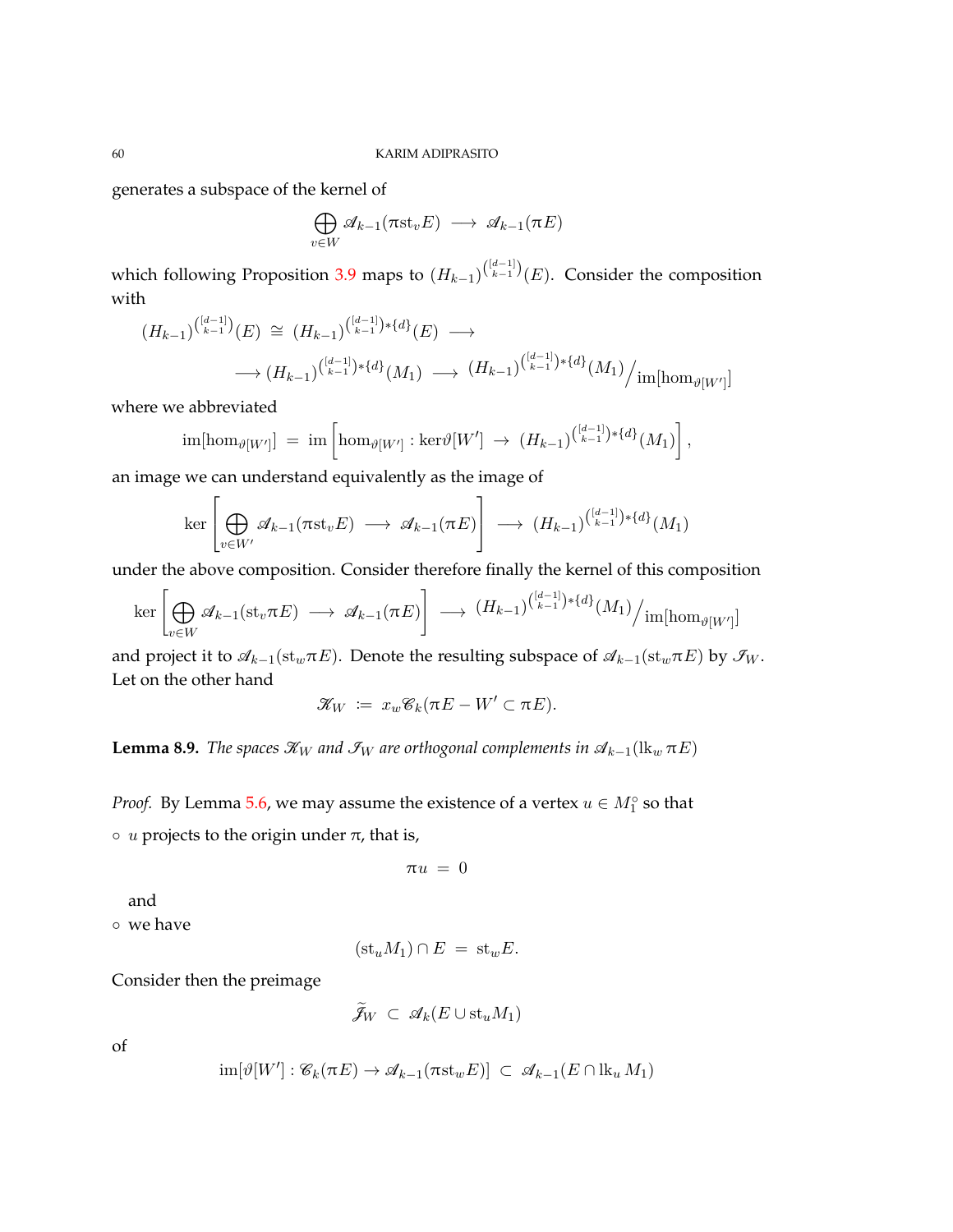with respect to the composition

<span id="page-60-0"></span>
$$
\mathcal{A}_k(E \cup \text{st}_u M_1) \xrightarrow{\cdot x_u} \mathcal{A}_{k-1}(\text{st}_u M) \longrightarrow \mathcal{A}_{k-1}(\text{lk}_u M_1). \tag{15}
$$

Further restrict to the kernel  $\widehat{S}_W$  of

$$
\widetilde{\mathcal{F}}_W \hookrightarrow \mathcal{A}_k(E \cup \mathrm{st}_u M_1) \longrightarrow
$$
  

$$
\longrightarrow (H_{k-1})^{(\begin{bmatrix} [d-1] \end{bmatrix}) \ast \{d\}}(M_1) \longrightarrow (H_{k-1})^{(\begin{bmatrix} [d-1] \end{bmatrix}) \ast \{d\}}(M_1) / \mathrm{im}[\hom_{\vartheta[W']}].
$$

Under Composition [\(15\)](#page-60-0), the image of  $\widehat{\mathcal{F}}_W$  is the space  $\mathcal{F}_W$  we defined before. Hence, the claim follows by Lemma  $8.8$ .

From this lemma, we immediately obtain a version of Theorem [6.6.](#page-44-0)

<span id="page-60-1"></span>**Proposition 8.10.** *In the situation above, the following are equivalent.*

*(1) The assumptions of Lemma [6.1\(](#page-37-0)1) hold, that is,*

$$
x_w\mathscr{C}_k(\pi E - W' \subset \pi E) \cap \mathscr{I}_W = 0.
$$

*(2) The assumptions of Lemma [6.1\(](#page-37-0)2) hold, that is,*

$$
x_w^{-1} \left( \mathcal{A}_{k-1}(\mathrm{lk}_w E) \cap \mathcal{I}_W \right) + \mathcal{C}_k(\pi E - W' \subset \pi E) = \mathcal{C}_k(\pi E).
$$

*(3) The pullback*  $\mathcal{K}_W$  *of*  $\mathcal{C}_k(\pi E - W)$  *to* 

$$
\mathcal{A}_{k-1}(\operatorname{st}_w E) \cong \mathcal{A}_{k-1}(\operatorname{lk}_w E)
$$

*along*  $x_w$  *satisfies biased Poincaré duality in the*  $(d - 2)$ *-sphere*  $\aleph_w E$ *.* 

Arguing as in Lemma [6.1,](#page-37-0) we obtain that if the conditions of Proposition [8.10](#page-60-1) are satisfied, then the transversal prime property holds for *W*.

8.4. **Maps to homology in the double.** Let us first reformulate the second condition in Theorem [7.4.](#page-50-0) Denote by  $\mathcal{C}_k(\pi D U)$  the kernel of the map

$$
\mathscr{A}_k(\pi \mathrm{D} U) \longrightarrow (H_{k-1})^{\binom{[d-1]}{k}} (\widetilde{\mathrm{D}} \Sigma)
$$

where, for context, we recall that we consider the ambient space R [*d*] and the projection  $\pi$  to  $\mathbb{R}^{[d-1]}.$ 

**Lemma 8.11.** *To obtain surjectivity of*

$$
\mathscr{A}_k(\mathrm{D}U) \longrightarrow (H_{k-1})^{\binom{d}{k}}(\widetilde{\mathrm{D}}\varSigma)
$$

*it is enough to demonstrate an isomorphism*

<span id="page-60-2"></span>
$$
\mathcal{B}_k(\pi U) \stackrel{\cdot \vartheta}{\longrightarrow} \mathcal{A}_{k-1}(\pi U, \pi \partial U) \tag{16}
$$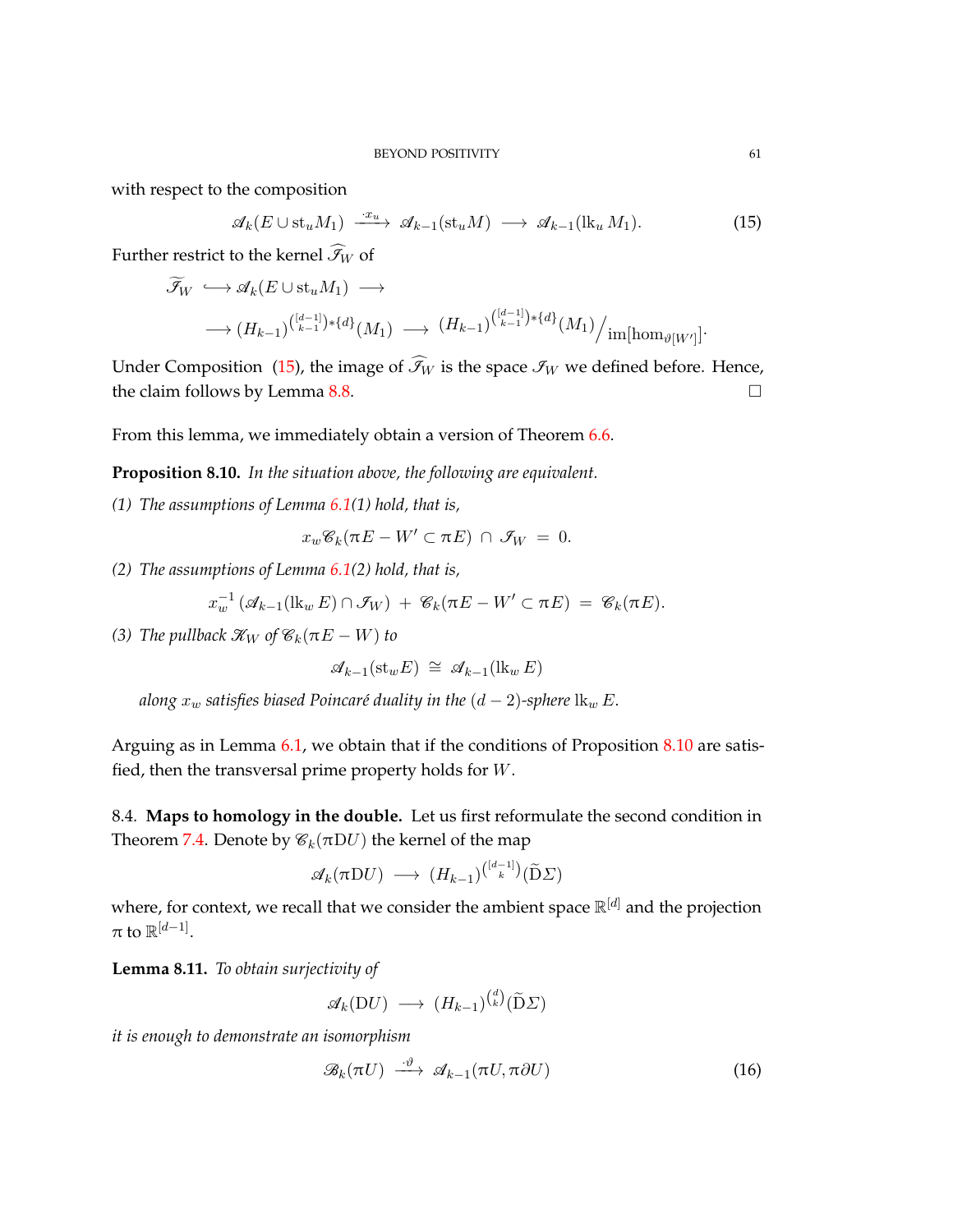*and a surjection*

<span id="page-61-1"></span>
$$
\ker \left[ \mathscr{C}_k(\pi \mathrm{D} U) \xrightarrow{\cdot \vartheta} \mathscr{A}_{k-1}(\pi \mathrm{D} U) \right] \xrightarrow{\mathrm{hom}_{\vartheta}} (H_{k-1})^{\binom{[d-1]}{k-1}*\{d\}} (\widetilde{\mathrm{D}} \Sigma). \tag{17}
$$

*Proof.* Similar to the proof of Lemma [8.6,](#page-56-2) but we do no longer care for (or expect for that matter, as  $\vartheta$  must be very special to give a double in the preimage of the projection) the map

$$
\mathcal{C}_k(\pi \mathrm{D} U) \xrightarrow{\cdot \vartheta} \mathcal{A}_{k-1}(\pi \mathrm{D} U) \tag{18}
$$

to be a surjection.

An important subspace of  $H_{k-1}(DU)$  to keep in mind is induced by the folding map:

$$
\mathcal{F} := \ker[\tau : H_{k-1}(DU) \longrightarrow H_{k-1}(U)].
$$

With this, the quotient

<span id="page-61-0"></span>
$$
\mathscr{A}_k(\pi \mathrm{D} U) / \mathscr{C}_k(\pi \mathrm{D} U) \tag{19}
$$

is generated by preimage of  $\mathscr{F}^{[\frac{d-1}{k}]}$  in the map

$$
\mathscr{A}_k(\pi \mathrm{D} U) \xrightarrow{\mathrm{hom}} (H_{k-1})^{\binom{[d-1]}{k}} (\widetilde{\mathrm{D}} U).
$$

A basis for the Quotient [\(19\)](#page-61-0) can therefore be chosen to be in the preimage of the folding map intersected with the kernel of the folding map

$$
\mathscr{A}_k(\pi DU) \stackrel{\tau}{\longrightarrow} \mathscr{A}_k(\pi U).
$$

Finally, we use surjectivity of the Map [\(16\)](#page-60-2), and conclude that we can choose the basis to map isomorphically to

$$
\mathcal{F}^{\binom{[d-1]}{k}} \cong (H_{k-1})^{\binom{d}{k}} (\widetilde{\mathbf{D}} \Sigma) / (H_{k-1})^{\binom{[d-1]}{k-1} * \{d\}} (\widetilde{\mathbf{D}} \Sigma)
$$

which in turn is isomorphic to

$$
(H_{k-1})^{(\overset{d}{k})}(\widetilde{D}\varSigma)\Big/\mathrm{hom}_{\vartheta}\left(\mathrm{ker}[\mathscr{C}_k(\pi D U) \stackrel{\cdot\vartheta}{\longrightarrow} \mathscr{A}_{k-1}(\pi D U)]\right)
$$

as was claimed.

Now, let us consider Theorem [7.4\(](#page-50-0)2). To prove surjectivity of the Map [\(17\)](#page-61-1), we use inductive program as in the previous section.

Let  $\{\hat{v}, \check{v}\} = \tau^{-1}v$  denote the preimages in the associated charts for interior vertices *v* of  $U$ . Assume we have proven the appropriate stable annihilator property for  $W'$ , that is,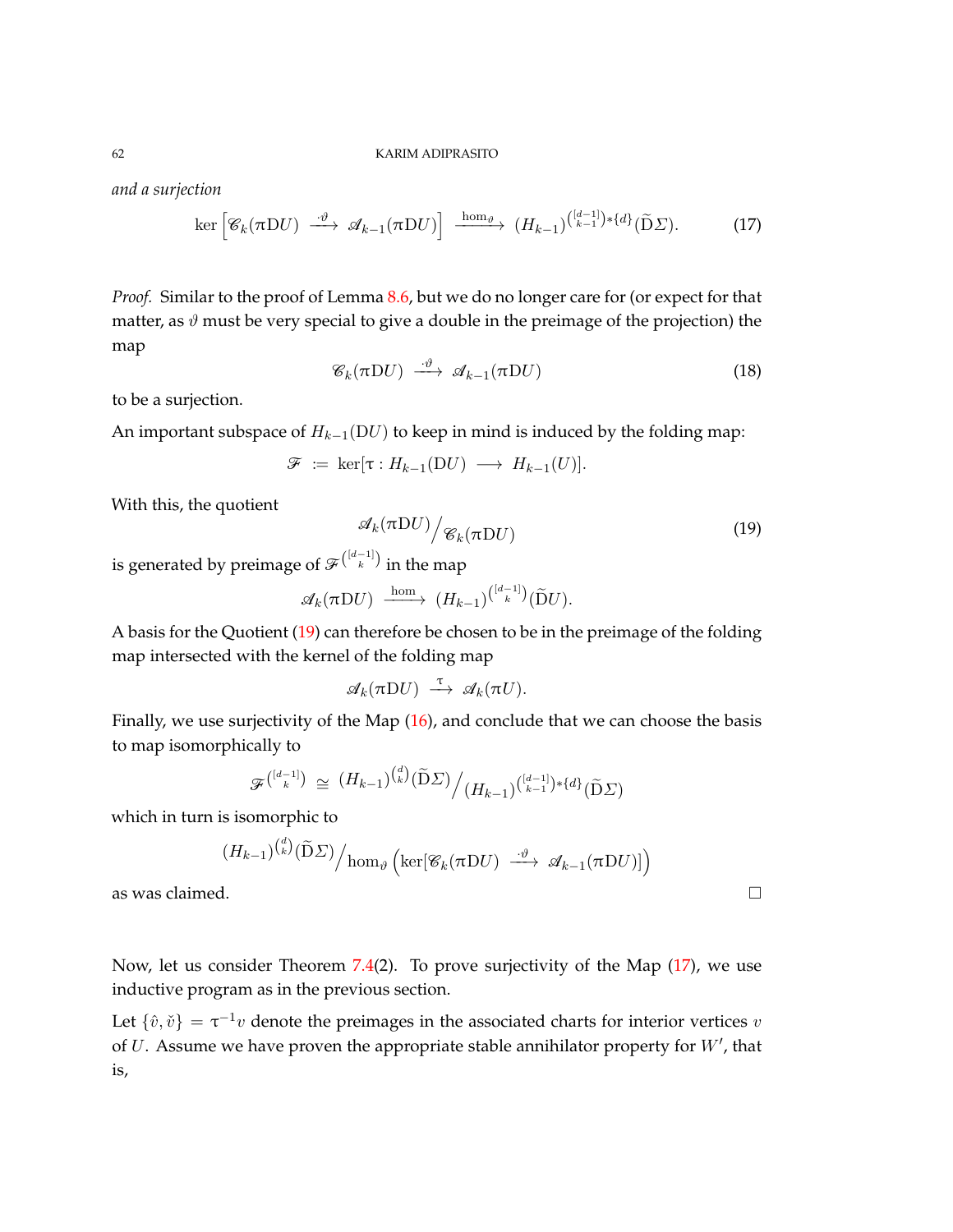(1) if

$$
\vartheta[W'] := \sqrt[u]{\sum_{v \in W'} v(x_{\hat{v}} + x_{\check{v}})}
$$

and  $\hom_{\vartheta[W']}$  is the associated map to homology, the image of

$$
\hom_{\vartheta[W']}:\ker\left[\vartheta[W'] : \mathscr{C}_k(\pi DU) \to \mathscr{A}_{k-1}(\pi DU)\right] \to (H_{k-1})^{\binom{[d-1]}{k-1}*\{d\}}(\widetilde{D}\Sigma)
$$

is as large as possible: it equals the image of

$$
\ker \left[ \bigoplus_{v \in \tau^{-1} W'} \mathscr{A}_{k-1}(\pi \mathrm{st}_v \mathrm{D} U) \longrightarrow \mathscr{A}_{k-1}(\pi \mathrm{D} U) \right]
$$

in (*Hk*−1) ( [*d*−1] *k*−1 )∗{*d*} (De*Σ*). Notice that because

$$
N_{\tau^{-1}W'}DU = \bigcup_{v \in \tau^{-1}W'} st_vDU
$$

is a manifold by Condition (2) for railways, this image can be identified as the image of

$$
(\mathcal{F} \cap H_{k-1}(N_{\tau^{-1}W'}DU))^{(\frac{d-1}{k-1})*\{d\}} \longrightarrow (H_{k-1})^{(\frac{d-1}{k-1})*\{d\}}(\widetilde{D}\Sigma).
$$

Furthermore,

(2) the image

$$
\text{im}\left[\vartheta[W'] : \mathcal{C}_k(\pi DU) \rightarrow \mathcal{A}_{k-1}(\pi DU)\right]
$$

contains the images of

$$
\text{im}\left[\,x_{\hat{v}}+x_{\check{v}}\,:\mathscr{B}_k(\pi\hat{U})\,\oplus\,\mathscr{B}_k(\pi\check{U})\,\to\mathscr{A}_{k-1}(\pi\mathrm{D}U)\right],
$$

for  $v \in W'$ . This is simply the Lefschetz theorem we proved iteratively for step I.

Additionally, by the Lefschetz theorem for  $(d - 4)$ -spheres, we may assume that the stress space  $\mathcal{A}_k(\pi \hat{U} - \hat{W}')$  and therefore also  $\mathcal{A}_k(\pi \check{U} - \check{W}')$  have no degree *k* stresses outside of their manifold part.

As in the previous section,

$$
\text{im}[\vartheta[W'] : \mathscr{C}_k(\pi DU) \rightarrow \mathscr{A}_{k-1}(\pi DU)] \cap \langle \mathscr{A}_{k-1}(\pi \text{st}_{\hat{w}}DU), \mathscr{A}_{k-1}(\pi \text{st}_{\hat{w}}DU) \rangle
$$

generates a subspace of the kernel of

$$
\bigoplus_{v \in U^{(0)}} \mathscr{A}_{k-1}(\pi \mathrm{st}_v \mathrm{D} U) \longrightarrow \mathscr{A}_{k-1}(\pi \mathrm{D} U)
$$

which following Proposition [3.9](#page-16-0) maps to  $(H_{k-1})^{\binom{[d-1]}{k-1}}( \mathrm{D} U).$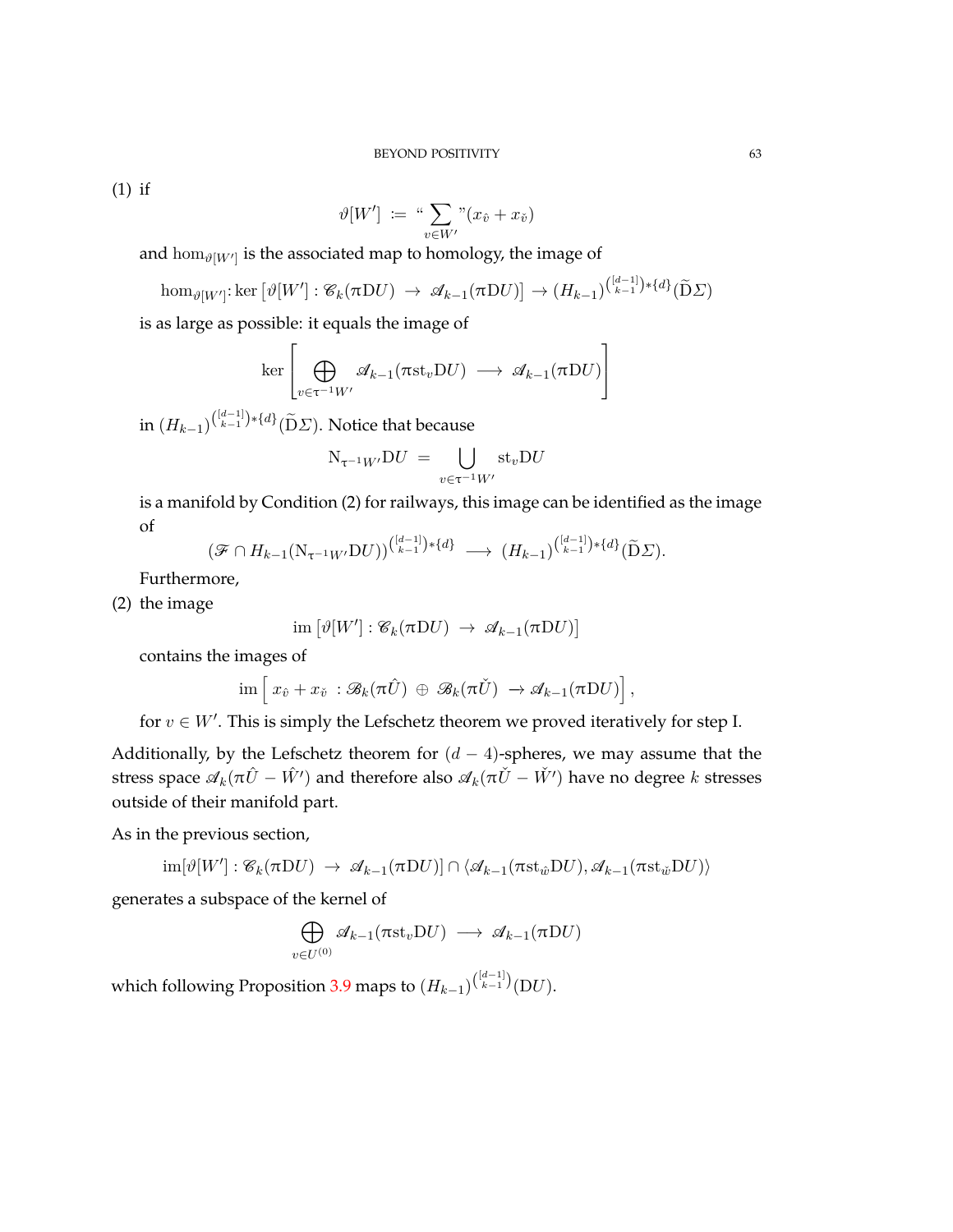Consider the composition with

$$
(H_{k-1})^{(\frac{[d-1]}{k-1})} (DU) \cong (H_{k-1})^{(\frac{[d-1]}{k-1})*\{d\}} (DU) \longrightarrow
$$
  

$$
\longrightarrow (H_{k-1})^{(\frac{[d-1]}{k-1})*\{d\}} (\widetilde{D} \Sigma) \longrightarrow (H_{k-1})^{(\frac{[d-1]}{k-1})*\{d\}} (\widetilde{D} \Sigma) / \text{im}[\text{hom}_{\vartheta[W']}]
$$

where  $\text{im}[\text{hom}_{\vartheta[W']}]$  has an especially nice description by transversal prime property: It is the image of the  $(k - 1)$ -st homology of the manifold  $N_{τ^{-1}W}DU$  in  $DΣ$  (to the  $\binom{[d-1]}{k-1}$  ∗ {*d*}-th power).

Consider the projection of the kernel of this composition to

 $\mathscr{A}_{k-1}(\pi \mathrm{st}_{\hat{w}}\mathrm{D}U) \oplus \mathscr{A}_{k-1}(\pi \mathrm{st}_{\hat{w}}\mathrm{D}U)$ 

and call it  $\mathcal{I}_W$ .

8.5. **Analysis of links, Part (2).** We can now finish the proof, as we have reduced the difficult problem of constructing Lefschetz maps to a homological problem.

If *w* is the next vertex of the linear order as before, then we have as in Lemma [8.8.](#page-58-0)

**Lemma 8.12.**  $\mathcal{I}_W$  *is orthogonal to the pullback of* 

 $\widetilde{\mathscr{C}}_k(\pi\mathrm{D} U - \tau^{-1}W')$ 

*along*

$$
x_{\tau^{-1}w} \: \coloneqq \: x_{\hat{w}} + x_{\check{w}}
$$

*to*

$$
\widetilde{\mathscr{A}}_{k-1}(\pi\operatorname{lk}_{w}U) \;:=\; \mathscr{A}_{k-1}(\pi\operatorname{lk}_{\hat{w}}\mathrm{D}U) \; \oplus \; \mathscr{A}_{k-1}(\pi\operatorname{lk}_{\check{w}}\mathrm{D}U)
$$

*with respect to the antidiagonal fundamental class, that is, the fundamental class of* D*U under pullback along*  $x_{τ-1w}$ *.* □

Here,  $\widetilde{\mathscr{C}}_k(\pi D U - \tau^{-1} W')$  is the kernel of

$$
\mathscr{A}_k(\pi \mathrm{D} U - \tau^{-1} W') \longrightarrow \left( H_{k-1}(\widetilde{\mathrm{D}} \Sigma) \middle/ H_{k-1}(\widetilde{\mathrm{D}} \Sigma) \right)^{\binom{[d-1]}{k}}
$$

*.*

Restrict  $x_{\tau^{-1}w}\widetilde{\mathscr{C}}_k(\pi D U - \tau^{-1}W')$  to classes that are in the kernel of the folding map τ,  $\alpha$  obtaining a subspace  $\delta$  of  $\mathscr{A}_{k-1}(\pi\operatorname{lk}_w U)$ . This subspace is naturally invariant under the natural involution map ι that exchanges the charts. Note that this involution preserves the pairing.

It suffices to consider this subspace as only these classes give rise to homology cycles in  $\mathcal F$ . It would be enough to show that this pullback satisfies biased Poincaré duality. However, we do something simpler: First observe that, because we only have to take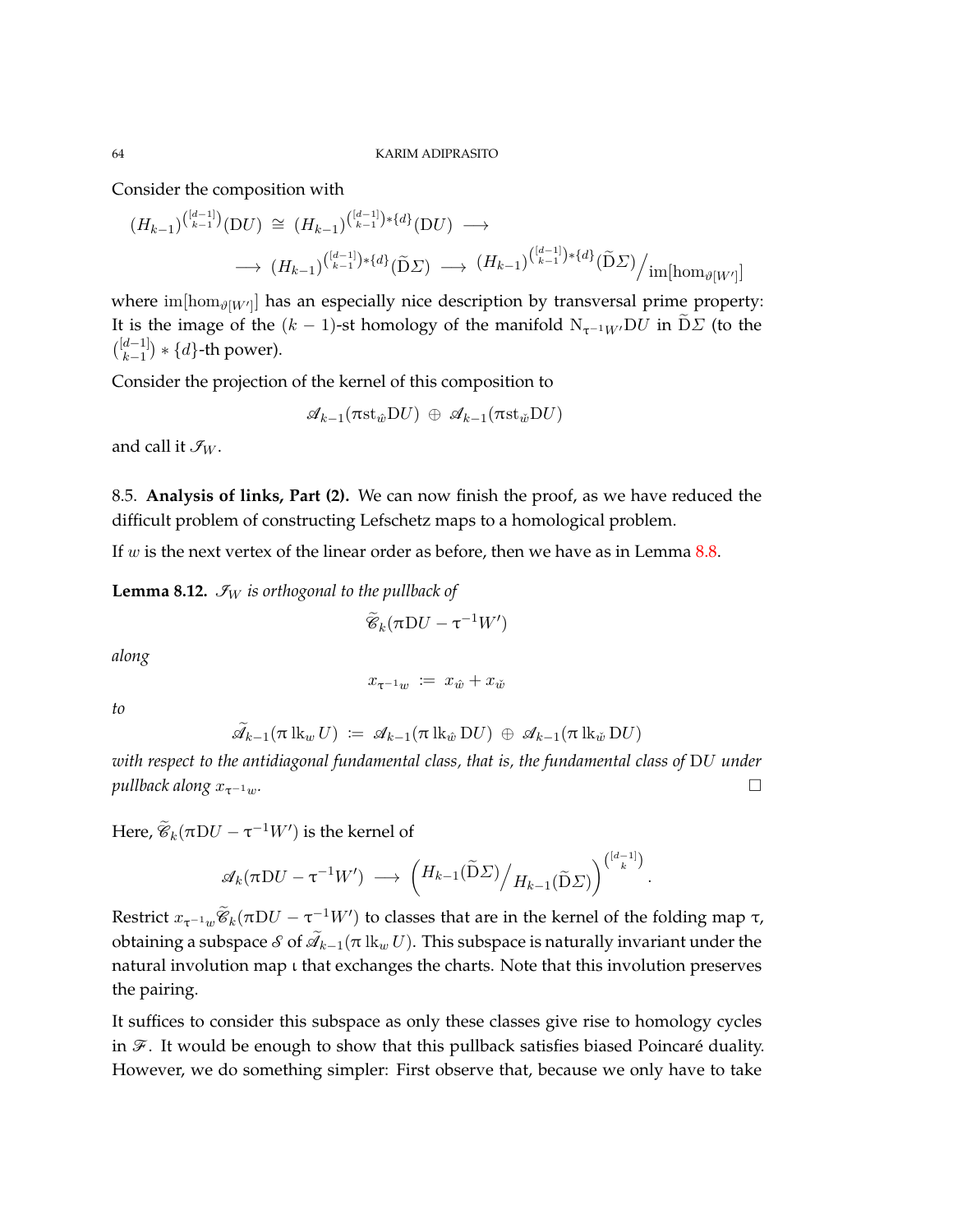care of the pullback to one chart by symmetry of the pairing. This is already simpler, but we can simplify further.

However, we will work with another decomposition: We shall construct a nice subspace  $\mathcal T$  of

$$
\widetilde{\mathcal{C}}_k(\pi \mathrm{D} U - \tau^{-1} W') \subset \widetilde{\mathcal{A}}_{k-1}(\pi \mathrm{lk}_w U)
$$

such that  $\mathcal T$  maps into  $\mathcal S$  under id – ι.

We do so by exploiting condition (6) of octavian railways and obtain:

**Lemma 8.13.** *The kernel*

$$
\mathcal{H} := \ker \left[ H_{k-1}(\pi DU - \tau^{-1}W') \longrightarrow H_{k-1}(\pi DU) \longrightarrow H_{k-1}(\widetilde{D}\Sigma) / H_{k-1}(\widetilde{D}\Sigma) \right]
$$
  
surjects onto  $H_{k-2}(\mathrm{lk}_w(U - W'))$  under the folding map  $\tau$ .

Here, the map to  $H_{k-2}(\text{lk}_w(U - W'))$  factors as

$$
H_{k-1}(\pi DU - \tau^{-1}W') \longrightarrow H_{k-1}(\operatorname{st}_{\tau^{-1}w}^{\circ}(\pi DU - \tau^{-1}W')) \longrightarrow
$$
  

$$
\longrightarrow H_{k-2}(\pi C\widetilde{U}_w) \stackrel{\tau}{\longrightarrow} H_{k-2}(\operatorname{lk}_{w}(U - W'))
$$

where

$$
\mathrm{st}_{\tau^{-1}w}(\pi D U - \tau^{-1}W') \; \coloneqq \; \mathrm{st}_{\hat{w}}(\pi D U - \tau^{-1}W') \cup \mathrm{st}_{\hat{w}}(\pi D U - \tau^{-1}W')
$$

and

$$
\pi\mathrm{C}\widetilde{U}_w := (\pi\mathrm{C}\widehat{U}_w) \cup (\pi\mathrm{C}\widetilde{U}_w)
$$

and finally

$$
\mathrm{st}_{\tau^{-1}w}^{\circ}(\pi D U - \tau^{-1}W') \; \coloneqq\; (\mathrm{st}_{\tau^{-1}w}(\pi D U - \tau^{-1}W'), \pi C\widetilde{U}_w).
$$

We can therefore argue as follows: Consider a subspace

$$
\widetilde{\mathscr{H}} \subset H_{k-1}(\operatorname{st}_{\tau^{-1}w}^{\circ}(\pi DU - \tau^{-1}W'))
$$

of the image of  $\mathcal X$  in  $H_{k-1}(\mathrm{st}_{\tau^{-1}w}^{\circ}(\pi)U - \tau^{-1}W')$  such that the above composition maps  $\widetilde{\mathscr{H}}$  maps isomorphically to  $H_{k-2}(\text{lk}_w(U-W'))$ . Then we can consider

$$
\mathscr{A}_k(\operatorname{st}_{\tau^{-1}w}^{\circ}(\pi DU - \tau^{-1}W')) \longrightarrow (H_{k-1})^{(\frac{[d-1]}{k})}(\operatorname{st}_{\tau^{-1}w}^{\circ}(\pi DU - \tau^{-1}W'))
$$

and the preimage

$$
\mathcal{D}_w \subset \mathcal{A}_k(\mathrm{st}_{\tau^{-1}w}^{\circ}(\pi D U - \tau^{-1} W'))
$$

of  $\widetilde{\mathscr{H}}^{(\frac{[d-1]}{k})}$ . Then

$$
x_{\tau^{-1}w} \mathscr{D}_w \ \subset \ x_{\tau^{-1}w} \widetilde{\mathscr{C}}_k (\pi \mathrm{D} U - \tau^{-1} W')
$$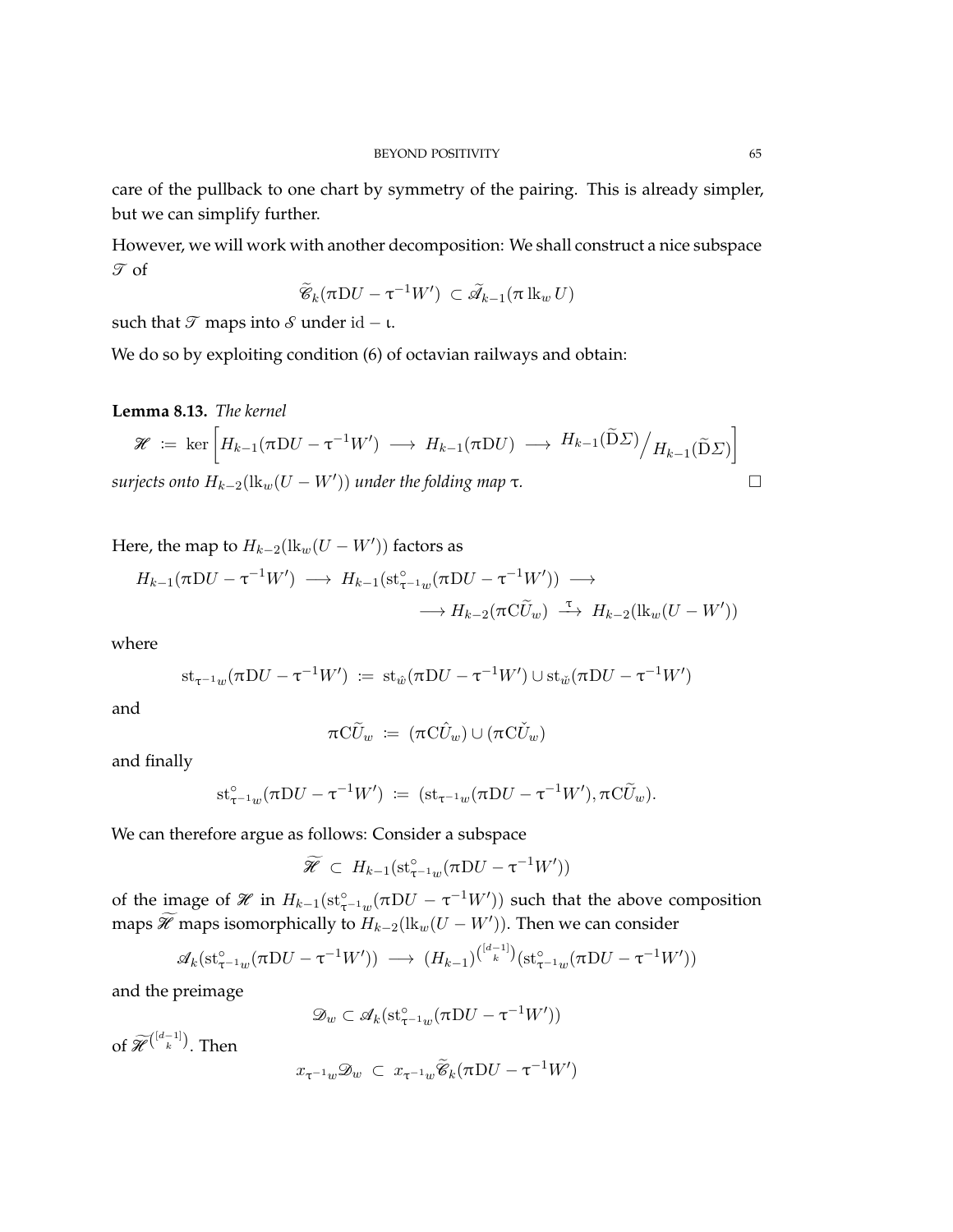and

$$
((\mathrm{id}-\iota)\circ x_{\tau^{-1}w})(\mathcal{D}_w)\ \subset\ \mathcal{S}
$$

so that we identify  $x_{\tau^{-1}w}\mathcal{D}_w$  as the desired space  $\mathcal{T}$ .

We shall argue the following.

- (1) Biased Poincaré duality for  $\mathcal T$  implies the transversal prime property for doubles with respect to the vertex set  $W = W' \cup \{w\}.$
- (2) Biased Poincaré duality for  $\mathcal T$  holds.

To the first point, we simply notice that biased Poincaré duality for  $\mathcal T$  implies that

$$
x_{\tau^{-1}w} \mathcal{D}_w \cap \mathcal{A}_{k-1}(\text{st}_w \pi \text{D} U \cap \pi (\partial U \cup \text{N}_{\tau^{-1}W'} \text{D} U))
$$

maps surjectively to

$$
(H_{k-2})^{\binom{[d-1]}{k-1}}\left(\operatorname{st}_{w}DU\cap(\partial U\cup\mathrm{N}_{\tau^{-1}W'}DU)\right).
$$

But then

$$
(\mathcal{T} \cup \mathfrak{t}\mathcal{T}) \cap \mathcal{A}_{k-1}(\mathrm{st}_w \pi \mathrm{D} U \cap \pi(\partial U \cup \mathrm{N}_{\tau^{-1}W'} \mathrm{D} U))
$$

generates

$$
(H_{k-1})^{\binom{[d-1]}{k-1}}\left(\operatorname{st}_w\operatorname{D} U\;\cap\;(\partial U\cup\operatorname{N}_{\tau^{-1}W'}\operatorname{D} U)\right)
$$

which implies that

 $\hom_{\vartheta[W]} = \hom_{\vartheta[W']}$ 

+ im 
$$
\left[ (H_{k-1})^{\binom{[d-1]}{k-1}} (\text{st}_w \text{D} U \cap (\partial U \cup N_{\tau^{-1}W'} \text{D} U)) \to (H_{k-1})^{\binom{[d-1]}{k-1}*\{d\}} (\widetilde{\text{D}} \Sigma) \right]
$$
  
= im  $\left[ (\mathcal{F} \cap H_{k-1} (N_{\tau^{-1}W} \text{D} U))^{\binom{[d-1]}{k-1}*\{d\}} \to (H_{k-1})^{\binom{[d-1]}{k-1}*\{d\}} (\widetilde{\text{D}} \Sigma) \right].$ 

To achieve the second point, notice that we can choose  $\widetilde{\mathcal{H}}$  within some bounds, and in particular can choose find a codimension zero submanifold  $\varUpsilon$  of  $\pi\mathrm{C}U_w$  such that  $\mathscr H$ defines relative homology classes in

$$
H_{k-1}(\operatorname{st}_{\tau^{-1}w}^{\circ}(\mathcal{D}U-\tau^{-1}W'),\Upsilon)
$$

and such that the composition

$$
\widetilde{\mathscr{H}} \hookrightarrow H_{k-1}(\mathrm{st}_{\tau^{-1}w}^{\circ}(DU-\tau^{-1}W'),\Upsilon) \longrightarrow H_{k-2}(\Upsilon)
$$

is an isomorphism. If  $k \geq 3$ , we can simply choose  $\gamma$  to be the restriction of  $\pi C U_w$  to one chart, and if  $k = 2$ , then  $\Upsilon$  is naturally chosen so that the folding map defines an isomorphism of manifolds on it, see Figure [8.8.](#page-66-0) For  $k = 1$  we already solved the problem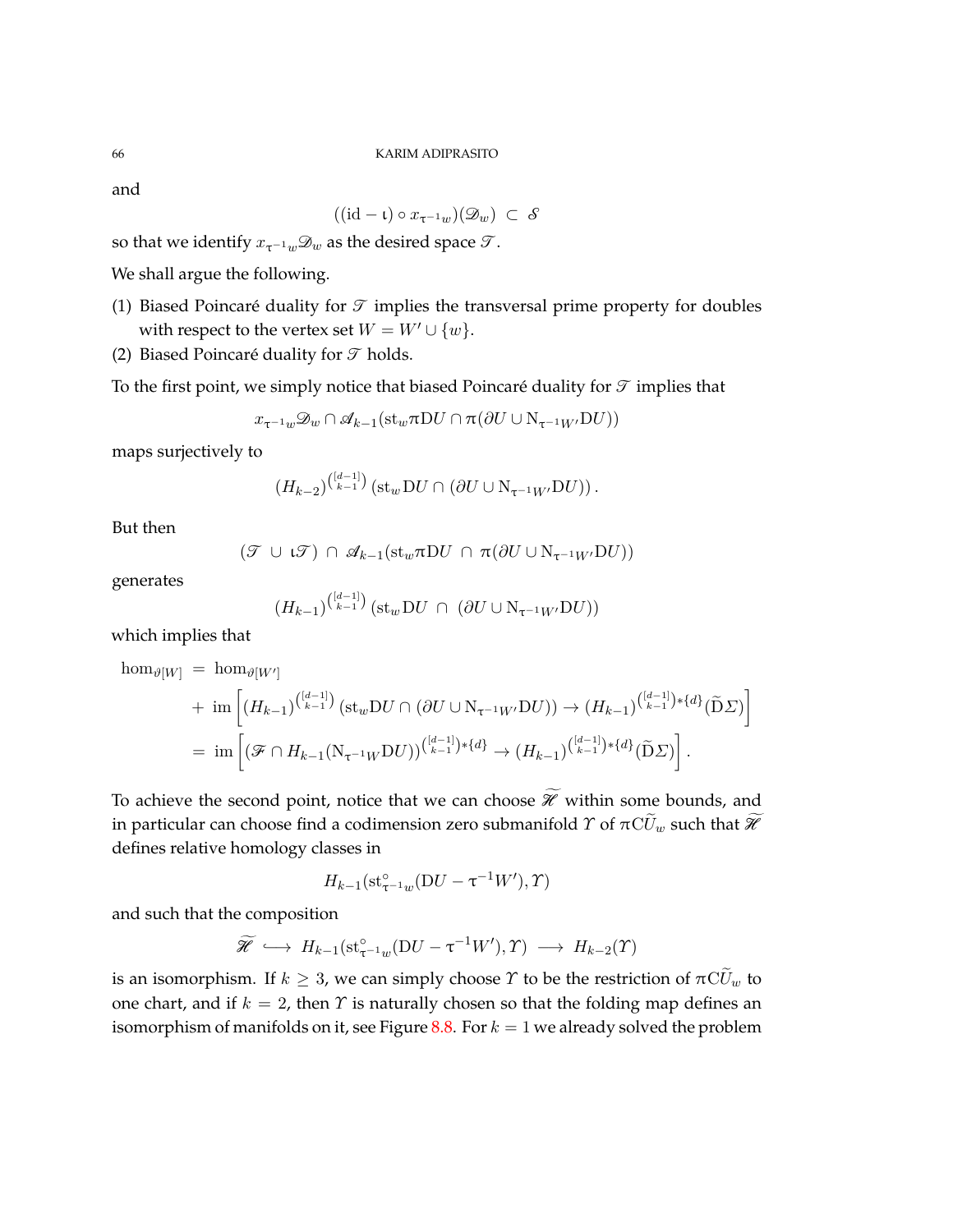completely in Example [5.9.](#page-31-0) With this choice, the second point follows immediately from Lemma [8.4.](#page-55-1) To see this in detail, we argue as follows:

Hence, we can represent the image of  $\widetilde{\mathcal{H}}$  in by codimension zero submanifolds. We obtain a pair  $(X, Y)$  (see also Figure [8.8\)](#page-66-0) such that

◦ *X* is a (*k* − 2)-acyclic manifold *X* of dimension 2*k* − 2 that maps simplicially and locally injectively to

$$
\varphi(X) = st_{\tau^{-1}w}(\pi DU - \tau^{-1}W') \subset \pi DU.
$$

- The (*k* − 3)-connected submanifold of its boundary *Υ* maps isomorphically to the complement  $\pi$ <sup>*CUw*</sub>.</sup>
- $\circ$  Moreover, the relative stresses  $\mathcal{A}_k(X, \Upsilon)$  map surjectively to  $\mathcal S$

$$
\mathcal{T} = (x_{\tau^{-1}w} \circ \varphi) (\mathcal{A}_k(X, \Upsilon)).
$$

<span id="page-66-0"></span>

**Figure 8.8.** The pullback of  $\mathscr{A}_k(\pi DU - \tau^{-1}W')$  to  $\text{st}_{\tau^{-1}w}\pi DU$  is decomposed along the relative homology classes of im[ker[*Hk*−1(D*U*) →  $H_{k-1}(\widetilde{D}\Sigma)/H_{k-1}(\widetilde{D}\Sigma) \rightarrow H_{k-1}(H_{k-1}(\mathrm{st}_vDU, \mathrm{C}U_w)$  by reducing it to a pairing question in a simpler space *X*.

This allows us to finish the proof, as simplicial maps descend to morphisms of face rings and we can therefore discuss  $\mathcal{A}_k(X, \mathcal{T})$  instead of the doubled railway: We denote by  $C\Upsilon_w$  the complement of  $\Upsilon$  in  $\operatorname{lk}_w^{\varphi} X$ , and by  $U_{\widetilde{w}}$  the copy of the star  $\operatorname{st}_w \pi U$  in the chart corresponding to the vertex  $\widetilde{w} \subset (\varphi \circ \pi)^{-1}w$ . Then the exthese proportion to the vertex  $\widetilde$ chart corresponding to the vertex  $\tilde{w} \in (\varphi \circ \tau)^{-1}w$ . Then the orthogonal complement to  $\mathscr{A}_k(X,\Upsilon)$  in

$$
\operatorname{lk}_{w}^{\varphi} X \coloneqq \bigcup_{\widetilde{w} \in (\varphi \circ \tau)^{-1} w} \operatorname{lk}_{\widetilde{w}} X
$$

is described as

$$
\ker[\vartheta\mathcal{B}_k(C\varUpsilon_w) \longrightarrow \mathcal{B}_{k-1}(C\varUpsilon_w)] + \bigoplus_{\widetilde{w} \in (\varphi \circ \tau)^{-1}w} \mathcal{A}_{k-1}(\mathrm{lk}_{\widetilde{w}} U_{\widetilde{w}} - X^{\circ}) \subset \bigoplus_{\widetilde{w} \in (\varphi \circ \tau)^{-1}w} \mathcal{A}_{k-1}(\mathrm{lk}_{\widetilde{w}} U_{\widetilde{w}})
$$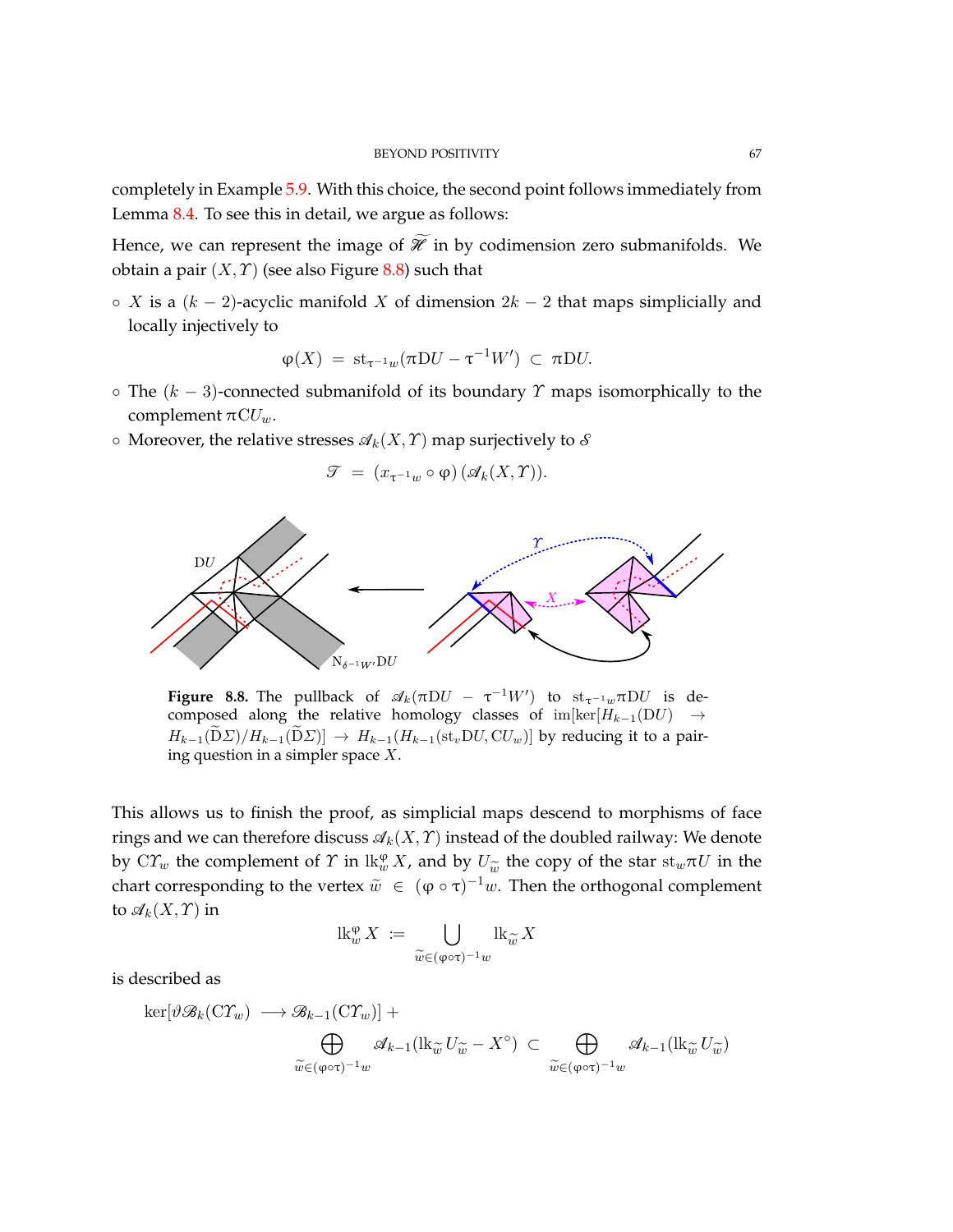which we know for sufficiently general position Artinian reduction and Lefschetz element satisfies biased Poincaré duality by the Lefschetz theorem for métros, see also the second part of Lemma [8.4.](#page-55-1) Hence, we can ensure that the railway *U* satisfies the second condition of Theorem [7.4](#page-50-0) by induction on dimension.

# 9. BEYOND PL SPHERES

For manifolds that are not PL spheres, the same proof goes through with minor caveats. These are exclusively related to the reduction to railways, which are easy construct in combinatorial manifolds using basic general position techniques, but which demands some additional words beyond that case.

The main issue is that in general, given a simplicial complex  $\Delta$  of dimension  $k \leq d-1/2-1$ contained in a homology sphere of dimension  $d - 1$ , it is not clear that  $\Delta$  is contained in a hypersurface of trivial homology, making the construction of railways in this case tricky. While it is possible to remedy this by considering Buchsbaum railways instead of ones that are railways, this leads us rather far astray.

For simplicity, we shall therefore not prove the Hall-Laman relations for general manifolds, but only the hard Lefschetz theorems.

9.1. **Homology spheres.** Consider for instance first the case of a combinatorial rational homology sphere  $\Sigma$  of dimension  $d-1$ . First, let us note that the proof of biased Poincaré duality for combinatorial rational homology spheres goes through verbatim (as we already established the existence in the case of combinatorial rational homology spheres), completing the proof of Theorem [II,](#page-2-0) so it remains to discuss the Lefschetz theorem.

If *Σ* is not a PL sphere, then susp *Σ* is not a PL sphere, but we can use results of Freed-man and Kervaire [\[Fre82,](#page-72-1) [Ker69\]](#page-73-1) to instead realize  $\Sigma$  as hypersurface in a PL sphere  $\Sigma'$ . Following the same program as above, we obtain immediately the middle hard Lefschetz theorem for  $\Sigma$  by proving biased Poincaré duality for  $\Sigma'$  with respect to the subcomplex *Σ*. To obtain the higher Lefschetz isomorphisms, we want to use Lemma [7.6:](#page-52-0)

If we want to prove to the Lefschetz theorem, say, from degree *k* to degree *d* − *k*, then Lemma [7.6](#page-52-0) asks us to prove biased Poincaré duality for the (*d* − *k* − 1)-skeleton of  $\partial \Delta_i * \Sigma$ , where  $i = d - 2k$ , in the *i*-fold suspension susp<sup>*i*</sup>  $\Sigma$  of  $\Sigma$ . However that in general is not a combinatorial manifold. However, we can still use the observation: The suspension vertices in the *i*-fold suspension form a *i*-dimensional crosspolytope  $\mathbf{\blacklozenge}^i$ .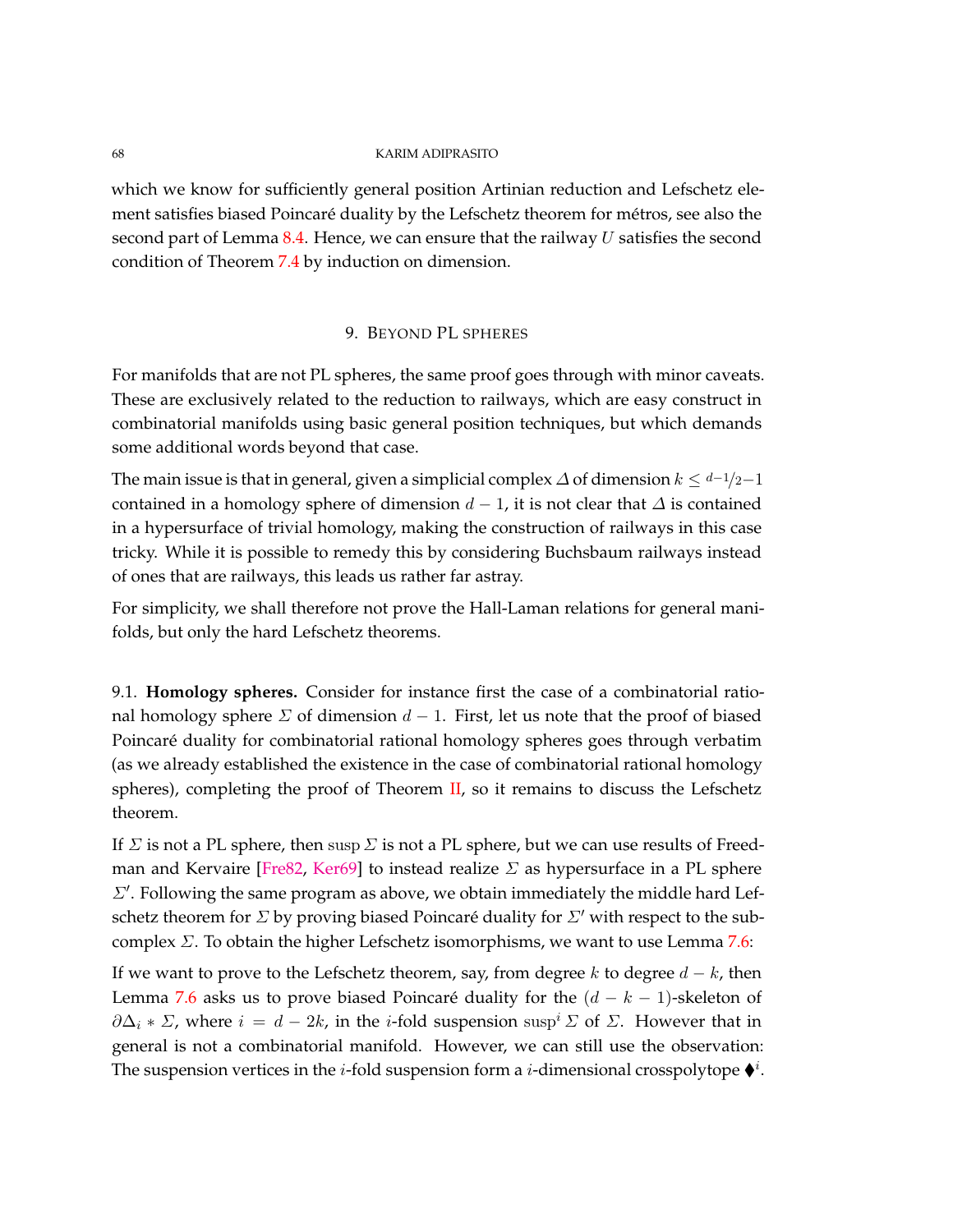## BEYOND POSITIVITY 69

Using the Freedman-Kervaire construction, we can modify

$$
\operatorname{susp}^i \varSigma \,=\, \blacklozenge^i * \varSigma
$$

outside of

$$
(\blacklozenge^i)^{(\leq i-2)} * \varSigma,
$$

where (·) (≤*j*) denotes the *j*-skeleton of a simplicial complex, to a triangulated (*d*+*i*−1) sphere. In this modification, the subcomplex  $\partial \Delta_i * \Sigma$  is not affected, hence we are reduced back to proving biased Poincaré duality in a PL sphere.

However, this still only works for combinatorial rational homology spheres, but not rational spheres. For this, we can be slightly more clever about the octavian railway construction, and exploit the fact that suspensions are always simply connected. Consider again  $\partial \Delta_i * \Sigma$ , with  $i = d - 2k$ , in the *i*-fold suspension susp<sup>*i*</sup>  $\Sigma$  of  $\Sigma$ . Now, we can construct a octavian railway for this complex by starting with exactly those PL singular poles, circumventing the issue as, of course, the link of a singular vertex in  $\partial \Delta_i * \Sigma$  is already a rational homology sphere. Then, we turn to the vertices of *Σ* itself, whose links are simply connected. This can then be exploited to complete the railway construction in the desired generality, which finishes the proof.

Let us summarize:

**Theorem 9.1.** *Consider a triangulated rational* (*d* − 1)*-sphere Σ, and the associated graded commutative ring* R[*Σ*]*. Then there exists an open dense subset of the Artinian/socle reductions*  $\mathscr R$  of  $\mathbb R[M]$  and an open dense subset  $\mathscr L\, \subset\, \mathbb R^1[\Sigma]$ , where  $\mathscr A(\Sigma)\, \in\, \mathscr R$ , such that for every  $k \leq d/2$ *, we have the* 

*(1)* Generic Lefschetz theorem: *For every*  $\mathscr{A}(\Sigma) \in \mathscr{R}$  and every  $\ell \in \mathscr{L}$ , we have an isomor*phism*

$$
\mathscr{A}^k(\varSigma)\ \xrightarrow{\cdot\ell^{d-2k}}\ \mathscr{A}^{d-k}(\varSigma).
$$

*(2)* Biased Poincaré duality: *If Σ is combinatorial, then in addition the perfect pairing*

$$
\begin{array}{rcl}\n\mathcal{A}^k(\Sigma) & \times & \mathcal{A}^{d-k}(\Sigma) & \longrightarrow & \mathcal{A}^d(\Sigma) \cong \mathbb{R} \\
a & b & \longmapsto & \deg(ab)\n\end{array}
$$

*is non-degenerate in the first factor when restricted to any squarefree monomial ideal*  $\mathcal{I}$ *.* 

9.2. **The main theorem for manifolds.** For manifolds, we again restrict to Lefschetz theorem. Anticipating the final result, we obtain

<span id="page-68-0"></span>**Theorem 9.2.** *Consider a triangulated rational*  $(d-1)$ *-manifold M, and the associated graded commutative ring* R[*M*]*. Then there exists an open dense subset of the Artinian/socle reductions*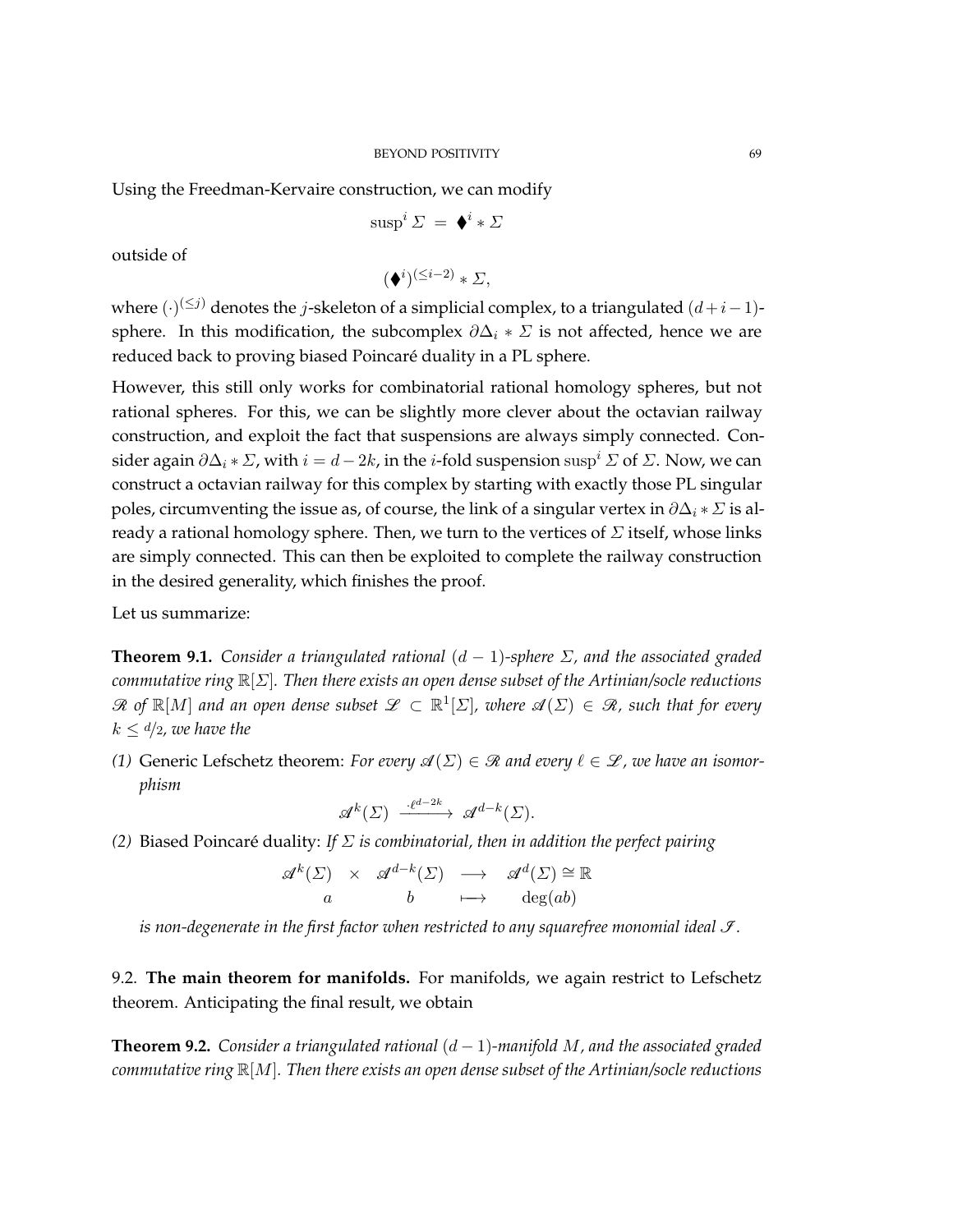$\mathscr{R}$  of  $\mathbb{R}[M]$  and an open dense subset  $\mathscr{L} \subset \mathbb{R}^1[M]$ , where  $\mathscr{A}(M) \in \mathscr{R}$ , such that for every  $k \leq d/2$ *, we have the* 

*(1)* Generic Lefschetz theorem: *For every*  $\mathscr{A}(M) \in \mathscr{R}$  *and every*  $\ell \in \mathscr{L}$ *, we have an isomorphism*

$$
\mathcal{B}^k(M) \xrightarrow{\cdot \ell^{d-2k}} \mathcal{B}^{d-k}(M).
$$

*(2)* Biased Poincaré duality: *If M is combinatorial, then in addition the perfect pairing*

$$
\begin{array}{rcl}\n\mathcal{B}^k(M) & \times & \mathcal{B}^{d-k}(M) & \longrightarrow & \mathcal{B}^d(M) \cong \mathbb{R} \\
a & b & \longmapsto & \deg(ab)\n\end{array}
$$

*is non-degenerate in the first factor when restricted to any squarefree monomial ideal*  $\mathcal{I}$ *.* 

Only few modifications are necessary, and we sketch the proof of the above theorem by surveying the necessary modifications. The first is the definition of railways we need to prove the second statement.

9.3. **Railways and métros in manifolds.** We fix this as follows. We keep Conditions (1)- (4) as is, and modify the last conditions using the ambient manifold *M*.

- (5<sup>'</sup>) N<sub>*W'</sub>U*  $\hookrightarrow$  *M* induces an injection in homology up to dimension (*k* − 2) for all initial</sub> segments  $W'$ .
- (6<sup>'</sup>) The complementary manifold to  $N_{W}U$  in *U* mapped into *M* induces an injection in homology up to dimension  $(k - 2)$ .

A (octavian) métro in *M* is again a railway of codimension zero and satisfying Conditions (1) to (3), (5') and (6'). It is again an easy exercise to show hereditary octavian railways in combinatorial  $(d-1)$ -manifolds *M* exist for every subcomplex  $\Delta$  of dimension at most  $\frac{d}{2} - 1$ .

9.4. **Using railways, revisited.** The proof of Theorem [9.2](#page-68-0) for works as the proof for spheres, reducing everything to the case of the middle pairing using the following version of Lemma [7.6.](#page-52-0) This is straightforward if one is only interested in the middle Lefschetz isomorphism, but requires some definitions in general.

Let susp<sup>*i*</sup> denote the *i*-fold suspension, let  $n_i$  denote the *i*-th north pole, and let  $\Delta_{i-1}$ denote the simplex on the first  $(i - 1)$  north poles.

<span id="page-69-0"></span>**Lemma 9.3.** *Considering*  $\text{susp}^i M$  *realized in*  $\mathbb{R}^{d+i}$ *, and*  $k + i \leq \frac{d}{2}$  $\frac{a}{2}$ , the following two are *equivalent:*

*(1) The Hall-Laman relations for*

$$
\overline{\mathcal{K}}^{k+1}(\operatorname{sup}^i M, \Delta_i * M)
$$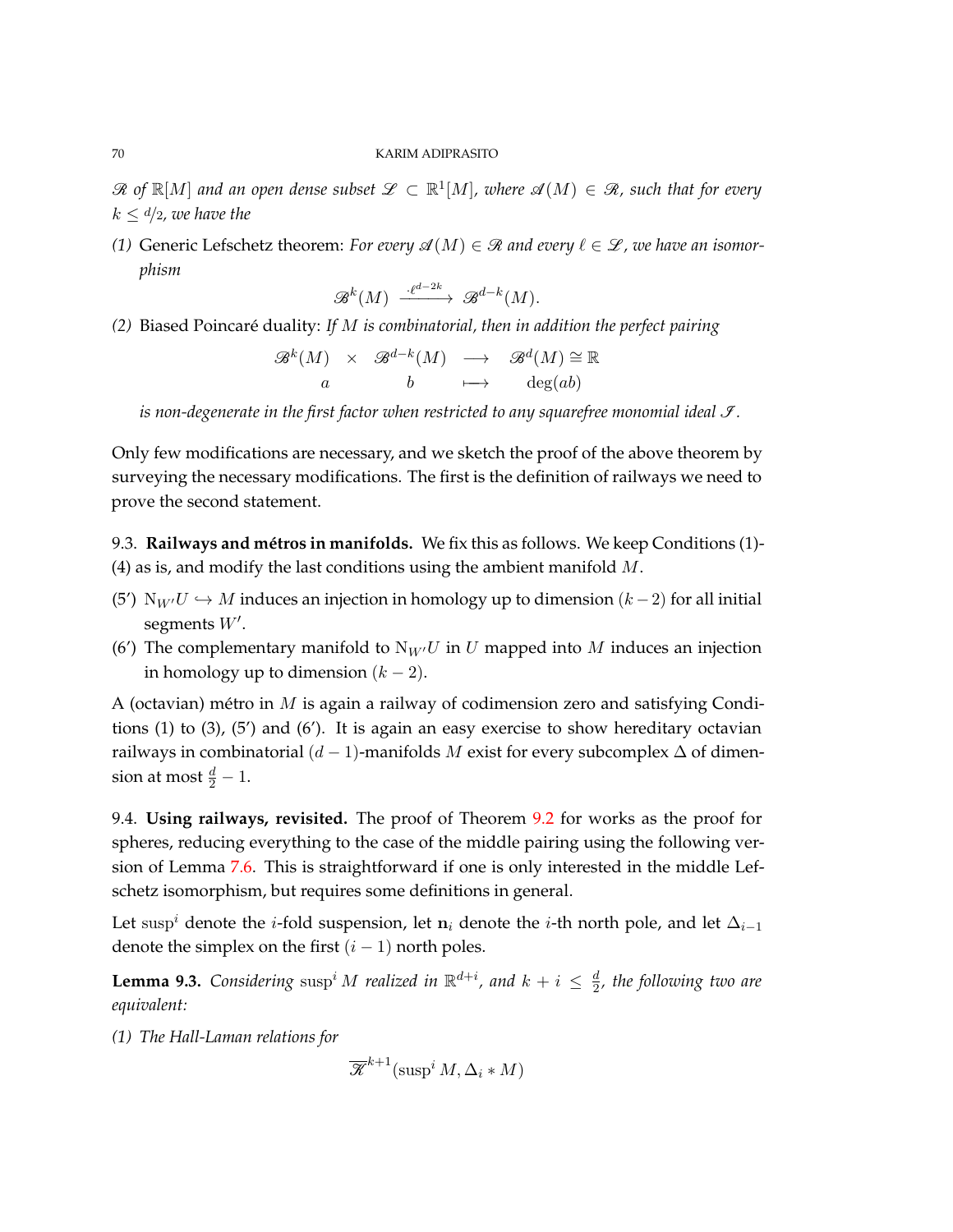with respect to the map  $x_{\mathbf{n}_i}$ .

*(2) The Hall-Laman relations for*

$$
\overline{\mathcal{K}}^k(\pi\sup^{i-1} M, \pi\Delta_{i-1} * M)
$$

*with respect to*  $\vartheta$ *.*  $\Box$ 

Here, we define  $\mathscr{B}^*(\mathrm{susp}^i(M))$  as the quotient of  $\mathscr{A}(\mathrm{susp}(M))$  by the interior socle ideal, that is, the ideal generated by socle elements of degree less than  $d + i$ . Notice that

$$
(H^{k-1})^{d \choose k} (M)) \cong (\mathcal S\hspace{-1pt}\mathit{oc}^{\,\circ})^k(\mathrm{susp}^i(M))
$$

following the partition double complex of Lemma [3.4.](#page-13-1) The lemma follows as before.

Now, we only need to prove the biased Poincaré duality of Lemma [9.3.](#page-69-0) For this, we again need the notion of railways. We define this as follows:

A railway in a subdivision of susp*<sup>i</sup> M* is a singular hypersurface with boundary that is a rational manifold outside the suspension points, and such that at a face  $\sigma$  of  $\Delta_i$ , the link of  $\sigma$  in the railway is up to subdivision coinciding with  $\partial((\Delta_i - \sigma) * M)$ . The octavian condition is modified by considering the radial projection

$$
\psi: \mathrm{susp}^i \, M \backslash \{\text{singular points}\} \, \longrightarrow \, M
$$

the conditions (5) and (6) are modified as

- (5<sup>'</sup>) ψ : N<sub>*W'</sub>U* → *M* induces an injection in homology up to dimension  $(k 2)$  for all</sub> initial segments  $W'$ .
- (6<sup>'</sup>) The complementary manifold to  $N_W$ <sup> $U$ </sup> in  $U$ , mapped to  $M$  along  $\psi$  induces an injection in homology up to dimension  $(k - 2)$ .

9.5. **Positive characteristic.** What happens when we do no longer restrict to rational homology spheres, but homology spheres, or even manifolds, with respect to any other field? What works, and what has to be modified, and what does apparently not work?

One thing we rely on is that the field is infinite. That leaves still the possibility that the characteristic is positive.

Immediately, we then see that the approximation results, that is, Lemma [6.2](#page-38-0) and its relatives, make less sense in positive characteristic. However, the perturbation lemma, and in particular the Lefschetz theorems, still apply as stated.

There are two ways to see the latter: we worked with stress spaces, the Weil dual for the face ring most of the time, and it is perhaps not immediately clear how to define these in a suitable way in positive characteristic. For this, we replace the differential operator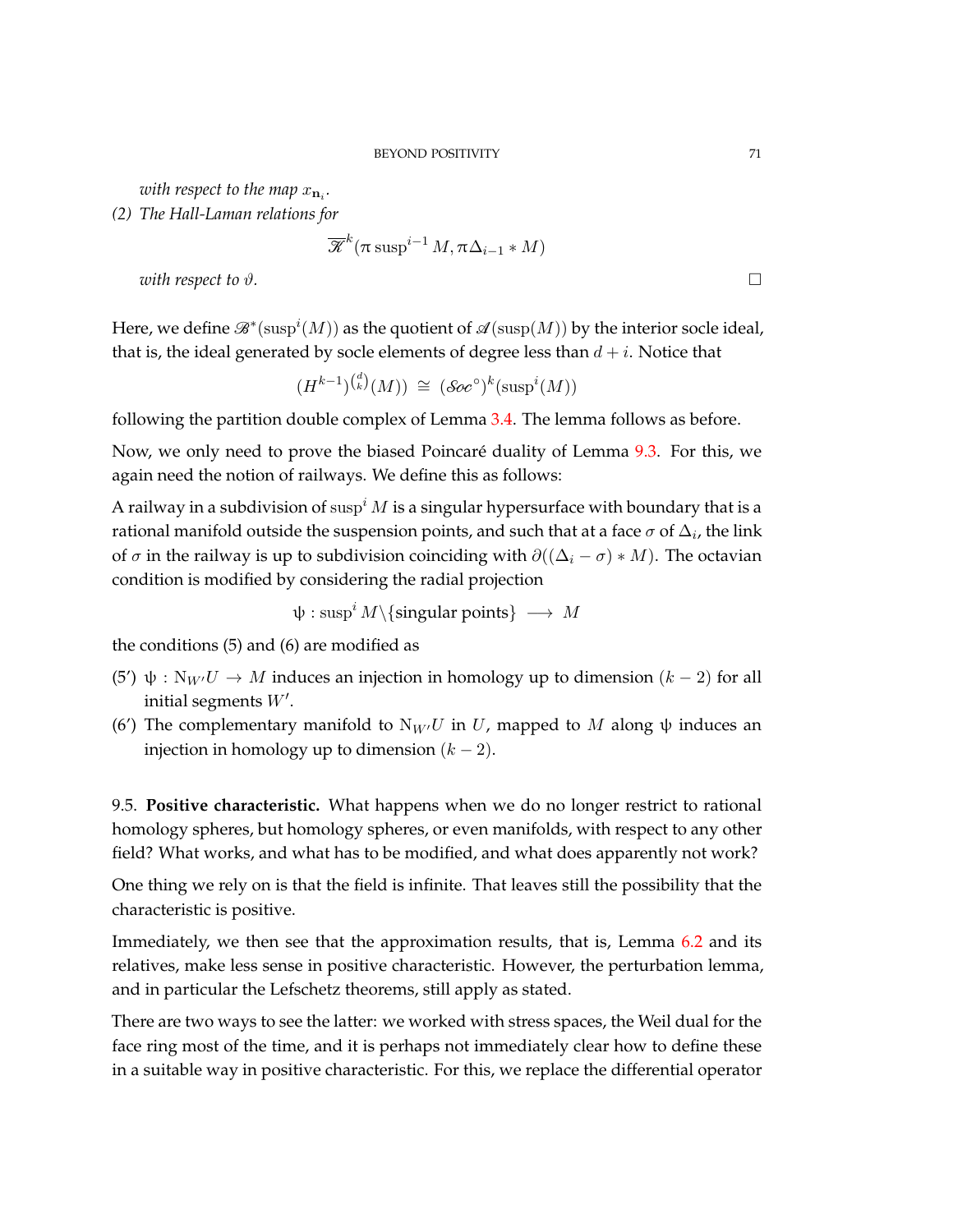by the Hasse derivative and obtain the appropriate Weil dual in positive characteristic. With this, and apart from the aforementioned approximation lemma, the results apply as usual.

Alternatively, we should note however that we worked with stress spaces precisely because of the nice approximations of primitive subspaces, and they were at no point critical to our investigations. Indeed, we could have worked with face rings throughout, would have to modify our perspective slightly, but then otherwise work as before, and in particular obtain the Lefschetz theorems and Hall-Laman relations.

#### **REFERENCES**

- [Adi17] Karim Adiprasito, *Toric chordality.*, J. Math. Pures Appl. (9) **108** (2017), no. 5, 783–807. [6,](#page-5-0) [14](#page-13-2)
- [AHK18] Karim Adiprasito, June Huh, and Eric Katz, *Hodge theory for combinatorial geometries.*, Ann. Math. (2) **188** (2018), no. 2, 381–452. [21](#page-20-0)
- <span id="page-71-1"></span>[AI15] Karim Adiprasito and Ivan Izmestiev, *Derived subdivisions make every PL sphere polytopal.*, Isr. J. Math. **208** (2015), 443–450. [51](#page-50-1)
- [AS16] Karim Adiprasito and Raman Sanyal, *Relative Stanley-Reisner theory and upper bound theorems for Minkowski sums.*, Publ. Math., Inst. Hautes Étud. Sci. **124** (2016), 99–163. [16](#page-15-1)
- [ACNS82] Miklós Ajtai, Vašek Chvátal, Monroe M Newborn, and Endre Szemerédi, *Crossingfree subgraphs. theory and practice of combinatorics, 9–12*, North-Holland Math. Stud **60** (1982). [8](#page-7-0)
- [Alo86] Noga Alon, *The number of polytopes, configurations and real matroids.*, Mathematika **33** (1986), 62–71. [4](#page-3-0)
- [AF59] Aldo Andreotti and Theodore Frankel, *The Lefschetz theorem on hyperplane sections*, Ann. of Math. (2) **69** (1959), 713–717. [3](#page-2-1)
- [BBDG18] Alexander Beilinson, Joseph Bernstein, Pierre Deligne, and Ofer Gabber, *Faisceaux pervers. Actes du colloque "Analyse et Topologie sur les Espaces Singuliers". Partie I.*, 2nd edition ed., vol. 100, Paris: Société Mathématique de France (SMF), 2018. [4,](#page-3-0) [20,](#page-19-1) [30](#page-29-1)
- [Bil89] Louis Joseph Billera, *The algebra of continuous piecewise polynomials*, Adv. Math. **76** (1989), no. 2, 170–183. [30](#page-29-1)
- [BL80] Louis Joseph Billera and Carl William Lee, *Sufficiency of McMullen's conditions for f-vectors of simplicial polytopes*, Bull. Amer. Math. Soc. (N.S.) **2** (1980), no. 1, 181–185. [6](#page-5-0)
- <span id="page-71-0"></span>[BP79] Louis Joseph Billera and John Scott Provan, *A decomposition property for simplicial complexes and its relation to diameters and shellings*, Second International Conference on Combinatorial Mathematics (New York, 1978), Ann. New York Acad. Sci., vol. 319, New York Acad. Sci., New York, 1979, pp. 82–85. [42](#page-41-1)
- [Bin83] R. H. Bing, *The geometric topology of 3-manifolds.*, vol. 40, American Mathematical Society (AMS), Providence, RI, 1983. [29](#page-28-1)
- [Boi99] Mats Boij, *Gorenstein algebras with nonunimodal Betti numbers*, Math. Scand. **84** (1999), no. 2, 161– 164. [9](#page-8-0)
- [Bri97] Michel Brion, *The structure of the polytope algebra.*, Tohoku Math. J. (2) **49** (1997), no. 1, 1–32. [30](#page-29-1)
- [CSS18] Giulia Codenotti, Francisco Santos, and Jonathan Spreer, *Separation-type combinatorial invariants for triangulations of manifolds*, 2018, preprint, [arXiv:1808.04220.](http://arxiv.org/abs/1808.04220) [6](#page-5-0)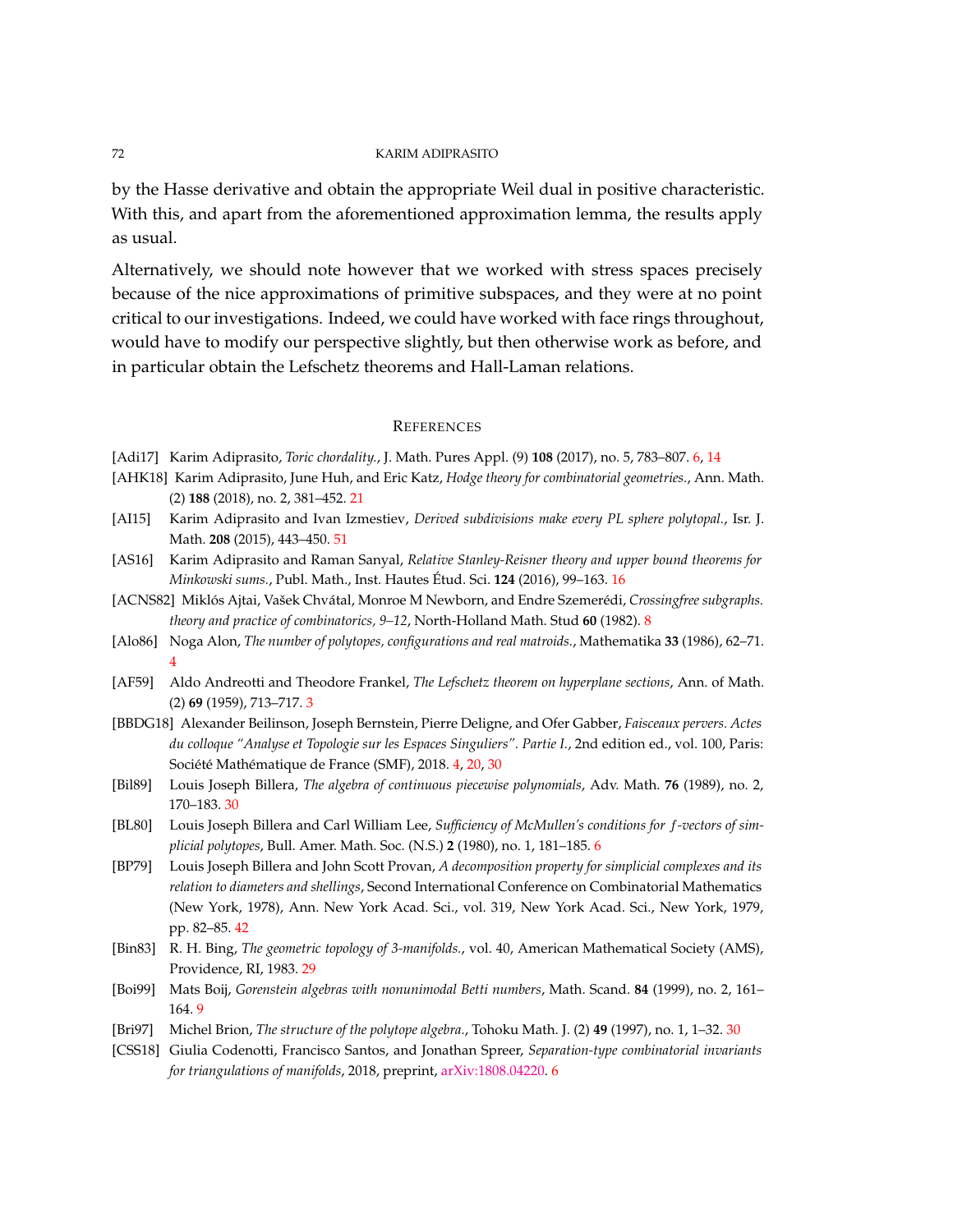- [CLS11] David Archibald Cox, John Brittain Little, and Henry Koewing Schenck, *Toric varieties*, Graduate Studies in Mathematics, vol. 124, American Mathematical Society, Providence, RI, 2011. [11](#page-10-0)
- [DV09] Robert Jay Daverman and Gerard Alan Venema, *Embeddings in manifolds.*, vol. 106, Providence, RI: American Mathematical Society (AMS), 2009. [8](#page-7-0)
- [Del80] Pierre Deligne, *La conjecture de Weil. II.*, Publ. Math., Inst. Hautes Étud. Sci. **52** (1980), 137–252. [2](#page-1-0)
- [Des21] René Descartes, *De solidorum elementis*, Œvres 10 265â Ă \$276, Tannery, Paris 1897â Ă \$1913, reprint, Paris 1964â $\AA$ Ş1975; Additions, Œvres 11 690â $\AA$ Ş692. written 1619-1621, published posthumously after rediscovery, 1621. [7](#page-6-0)
- [Dey93] Tamal Krishna Dey, *On counting triangulations in d dimensions.*, Comput. Geom. **3** (1993), no. 6, 315–325. [7](#page-6-0)
- [Eul58] Leonhard Euler, *Elementa doctrinae solidorum*, Novi commentarii academiae scientiarum Petropolitanae (1758), 109–140. [7](#page-6-0)
- [FGL<sup>+</sup>12] Jacob Fox, Mikhail Gromov, Vincent Lafforgue, Assaf Naor, and János Pach, *Overlap properties of geometric expanders.*, J. Reine Angew. Math. **671** (2012), 49–83. [8](#page-7-0)
- [Fre82] Michael Hartley Freedman, *The topology of four-dimensional manifolds.*, J. Differ. Geom. **17** (1982), 357–453. [68](#page-67-0)
- [FS97] William Fulton and Bernd Sturmfels, *Intersection theory on toric varieties*, Topology **36** (1997), no. 2, 335–353. [13](#page-12-0)
- [Gia11] Gabriel Giabicani, *Théorie de l'intersection en géométrie aux différences*, Ph.D. thesis, Palaiseau, Ecole polytechnique, 2011. [9](#page-8-0)
- [GP86] Jacob Eli Goodman and Richard Pollack, *There are asymptotically far fewer polytopes than we thought*, Bull. Amer. Math. Soc. (N.S.) **14** (1986), no. 1, 127–129. [4](#page-3-0)
- [Gra84] Hans-Gert Gräbe, *The canonical module of a Stanley–Reisner ring.*, J. Algebra **86** (1984), 272–281. [15](#page-14-0)
- [Gro86] Mikhail Gromov, *Partial differential relations*, Ergebnisse der Mathematik und ihrer Grenzgebiete (3), vol. 9, Springer-Verlag, Berlin, 1986. [18](#page-17-0)
- [Gr70] Branko Grünbaum, *Higher-dimensional analogs of the four-color problem and some inequalities for simplicial complexes*, J. Combinatorial Theory **8** (1970), 147–153. [7](#page-6-0)
- [Gun09] Anna Gundert, *On the complexity of embeddable simplicial complexes*, Diplomarbeit, Freie Universität Berlin, available at [arXiv:1812.08447,](http://arxiv.org/abs/1812.08447) 2009. [7](#page-6-0)
- [Gun13] , *On expansion and spectral properties of simplicial complexes*, Ph.D. thesis, ETH Zurich, 2013. [8](#page-7-0)
- [Gur18] Leonid Gurvits, *Quantum matching theory*, 2018, preprint, [arXiv:0201022.](https://arxiv.org/abs/quant-ph/0201022) [39](#page-38-0)
- [Hal35] Philip Hall, *On representatives of subsets.*, J. Lond. Math. Soc. **10** (1935), 26–30. [23](#page-22-0)
- [Hru04] Ehud Hrushovski, *The Elementary Theory of the Frobenius Automorphisms*, preprint, [arXiv:0406514.](http://arxiv.org/abs/0406514) [9](#page-8-0)
- [Ish80] Masa-Nori Ishida, *Torus embeddings and dualizing complexes.*, Tohoku Math. J. (2) **32** (1980), 111– 146. [18](#page-17-0)
- [Ish87] , *Torus embeddings and de Rham complexes*, Commutative algebra and combinatorics (Kyoto, 1985), Adv. Stud. Pure Math., vol. 11, North-Holland, Amsterdam, 1987, pp. 111–145. [12](#page-11-0)
- [Kal87] Gil Kalai, *Rigidity and the lower bound theorem. I*, Invent. Math. **88** (1987), no. 1, 125–151. [18](#page-17-0)
- [Kal88] , *Many triangulated spheres.*, Discrete Comput. Geom. **3** (1988), no. 1-2, 1–14. [4](#page-3-0)
- [Kal91] , *The diameter of graphs of convex polytopes and f-vector theory*, Applied geometry and discrete mathematics, DIMACS Ser. Discrete Math. Theoret. Comput. Sci., vol. 4, Amer. Math. Soc., Providence, RI, 1991, pp. 387–411. [7,](#page-6-0) [25](#page-24-0)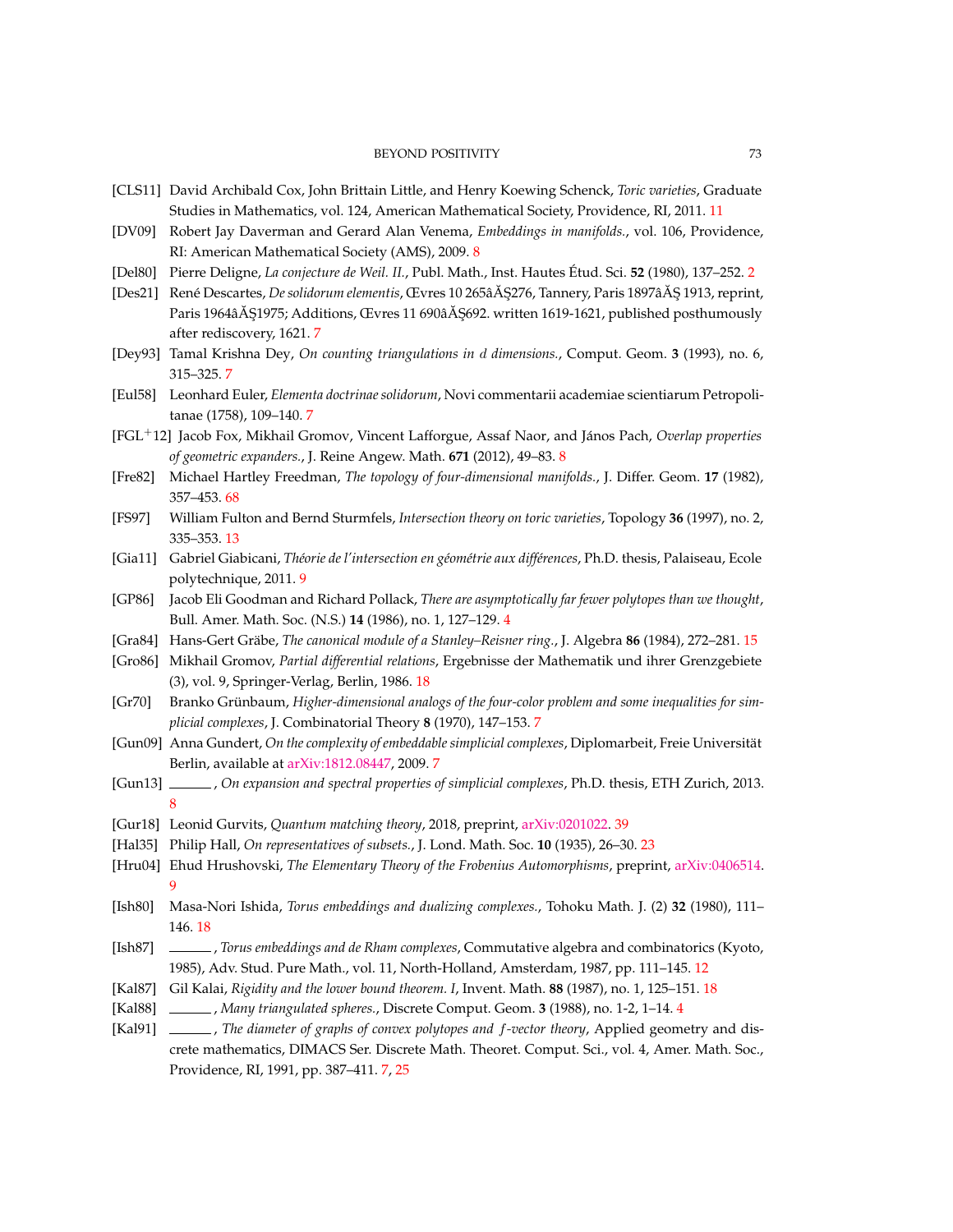## 74 KARIM ADIPRASITO

- [Kal01] , *Algebraic shifting.*, Computational commutative algebra and combinatorics. Proceedings of the 8th Mathematical Society of Japan International Research Institute, Osaka University, Osaka, Japan, July 21–July 30, 1999, Tokyo: Mathematical Society of Japan, 2001, pp. 121–163. [8,](#page-7-0) [25](#page-24-0)
- [Ker69] Michel André Kervaire, *Smooth homology spheres and their fundamental groups.*, Trans. Am. Math. Soc. **144** (1969), 67–72. [68](#page-67-0)
- [KN16] Steven Klee and Isabella Novik, *Face enumeration on simplicial complexes.*, Recent trends in combinatorics, Cham: Springer, 2016, pp. 653–686. [6](#page-5-0)
- [Küh94] Wolfgang Kühnel, *Manifolds in the skeletons of convex polytopes, tightness, and generalized Heawood inequalities.*, Polytopes: abstract, convex and computational. Proceedings of the NATO Advanced Study Institute, Scarborough, Ontario, Canada, August 20 - September 3, 1993, Dordrecht: Kluwer Academic Publishers, 1994, pp. 241–247. [26](#page-25-0)
- [Küh95] , *Tight Polyhedral Submanifolds and Tight Triangulations*, Lecture Notes in Mathematics, vol. 1612, Springer-Verlag, Berlin, 1995. [6](#page-5-0)
- [Lam70] Gerard Laman, *On graphs and rigidity of plane skeletal structures*, Journal of Engineering Mathematics **4** (1970), no. 4, 331–340. [20](#page-19-0)
- [Laz04] Robert Lazarsfeld, *Positivity in algebraic geometry I: Classical setting: Line bundles and linear series. II: Positivity for vector bundles, and multiplier ideals.*, Berlin: Springer, 2004. [2](#page-1-0)
- [Lee96] Carl William Lee, *P.L.-spheres, convex polytopes, and stress.*, Discrete Comput. Geom. **15** (1996), no. 4, 389–421. [11,](#page-10-0) [13,](#page-12-0) [14](#page-13-0)
- [Leg94] Adrien-Marie Legendre, *Éléments de Géométrie*, Imprimerie Firmin Didot, Pére et Fils, Paris, 1794. [7](#page-6-0)
- [Lei83] Frank Thomson Leighton, *Complexity issues in VLSI: optimal layouts for the shuffle-exchange graph and other networks*, MIT press, 1983. [8](#page-7-0)
- [Lic91] William Bernard Raymond Lickorish, *Unshellable triangulations of spheres.*, Eur. J. Comb. **12** (1991), no. 6, 527–530. [47](#page-46-0)
- [Lic99] , *Simplicial moves on complexes and manifolds.*, Proceedings of the Kirbyfest, Berkeley, CA, USA, June 22–26, 1998, Warwick: University of Warwick, Institute of Mathematics, 1999, pp. 299– 320. [30](#page-29-0)
- [McM71] Peter McMullen, *The numbers of faces of simplicial polytopes.*, Isr. J. Math. **9** (1971), 559–570. [5](#page-4-0)
- [McM93] , *On simple polytopes.*, Invent. Math. **113** (1993), no. 2, 419–444. [4,](#page-3-0) [21](#page-20-0)
- [MN03] Juan Migliore and Uwe Nagel, *Reduced arithmetically Gorenstein schemes and simplicial polytopes with maximal Betti numbers.*, Adv. Math. **180** (2003), no. 1, 1–63. [6](#page-5-0)
- [Mil63] John Willard Milnor, *Morse Theory*, Based on lecture notes by M. Spivak and R. Wells. Annals of Mathematics Studies, No. 51, Princeton University Press, Princeton, N.J., 1963. [3](#page-2-0)
- [Mur10] Satoshi Murai, *Algebraic shifting of strongly edge decomposable spheres.*, J. Comb. Theory, Ser. A **117** (2010), no. 1, 1–16. [21](#page-20-0)
- [NS09a] Isabella Novik and Ed Swartz, *Gorenstein rings through face rings of manifolds.*, Compos. Math. **145** (2009), no. 4, 993–1000. [17](#page-16-0)
- [NS09b] , *Socles of Buchsbaum modules, complexes and posets*, Adv. Math. **222** (2009), no. 6, 2059–2084. [17](#page-16-0)
- [Oda91] Tadao Oda, *Simple convex polytopes and the strong Lefschetz theorem*, J. Pure Appl. Algebra **71** (1991), no. 2-3, 265–286. [12,](#page-11-0) [18](#page-17-0)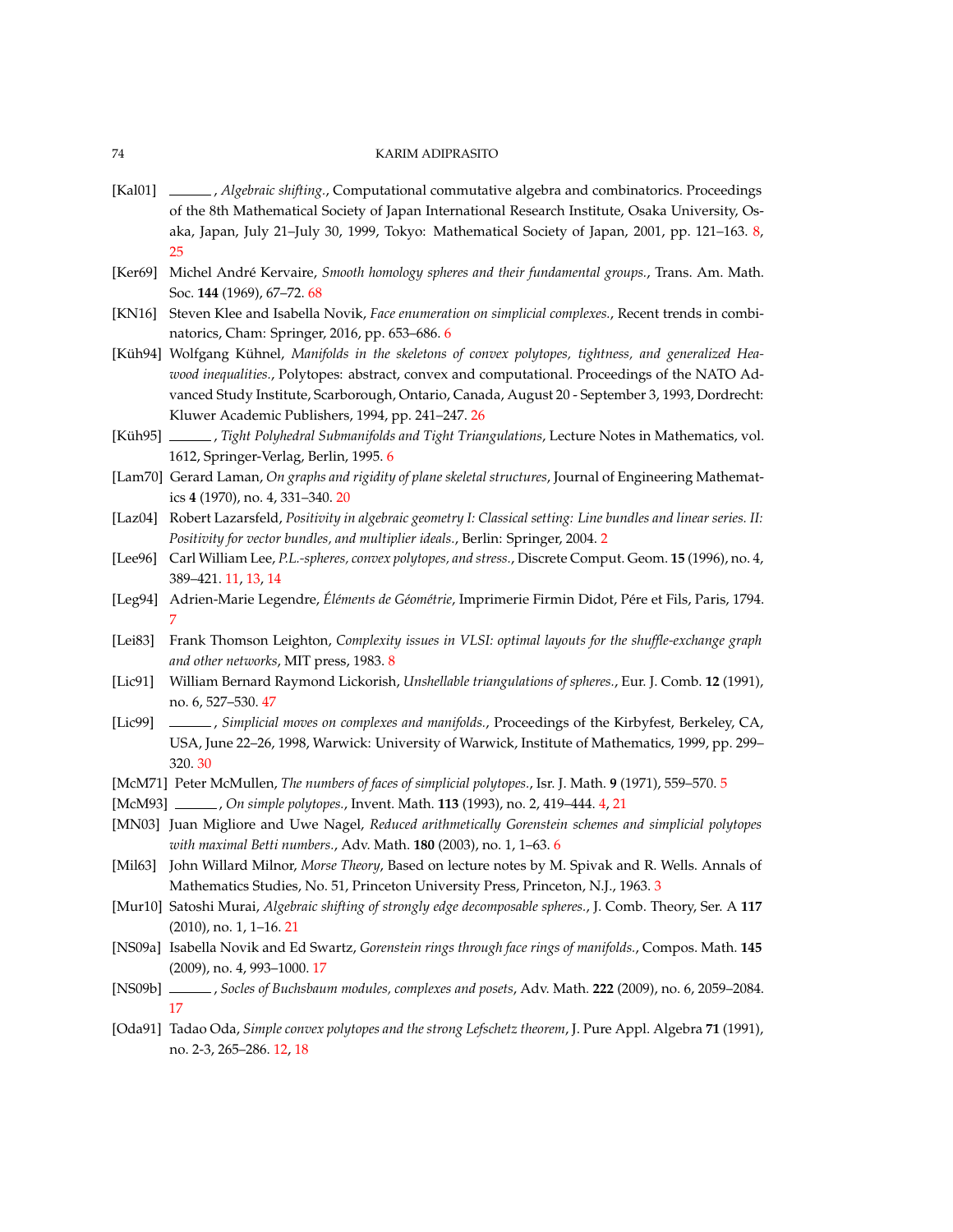## BEYOND POSITIVITY 75

- [Pac87] Udo Pachner, *Konstruktionsmethoden und das kombinatorische Homöomorphieproblem für Triangulationen kompakter semilinearer Mannigfaltigkeiten.*, Abh. Math. Semin. Univ. Hamb. **57** (1987), 69–86.  $22$
- [Par18] Salman Parsa, *On the links of vertices in simplicial d-complexes embeddable in the Euclidean* 2*d-space.*, Discrete Comput. Geom. **59** (2018), no. 3, 663–679. [7](#page-6-0)
- [Pet16] Dan Petersen, *Poincaré duality of wonderful compactifications and tautological rings*, IMRN **2016** (2016), no. 17, 5187–5201. [30](#page-29-0)
- [PZ04] Julian Pfeifle and Günter M. Ziegler, *Many triangulated 3-spheres.*, Math. Ann. **330** (2004), no. 4, 829–837. [4](#page-3-0)
- [Rin13] Claus Michael Ringel, *Indecomposable representations of the Kronecker quivers.*, Proc. Am. Math. Soc. **141** (2013), no. 1, 115–121. [39](#page-38-0)
- [RS82] Colin Patrick Rourke and Brian Joseph Sanderson, *Introduction to piecewise-linear topology*, Springer Study Edition, Springer-Verlag, Berlin, 1982, Reprint. [29](#page-28-0)
- [Rud58] Mary Ellen Rudin, *An unshellable triangulation of a tetrahedron.*, Bull. Am. Math. Soc. **64** (1958), 90–91. [4](#page-3-0)
- [Rus69] Thomas Benny Rushing, *Taming embeddings of certain polyhedra in codimension three.*, Trans. Am. Math. Soc. **145** (1969), 87–103. [8](#page-7-0)
- [Sch82] Peter Schenzel, *Dualisierende Komplexe in der lokalen Algebra und Buchsbaum-Ringe*, Lecture Notes in Mathematics, vol. 907, Springer-Verlag, Berlin, 1982, With an English summary. [16](#page-15-0)
- [Sko18] Arkadiy Skopenkov, *A short exposition of S. Parsa's theorems on intrinsic linking and non-realizability*, 2018, preprint, [arXiv:1808.08363.](http://arxiv.org/abs/1808.08363) [7](#page-6-0)
- [Sta80] Richard Stanley, *The number of faces of a simplicial convex polytope*, Adv. in Math. **35** (1980), no. 3, 236–238. [6](#page-5-0)
- [Sta96] , *Combinatorics and commutative algebra*, second ed., Progress in Mathematics, vol. 41, Birkhäuser Boston Inc., Boston, MA, 1996. [11,](#page-10-0) [15](#page-14-0)
- [Swa14] Ed Swartz, *Thirty-five years and counting*, survey, [arXiv:1411.0987.](http://arxiv.org/abs/1411.0987) [4,](#page-3-0) [6](#page-5-0)
- [TW00] Tiong-Seng Tay and Walter Whiteley, *A homological interpretation of skeletal ridigity*, Adv. in Appl. Math. **25** (2000), no. 1, 102–151. [18](#page-17-0)
- [Ven17] Akshay Venkatesh, *Cohomology of arithmetic groups and periods of automorphic forms*, Jpn. J. Math. **12** (2017), no. 1, 1–32. [9](#page-8-0)
- [Voi02] Claire Voisin, *Théorie de Hodge et géométrie algébrique complexe.*, Paris: Société Mathématique de France, 2002. [2](#page-1-0)
- [Wag13] Uli Wagner, *Minors, embeddability, and extremal problems for hypergraphs.*, Thirty essays on geometric graph theory, Berlin: Springer, 2013, pp. 569–607. [8](#page-7-0)
- [Wat87] Junzo Watanabe, *The Dilworth number of Artinian rings and finite posets with rank function*, Commutative algebra and combinatorics (Kyoto, 1985), Adv. Stud. Pure Math., vol. 11, North-Holland, Amsterdam, 1987, pp. 303–312. [9](#page-8-0)
- [Wei58] André Weil, *Introduction à l'étude des variétés kählériennes*, Publications de l'Institut de Mathématique de l'Université de Nancago, VI. Actualités Sci. Ind. no. 1267, Hermann, Paris, 1958. [12](#page-11-0)
- [Whi39] John Henry Constantine Whitehead, *Simplicial Spaces, Nuclei and m-Groups*, Proc. London Math. Soc. (2) **45** (1939), no. 4, 243–327. [50](#page-49-0)
- [Whi90] Walter Whiteley, *La division de sommet dans les charpentes isostatiques.*, Topologie Struct. **16** (1990), 23–30. [21](#page-20-0)